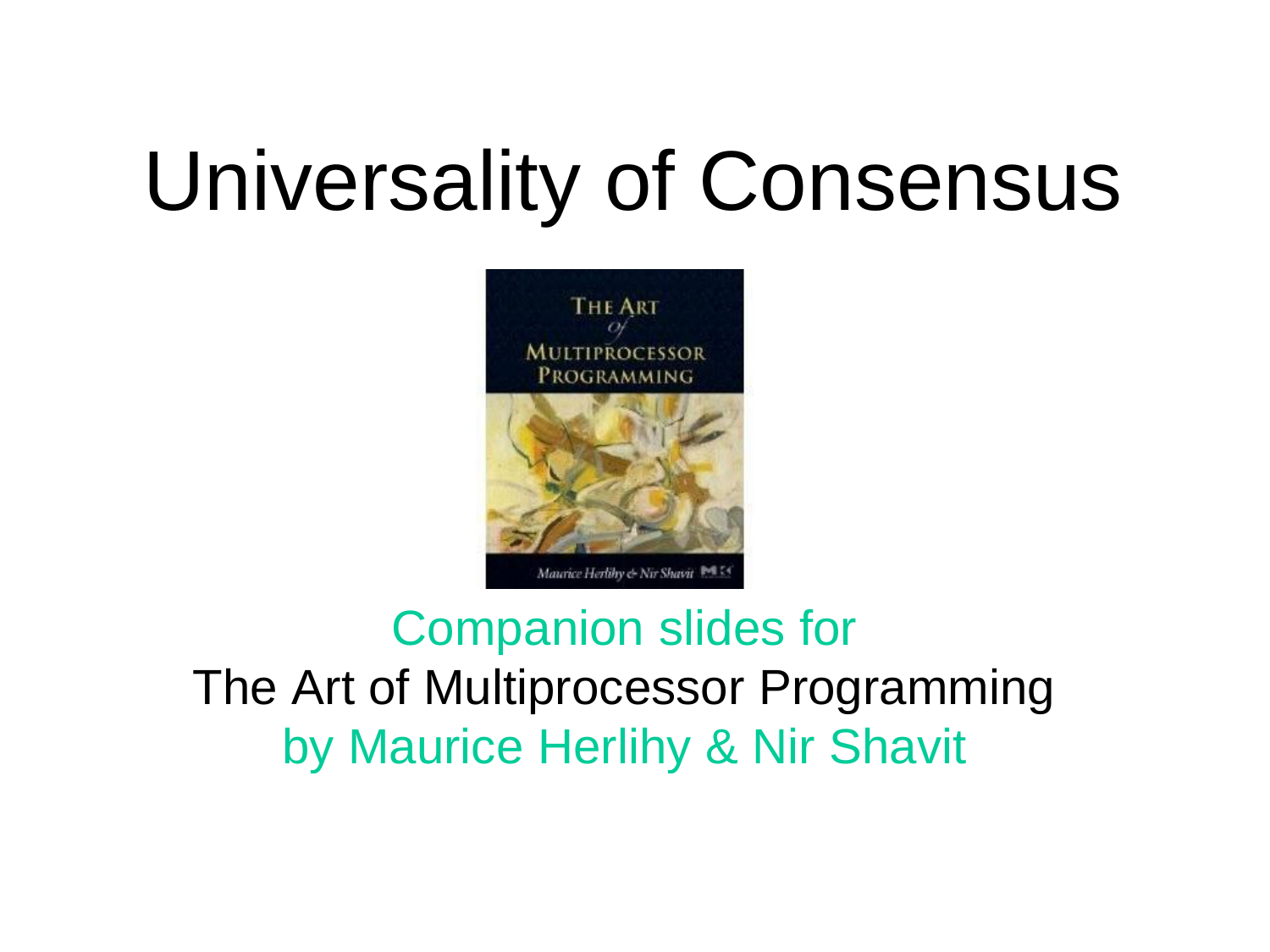

- A mathematical model of computation
- Computable = Computable on a T-Machine

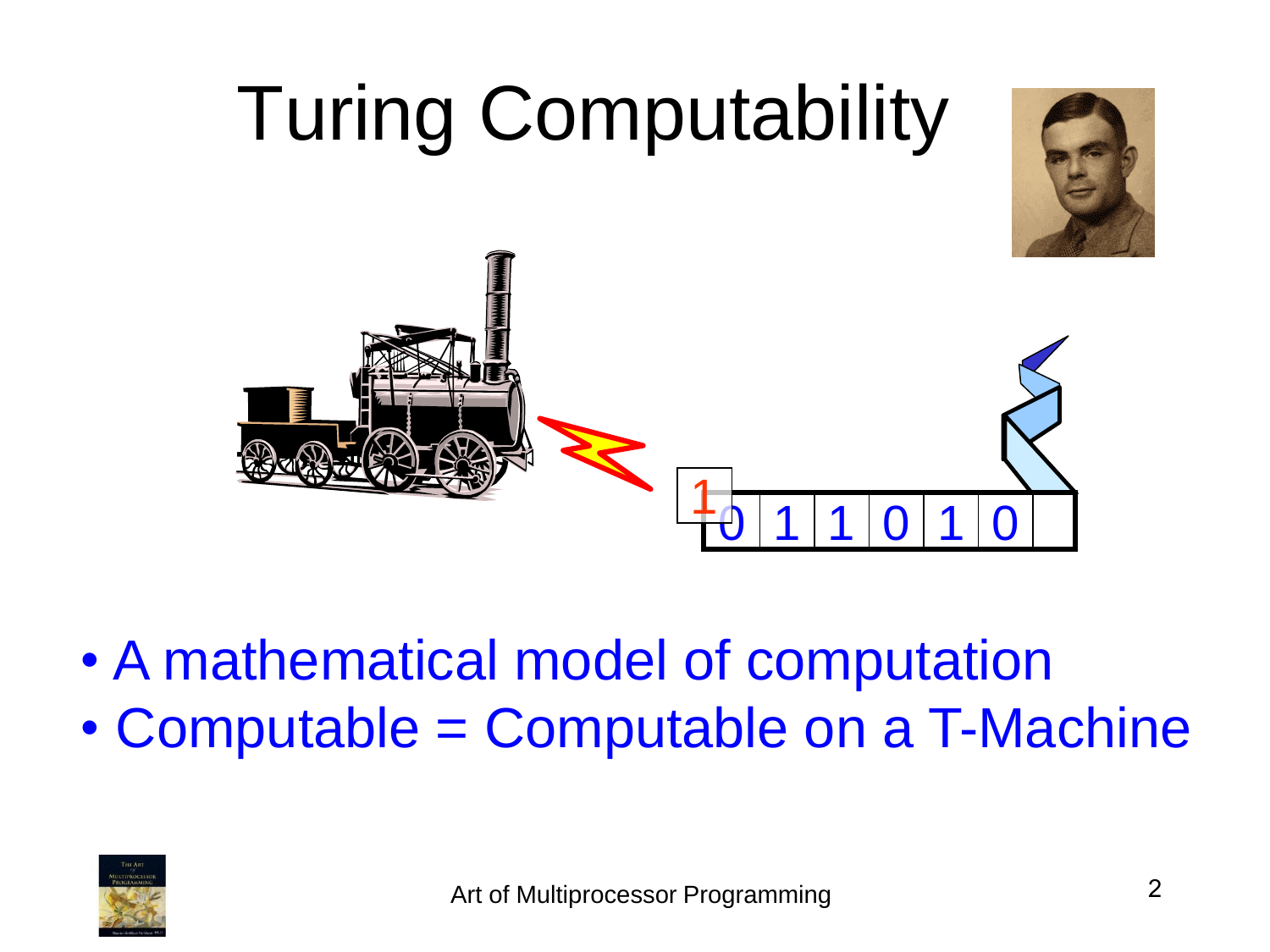# Shared-Memory Computability



- Model of asynchronous concurrent computation
- Computable = Wait-free/Lock-free computable on a multiprocessor

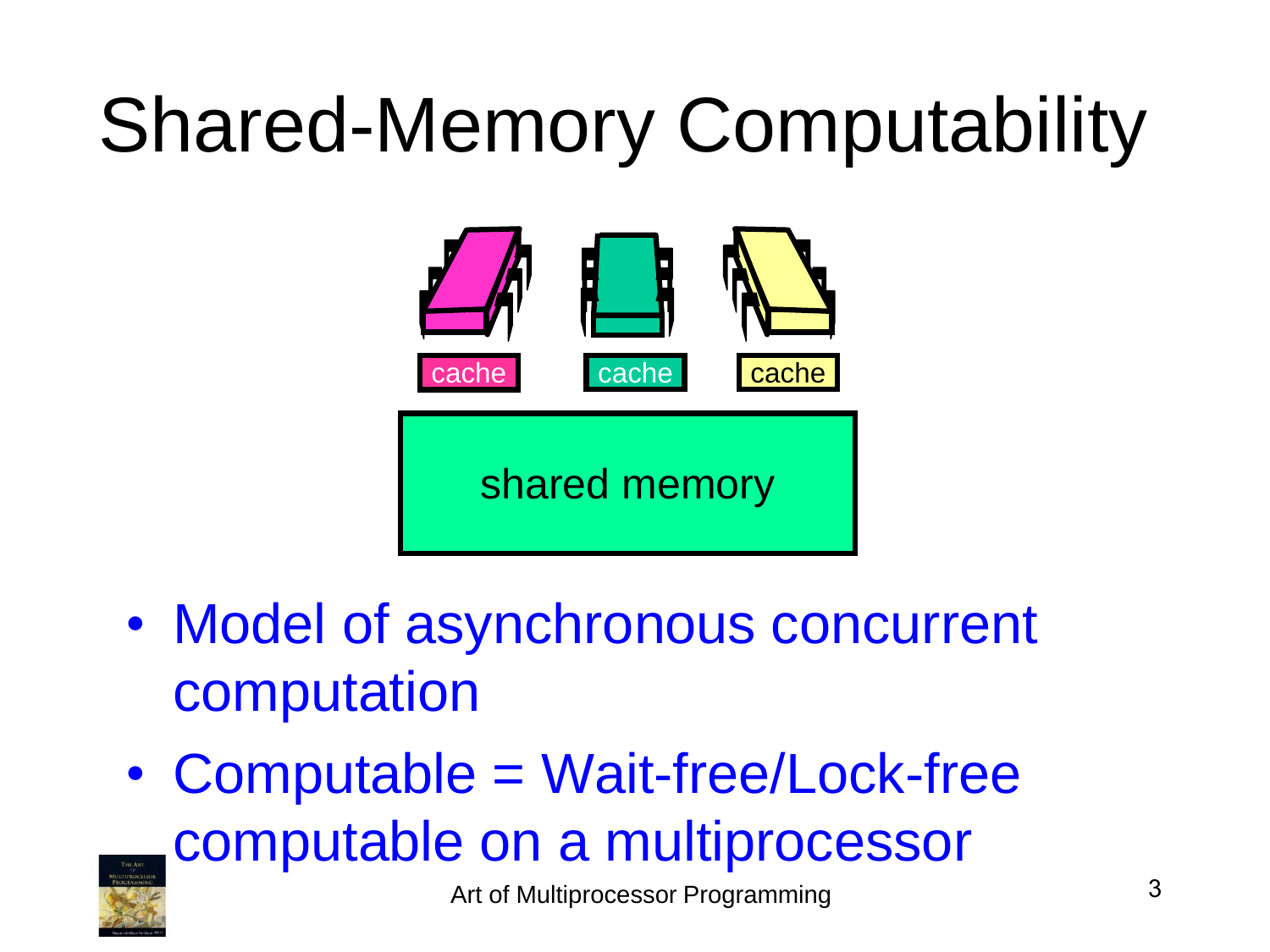## Consensus Hierarchy

**1 Read/Write Registers, Snapshots…**

**2 getAndSet, getAndIncrement, …**

**∞ compareAndSet,…**

**.**

**.**

**.**

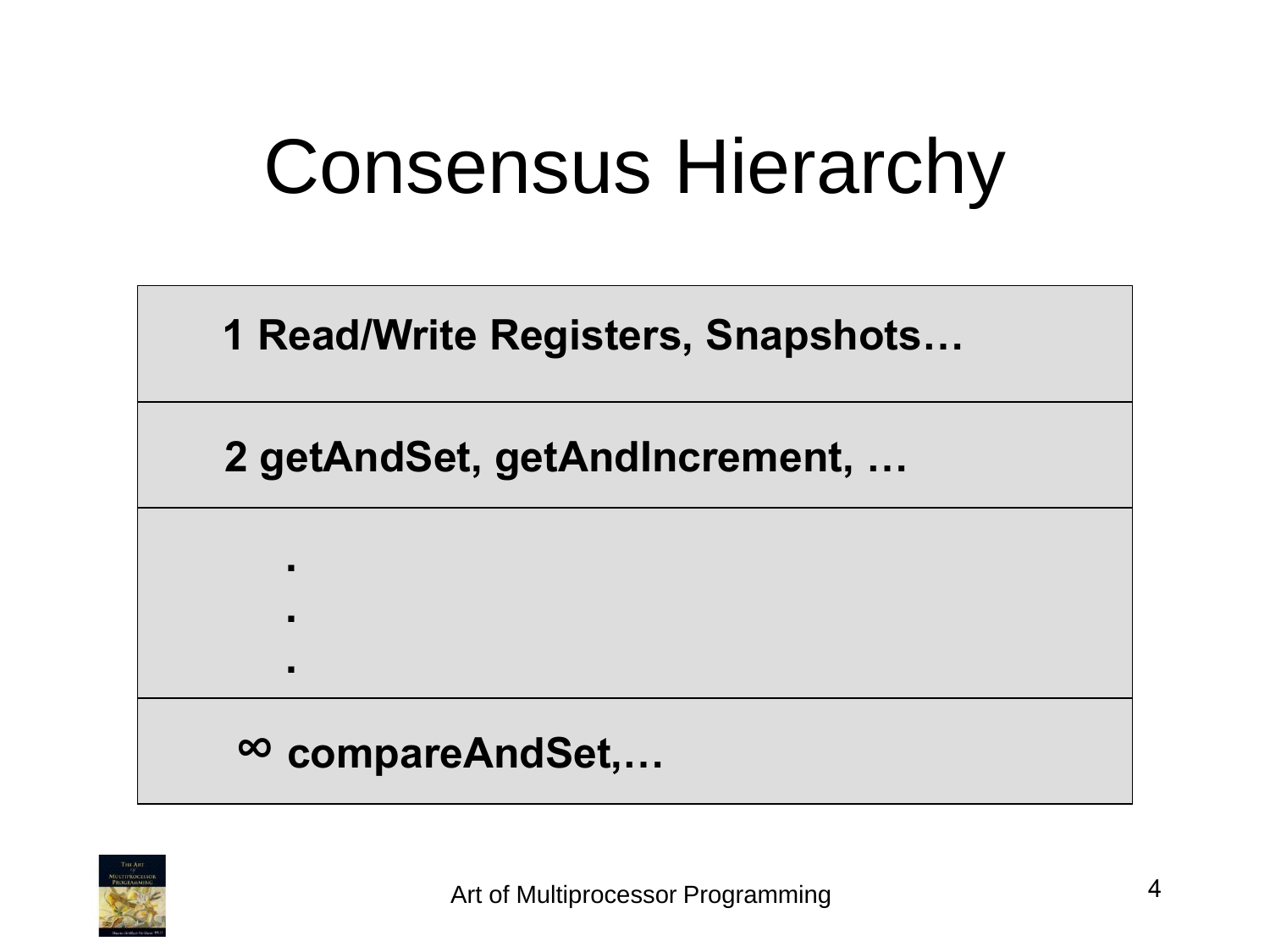# Who Implements Whom?



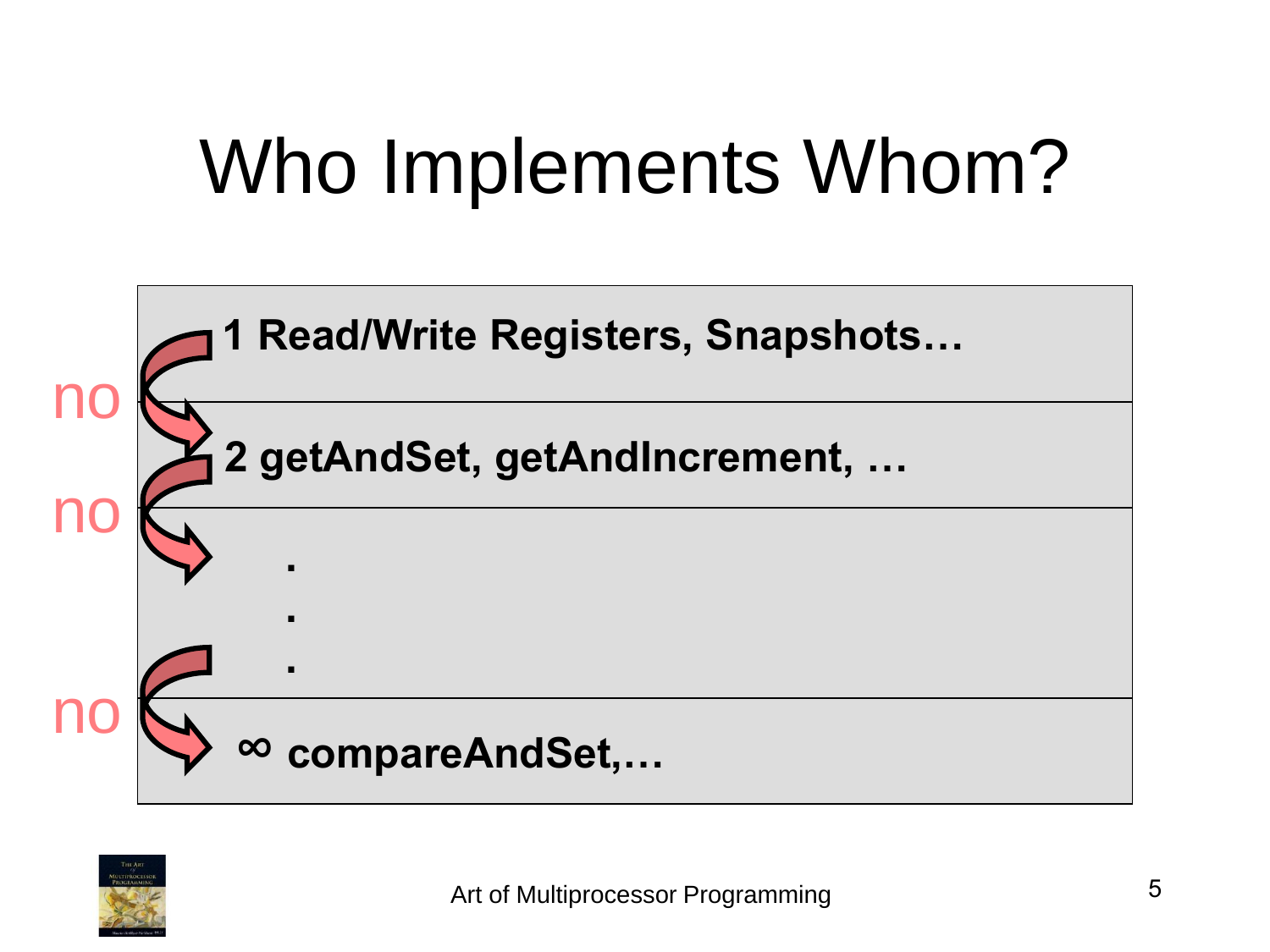# **Hypothesis**



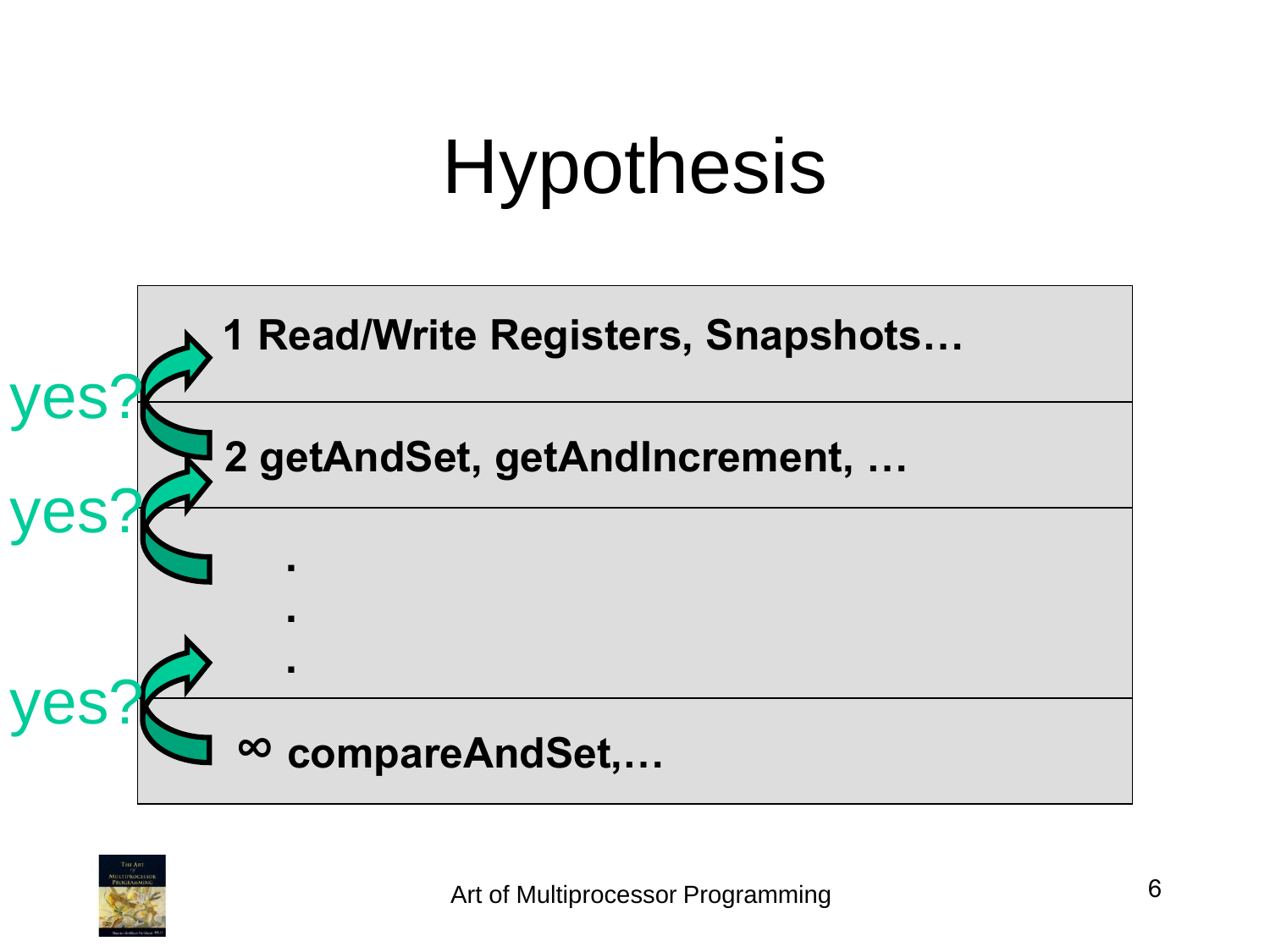# Theorem: Universality

- Consensus is universal
- From *n*-thread consensus build a
	- Wait-free
	- Linearizable
	- *n*-threaded implementation
	- Of **any** sequentially specified object

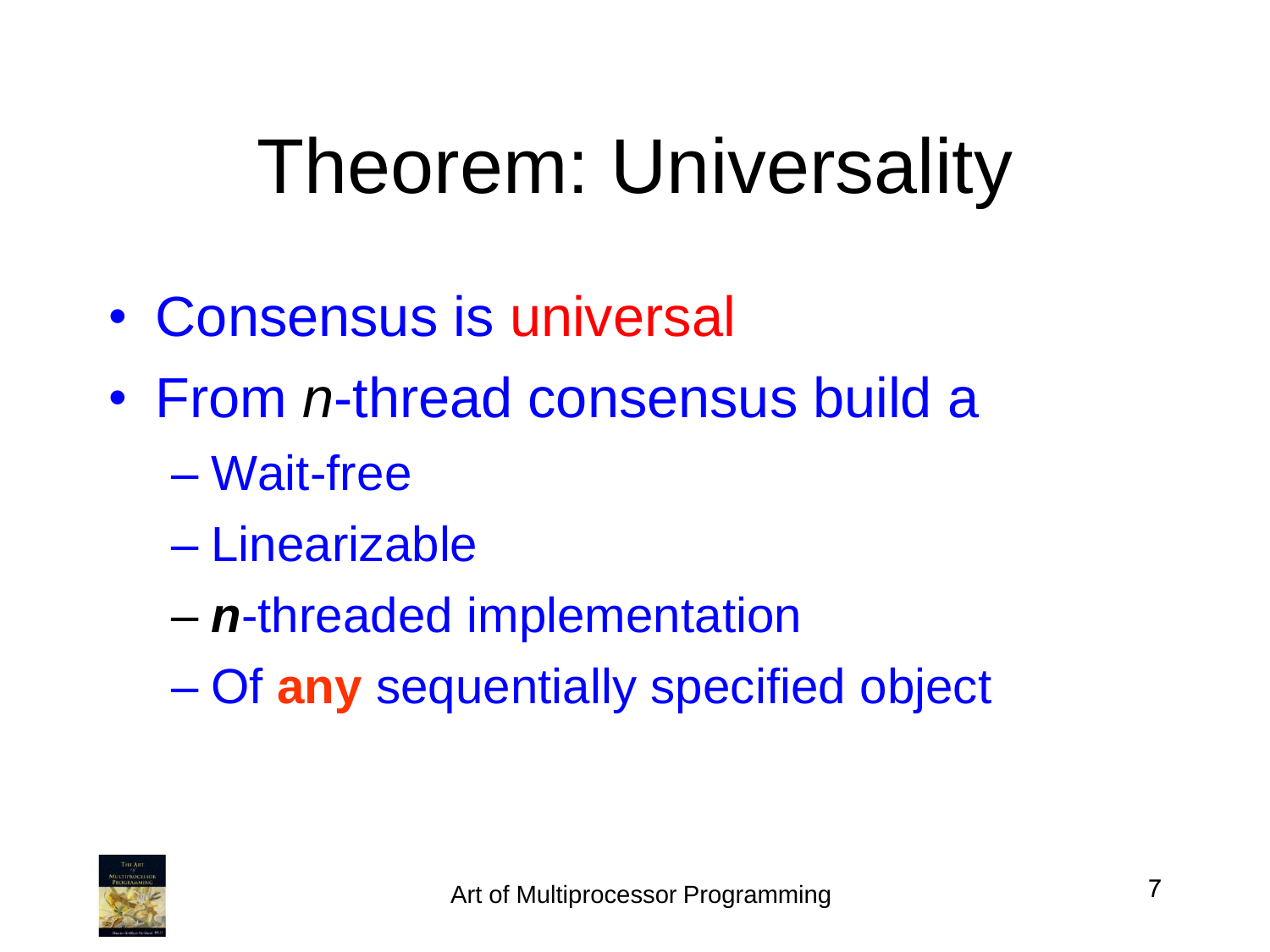# Proof Outline

- A universal construction
	- From *n*-consensus objects
	- And atomic registers
- Any wait-free linearizable object
	- Not a practical construction
	- But we know where to start looking …

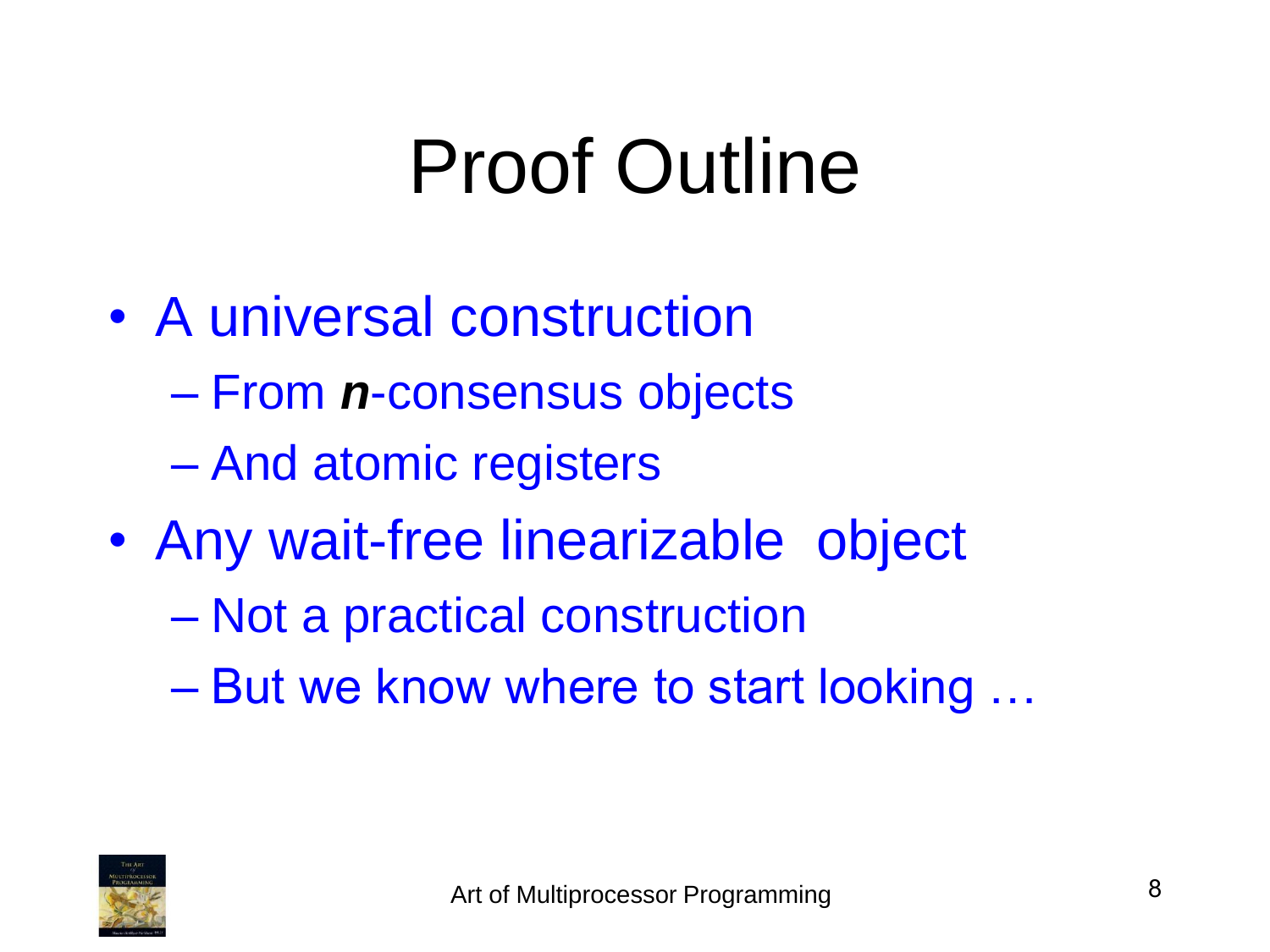# Like a Turing Machine

- This construction
	- Illustrates what needs to be done
	- Optimization fodder
- Correctness, not efficiency
	- **Why** does it work? (Asks the scientist)
	- **How** does it work? (Asks the engineer)
	- Would you like fries with that? (Asks the liberal arts major)

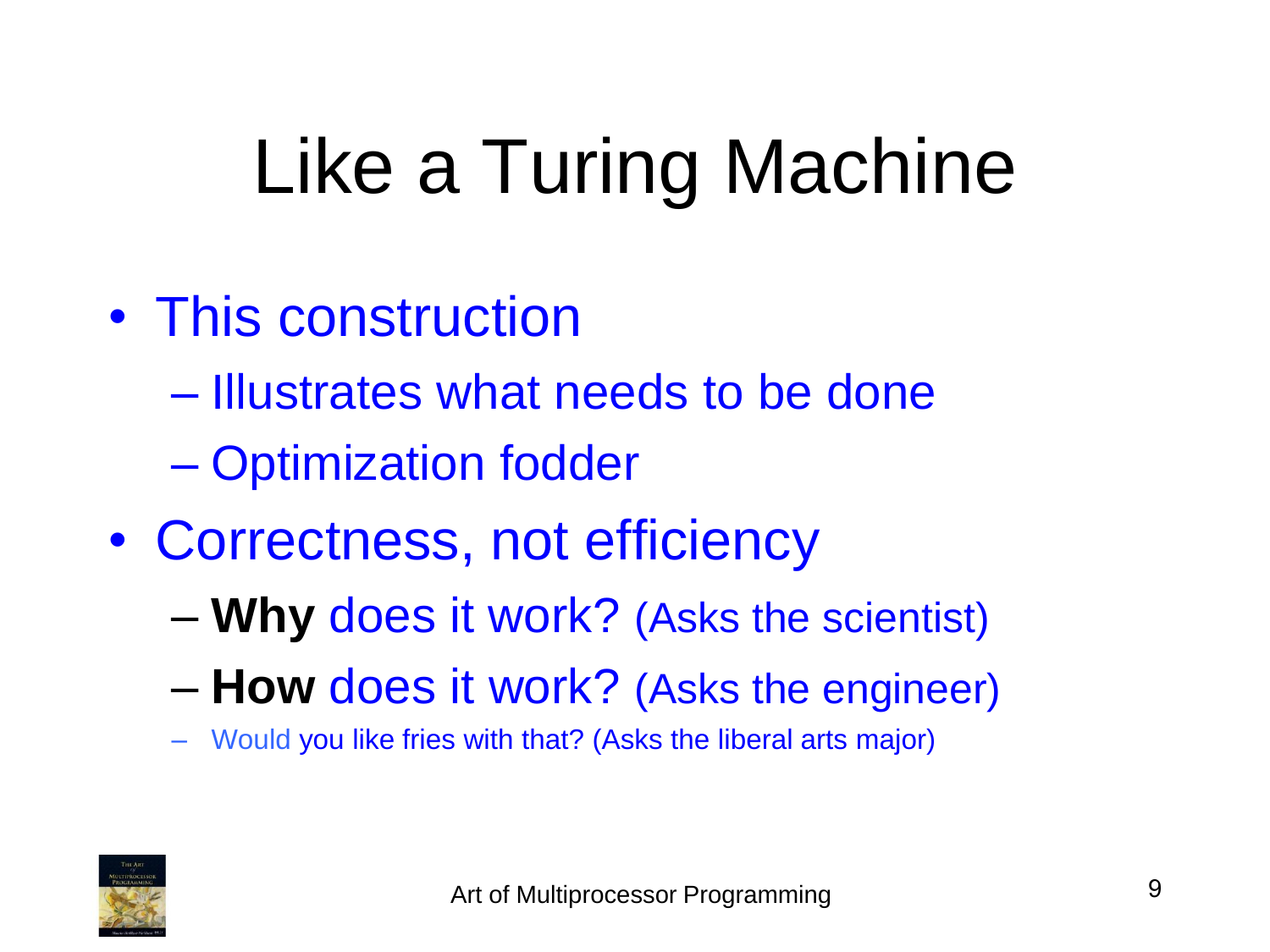# A Generic Sequential Object

**public interface SeqObject { public abstract Response apply(Invocation invoc); }**

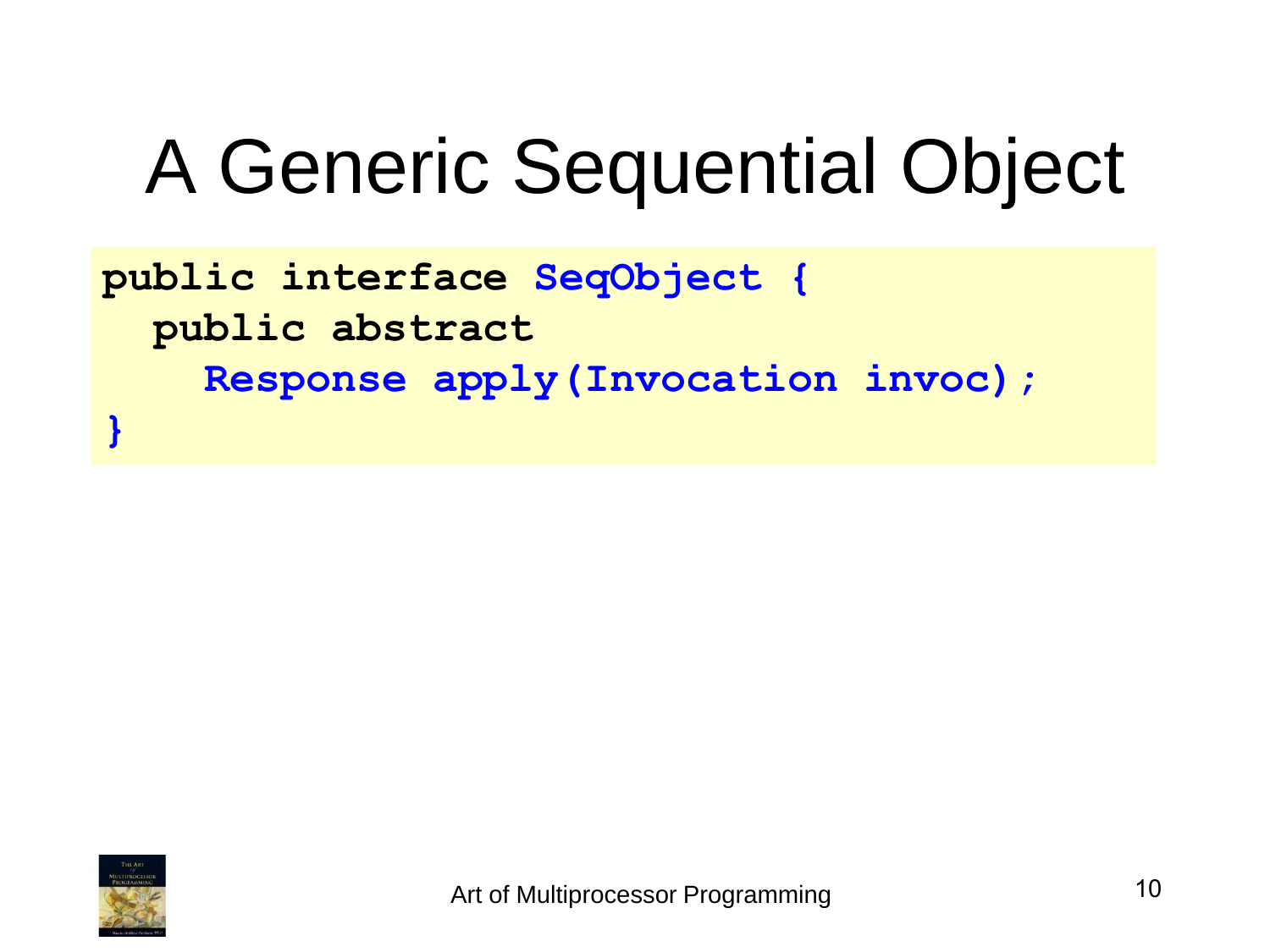# A Generic Sequential Object



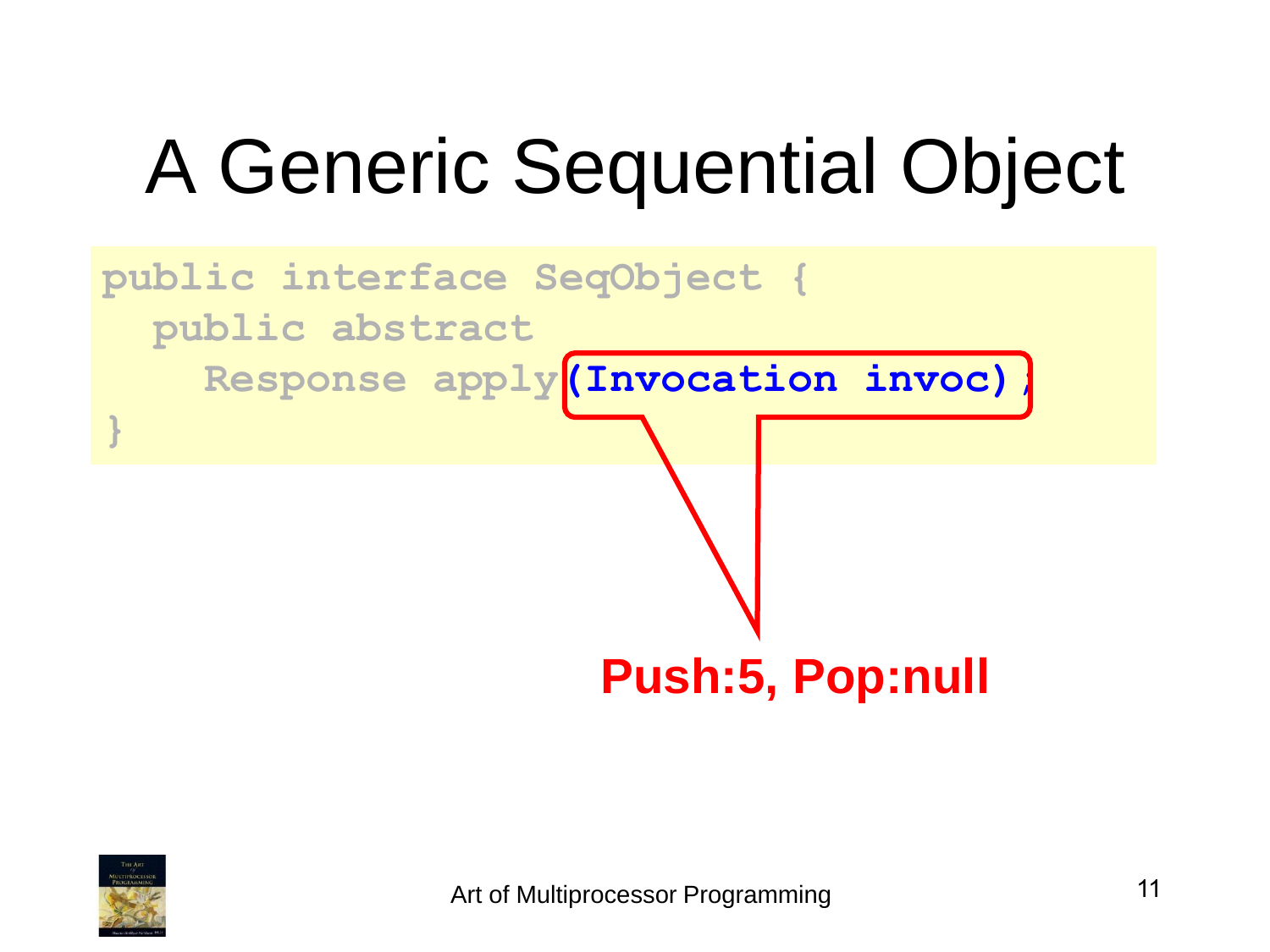#### Invocation

```
public class Invoc {
 public String method;
 public Object[] args;
}
```
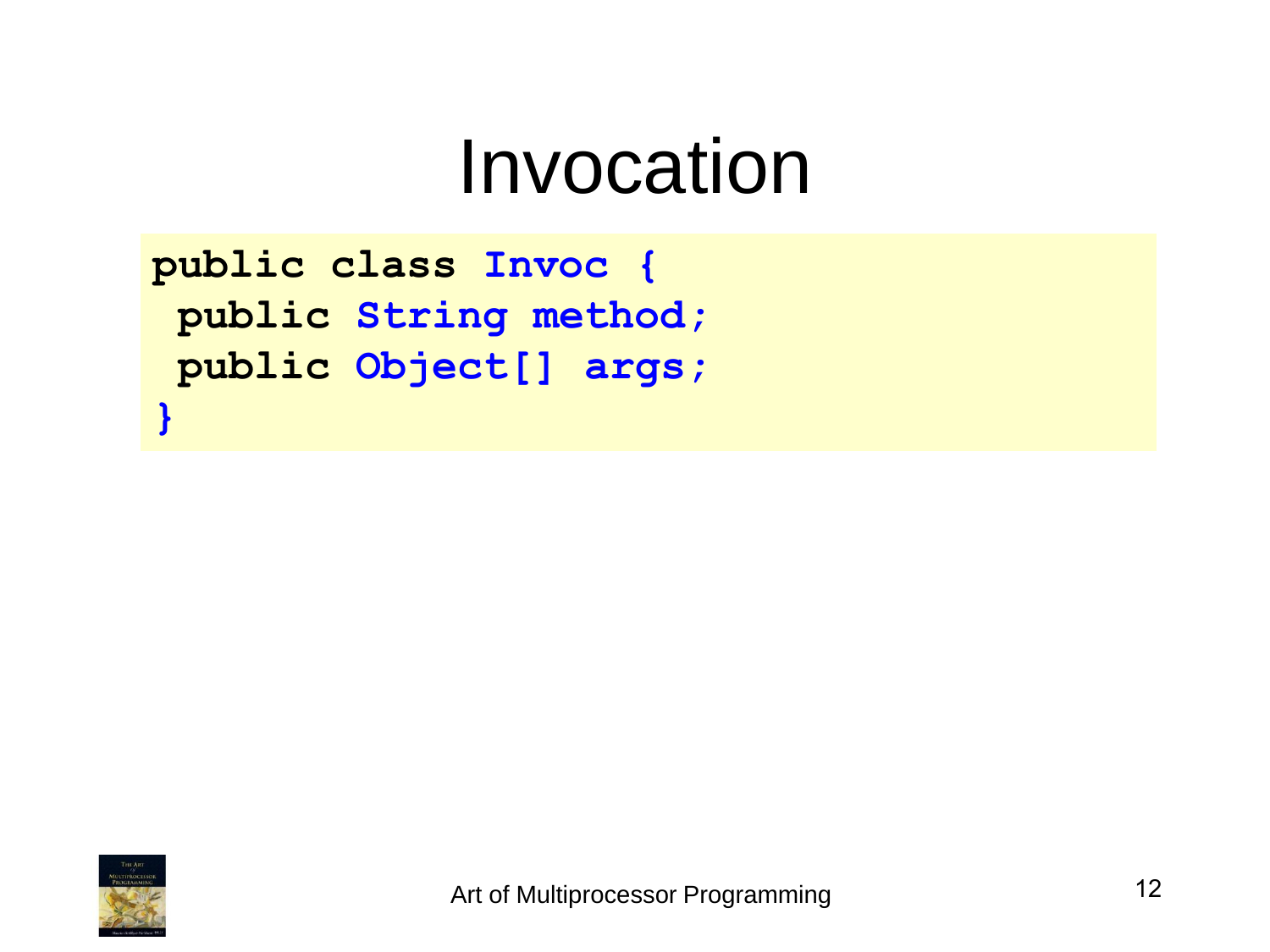## Invocation



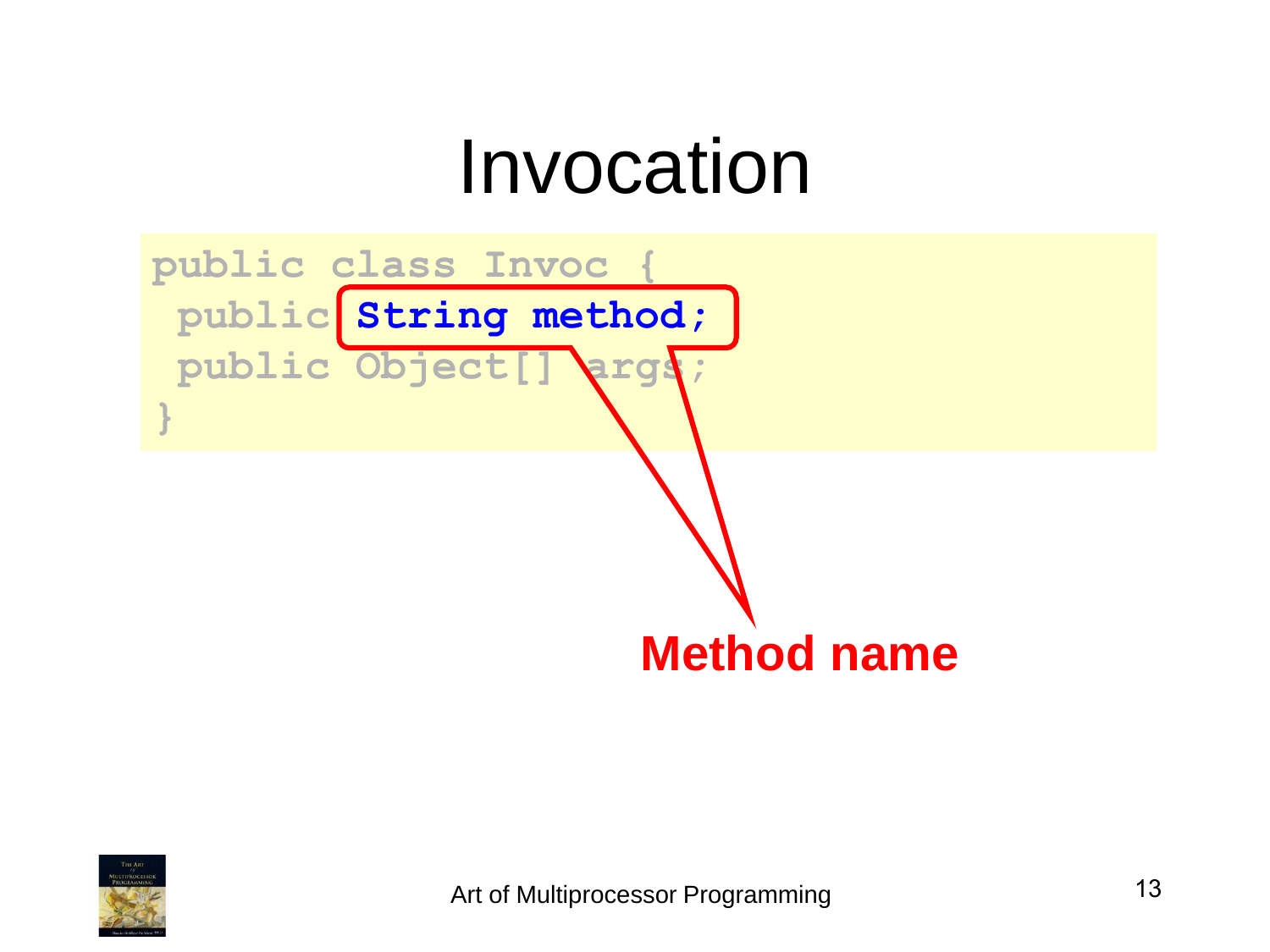## Invocation



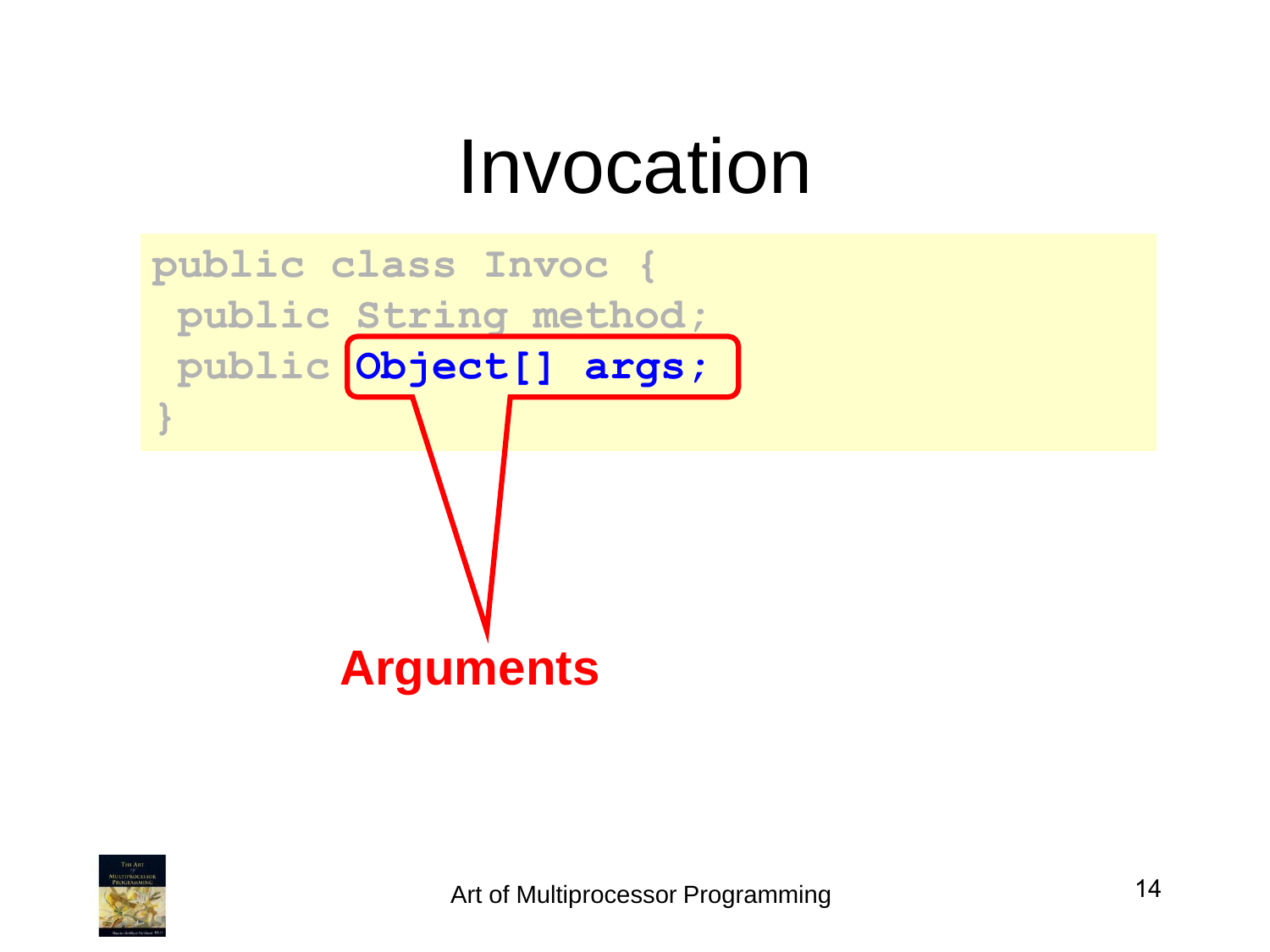# A Generic Sequential Object

**public interface SeqObject { public abstract Response apply(Invocation invoc); }**

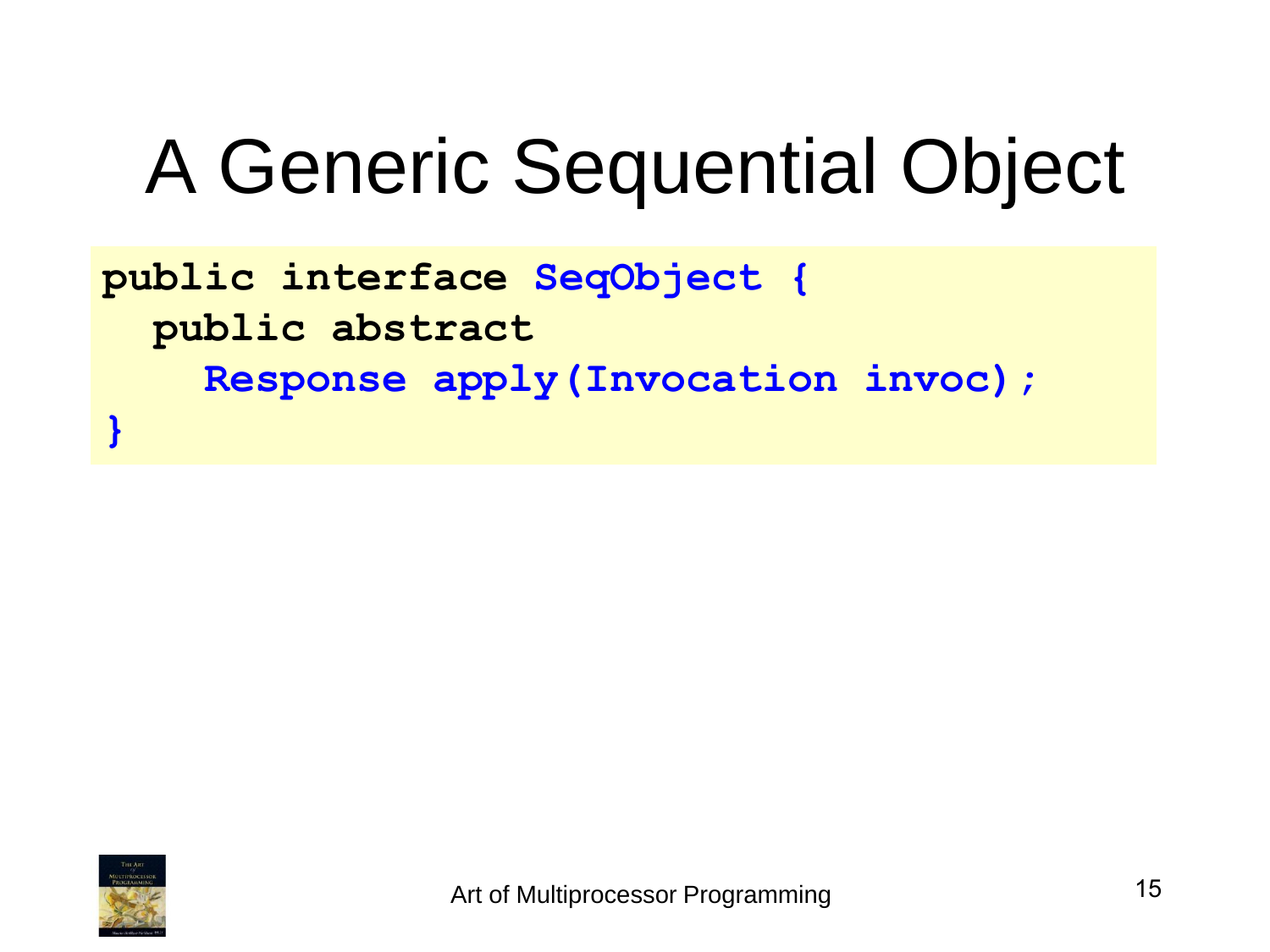# A Generic Sequential Object



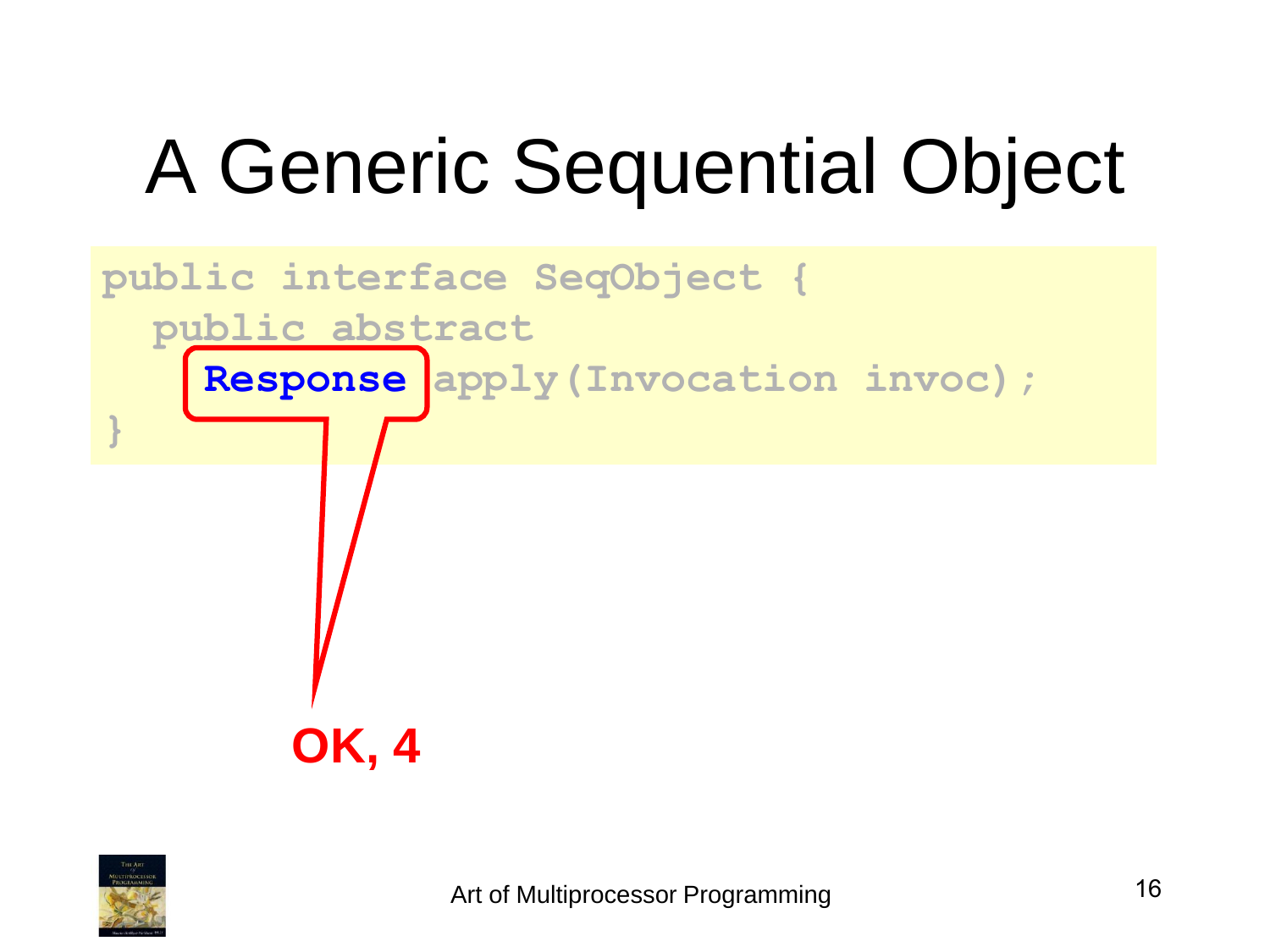#### Response

**public class Response { public Object value;**



**}**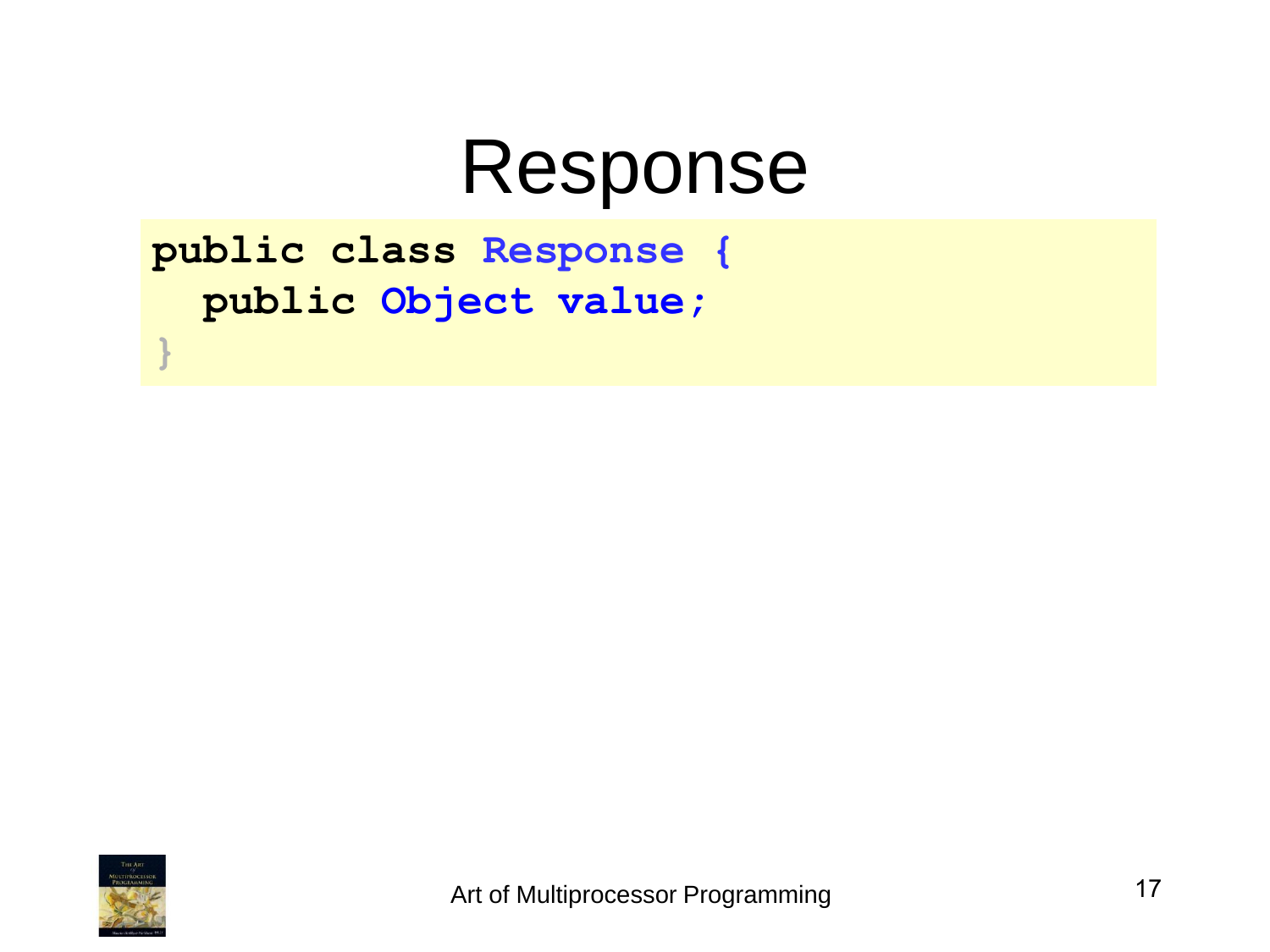## Response



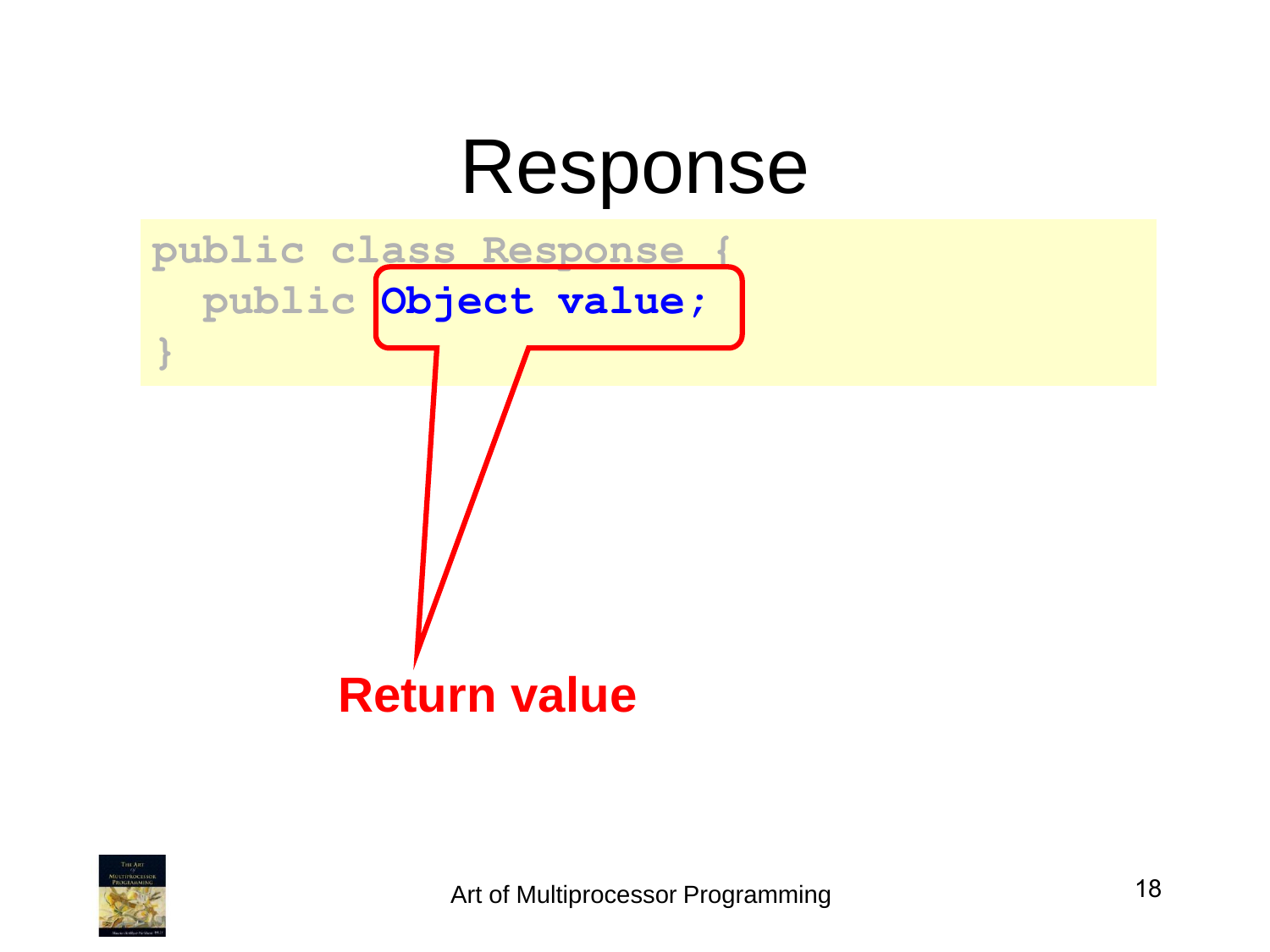## **Universal Concurrent Object**

**public interface SeqObject { public abstract Response apply(Invocation invoc); }**

> A universal concurrent object is linearizable to the generic sequential object

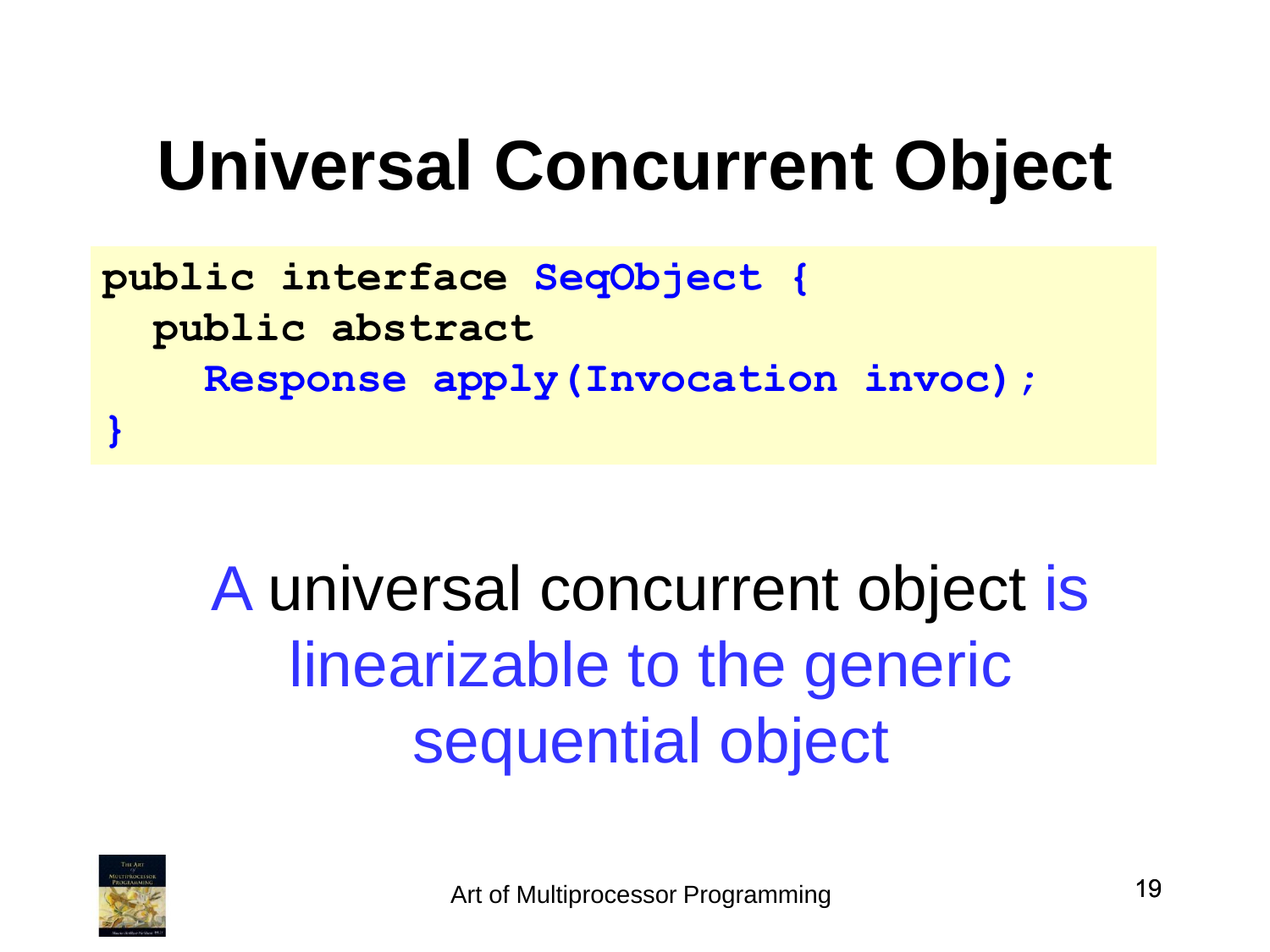# Start with Lock-Free Universal Construction

• First Lock-free: infinitely often some method call finishes.

• Then Wait-Free: each method call takes a finite number of steps to finish

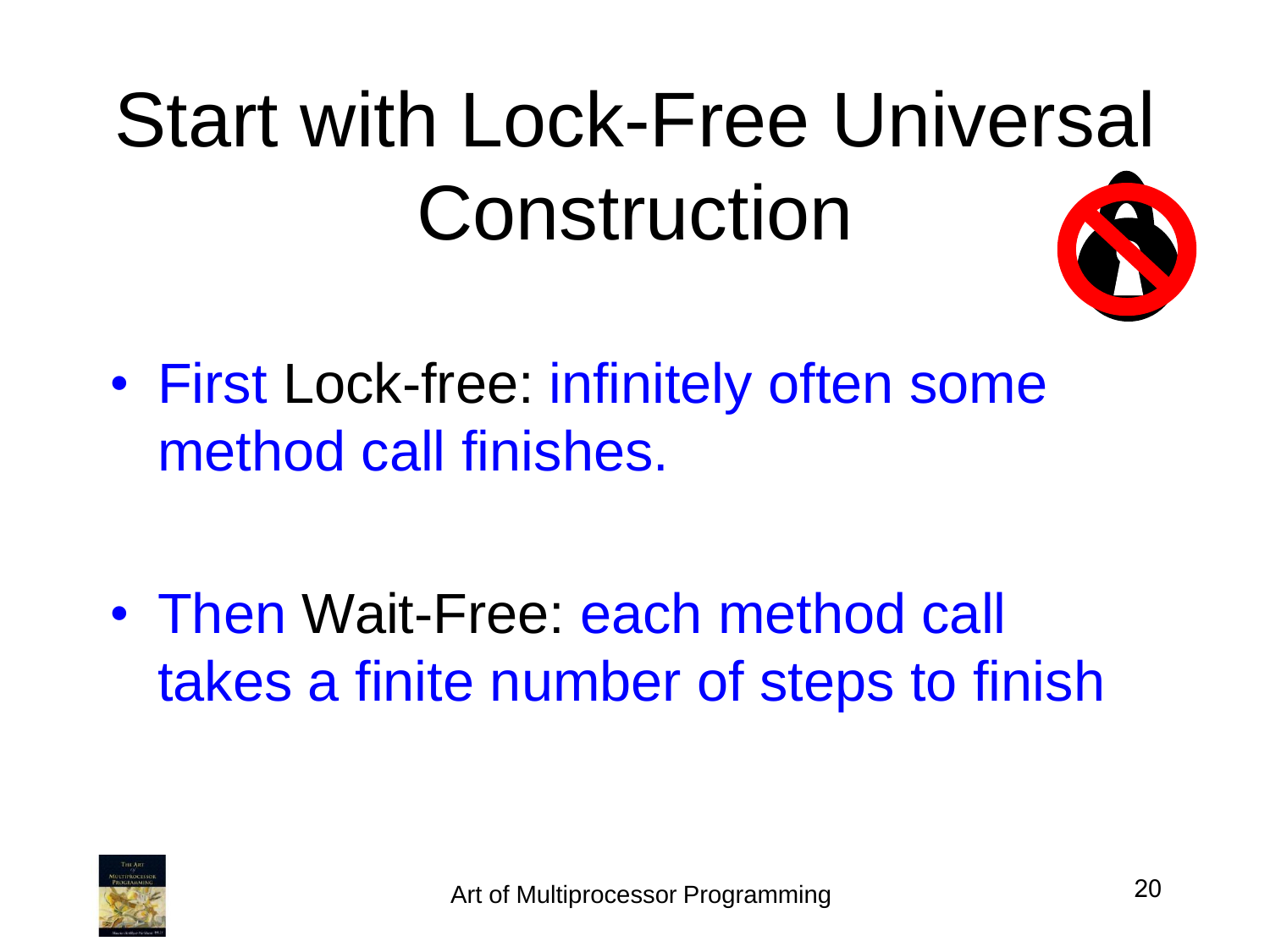## Naïve Idea

- Consensus object stores reference to cell with current state
- Each thread creates new cell
	- computes outcome,
	- tries to switch pointer to its outcome
- Sadly, no ...

– consensus objects can be used once only

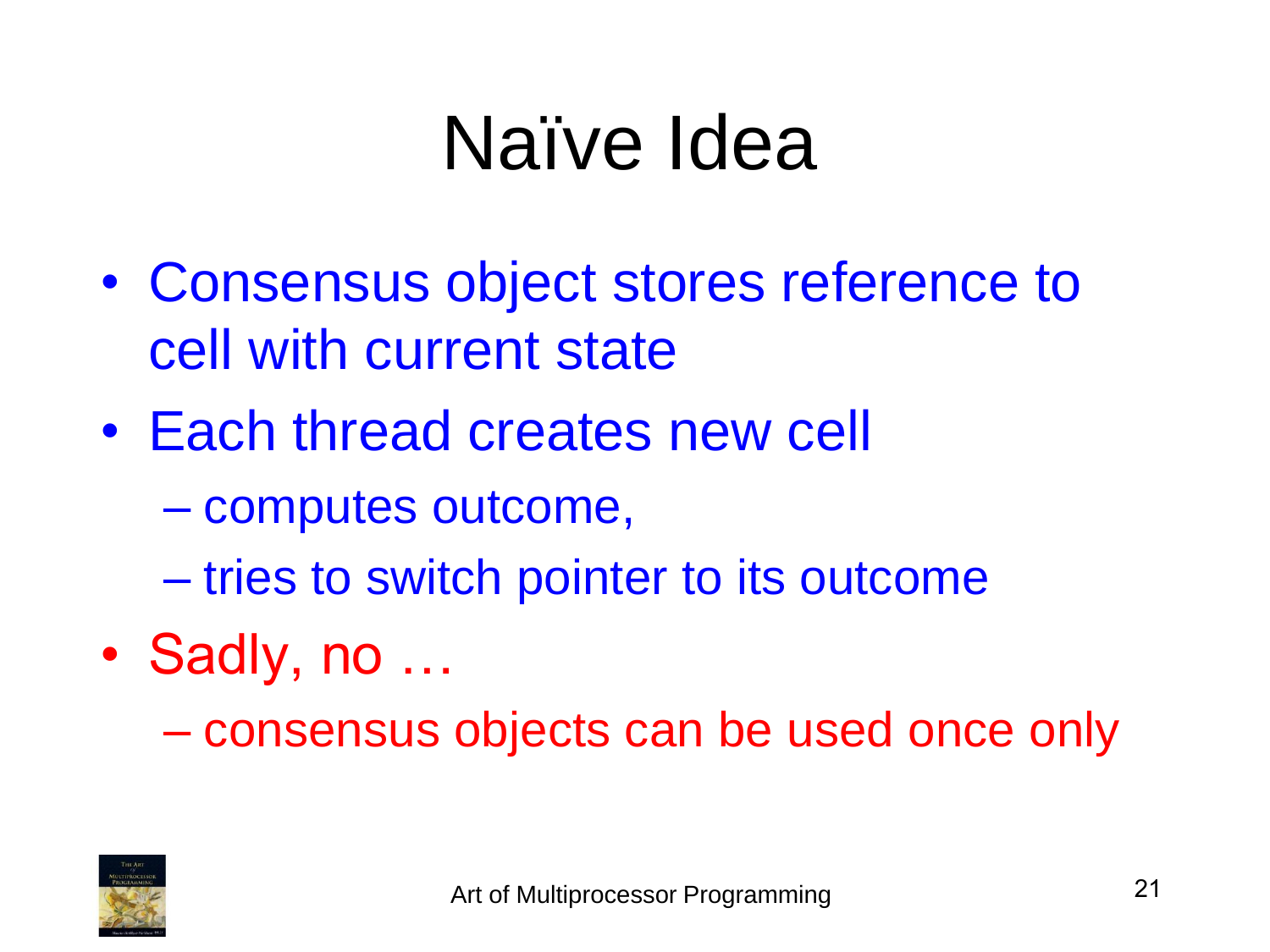## Naïve Idea



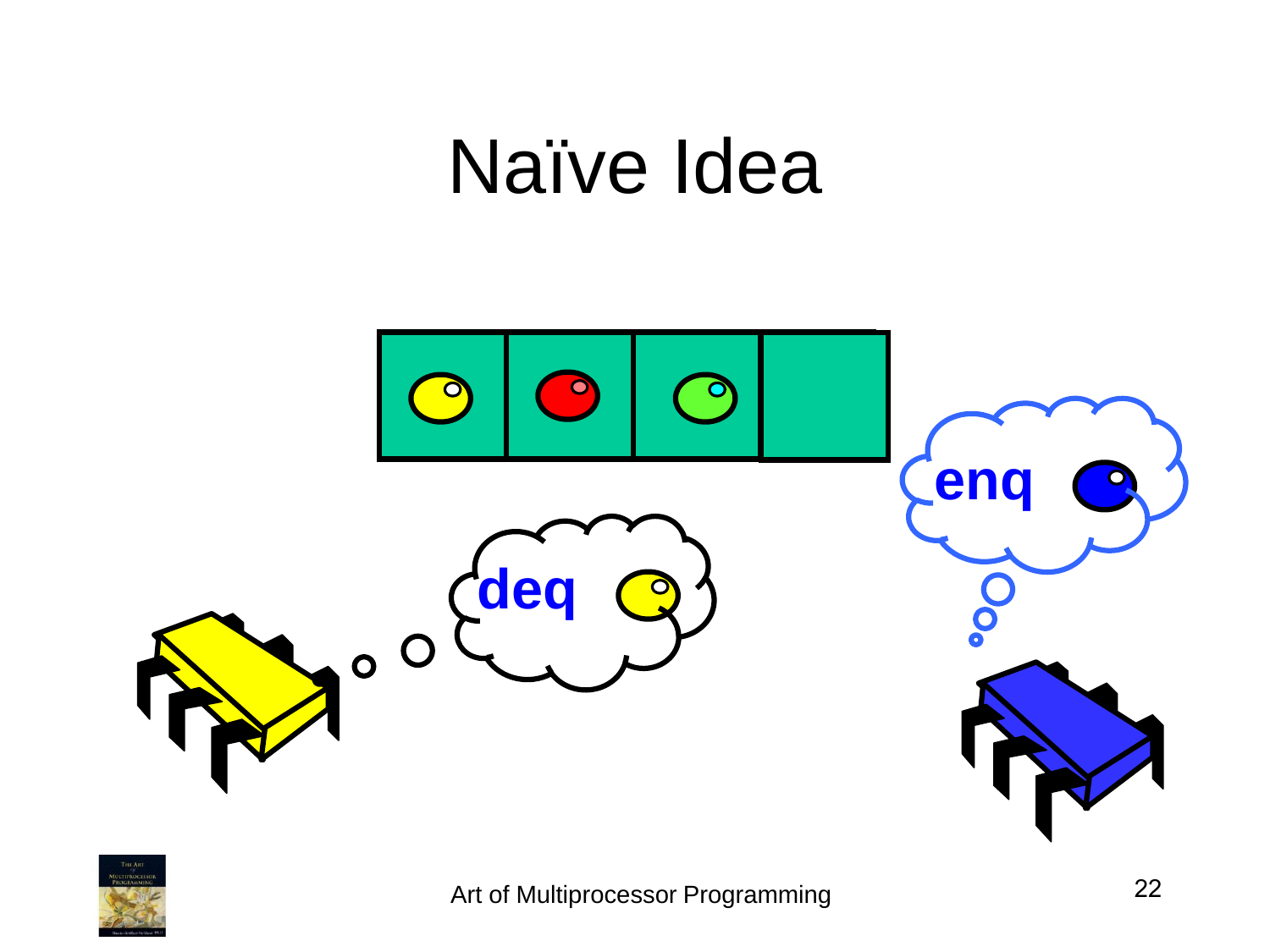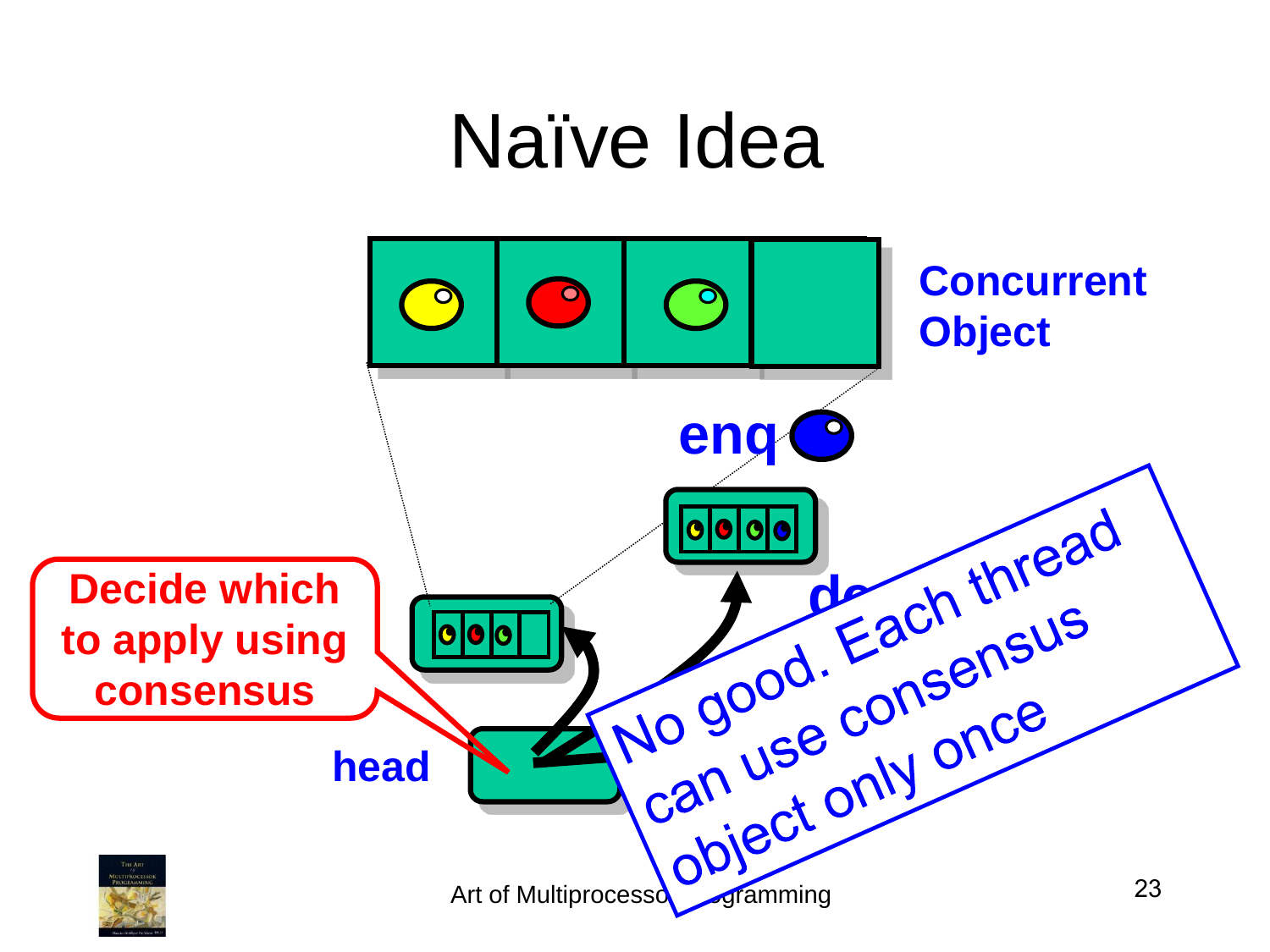

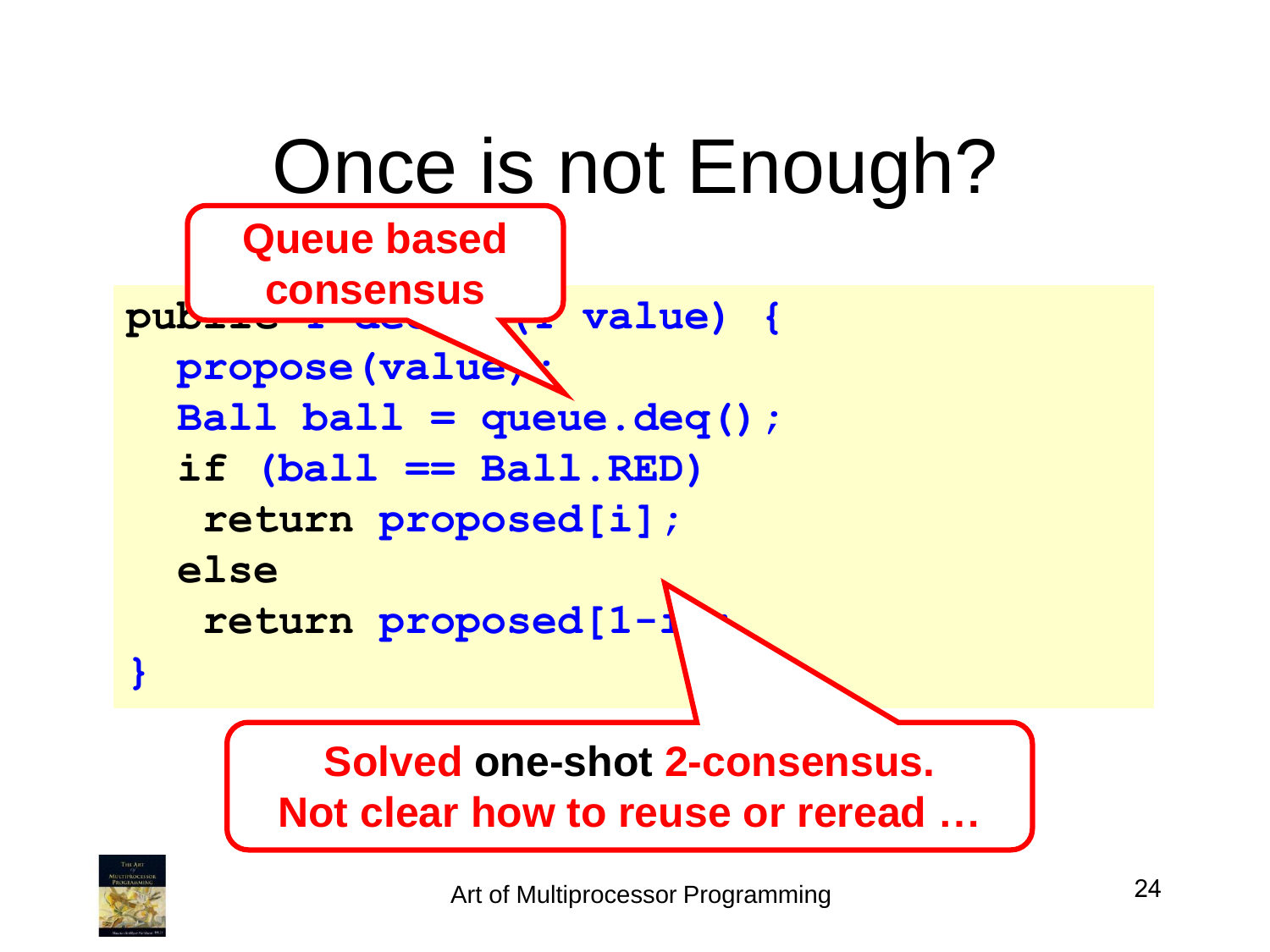

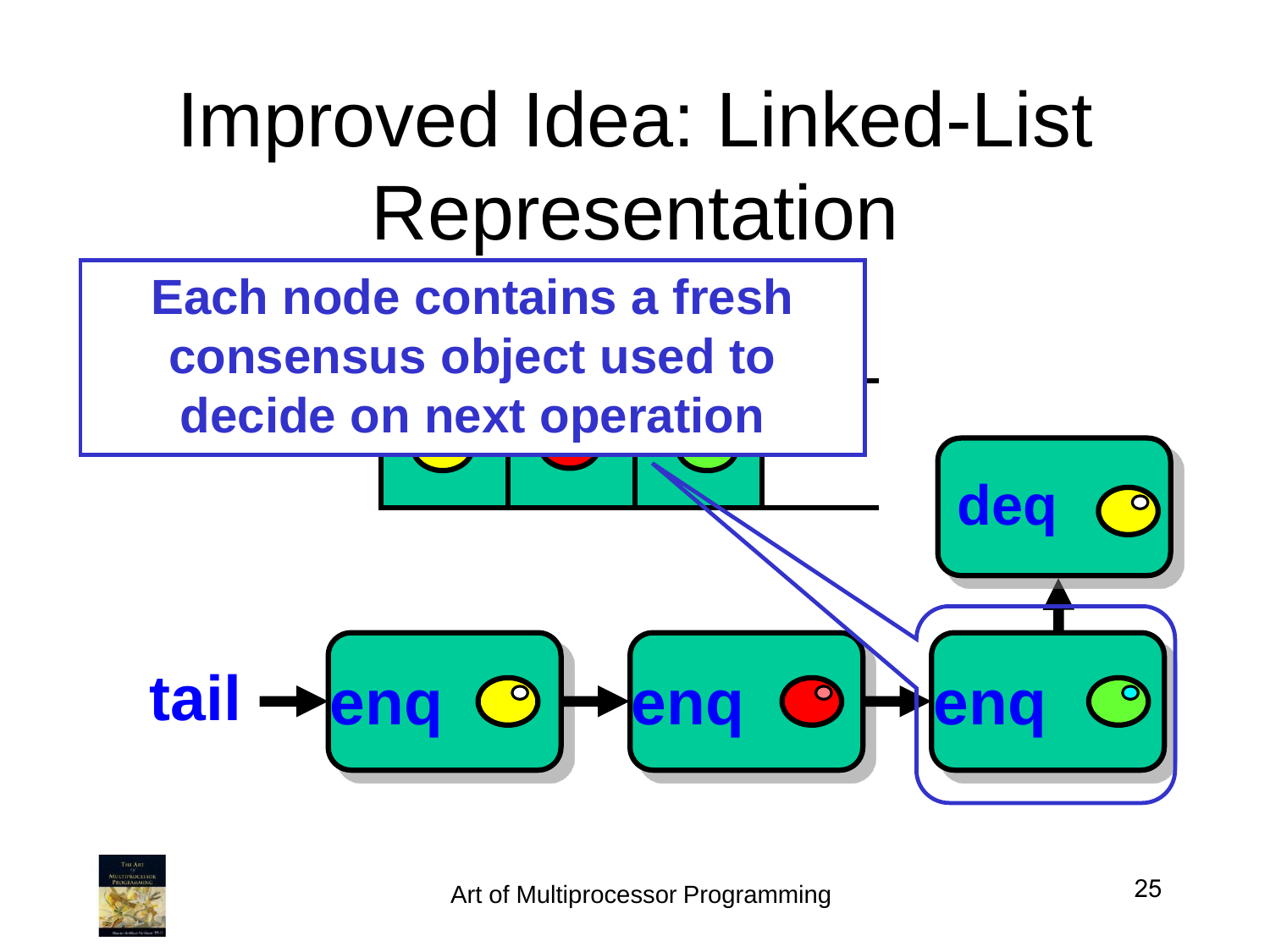## Universal Construction

- Object represented as – Initial Object State
	- A Log: a linked list of the method calls

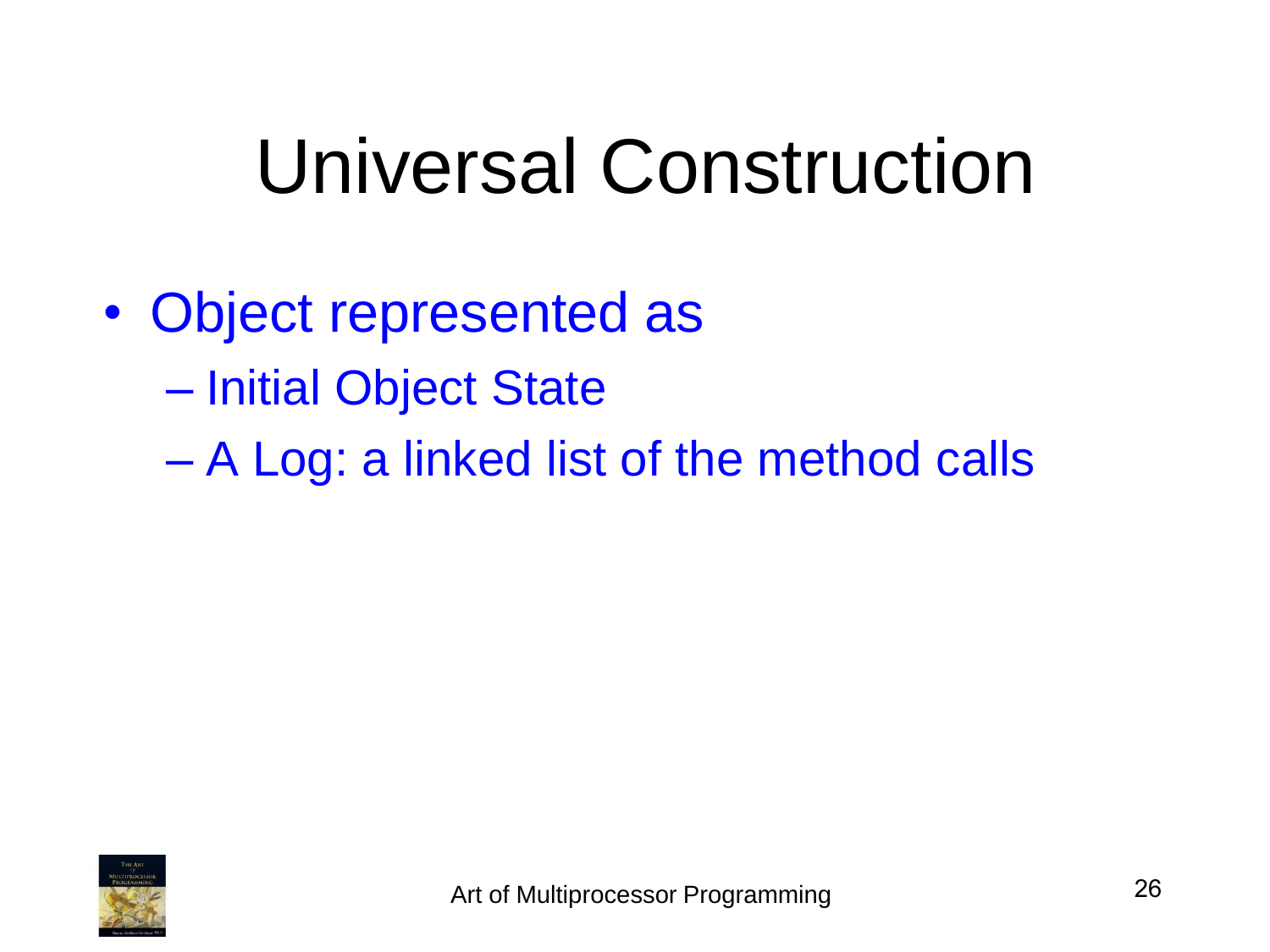# Universal Construction

- Object represented as – Initial Object State
	- A Log: a linked list of the method calls
- New method call
	- Find end of list
	- Atomically append call
	- Compute response by replaying log

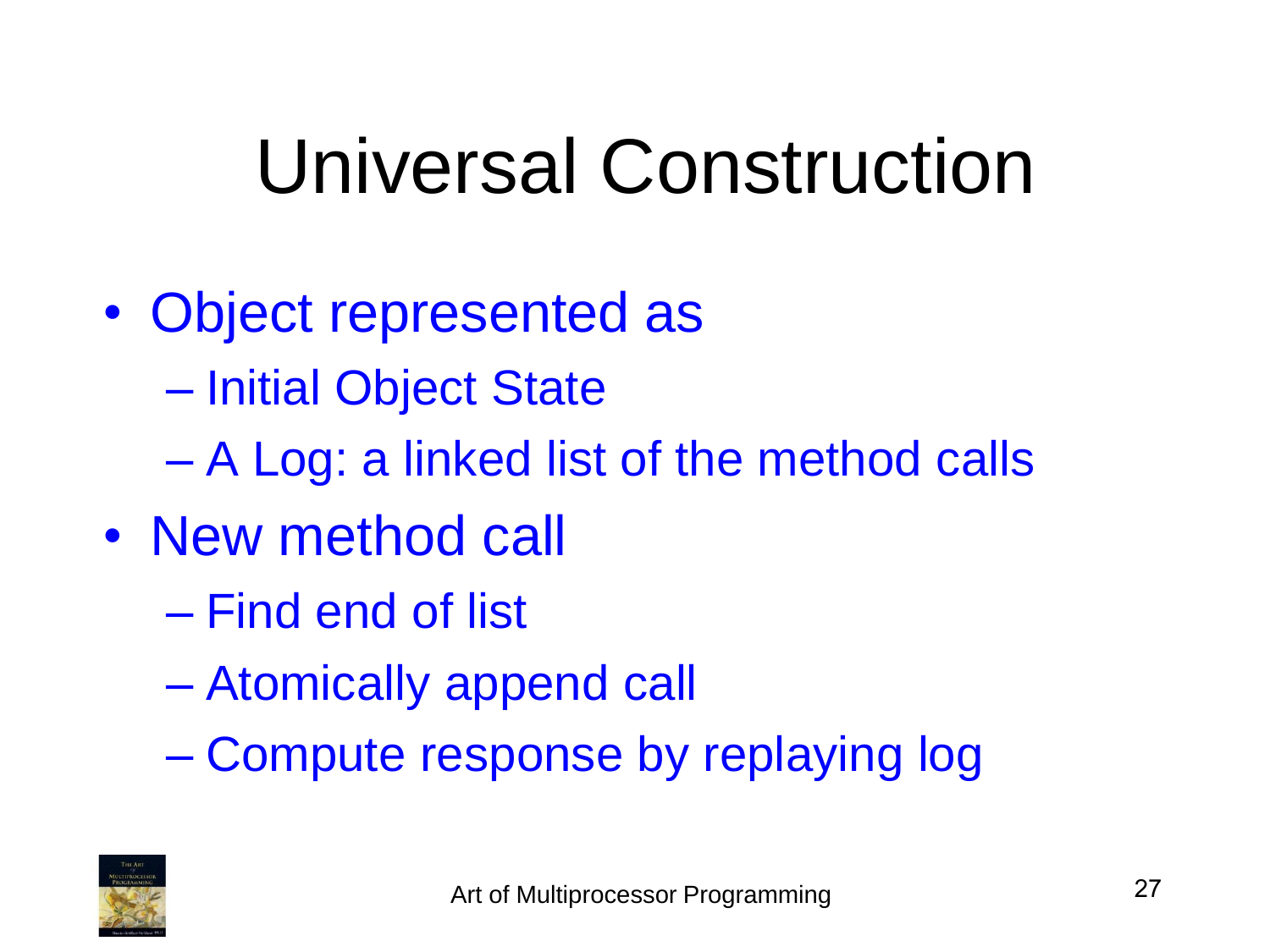## Basic Idea

• Use one-time consensus object to decide next pointer

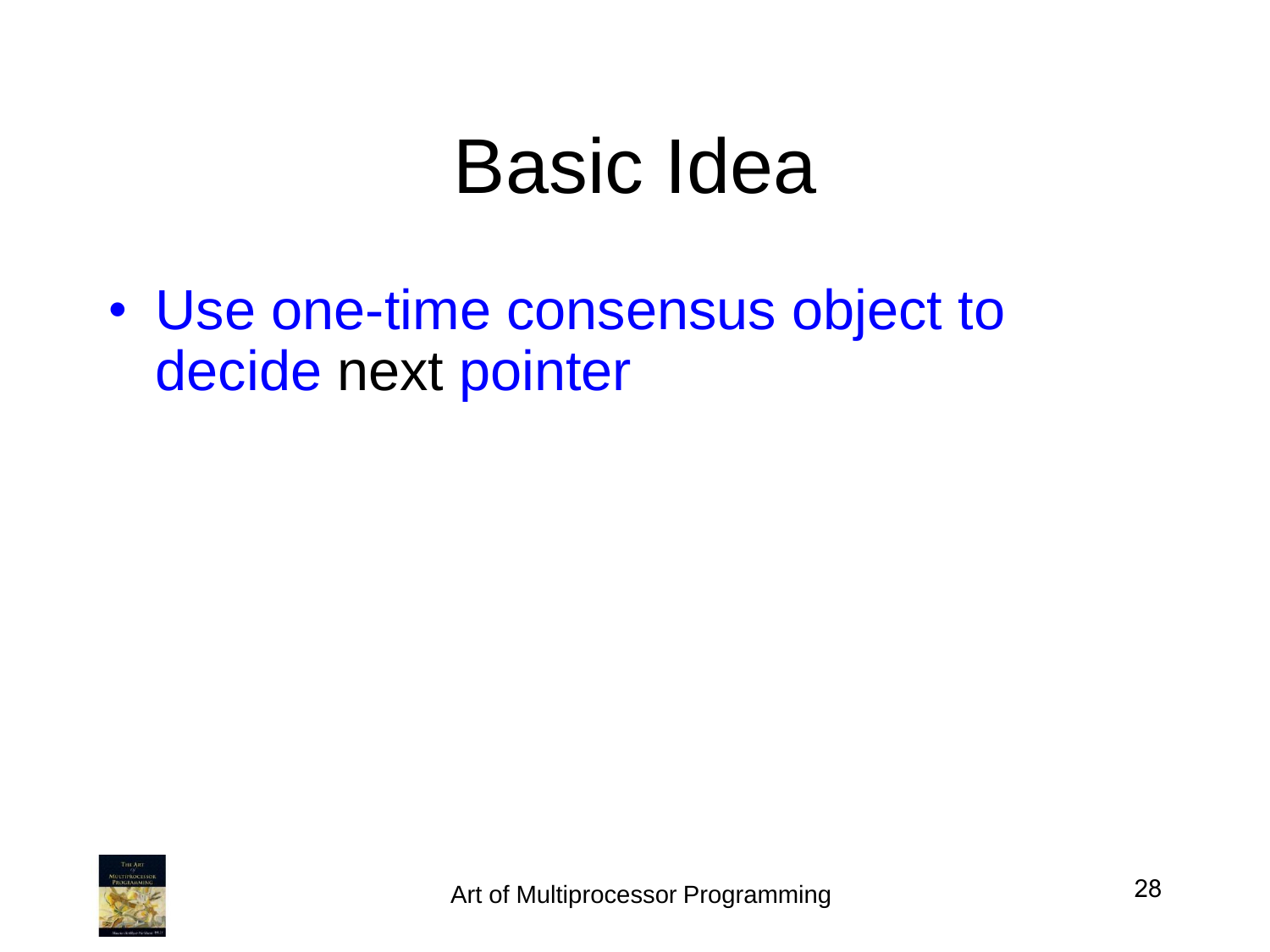## Basic Idea

- Use one-time consensus object to decide next pointer
- All threads update actual next pointer based on decision

– OK because they all write the same value

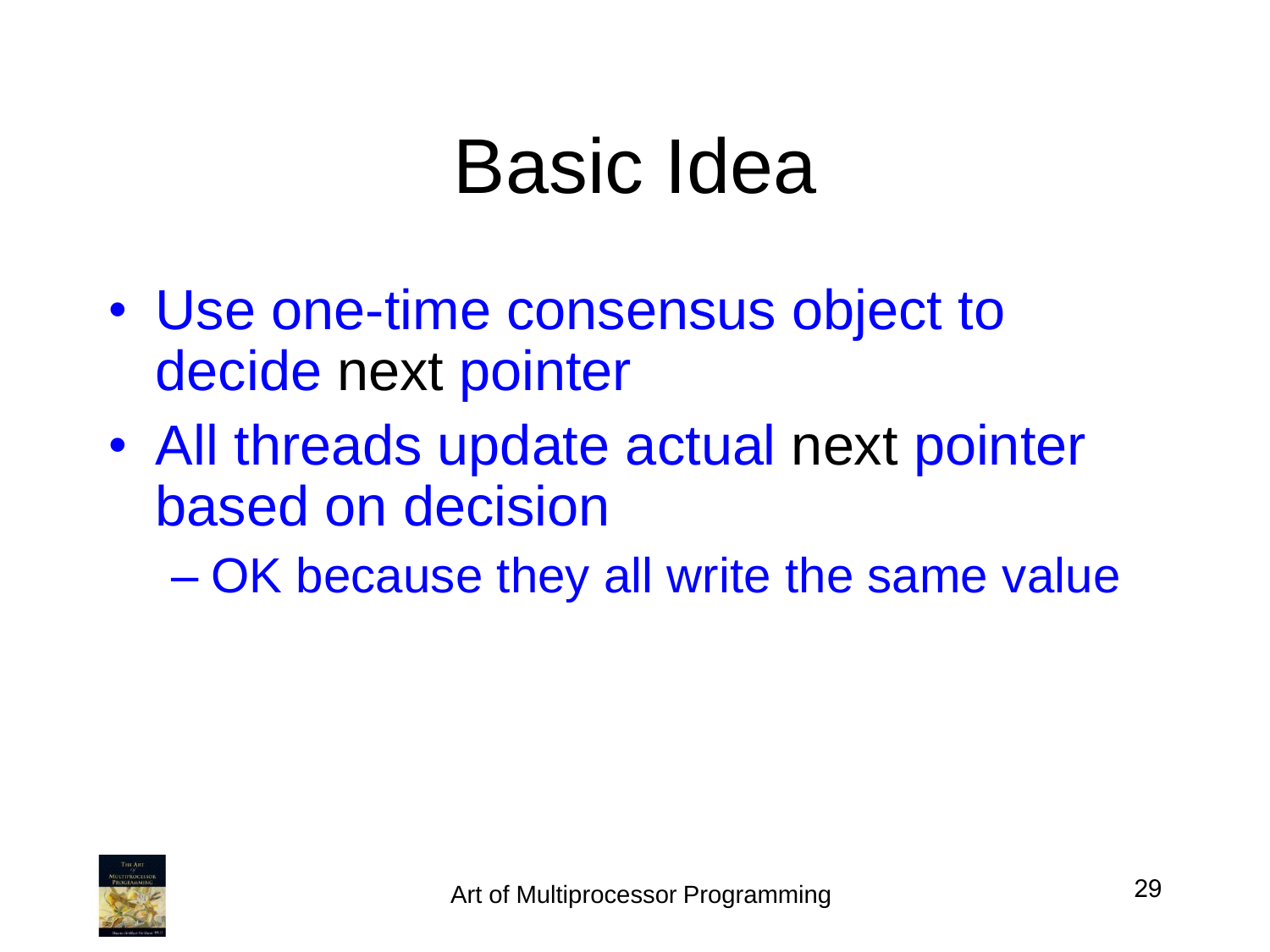## Basic Idea

- Threads use one-time consensus object to decide which node goes next
- Threads update actual next field to reflect consensus outcome
	- OK because they all write the same value
- Challenges
	- Lock-free means we need to worry what happens if a thread stops in the middle

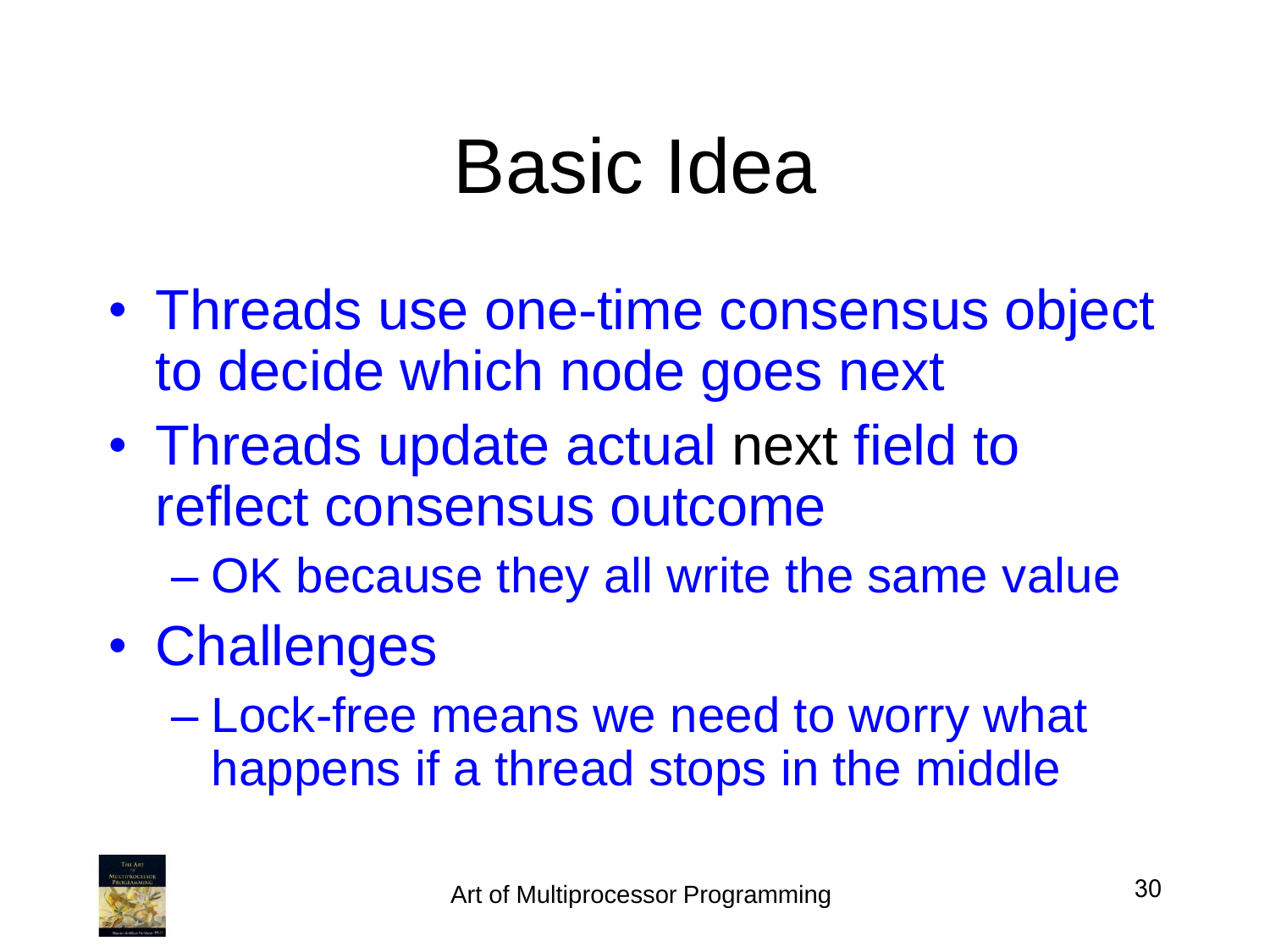```
public class Node implements
java.lang.Comparable {
public Invoc invoc; 
public Consensus<Node> decideNext; 
public Node next; 
public int seq; 
public Node(Invoc invoc) {
    invoc = invoc;
    decideNext = new Consensus<Node>()
    seq = 0;
```


**}**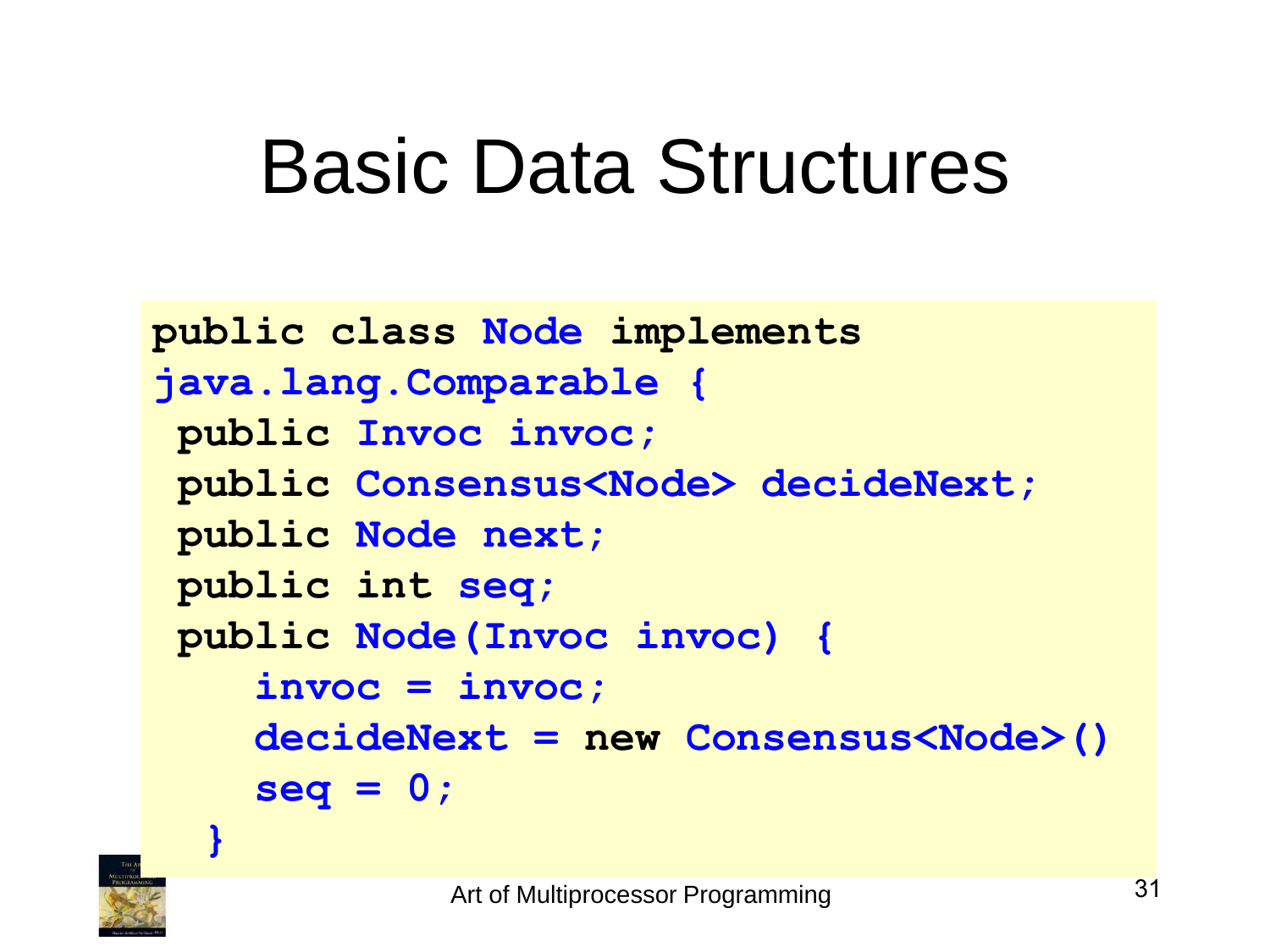#### **public class Node implements**

**java.lang.Comparable {**

**public Invoc invoc;**  public Consensus<Node> decideNext; **public Node next; public int seq;** 

#### **P** Standard interface for class whose **involvement deciracies = new consensus supples objects are totally ordered**

**seq = 0;**



**}**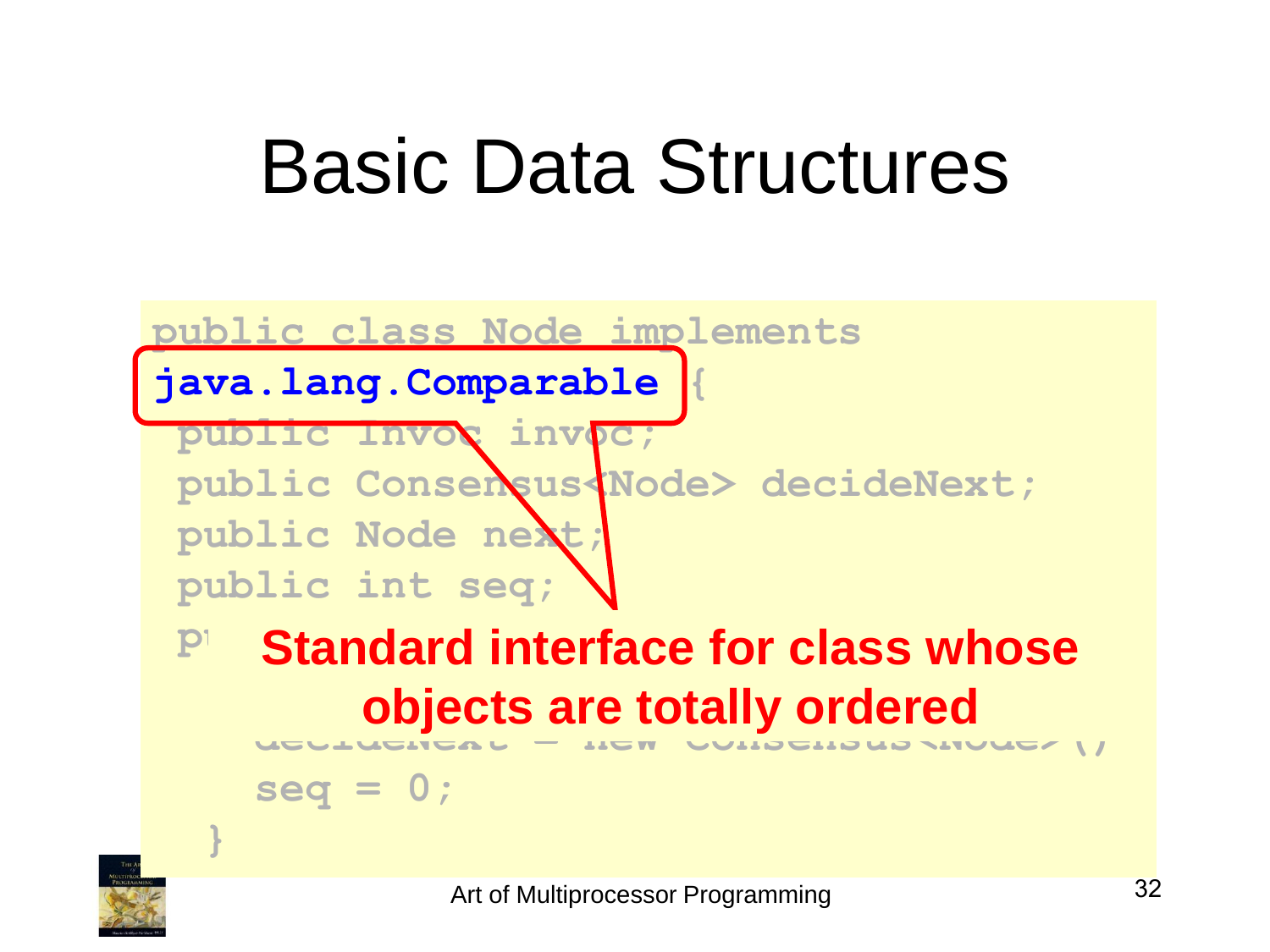

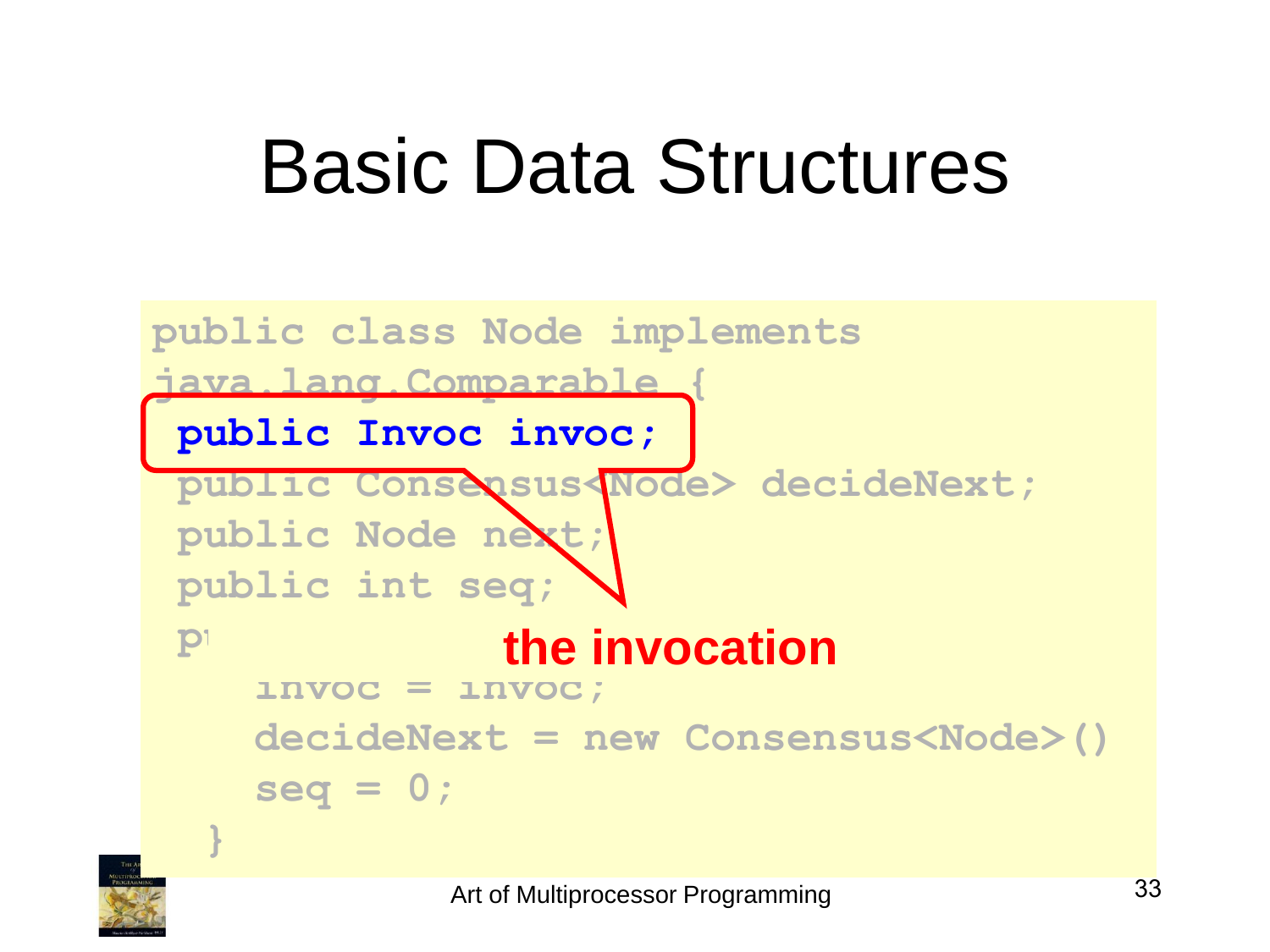

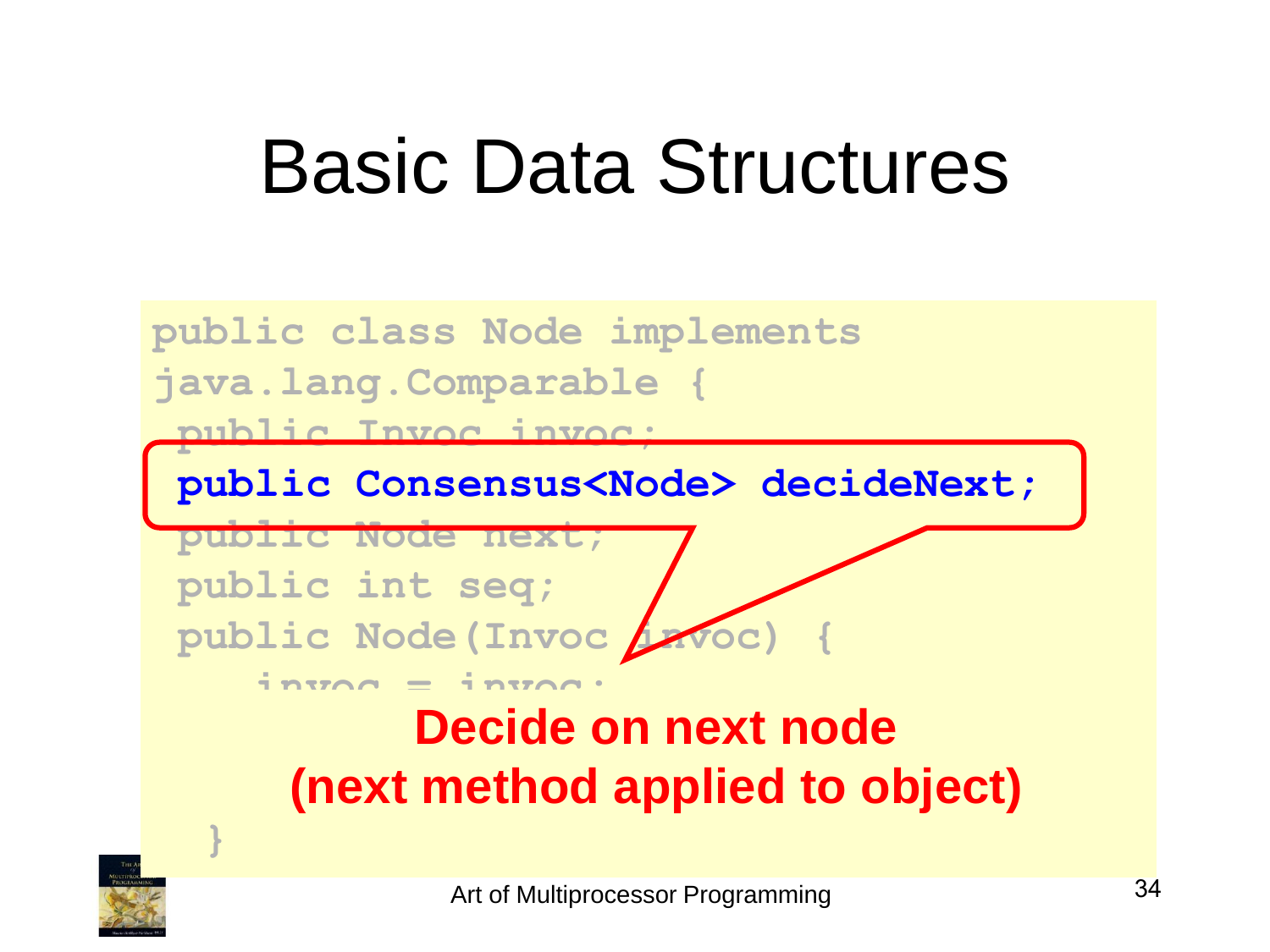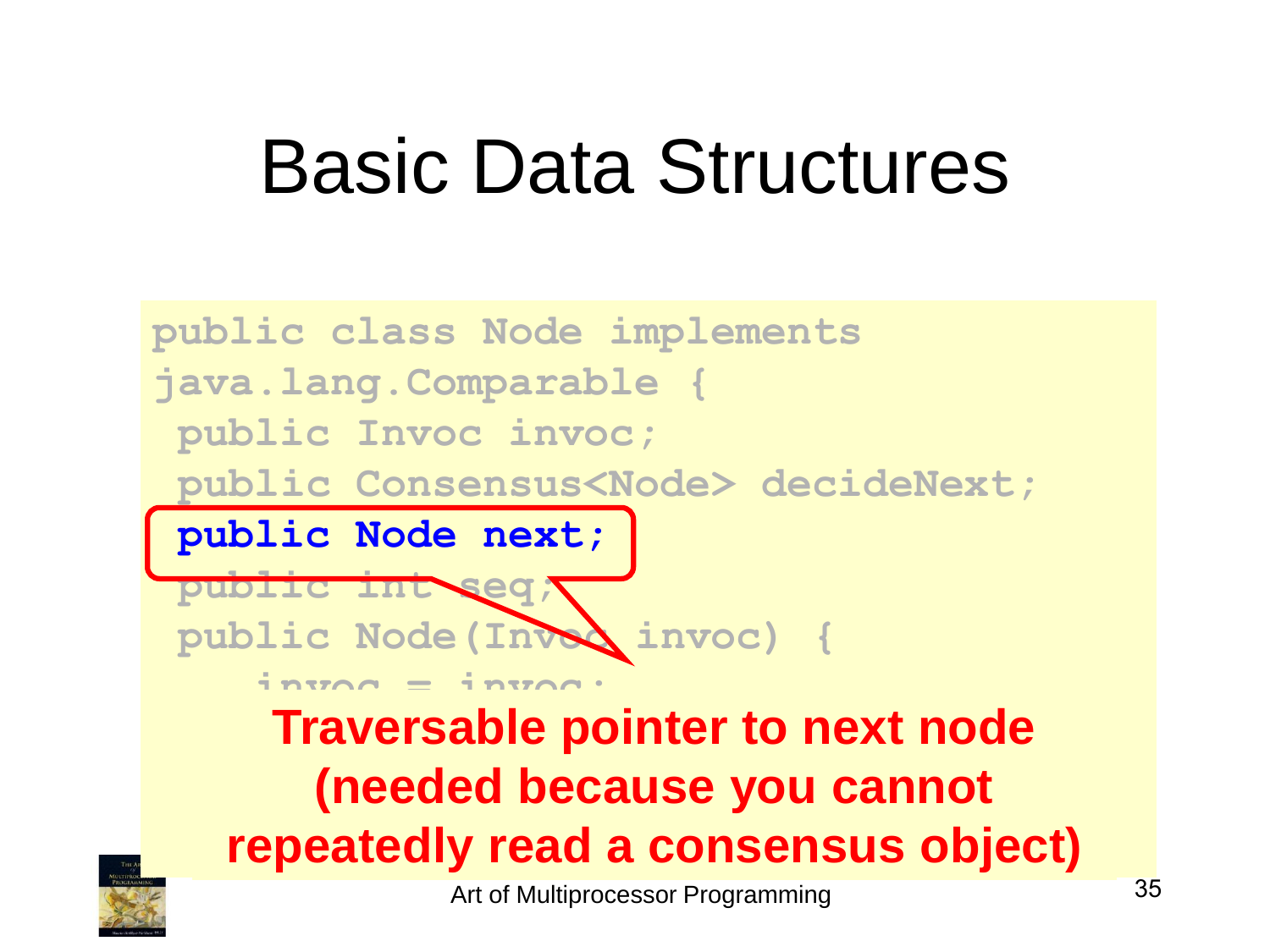

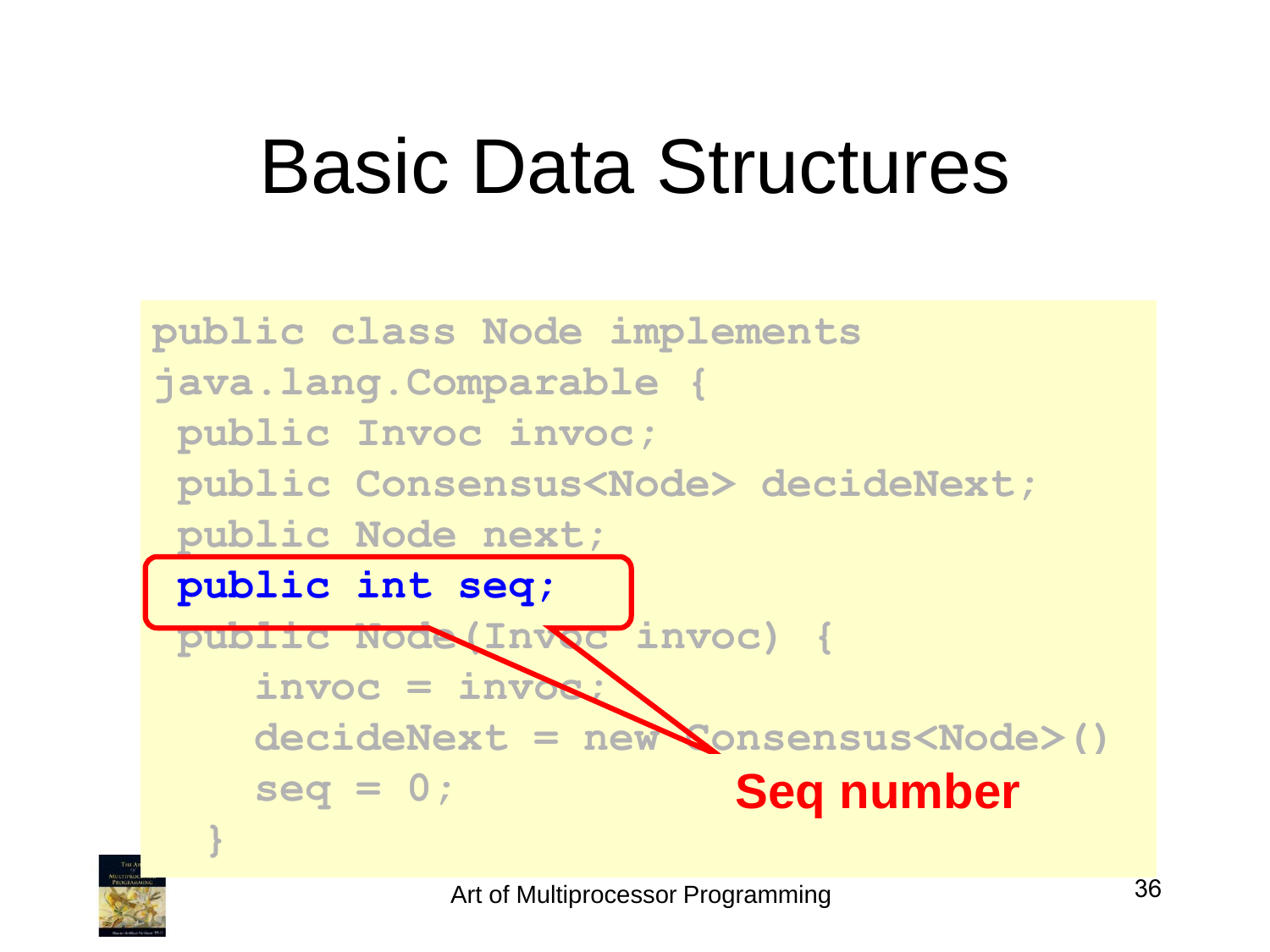#### Basic Data Structures



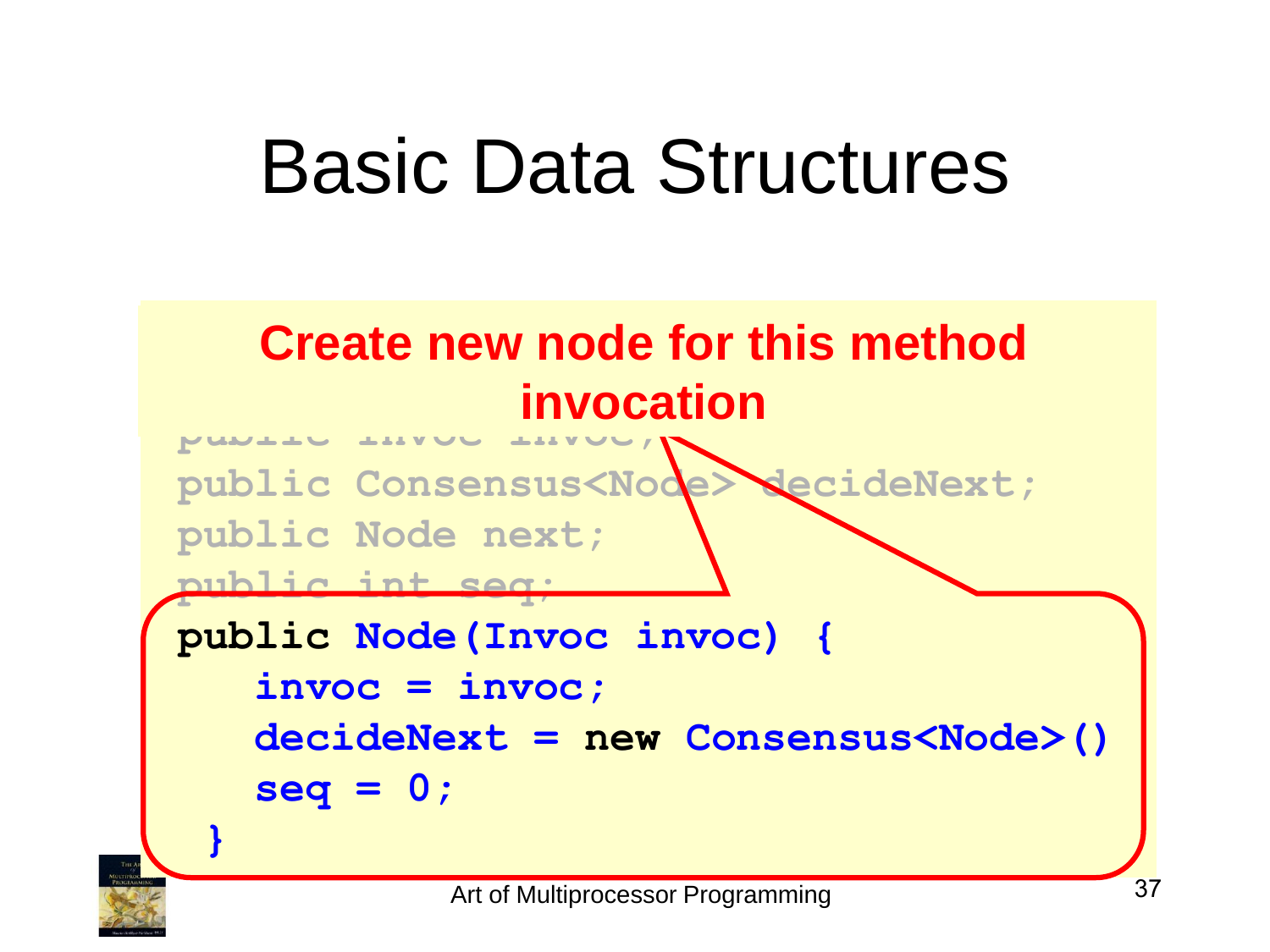

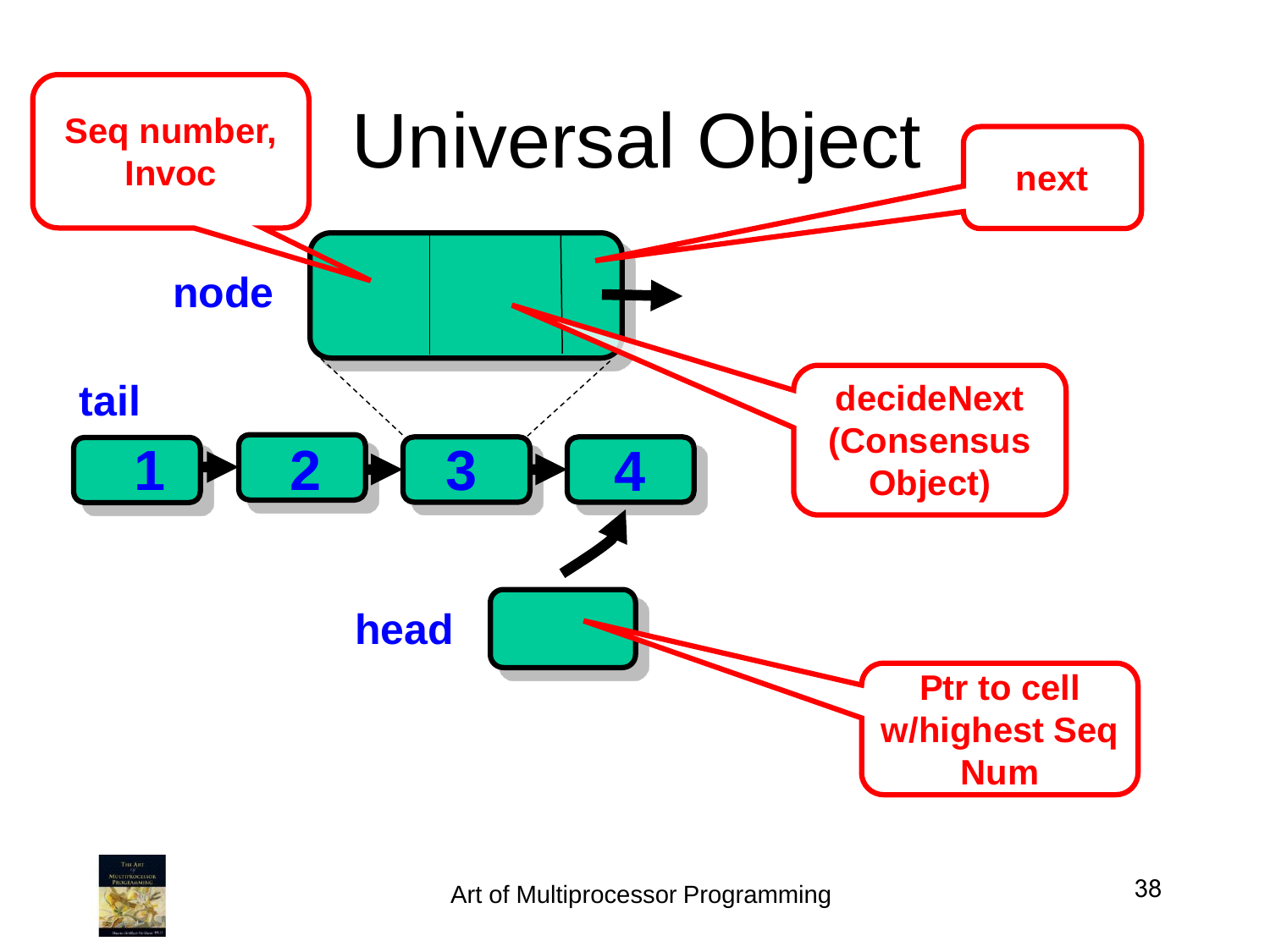

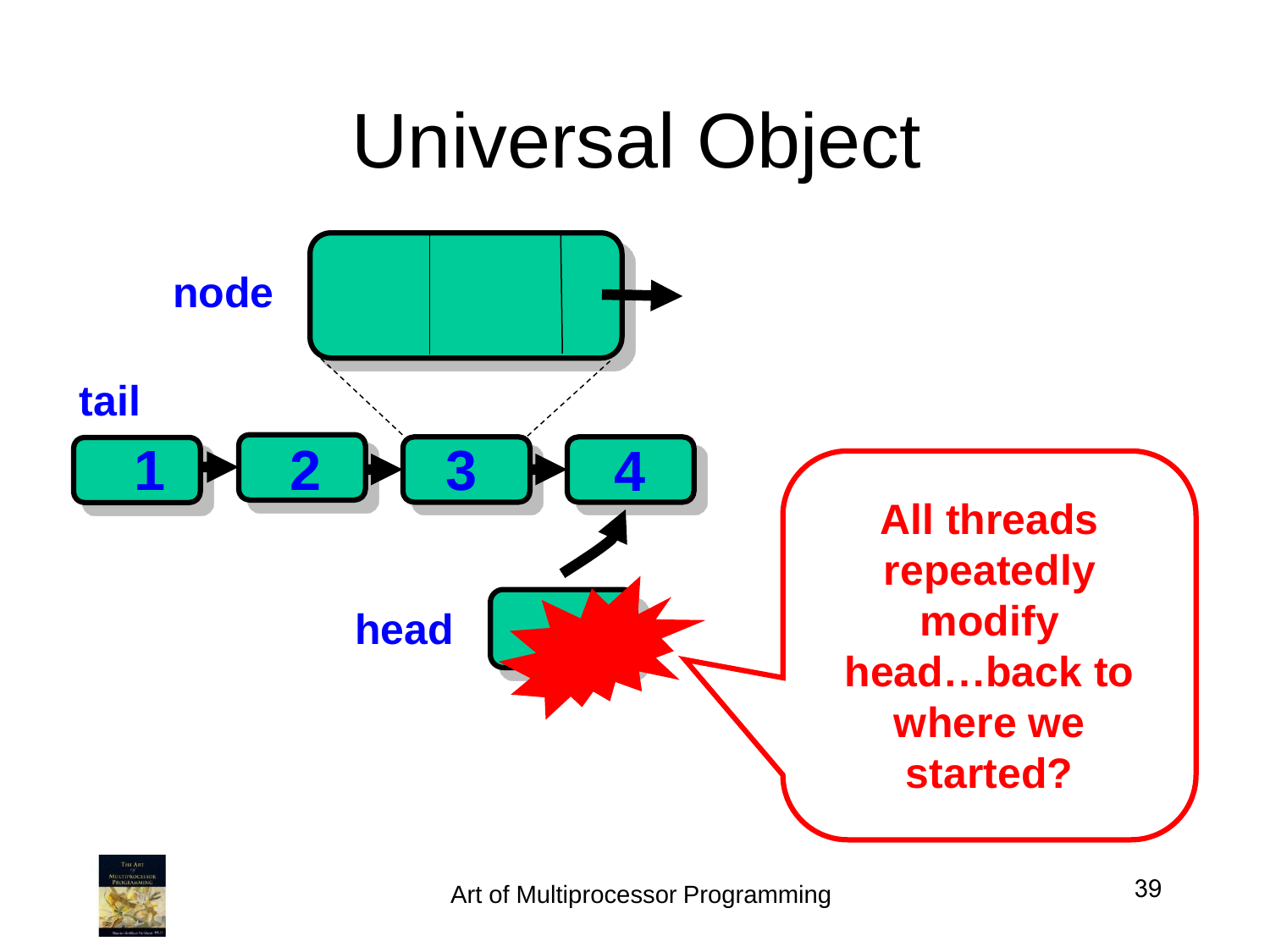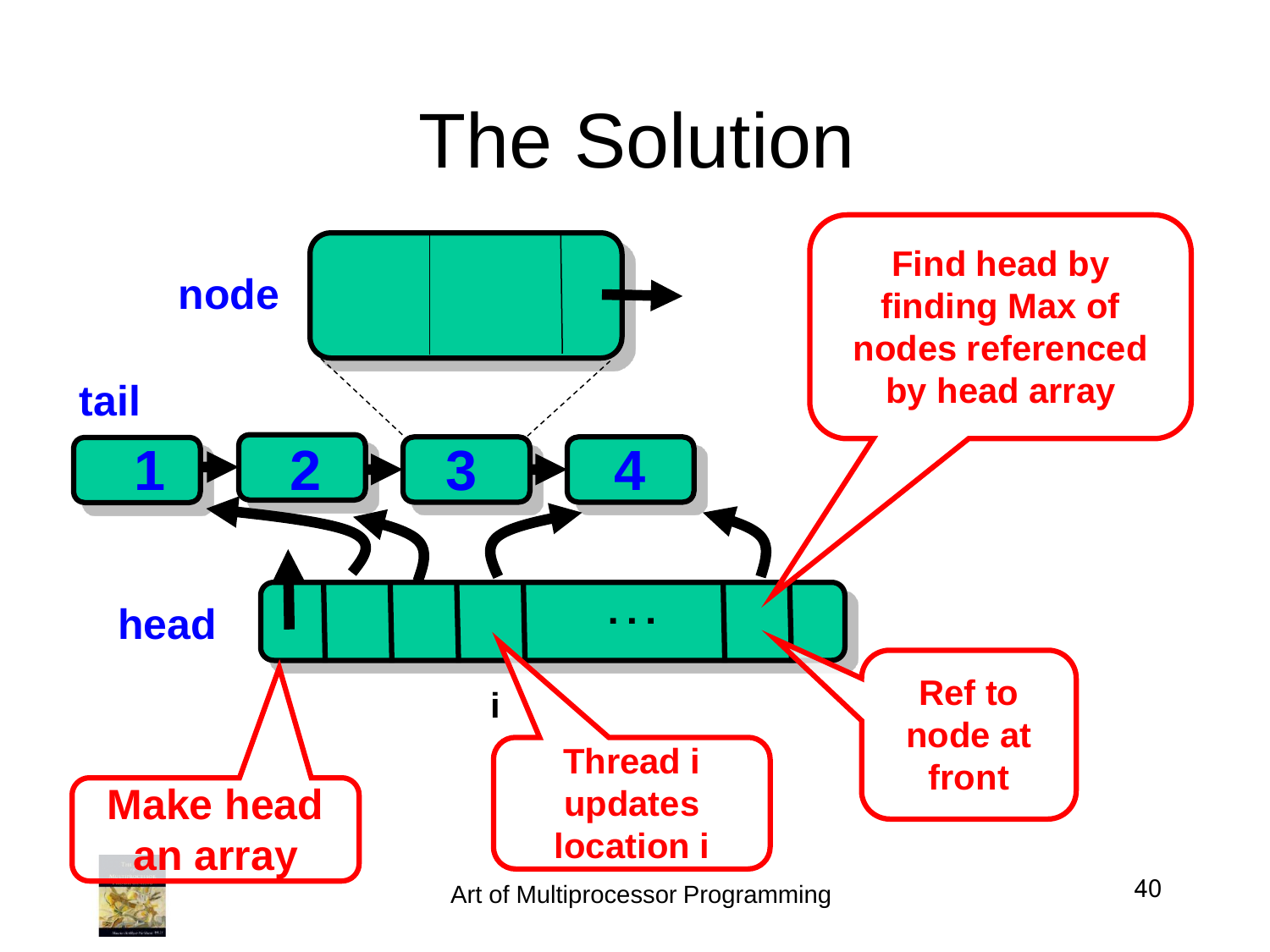```
public class Universal {
  private Node[] head;
  private Node tail = new Node(); 
  tail.\,seq = 1;for (int j=0; j < n; j++){
         head[j] = tail
   }
```
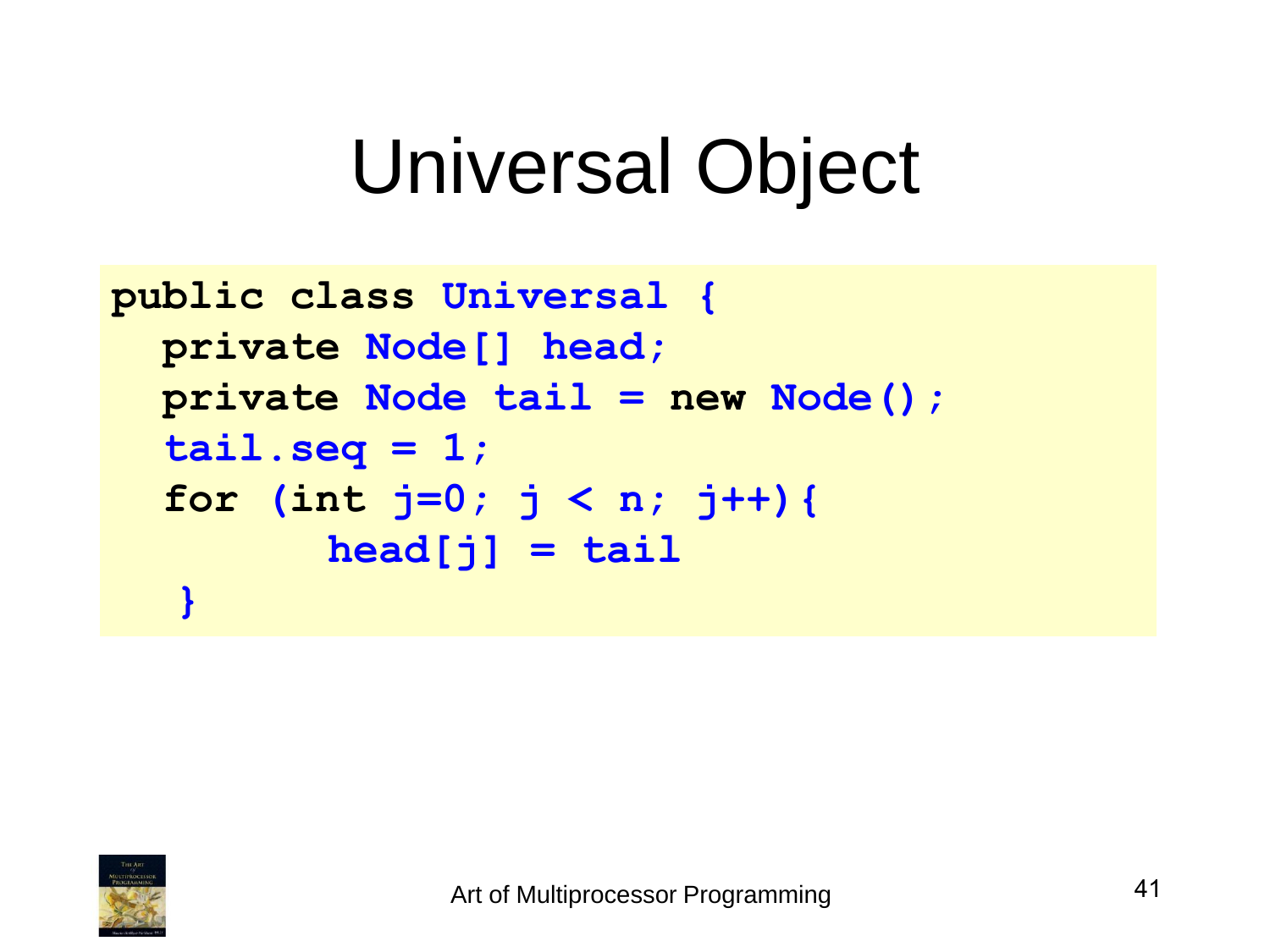

#### **Head Pointers Array**

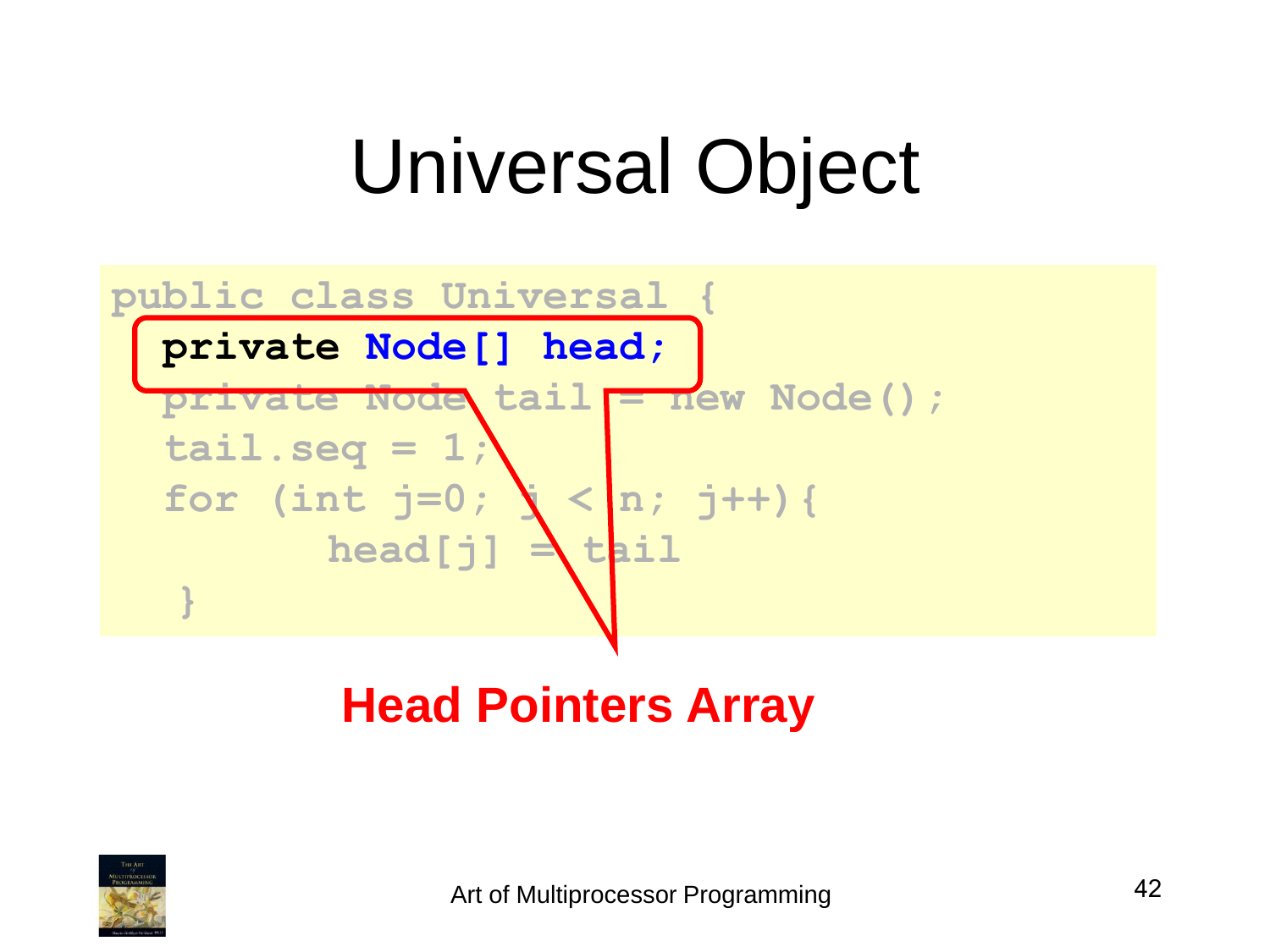

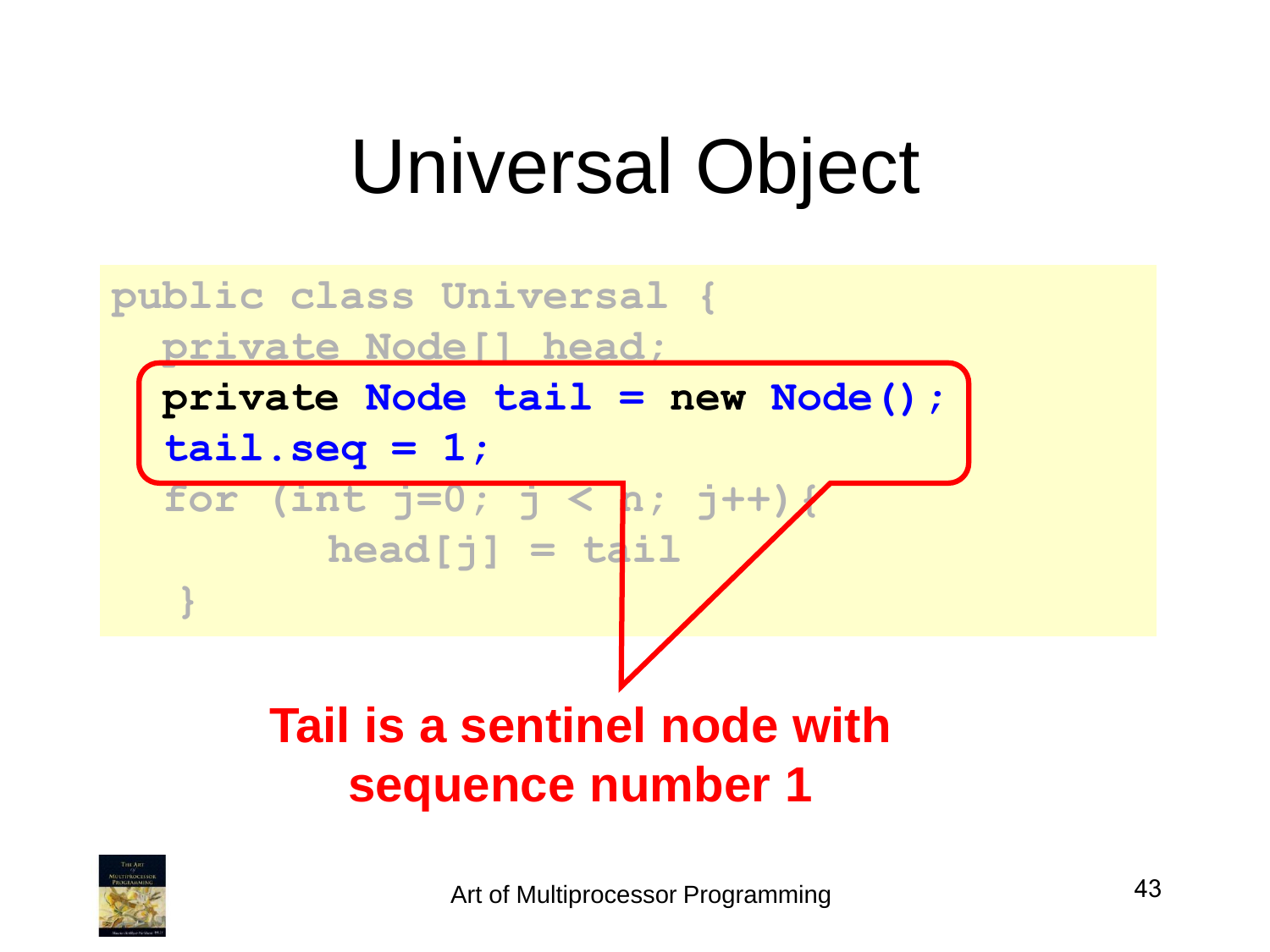

#### **Initially head points to tail**

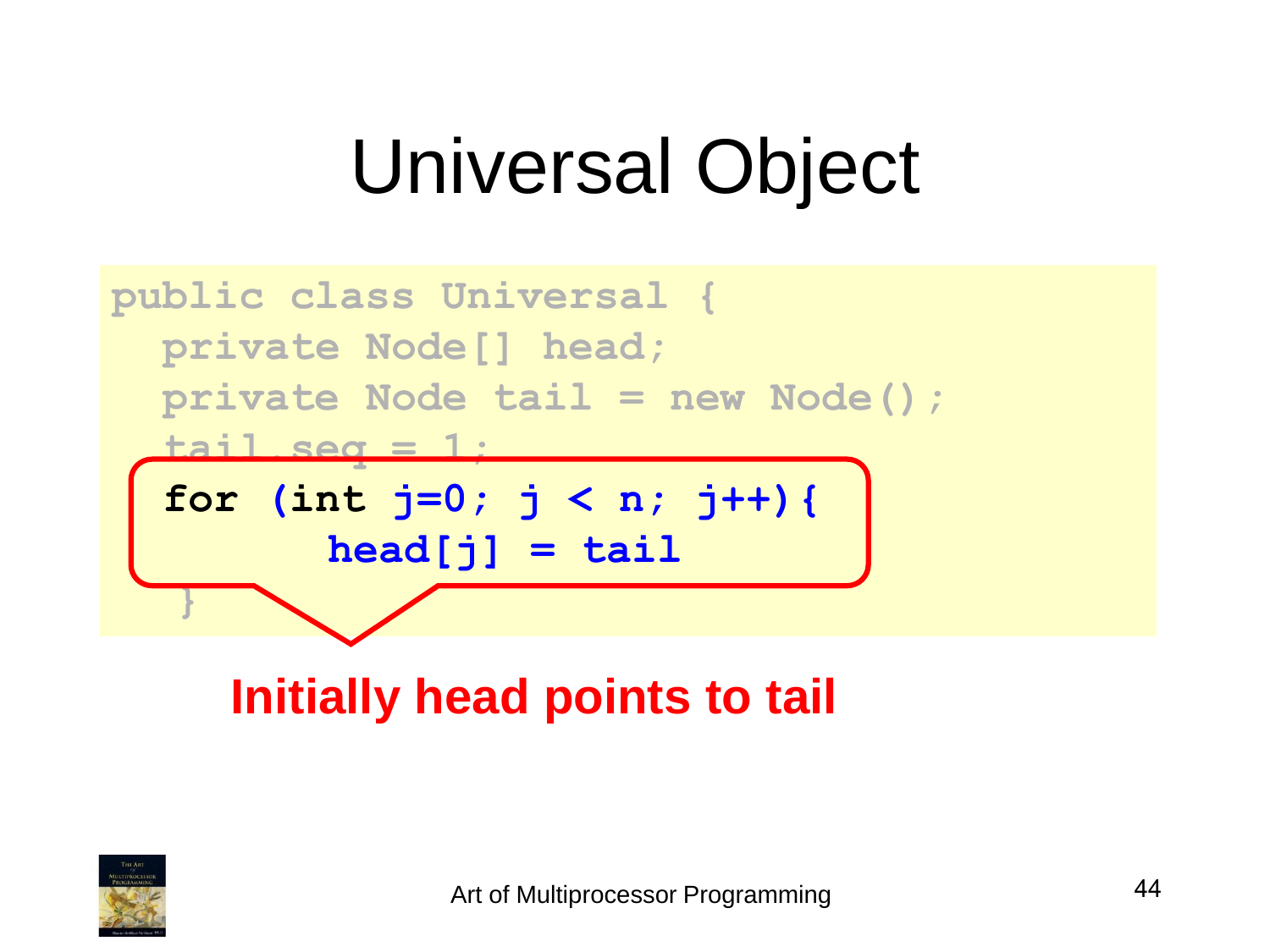```
public static Node max(Node[] array) {
    Node max = array[0];
    for (int i = 1; i < array.length; i++)if (max.seq < array[i].seq)
        max = array[i];return max;
  }
```
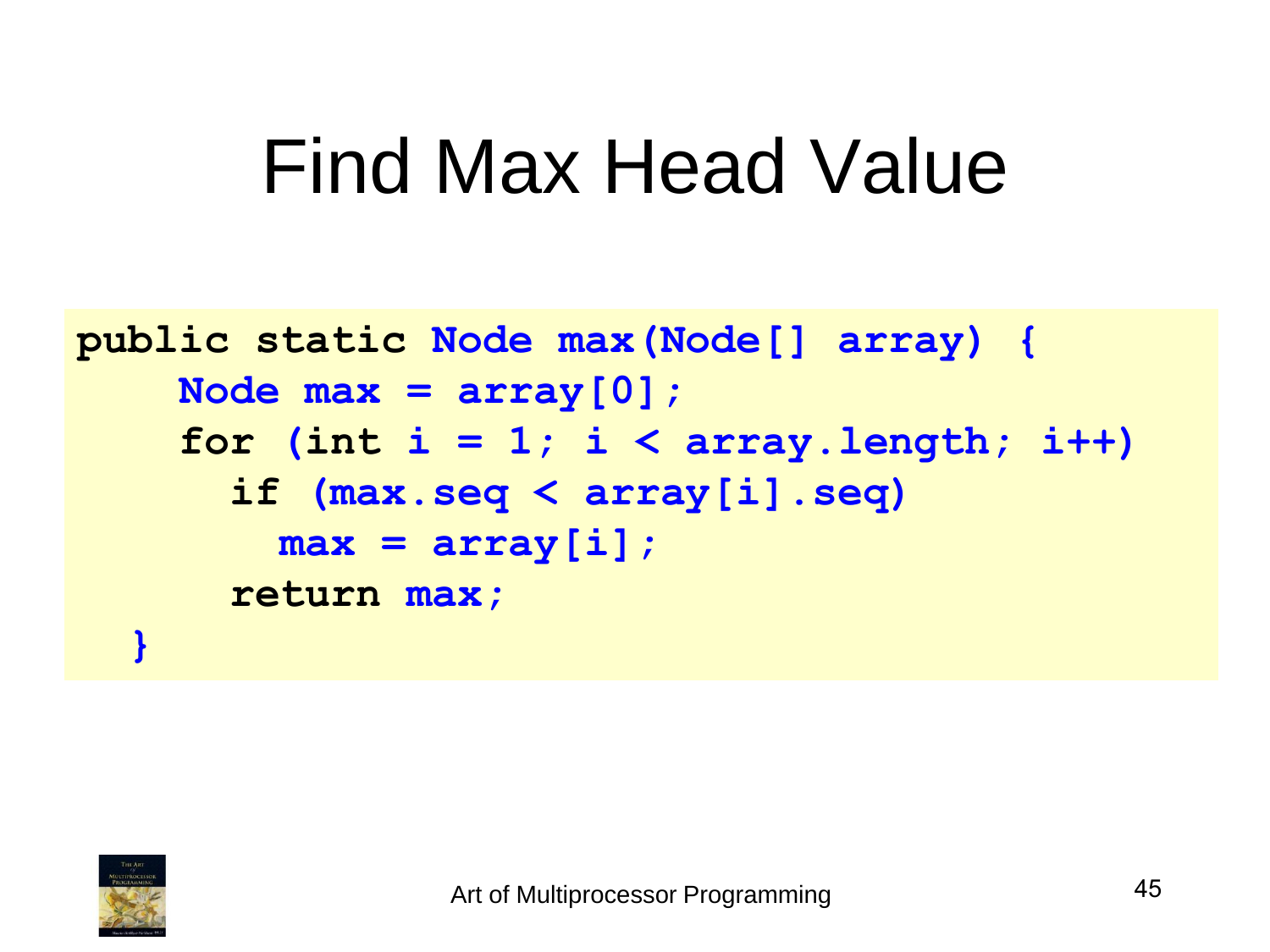

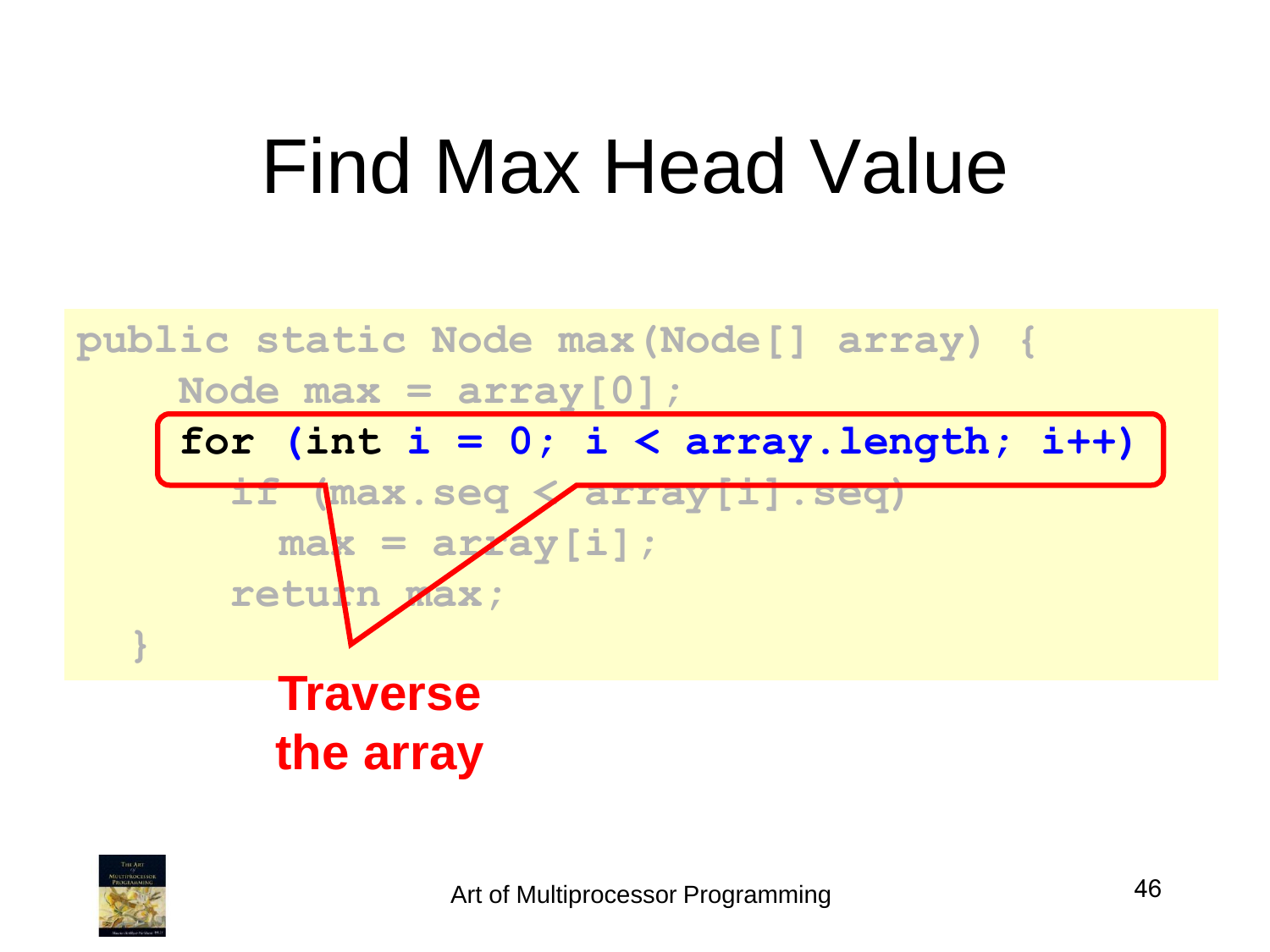

#### **Compare the seq nums of nodes pointed to by the array**

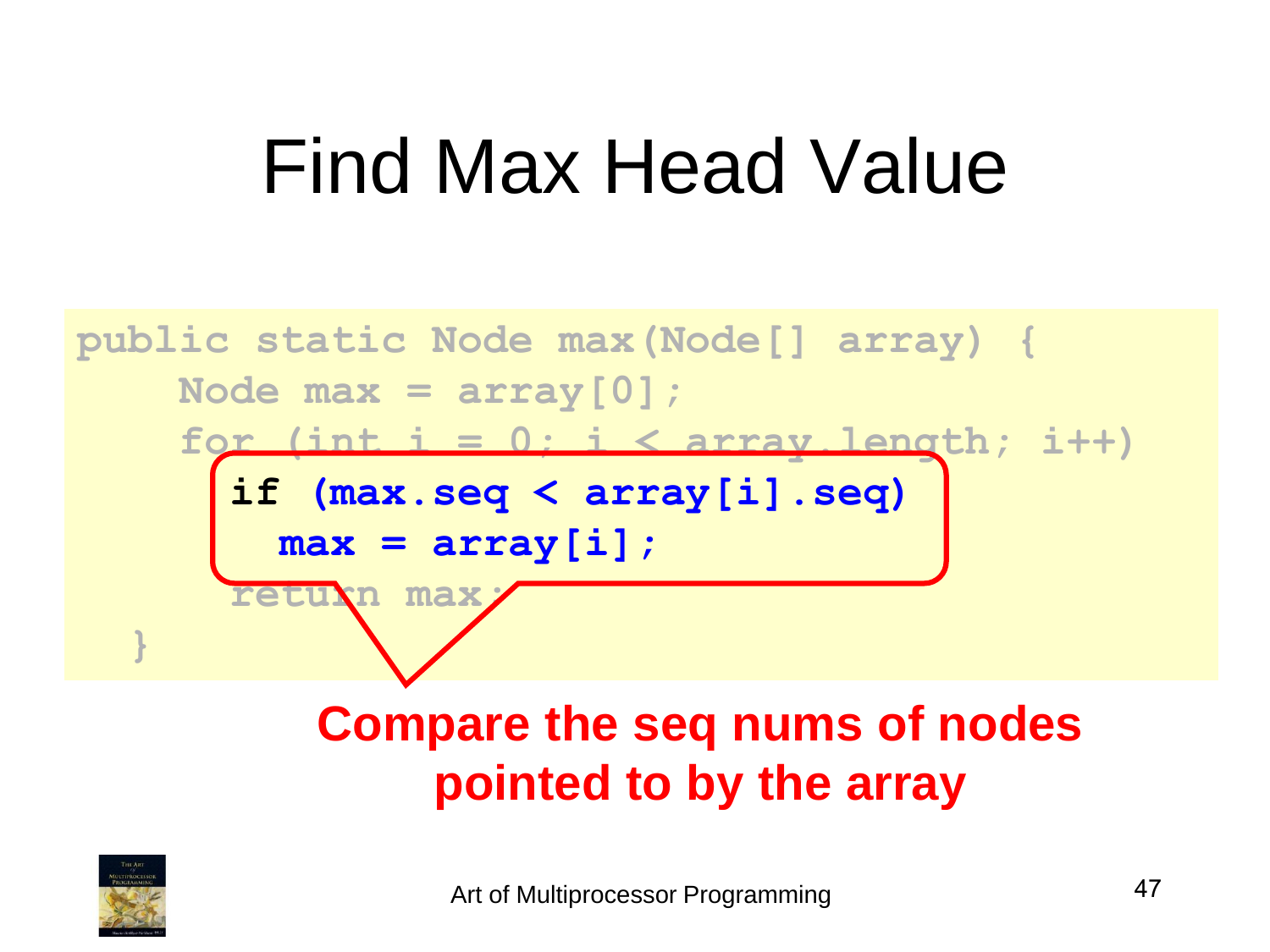

#### **Return node with maximal sequence number**

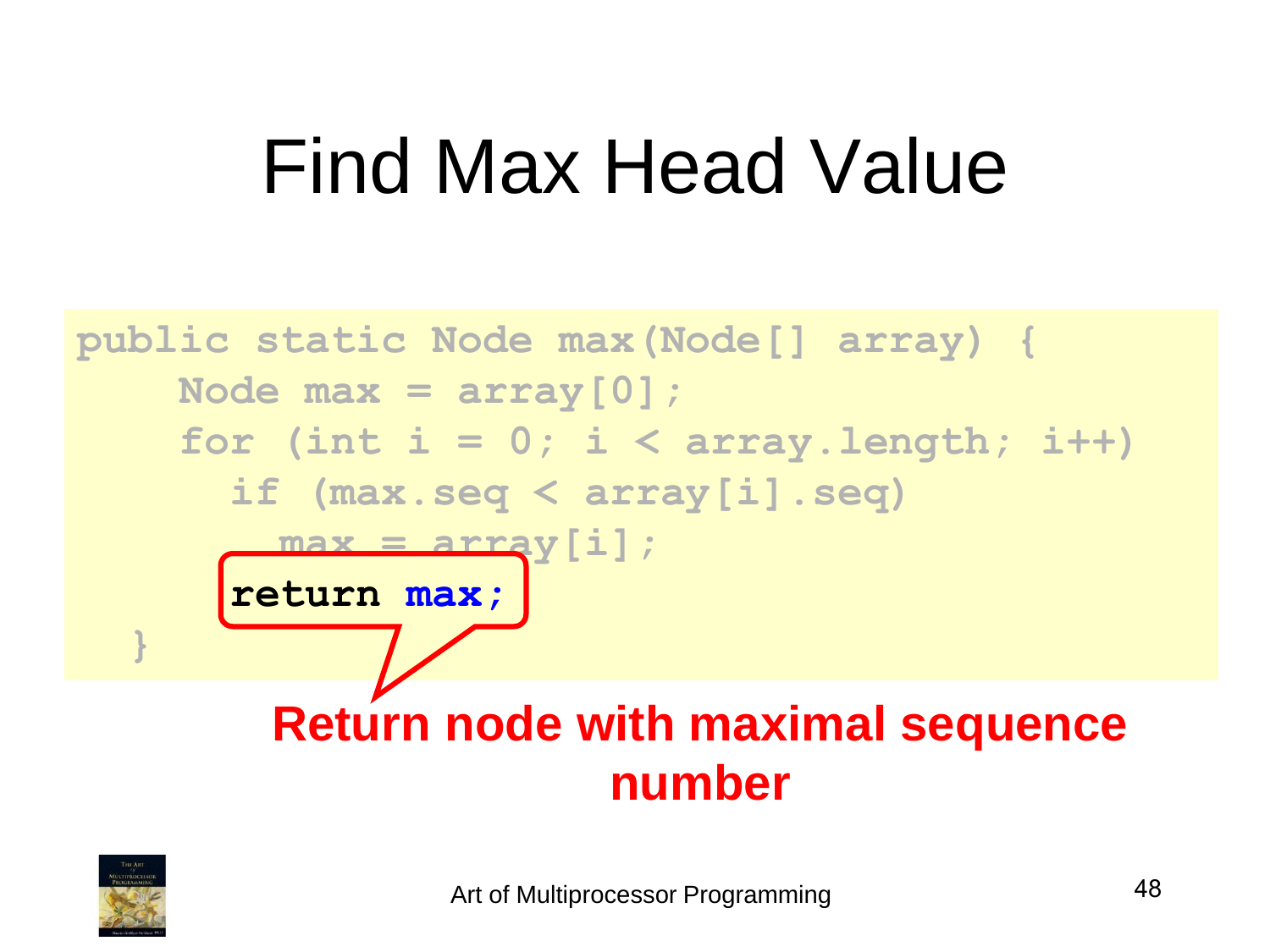```
public Response apply(Invoc invoc) {
  int i = ThreadID.get();
  Node prefer = new node(invoc); 
  while (prefer.seq == 0) {
    Node before = Node.max(head);
    Node after = 
     before.decideNext.decide(prefer);
    before.next = after; 
    after.seq = before.seq + 1;
    head[i] = after;
    }
```


**…**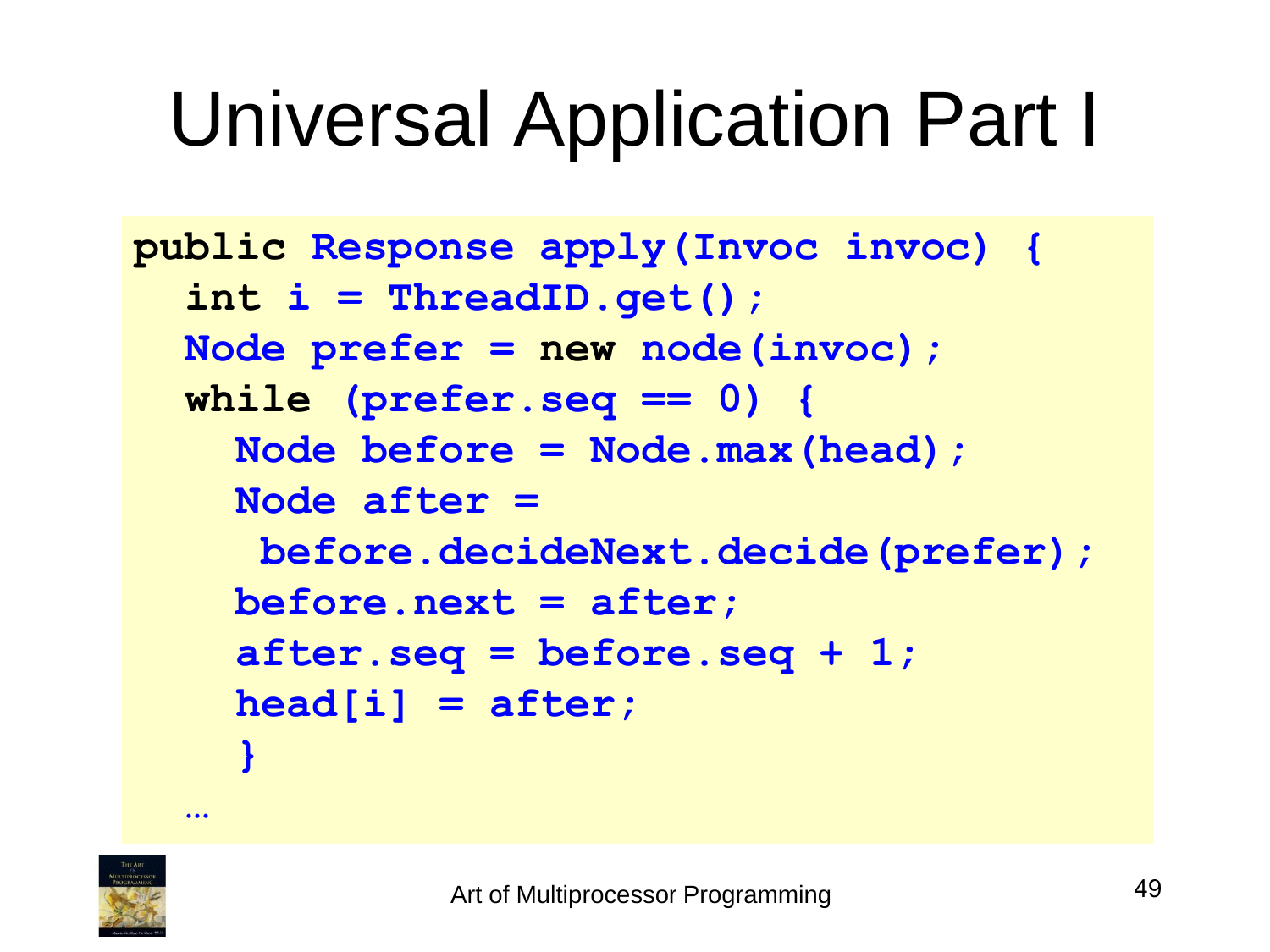

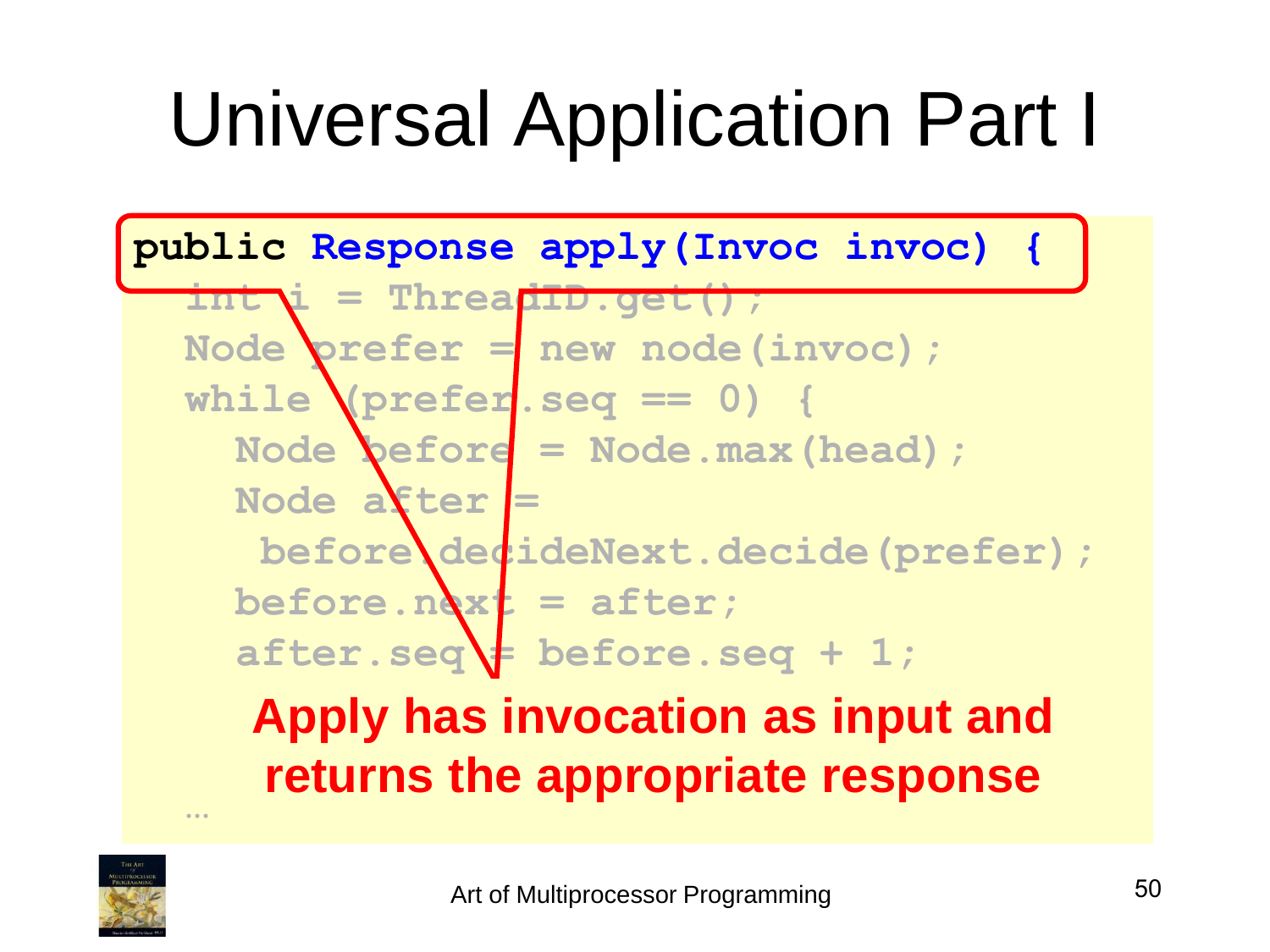

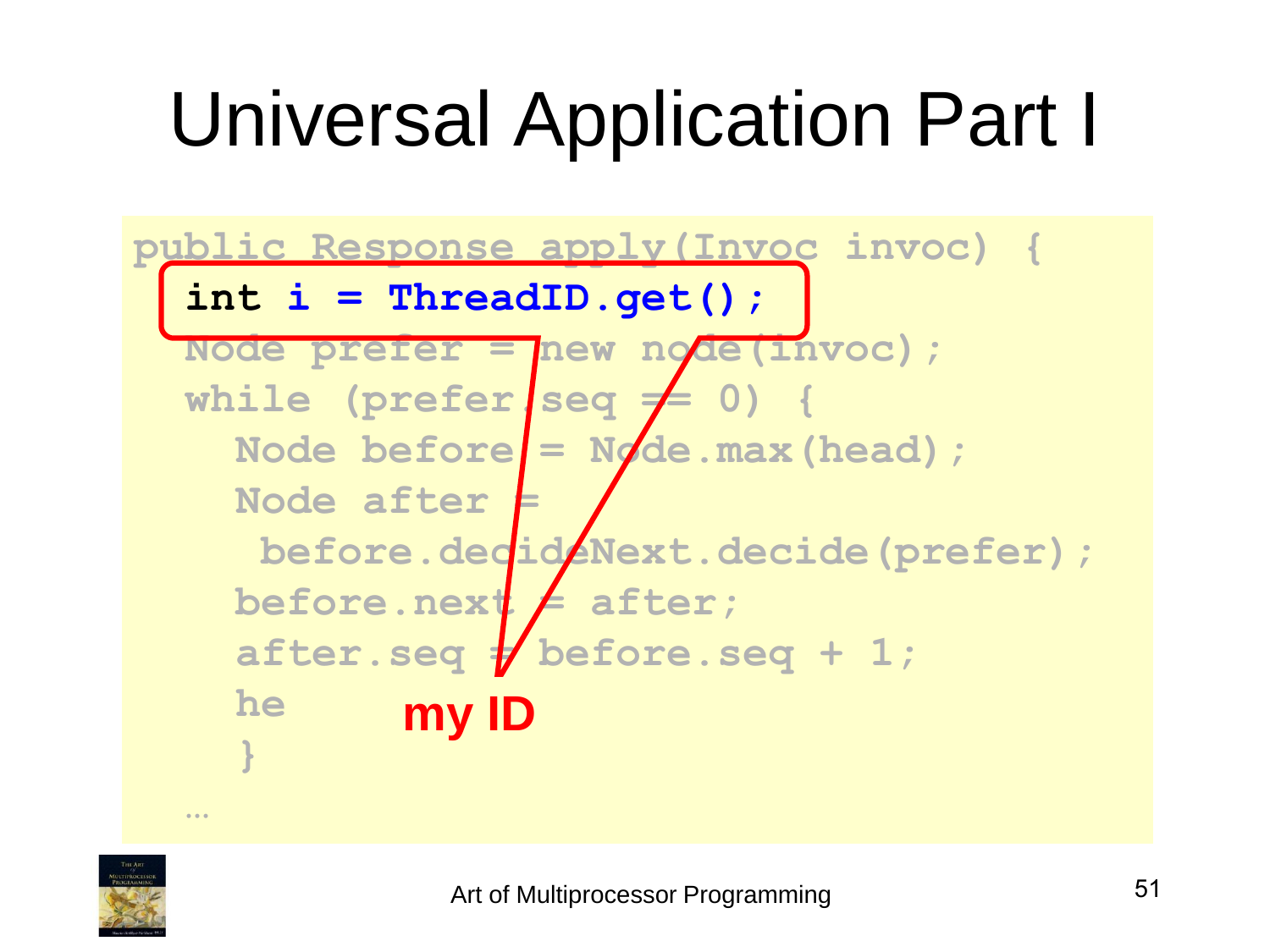

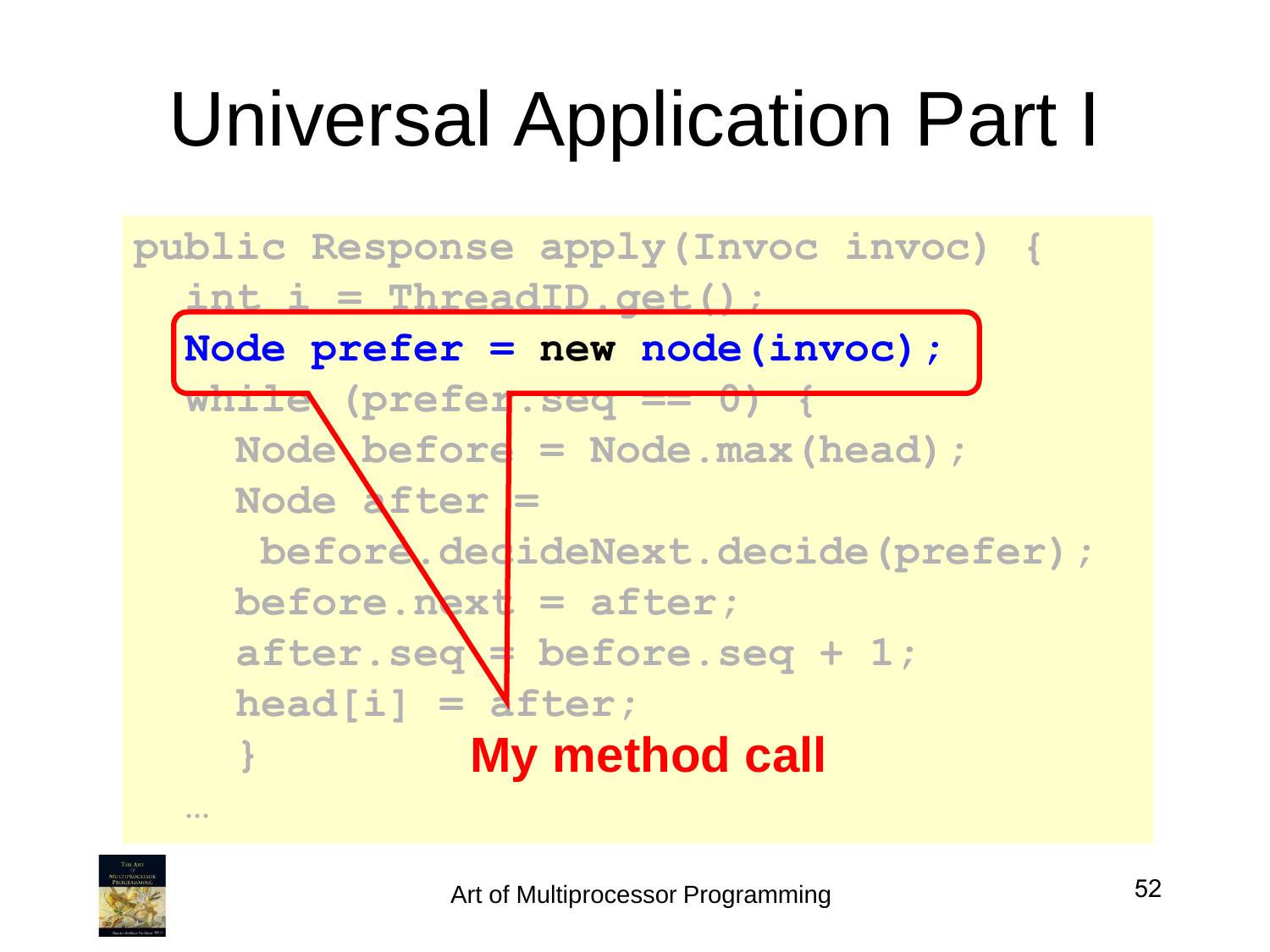

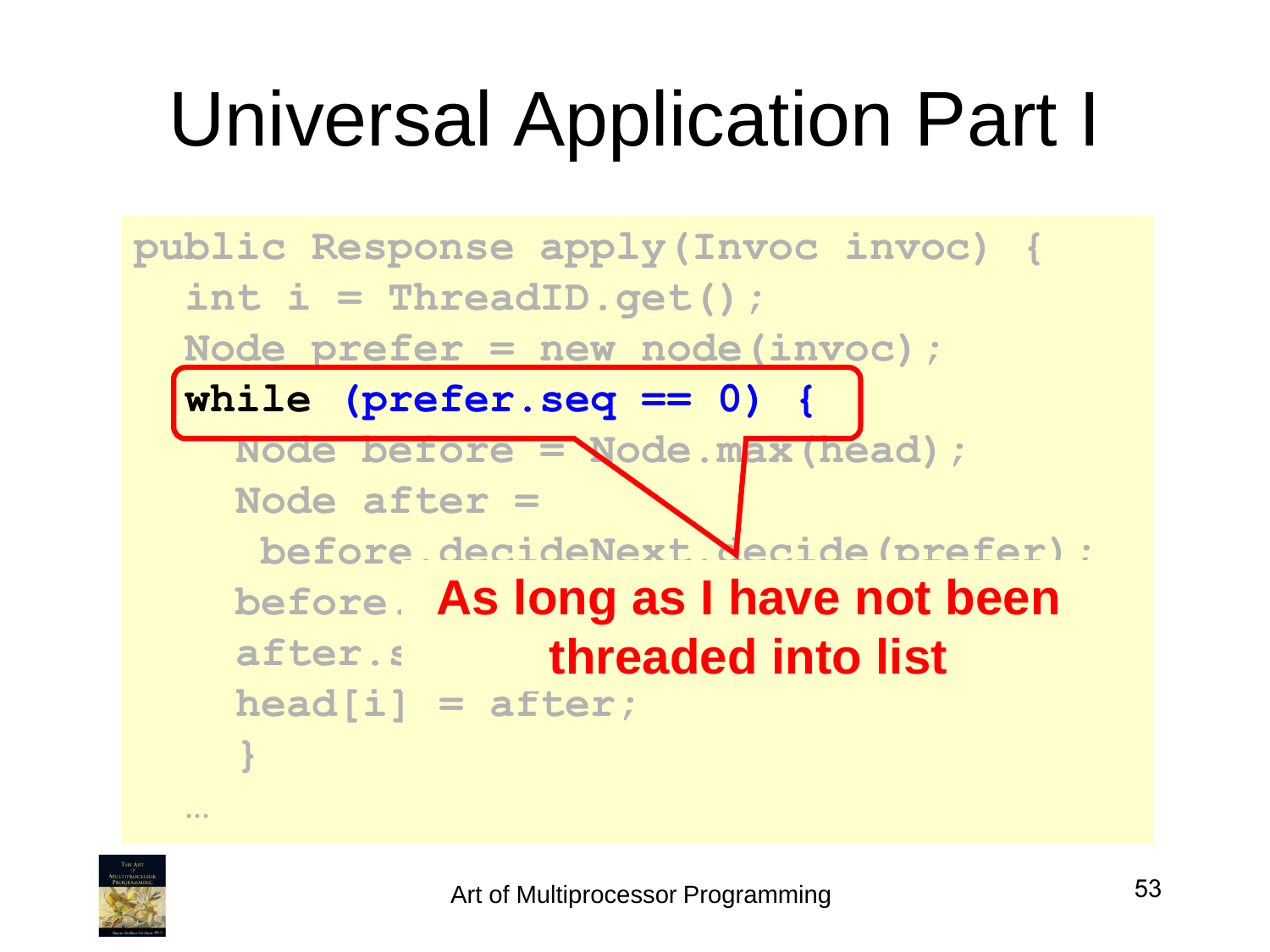

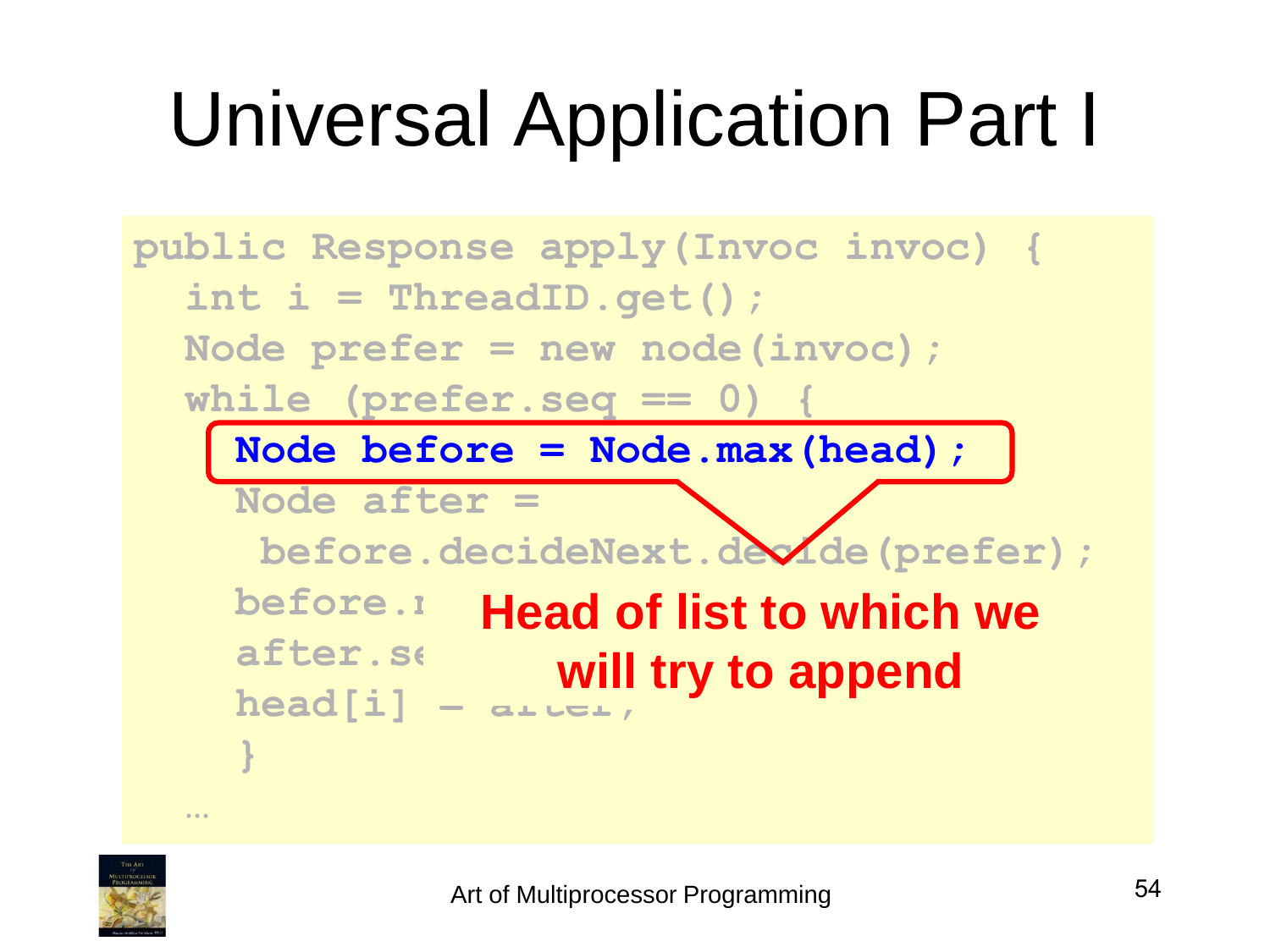

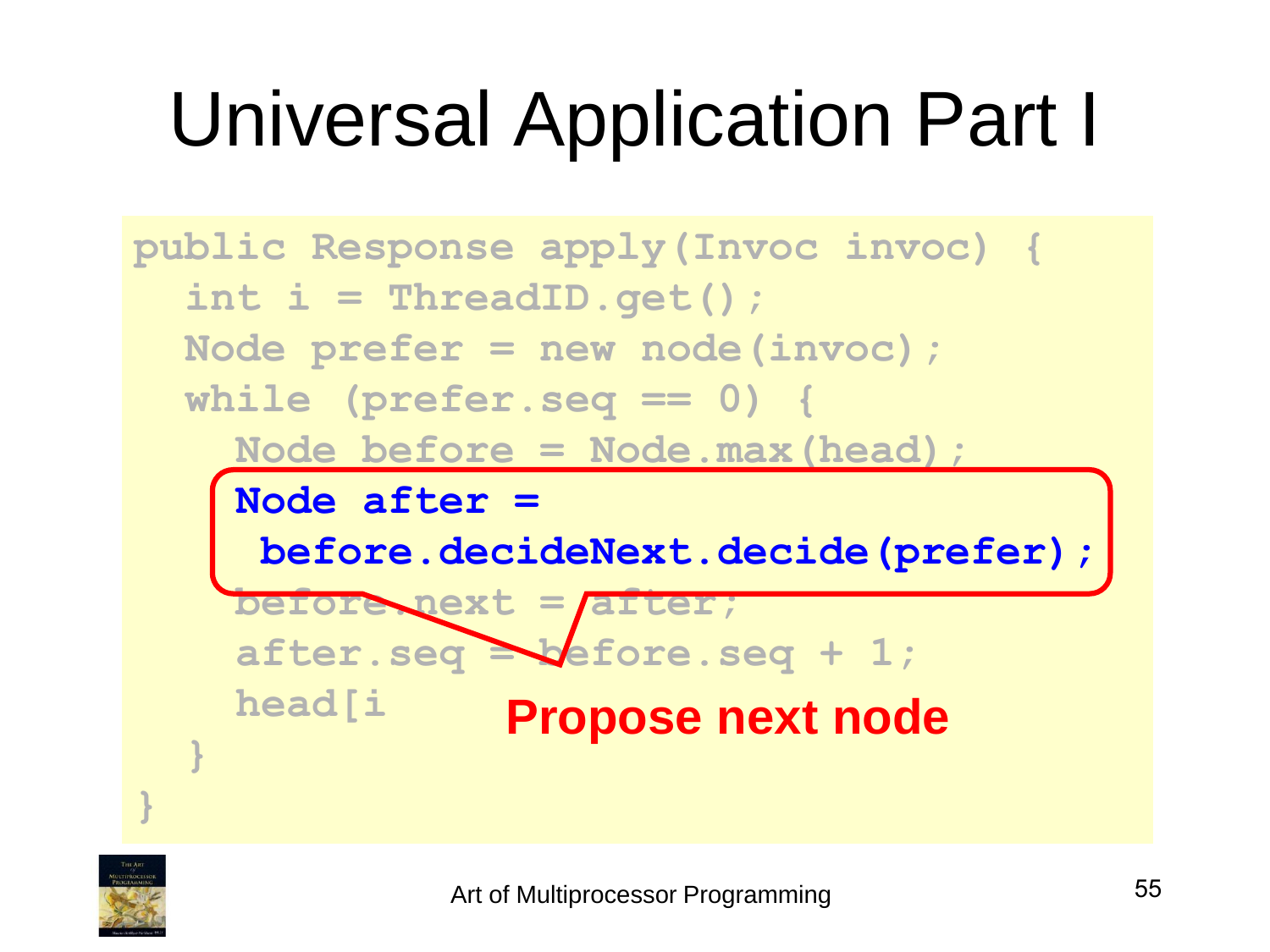### Universal Application



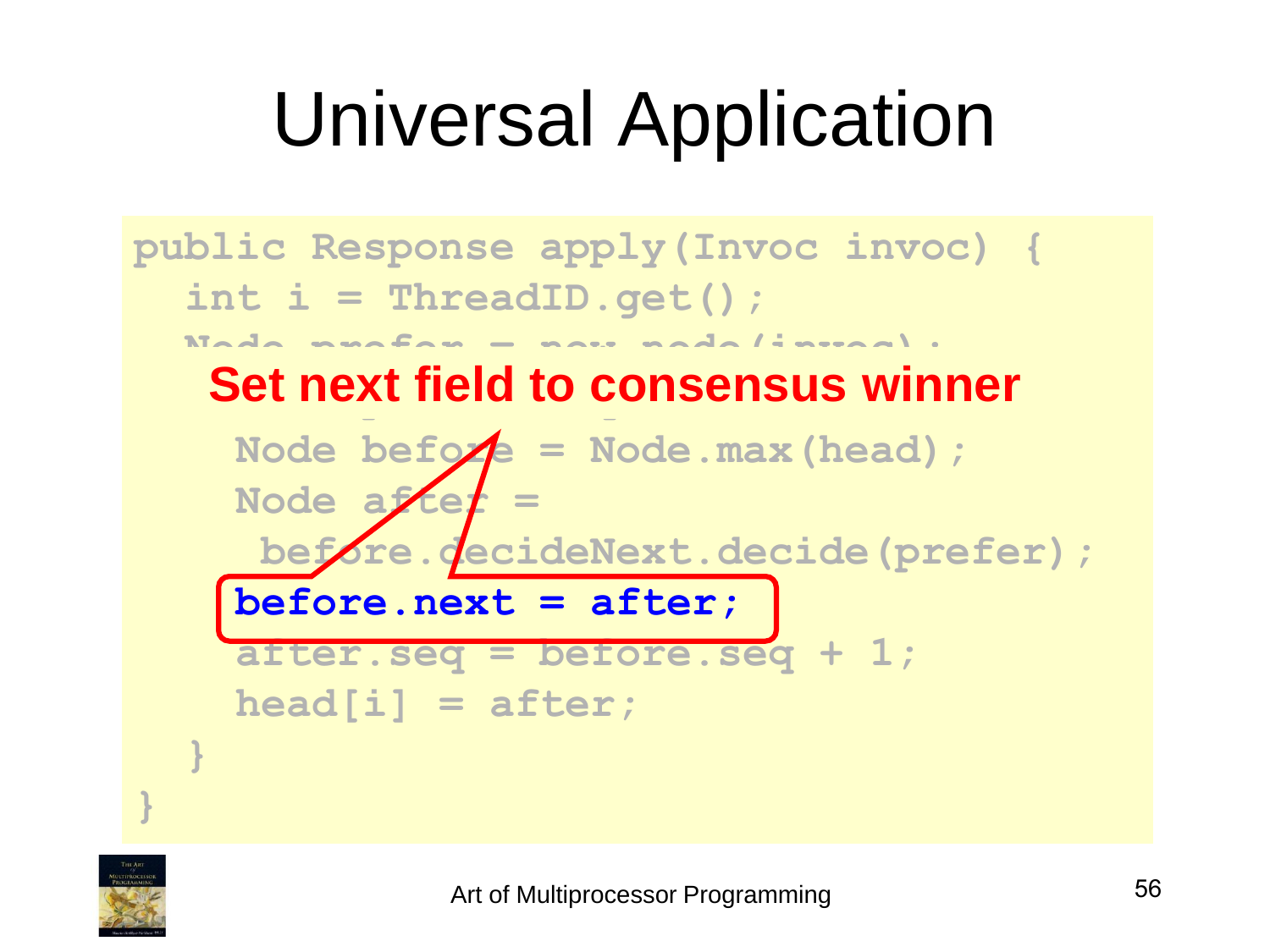

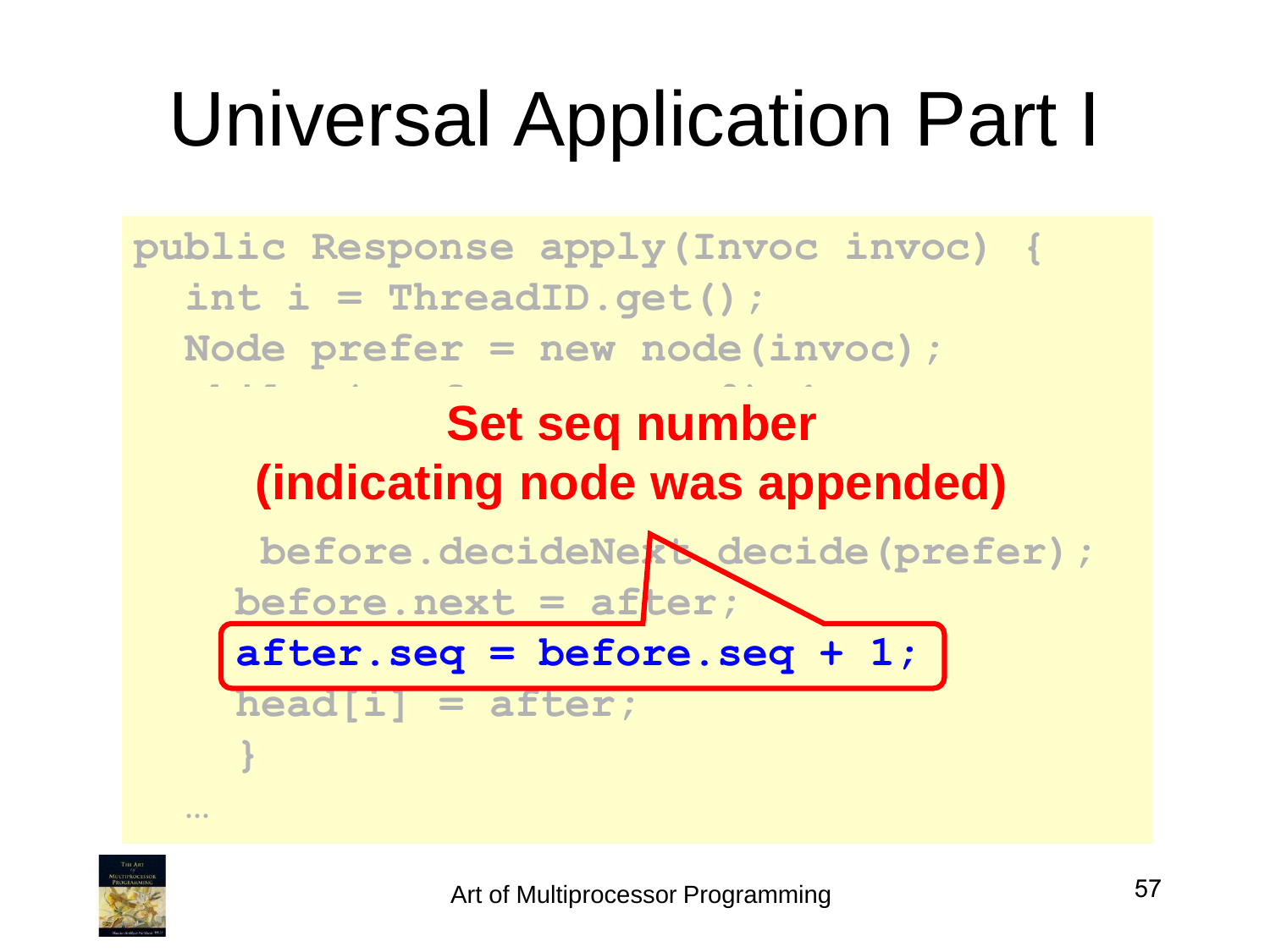

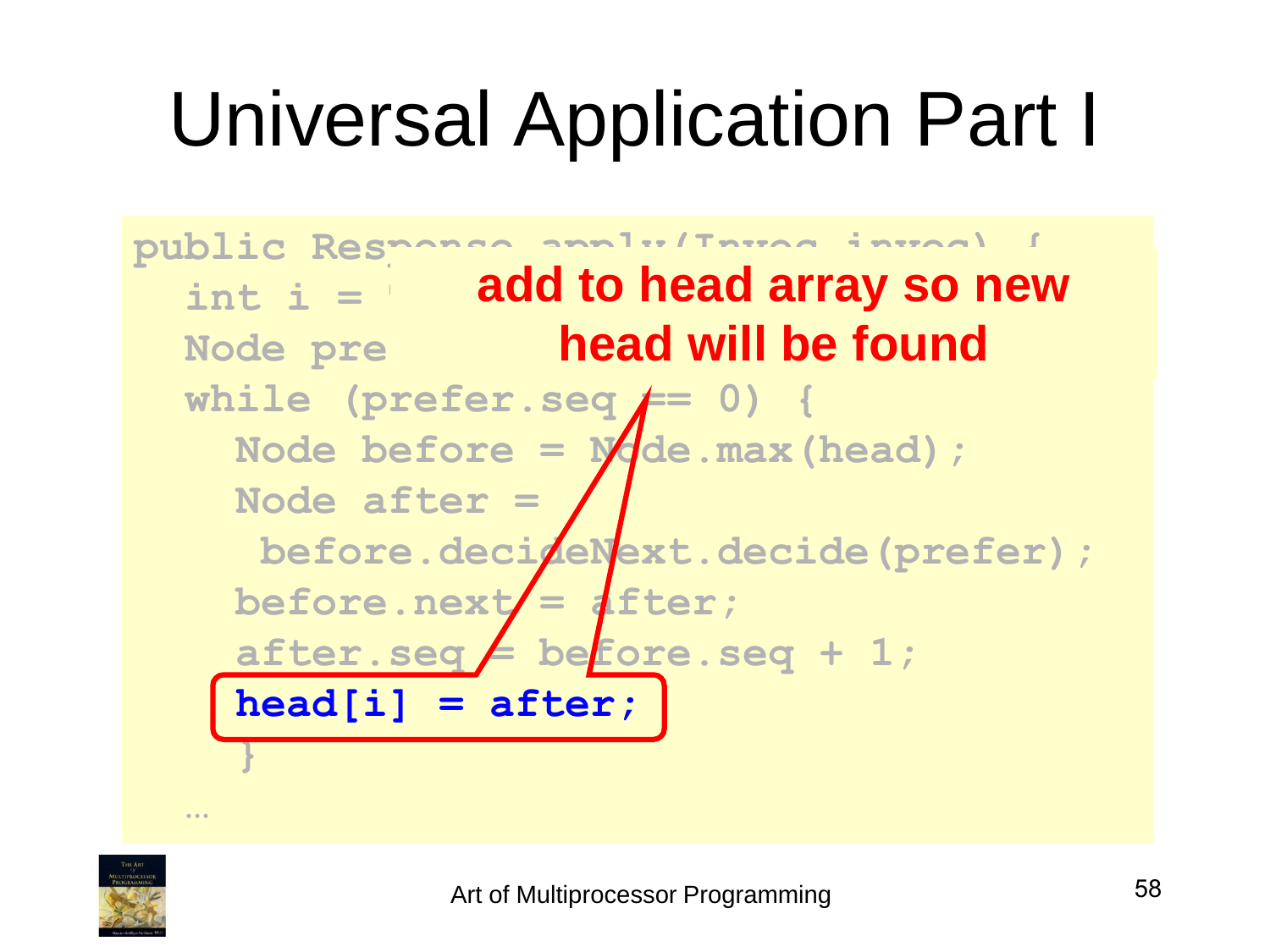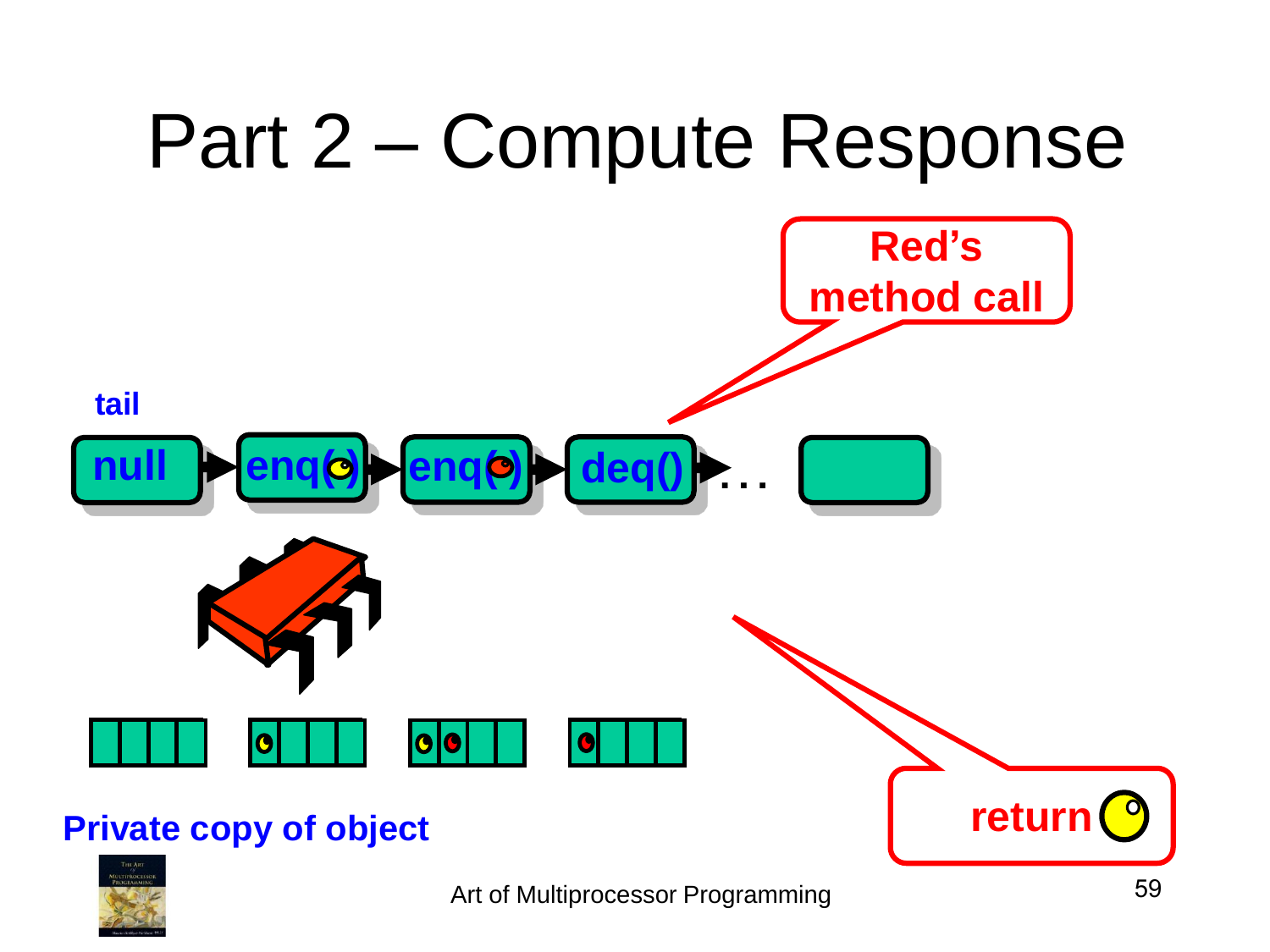```
...
//compute my response
SeqObject MyObject = new SeqObject();
current = tail.next;
while (current != prefer){ 
  MyObject.apply(current.invoc); 
  current = current.next;
  } 
return MyObject.apply(current.invoc);
}
```
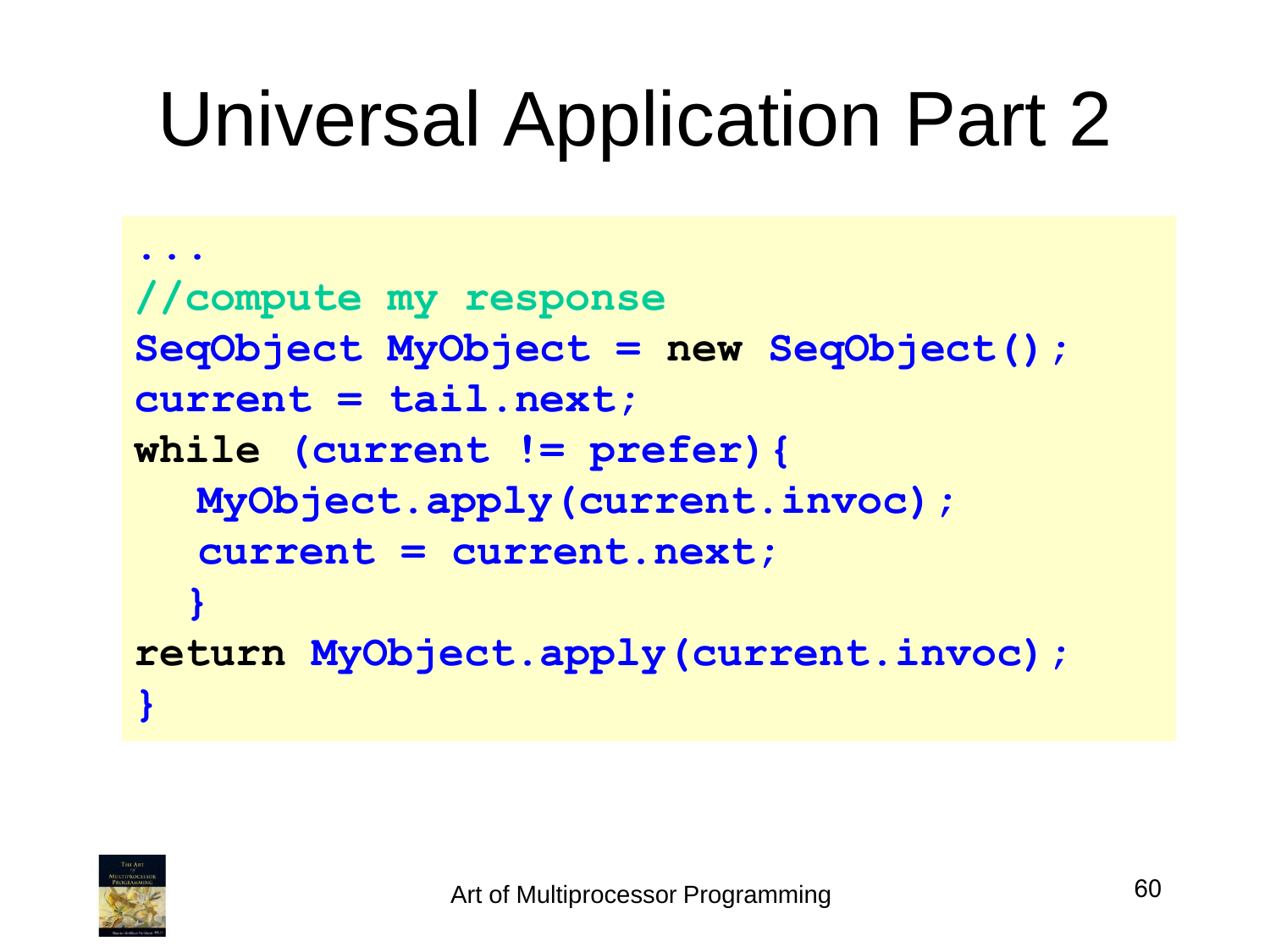**... //compute my response SeqObject MyObject = new SeqObject();**  $current = tail $.$ ext;$ while (current ! prefer) { MyObject.apply( $\Delta$ urrent.invoc);  $current = current \$ **}** 

#### **Compute result by sequentially applying method calls in list to a private copy**

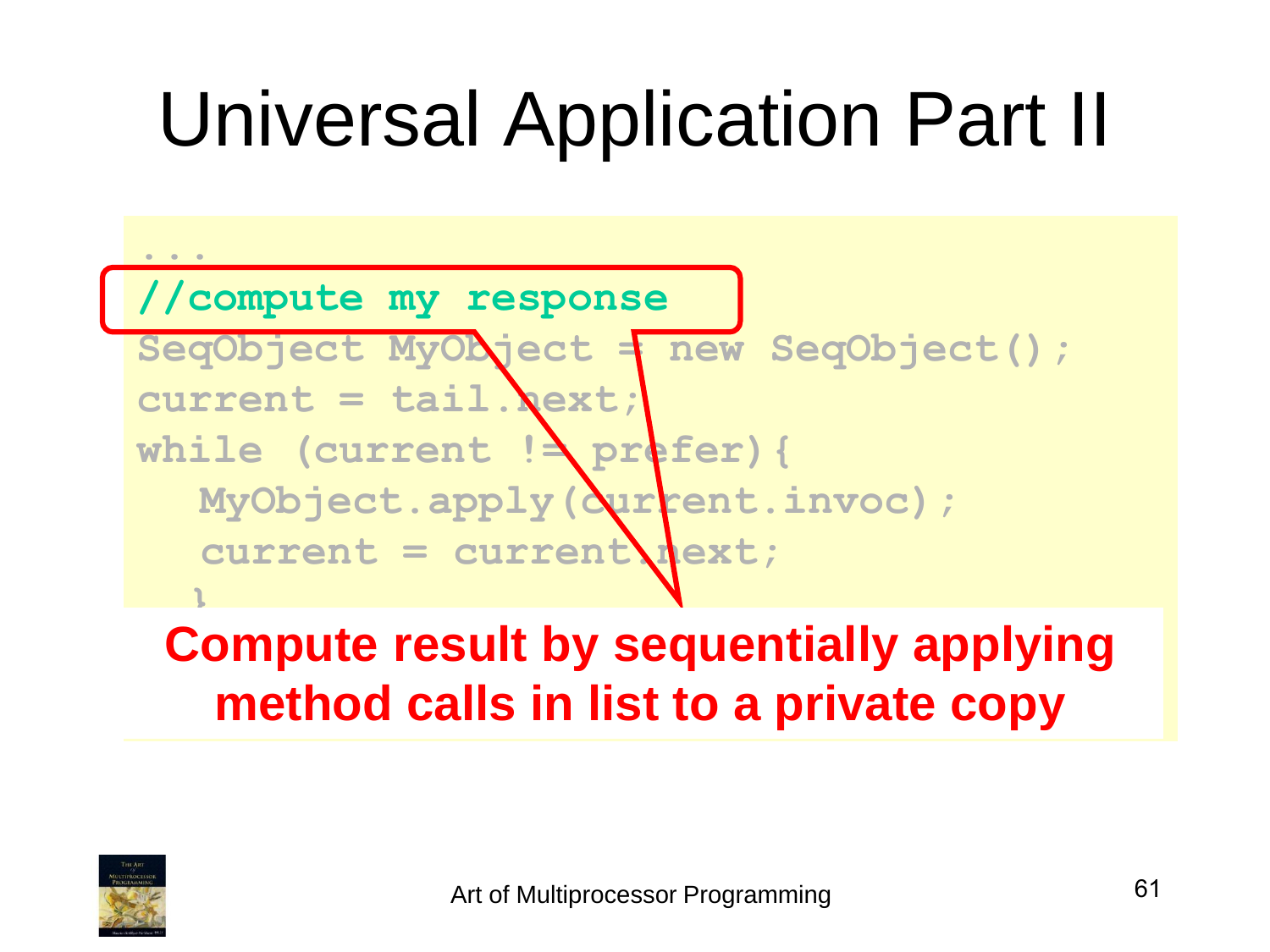

#### **Start with copy of sequential object**

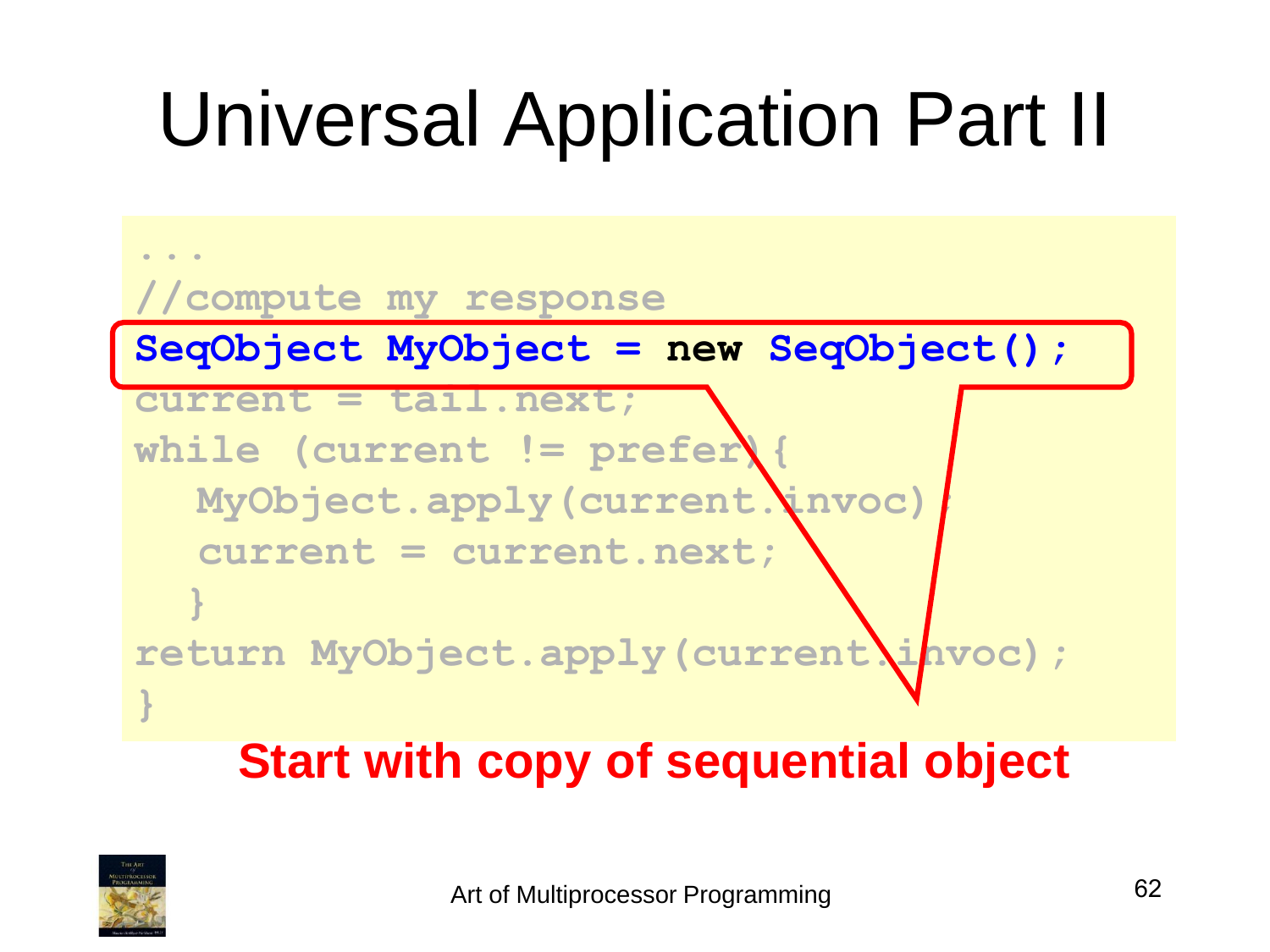

#### **new method call appended after tail**

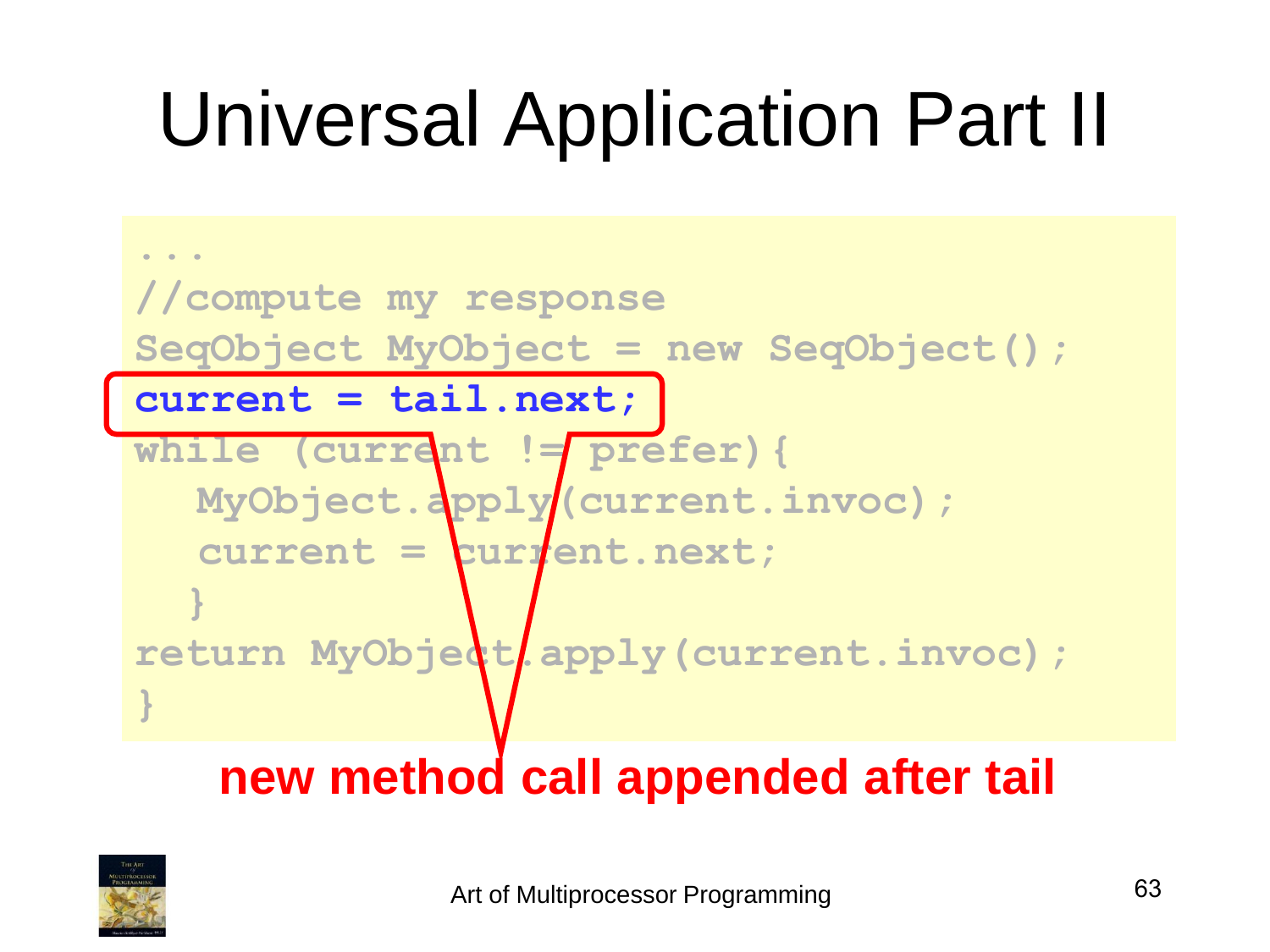

#### **While my method call not linked …**

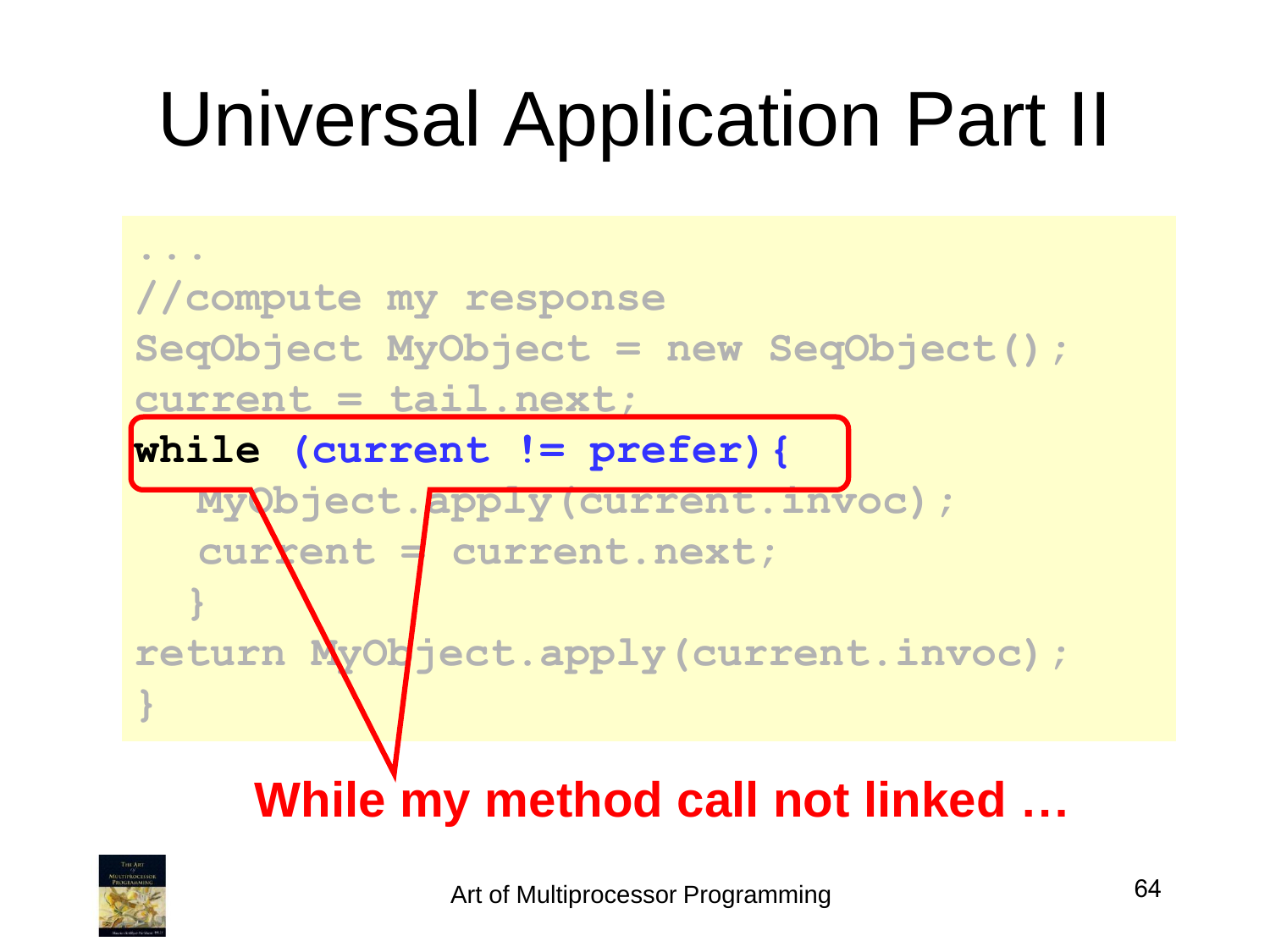

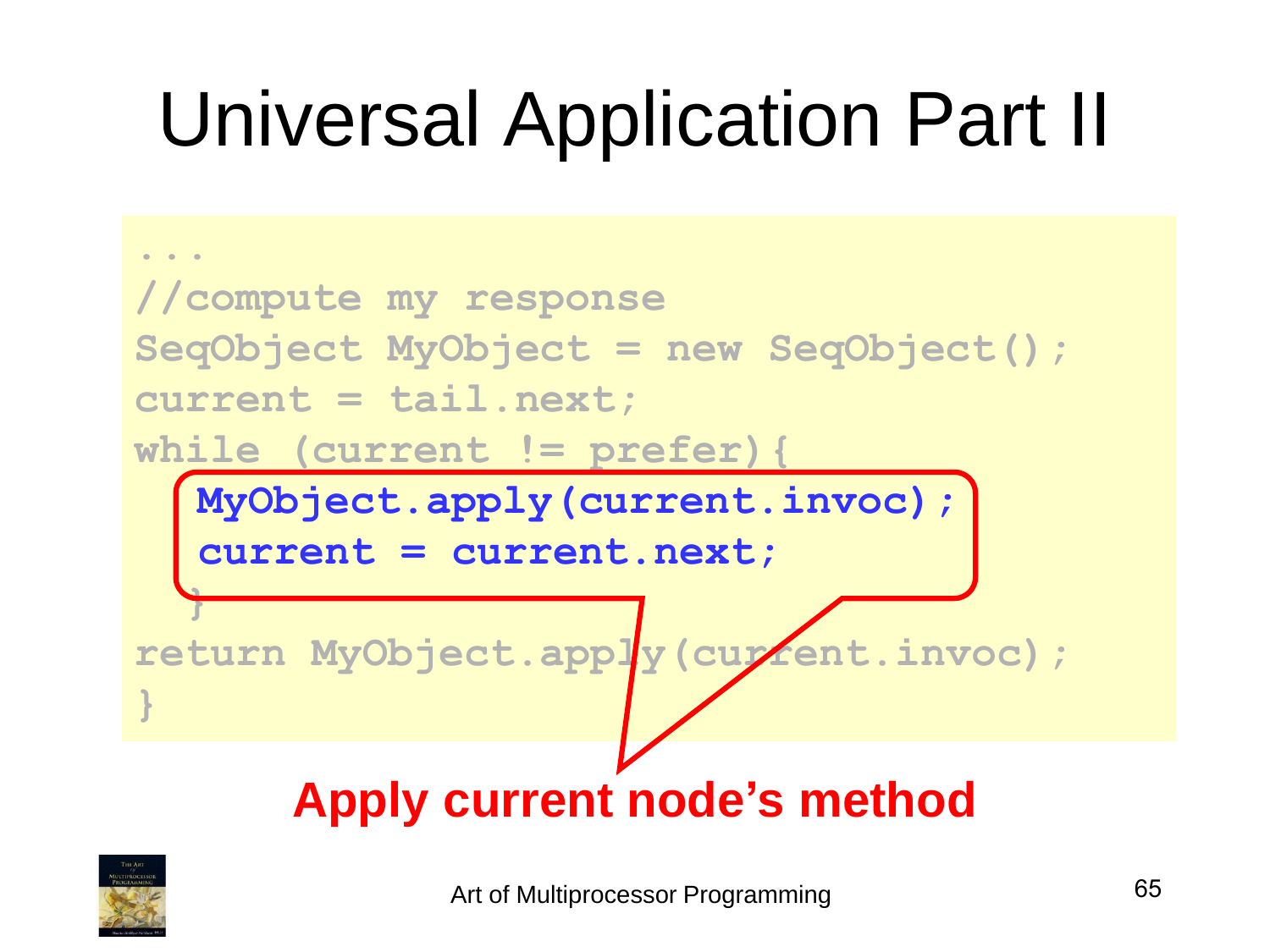

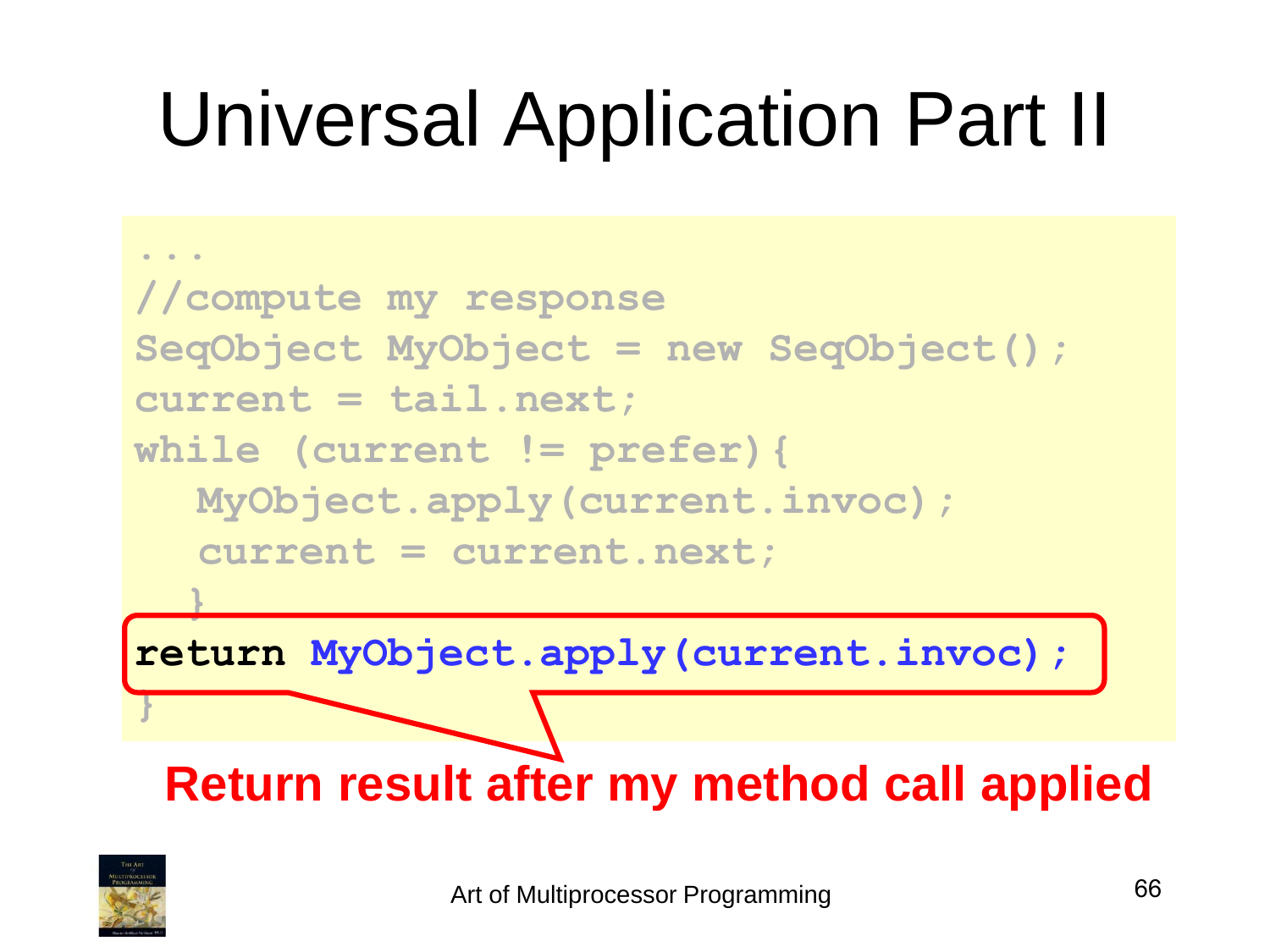#### Correctness

- List defines linearized sequential history
- Thread returns its response based on list order

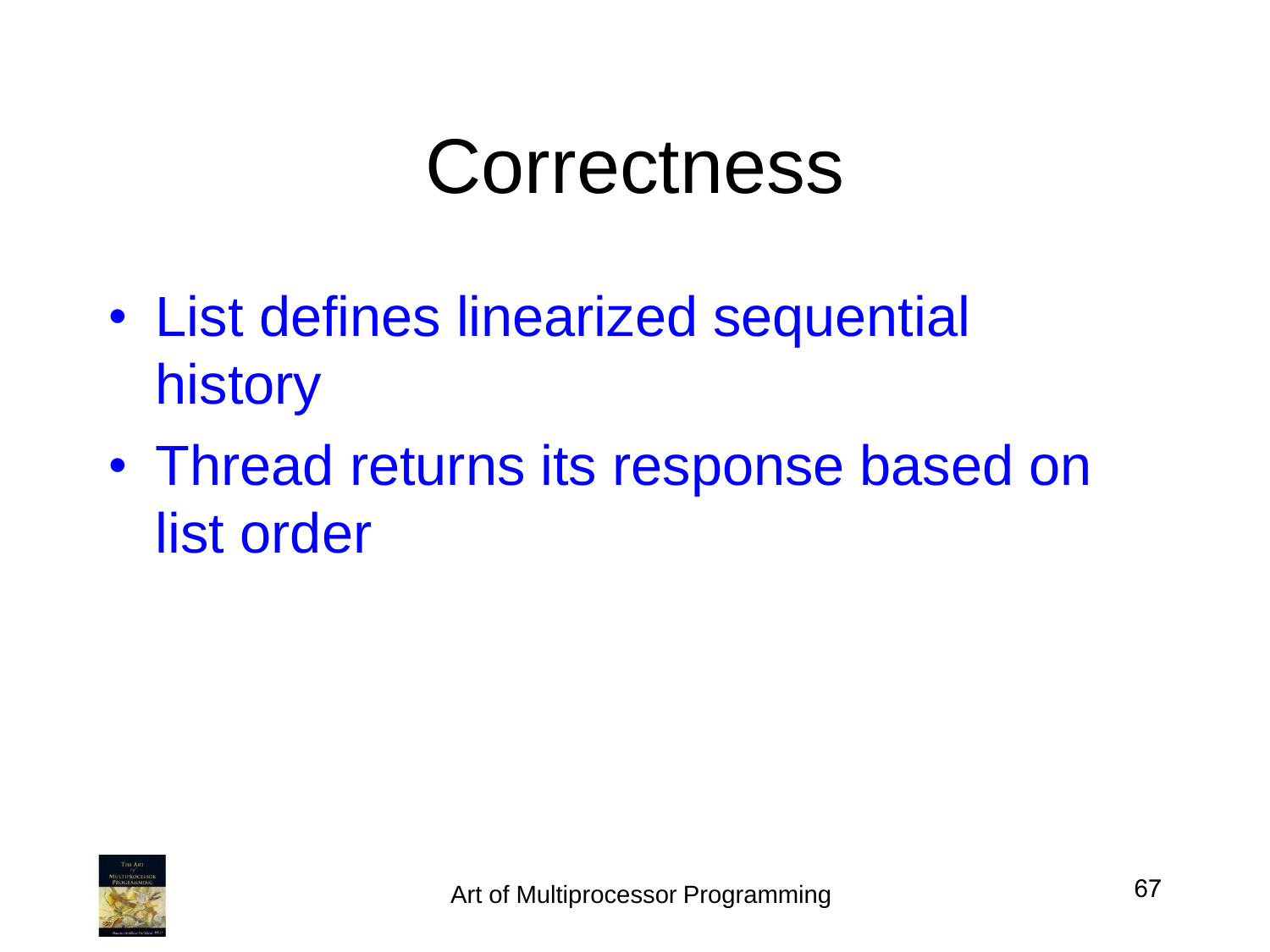#### Lock-freedom

- Lock-free because
	- A thread moves forward in list
	- Can repeatedly fail to win consensus on "real" head only if another succeeds
	- Consensus winner adds node and completes within a finite number of steps

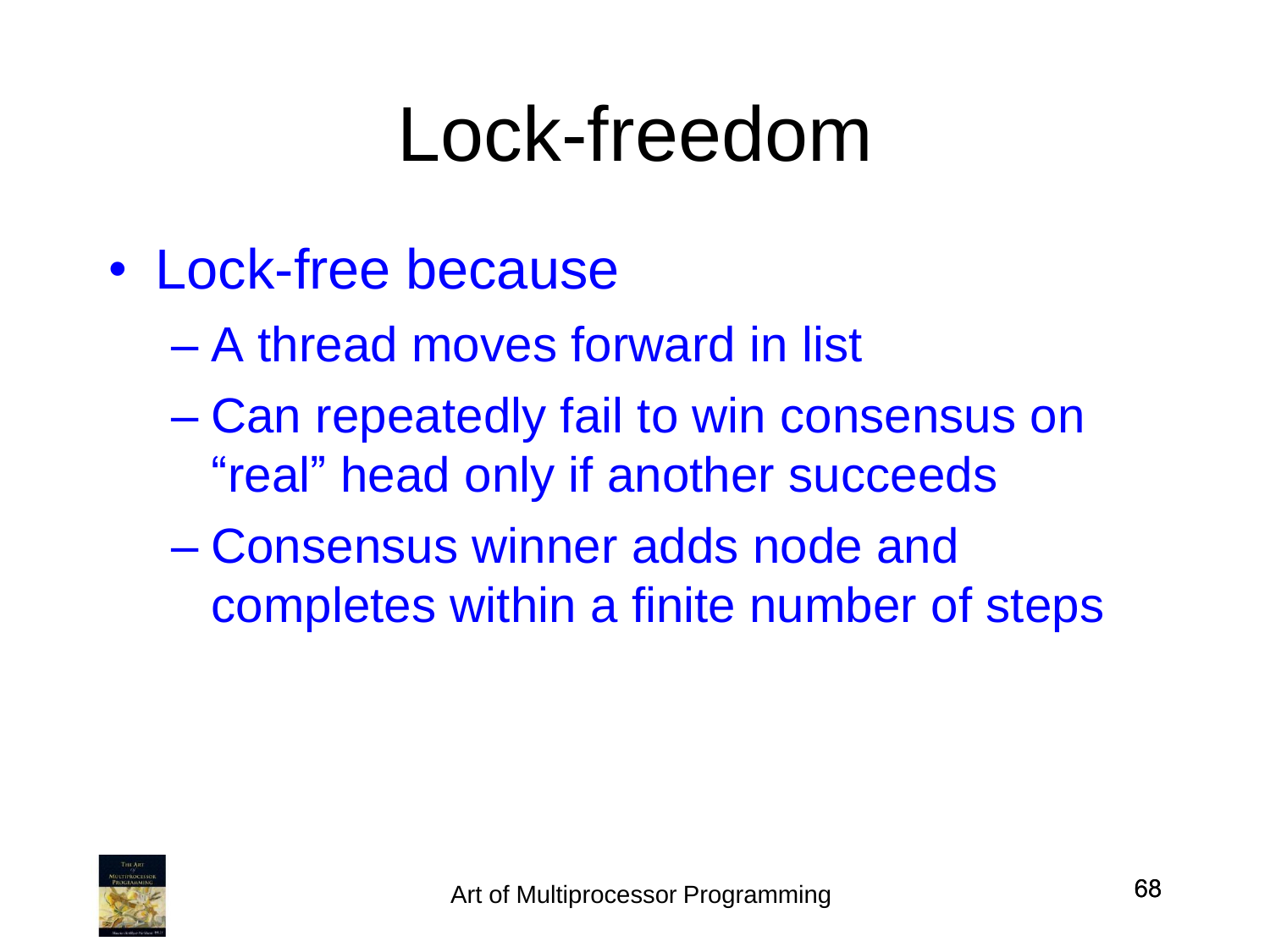### Wait-free Construction

- Lock-free construction + **announce** array
- Stores (pointer to) node in **announce**
	- If a thread doesn't append its node
	- Another thread will see it in array and *help* append it

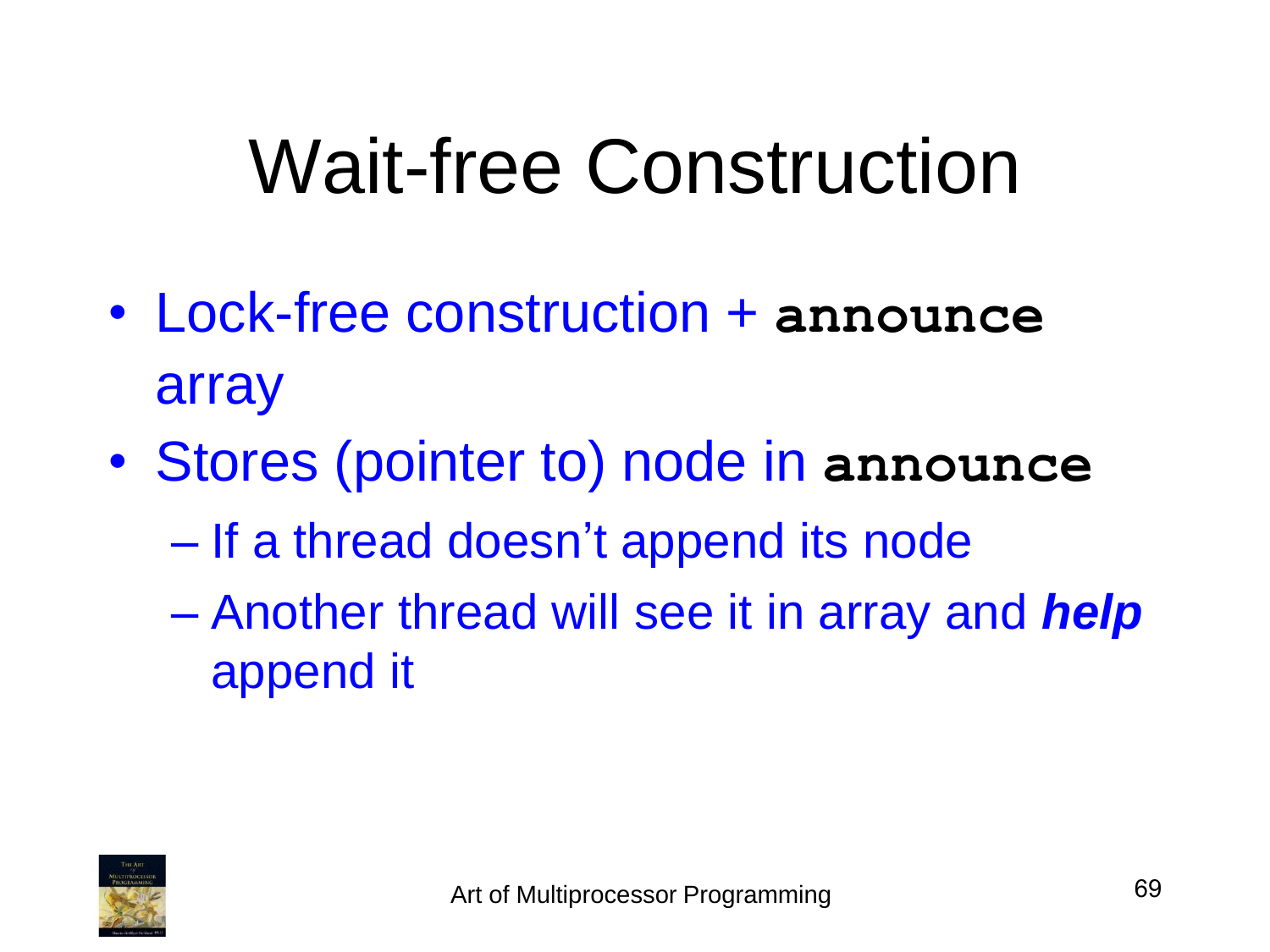# **Helping**

- "Announcing" my intention
	- Guarantees progress
	- Even if the scheduler hates me
	- My method call will complete
- Makes protocol wait-free
- Otherwise starvation possible

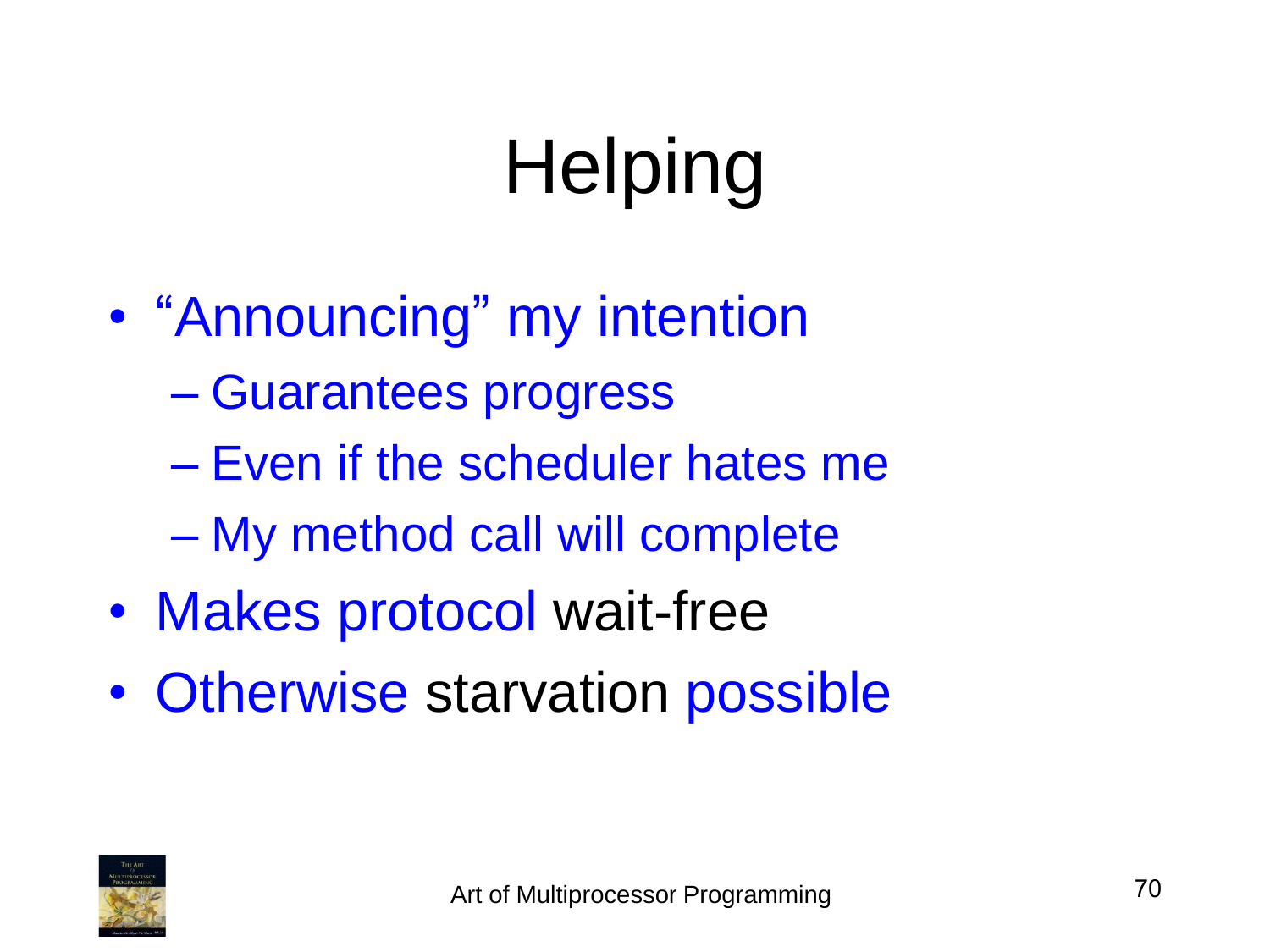

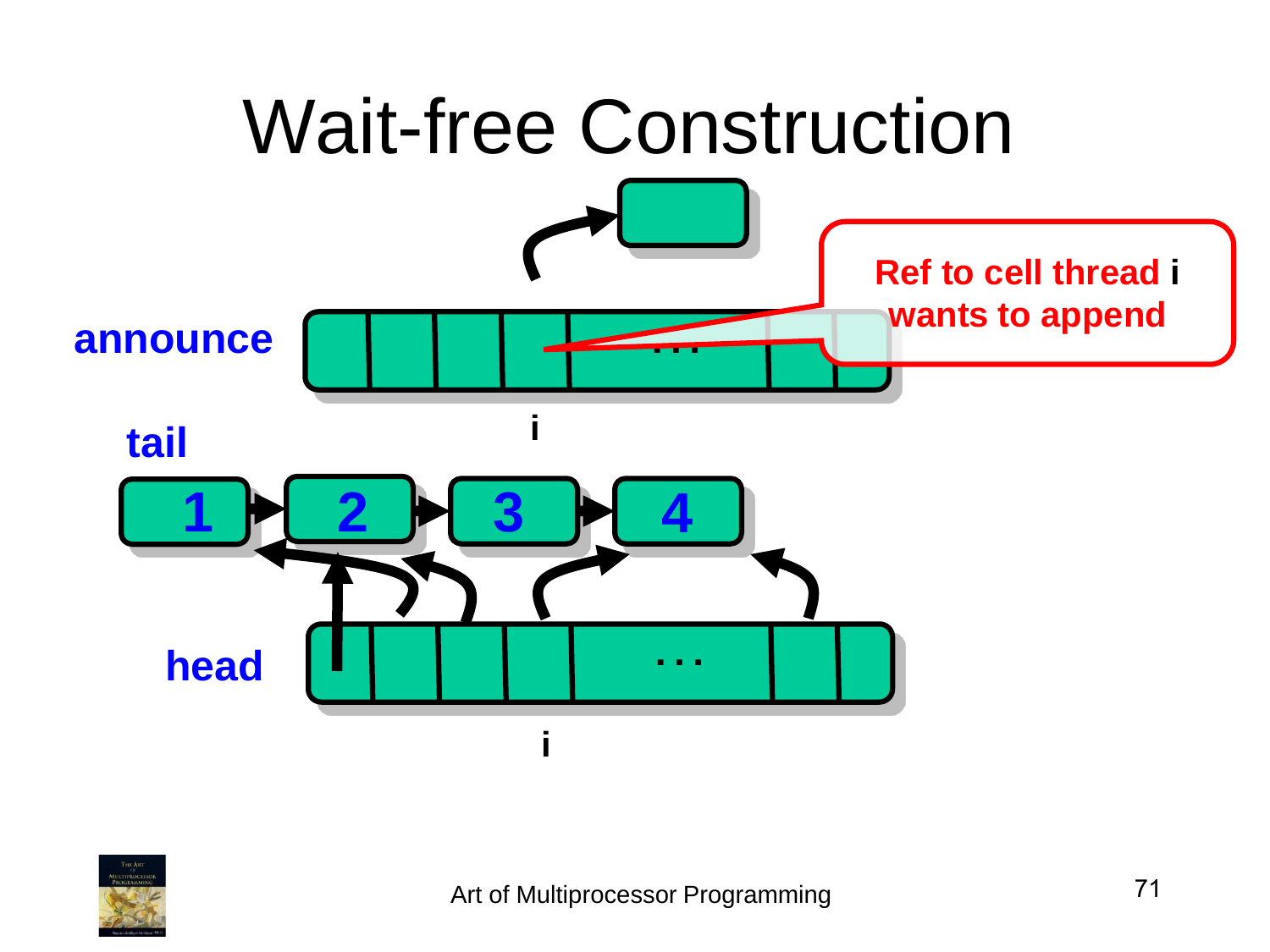#### The Announce Array

```
public class Universal {
  private Node[] announce; 
  private Node[] head;
  private Node tail = new node();
  tail.seq = 1;
  for (int j=0; j < n; j++){
    head[j] = tail; announce[j] = tail
  };
```
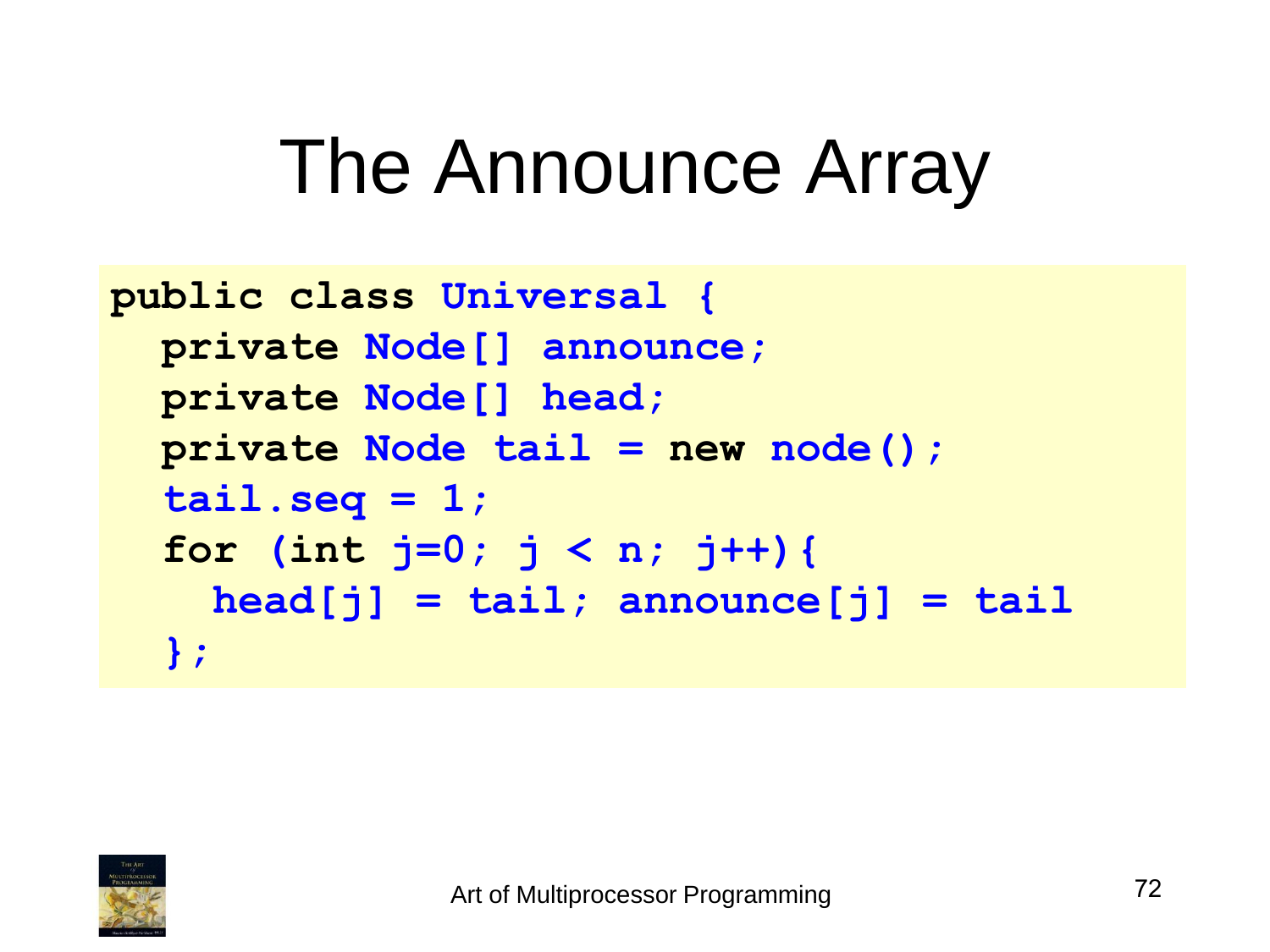### The Announce Array

#### **public class Universal { private Node[] announce; private Node[] head; private Node tail = new node(); tail.seq = 1;** for (int  $j=0$ ;  $j < n$ ;  $j+1$ ) {  $\texttt{head}[j] = \texttt{tail}; \ \texttt{and} \ \texttt{ounce}[j] = \texttt{tail}$ **};**

#### **New field: announce array**

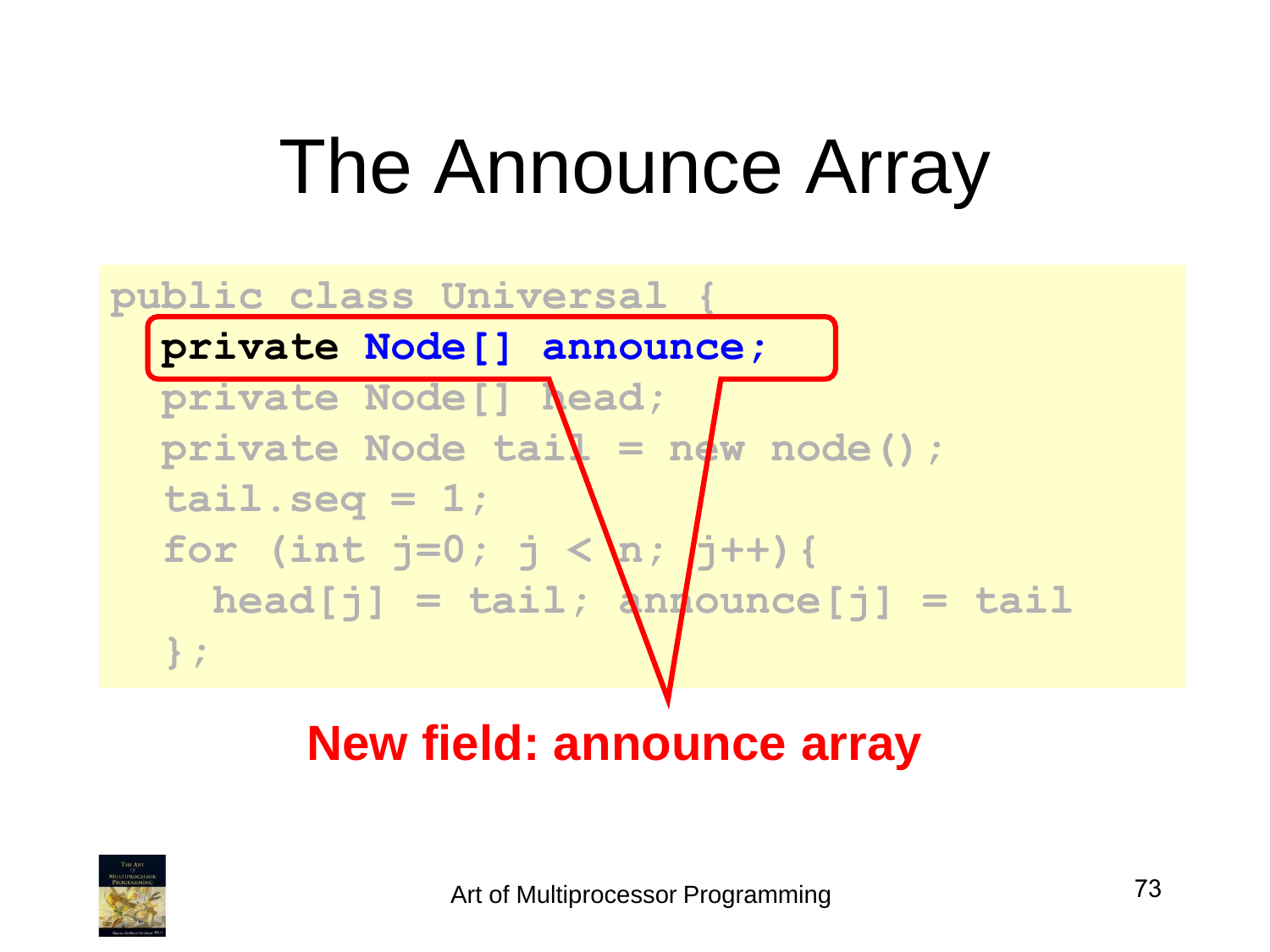### The Announce Array



**All entries initially point to tail**

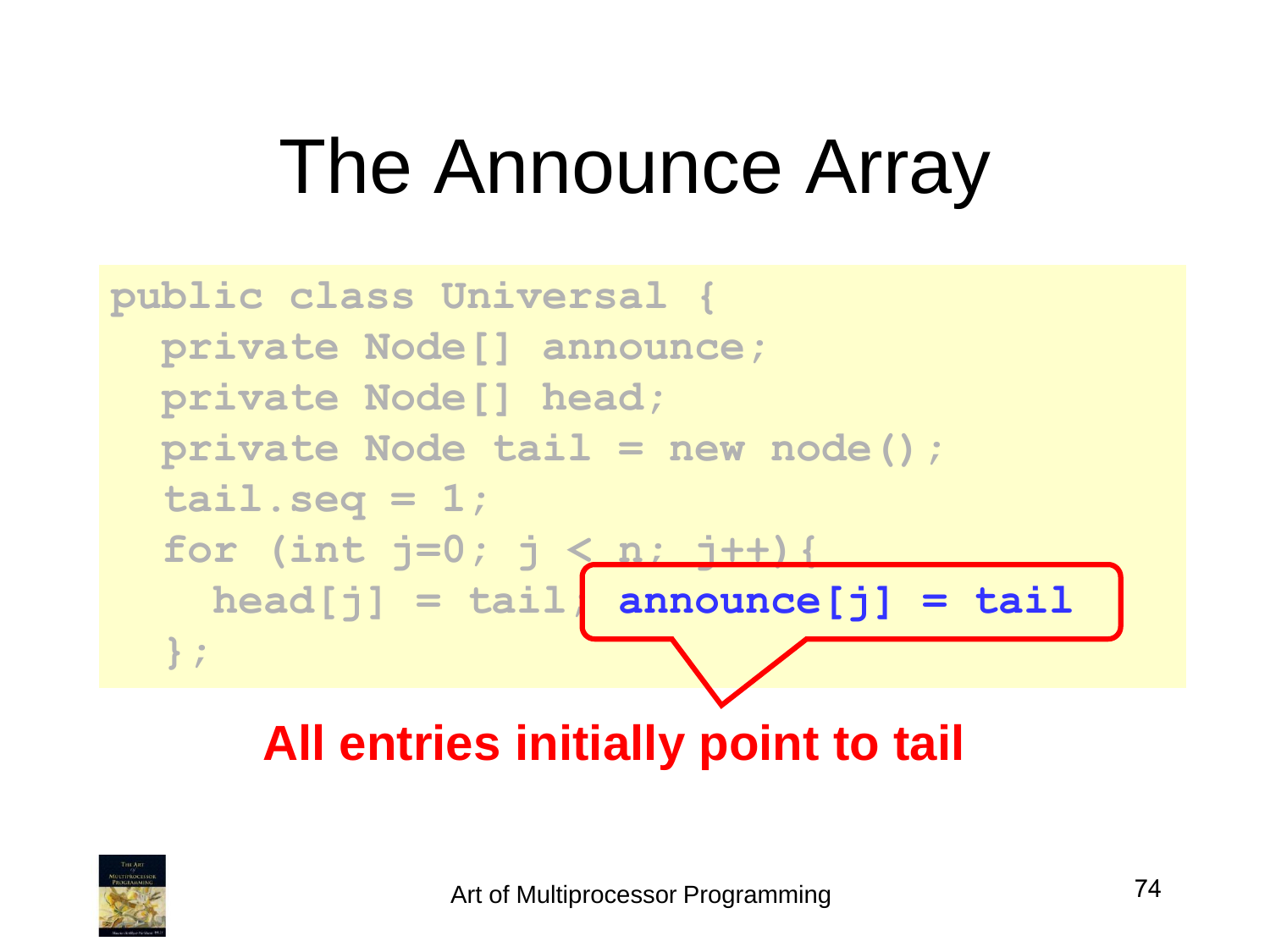```
public Response apply(Invoc invoc) {
  int i = ThreadID.get();
  announce[i] = new Node(invoc);
  head[i] = Node.max(head);
  while (announce[i].seq == 0) {
  …
  // while node not appended to list
  …
  }
```
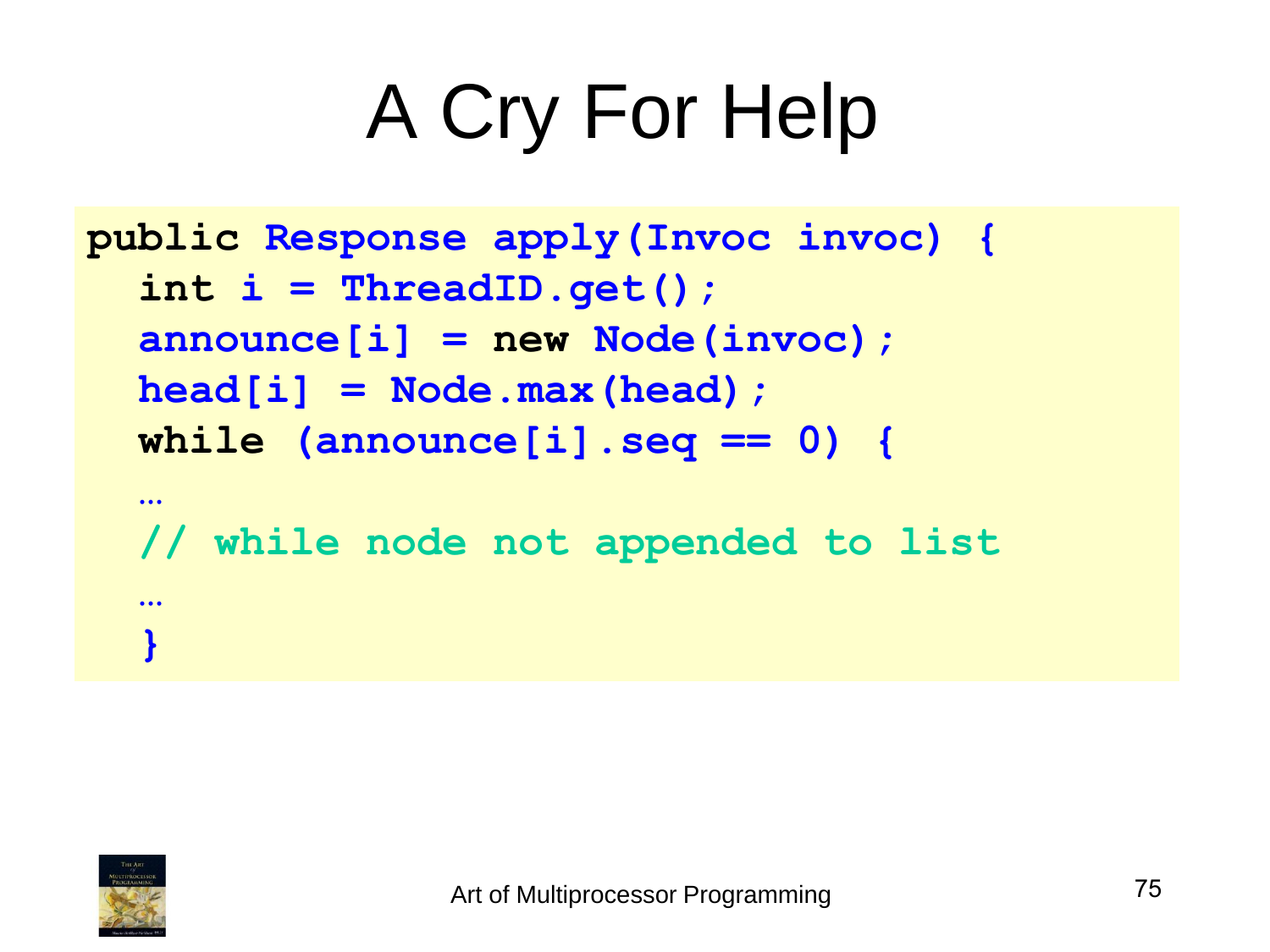

#### **Announce new method call, asking help from others**

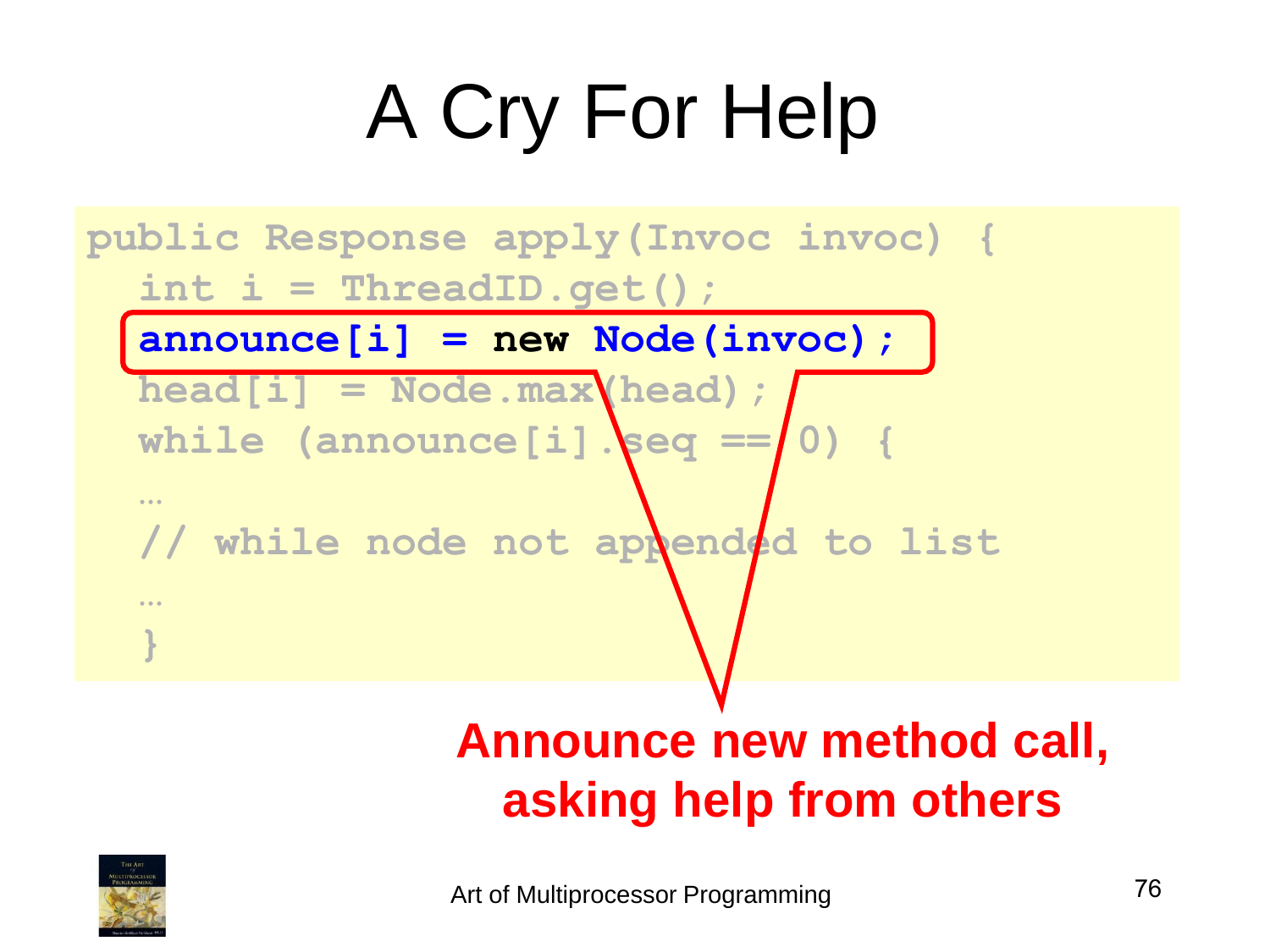

#### **Look for end of list**

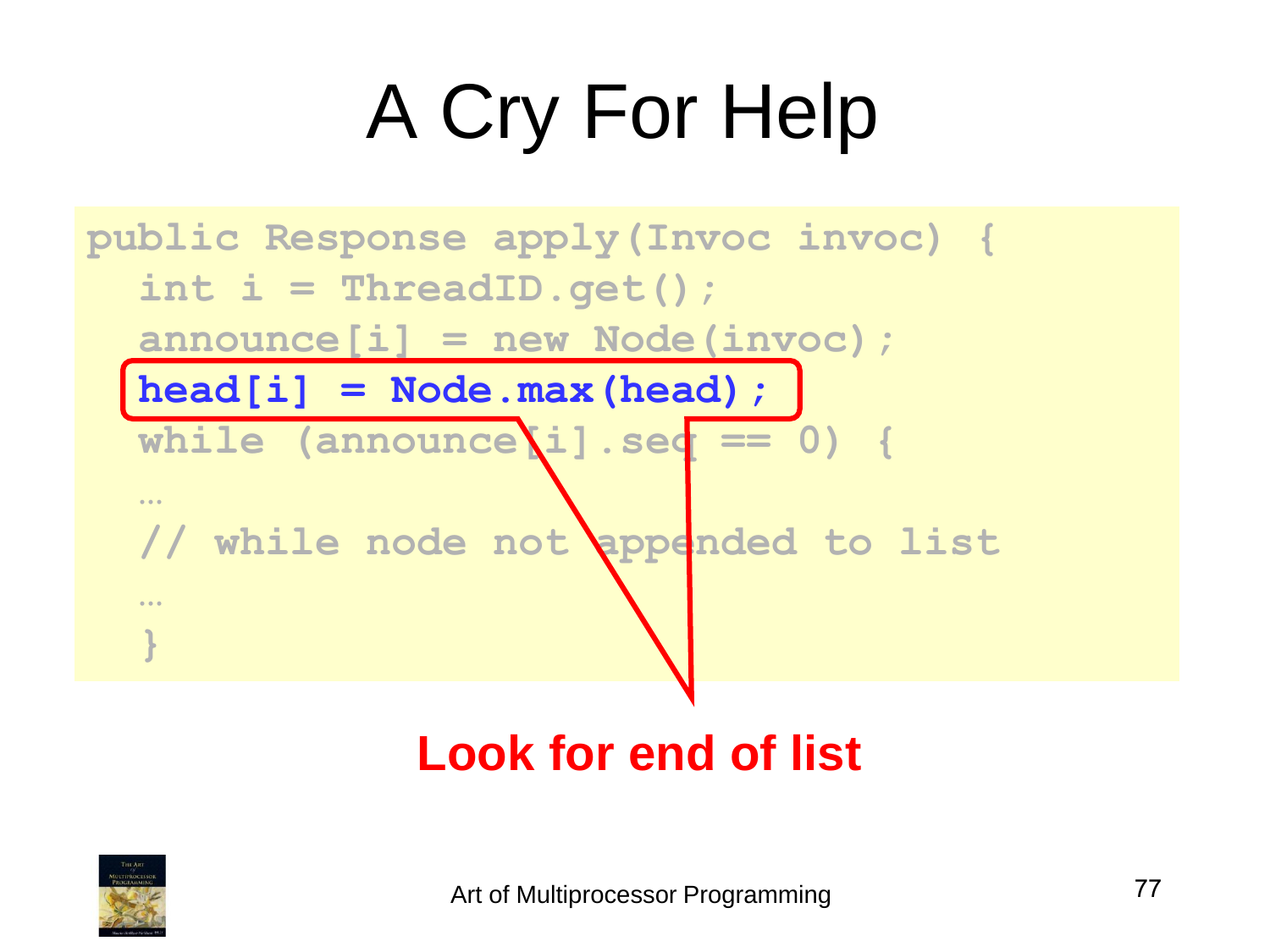

#### **Main loop, while node not appended (either by me or helper)**

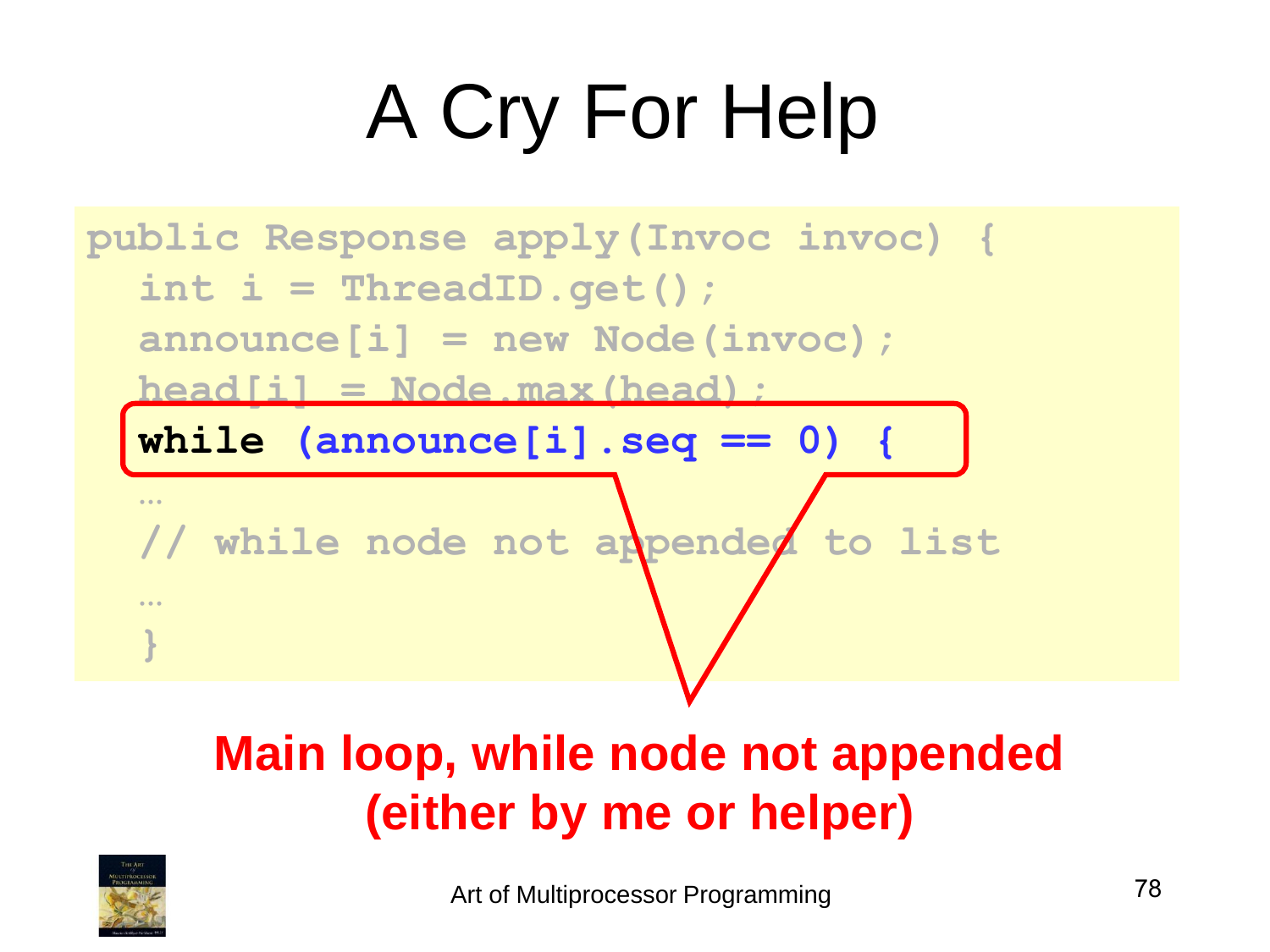• Non-zero sequence # means success

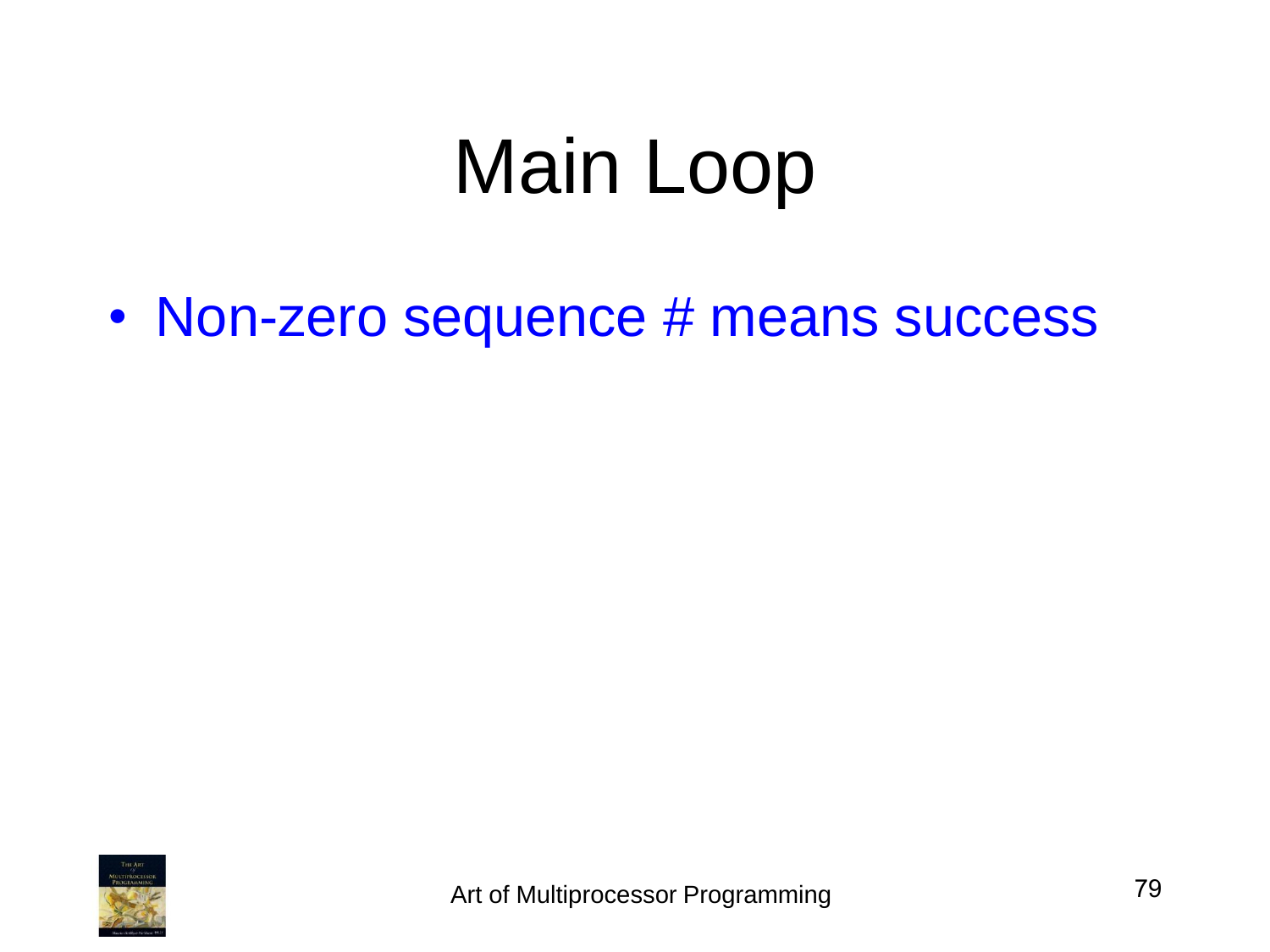- Non-zero sequence # means success
- Thread keeps helping append nodes

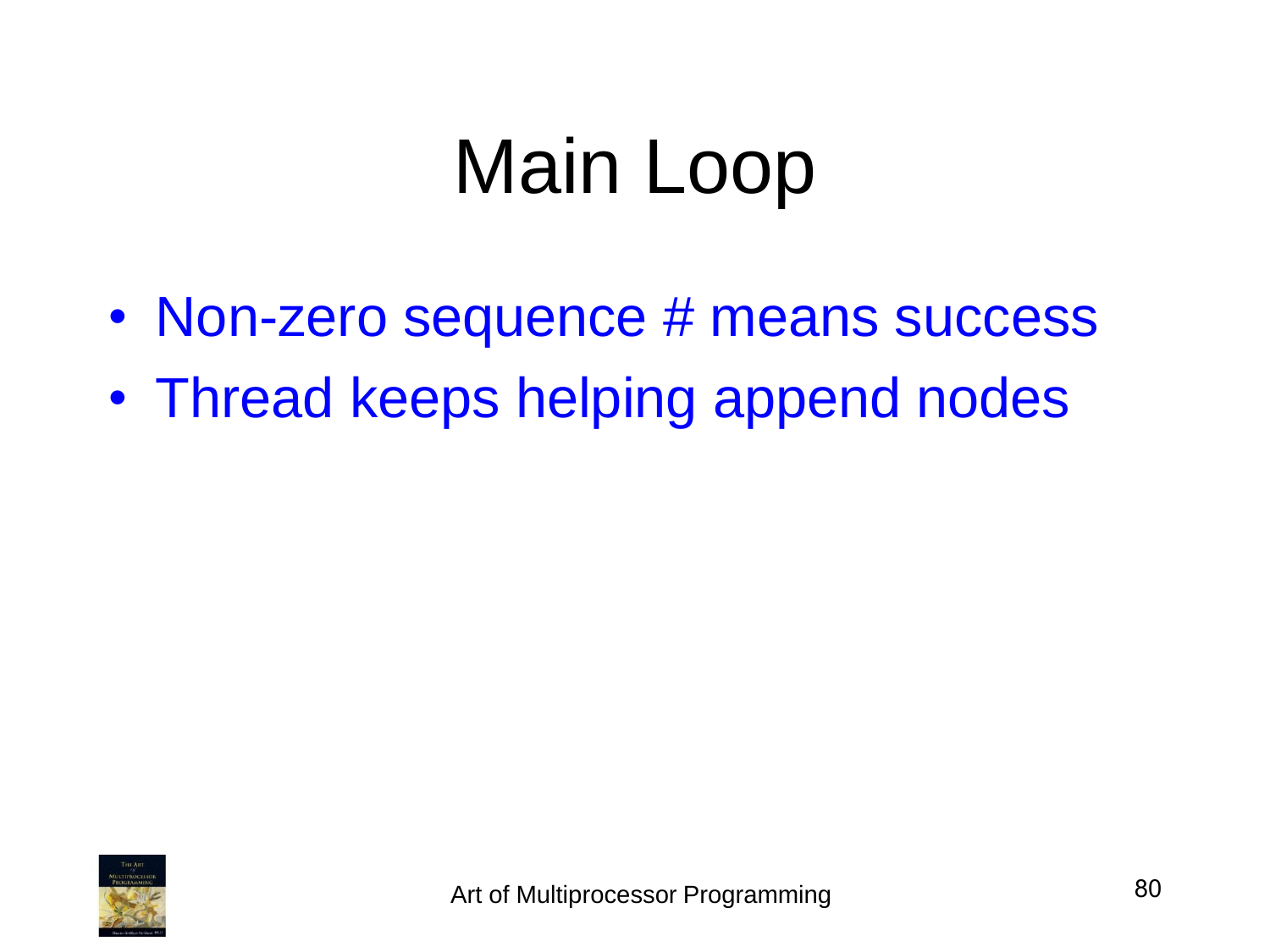- Non-zero sequence # means success
- Thread keeps helping append nodes
- Until its own node is appended

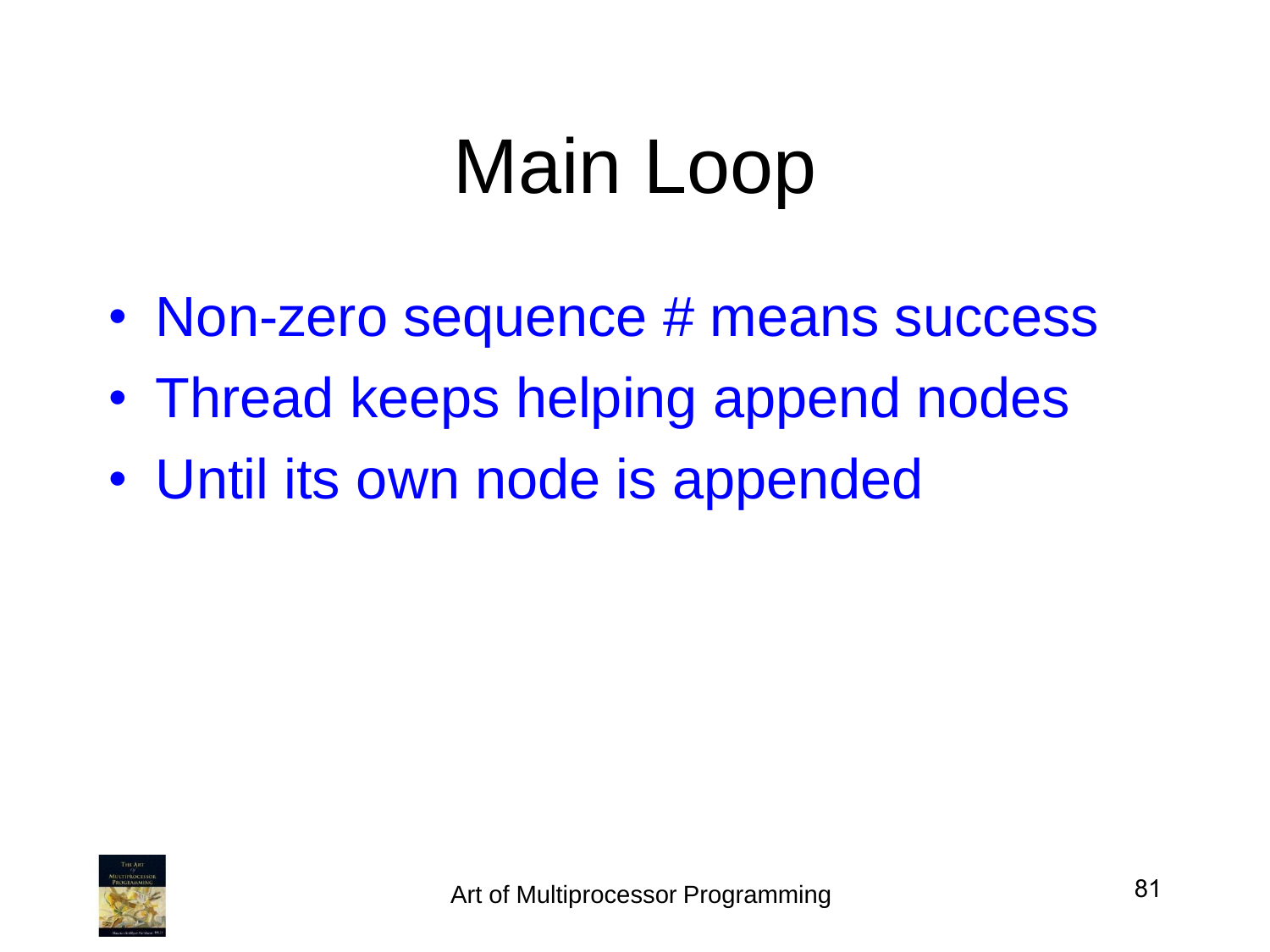```
while (announce[i].seq == 0) {
 Node before = head[i]; 
 Node help = announce[(before.seq + 1) % n]; 
 if (help.seq == 0) 
     prefer = help;
    else
     prefer = announce[i];
```


**…**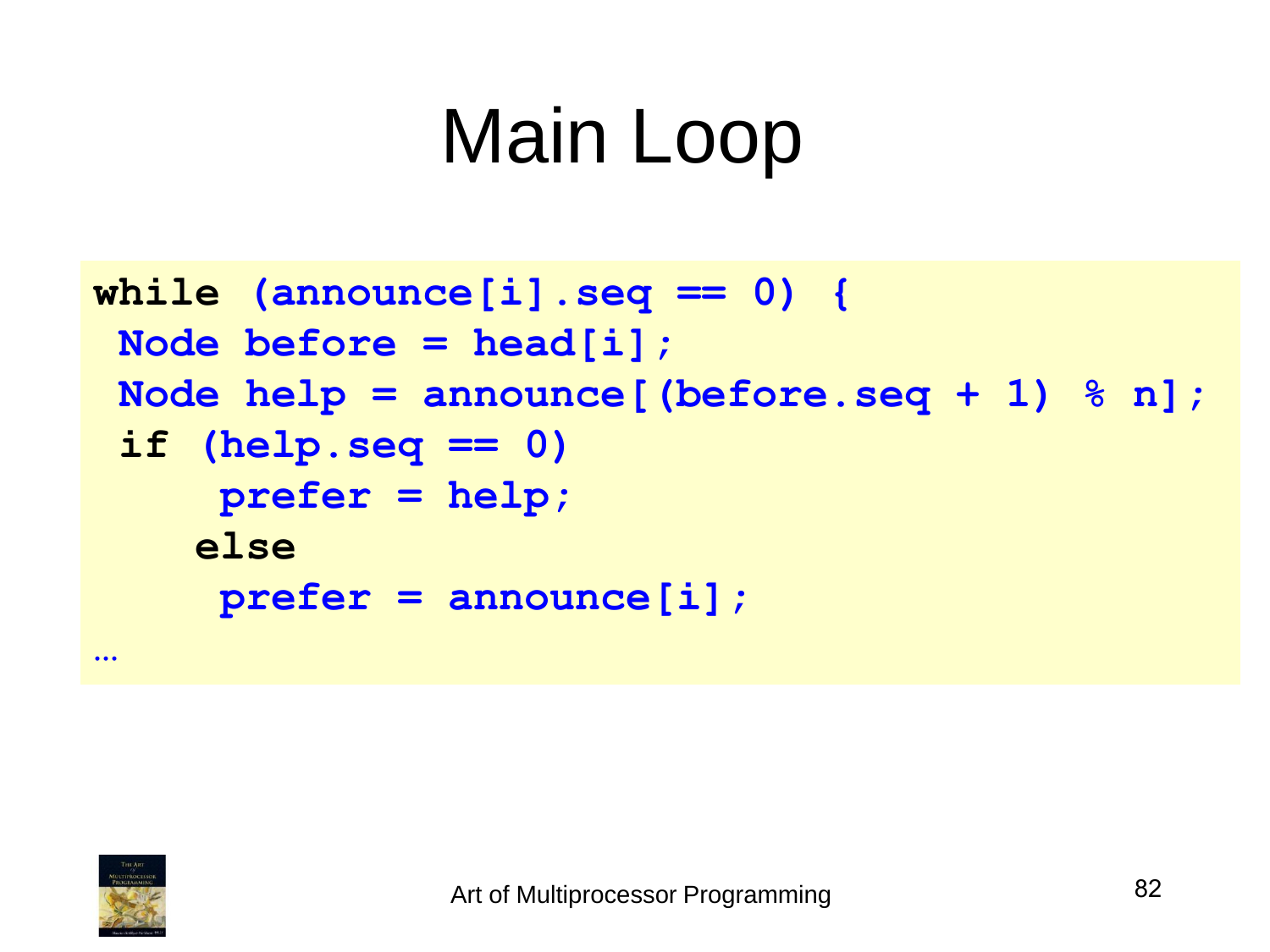

#### **Keep trying until my cell gets a sequence number**

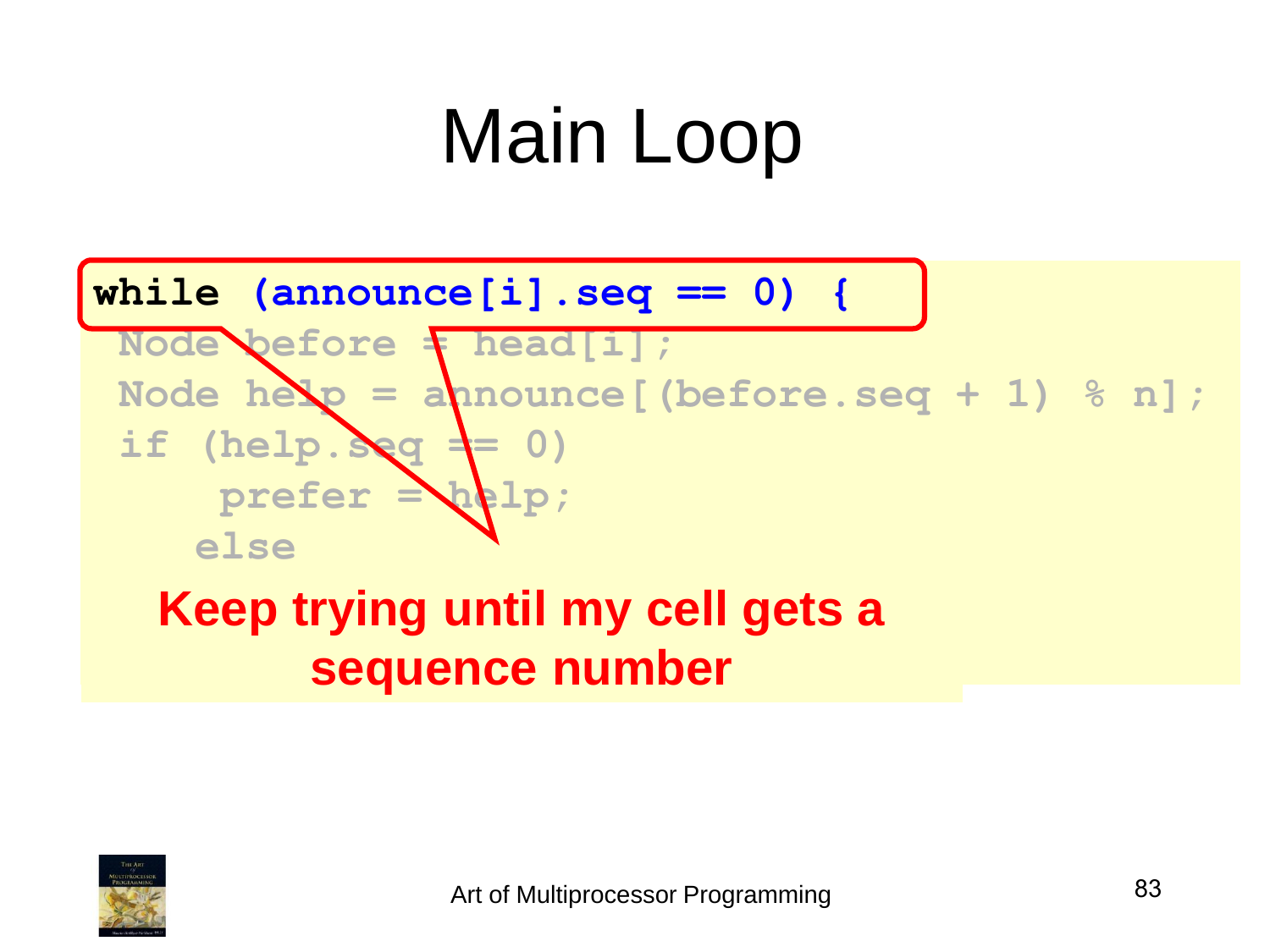

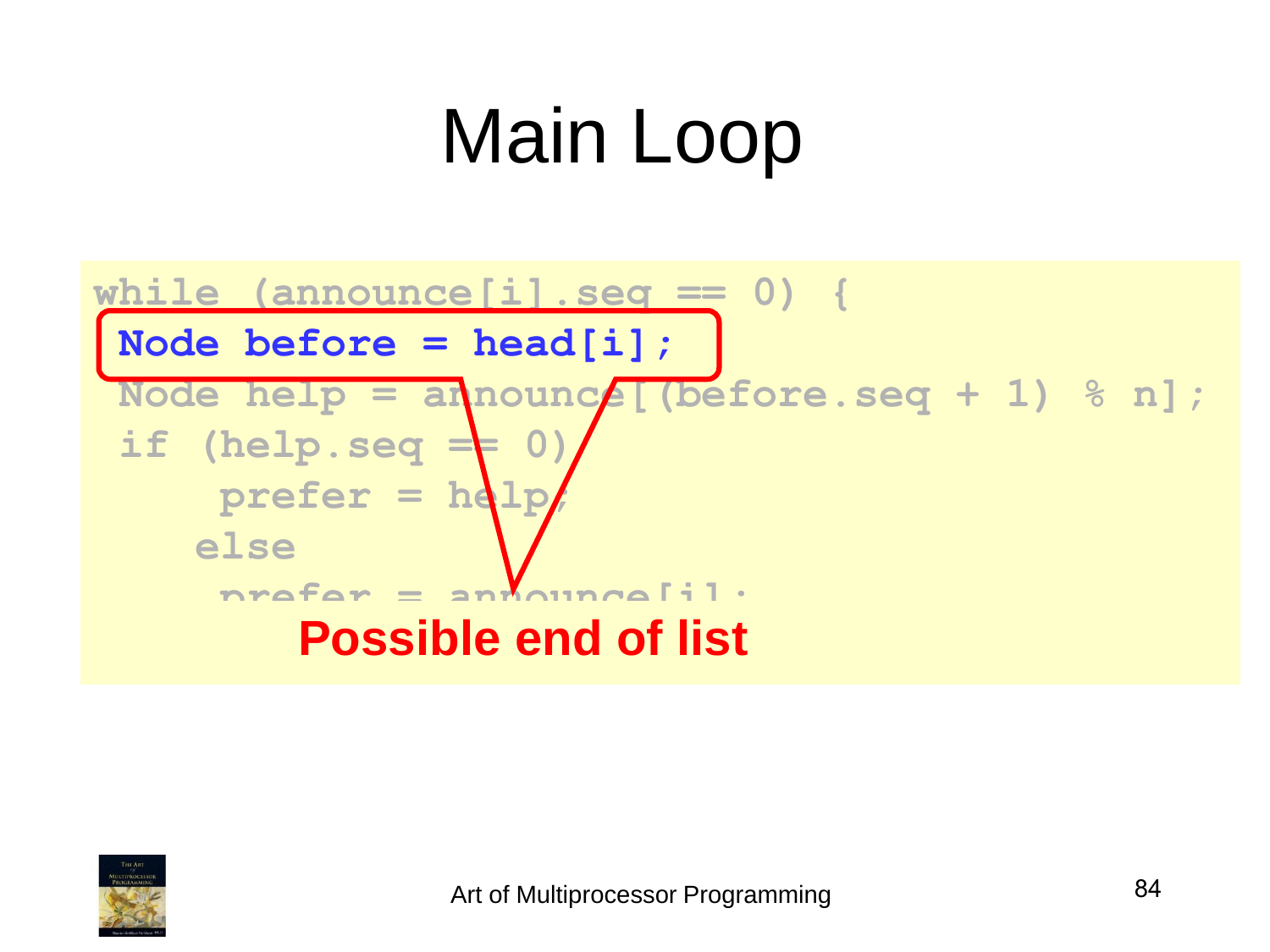

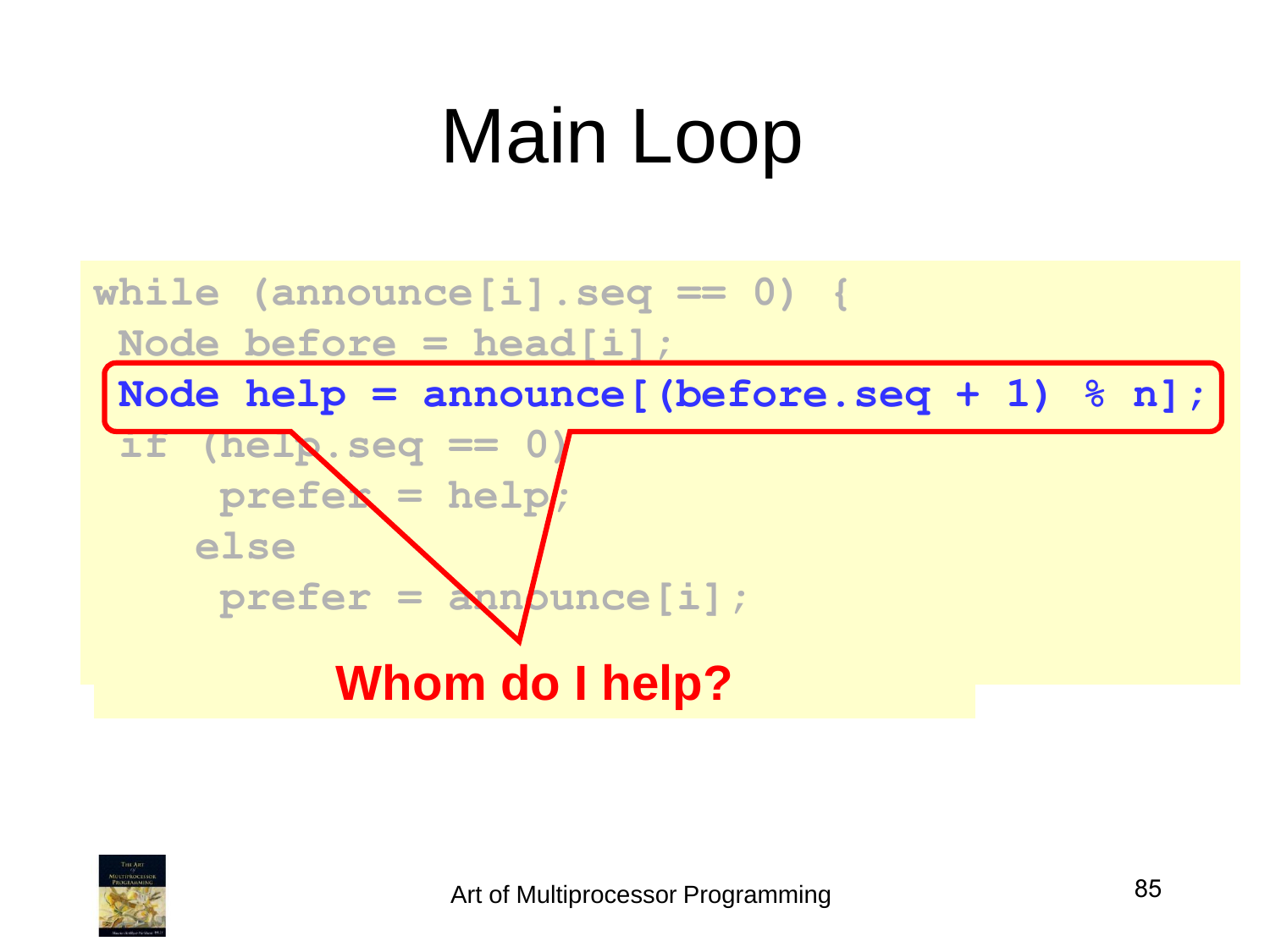#### Altruism

• Choose a thread to "help"

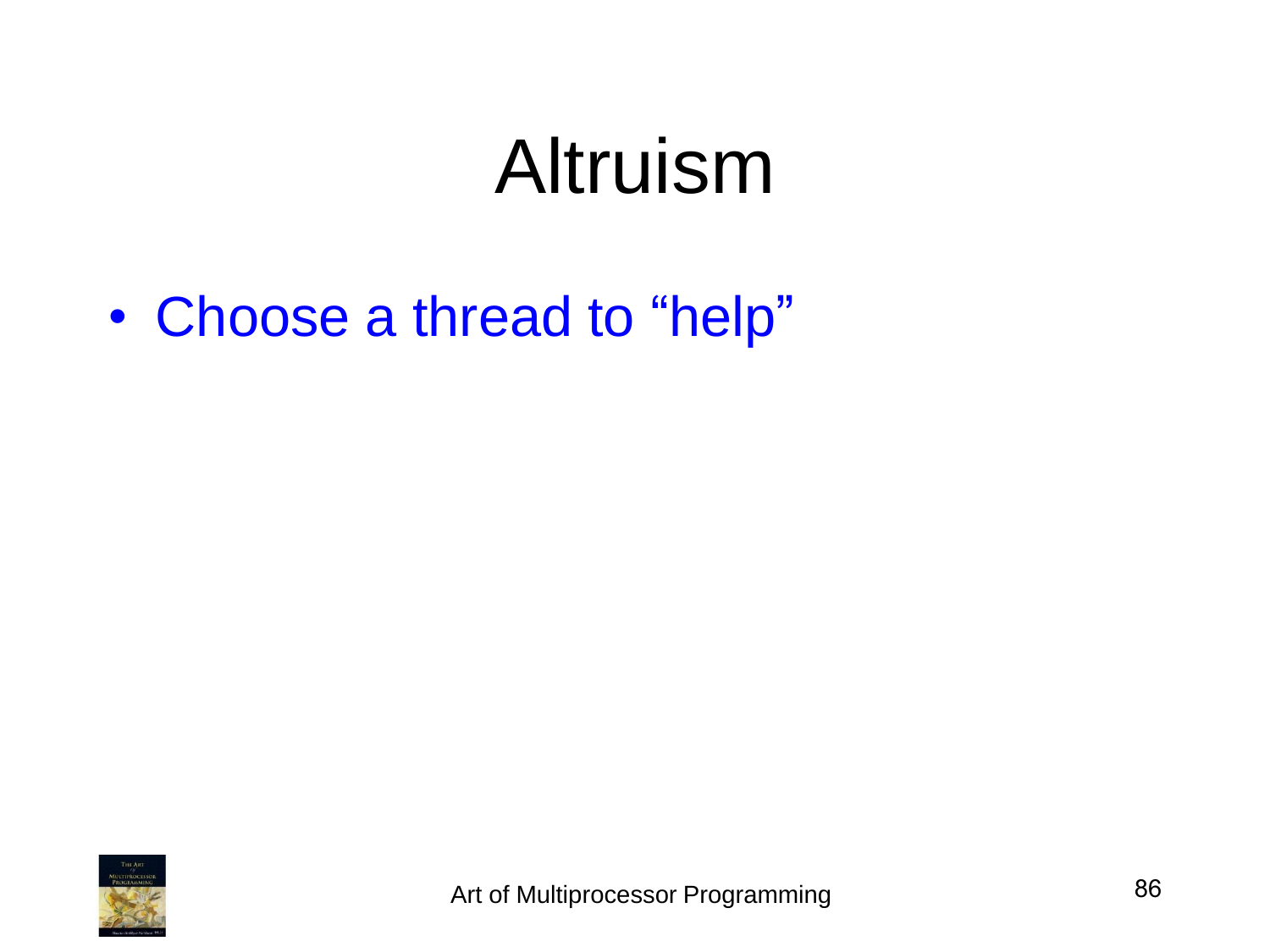#### Altruism

- Choose a thread to "help"
- If that thread needs help
	- Try to append its node
	- Otherwise append your own

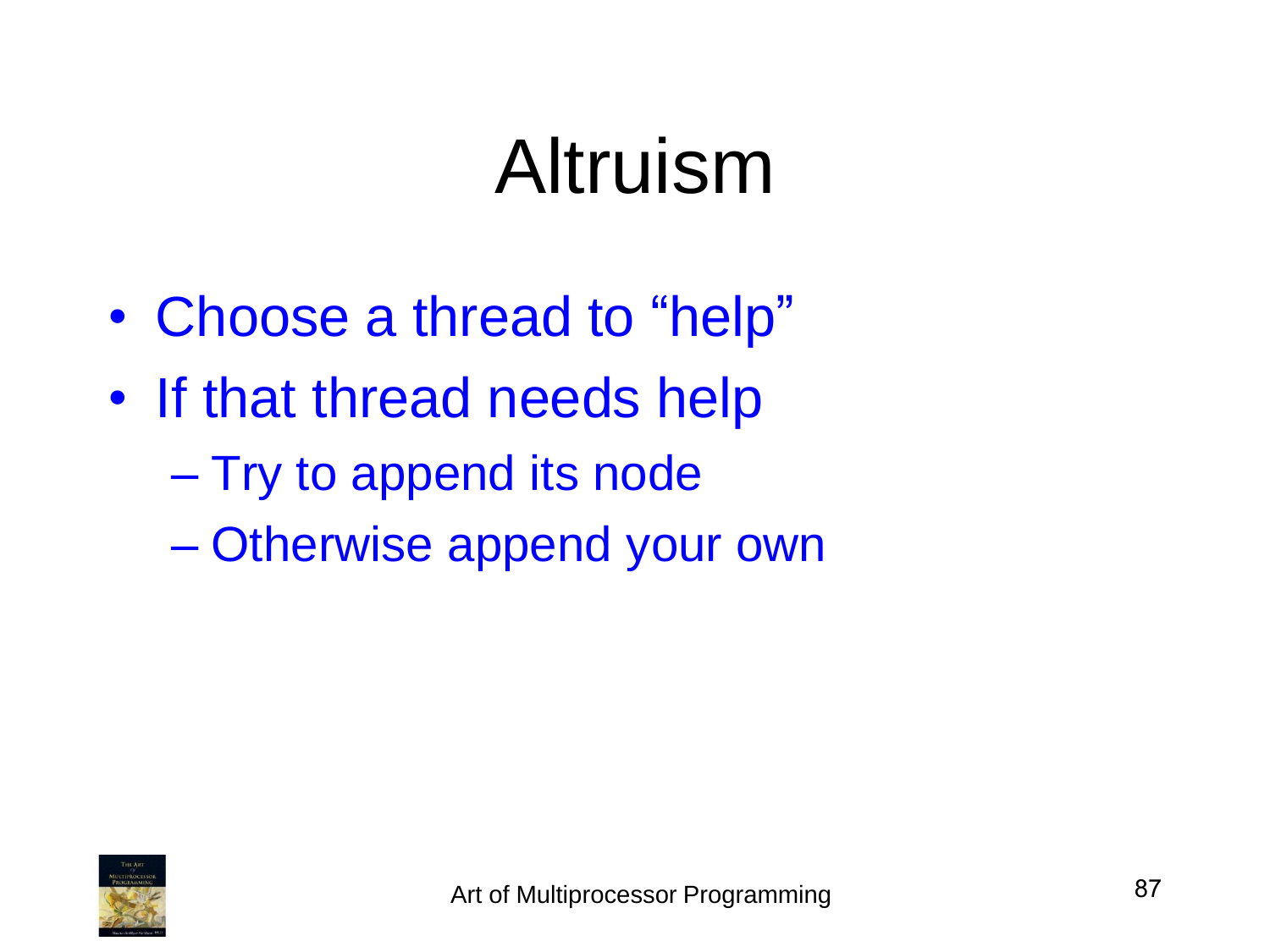#### Altruism

- Choose a thread to "help"
- If that thread needs help
	- Try to append its node
	- Otherwise append your own
- Worst case
	- Everyone tries to help same pitiful loser
	- Someone succeeds

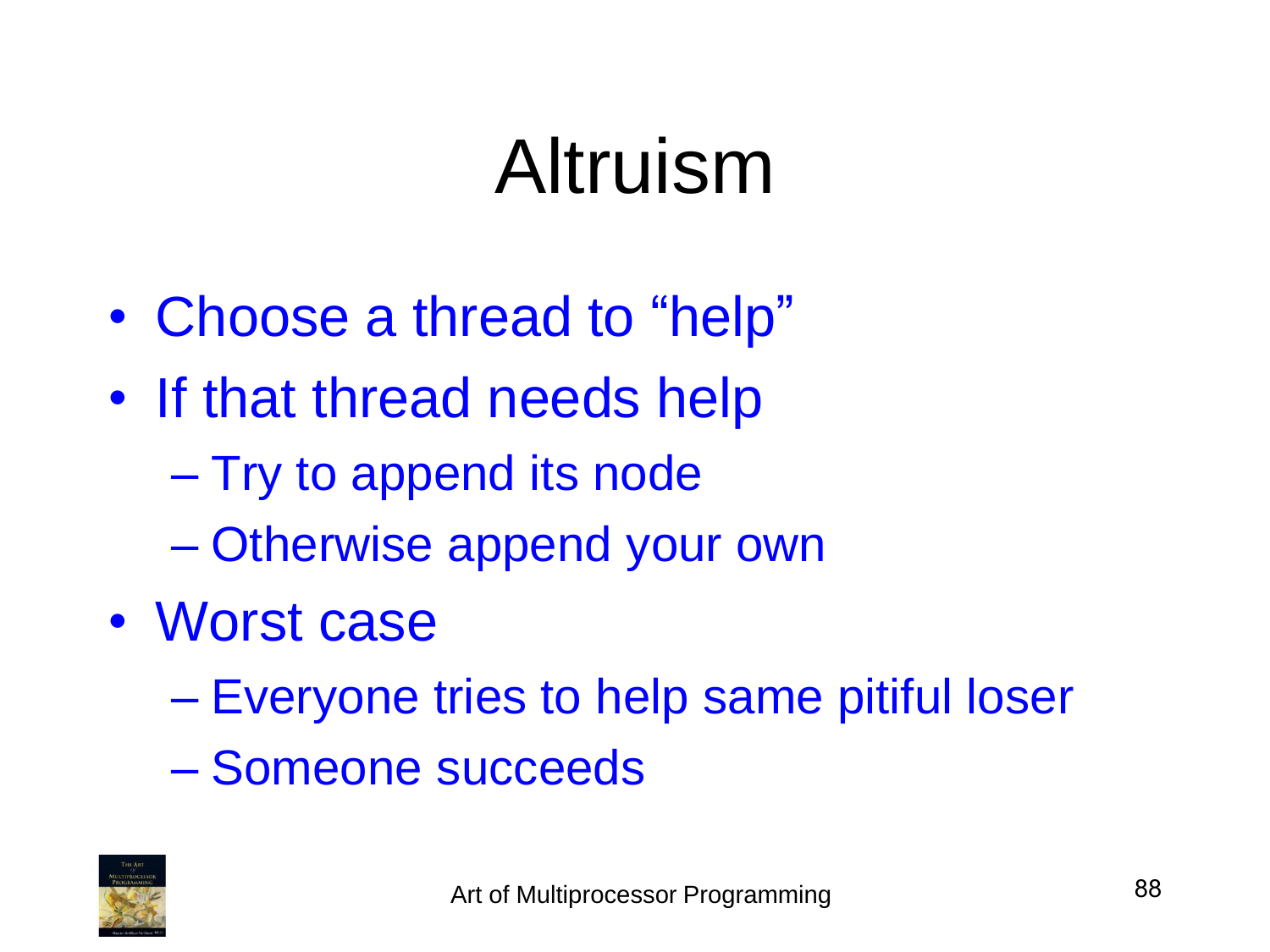• When last node in list has sequence number *k*

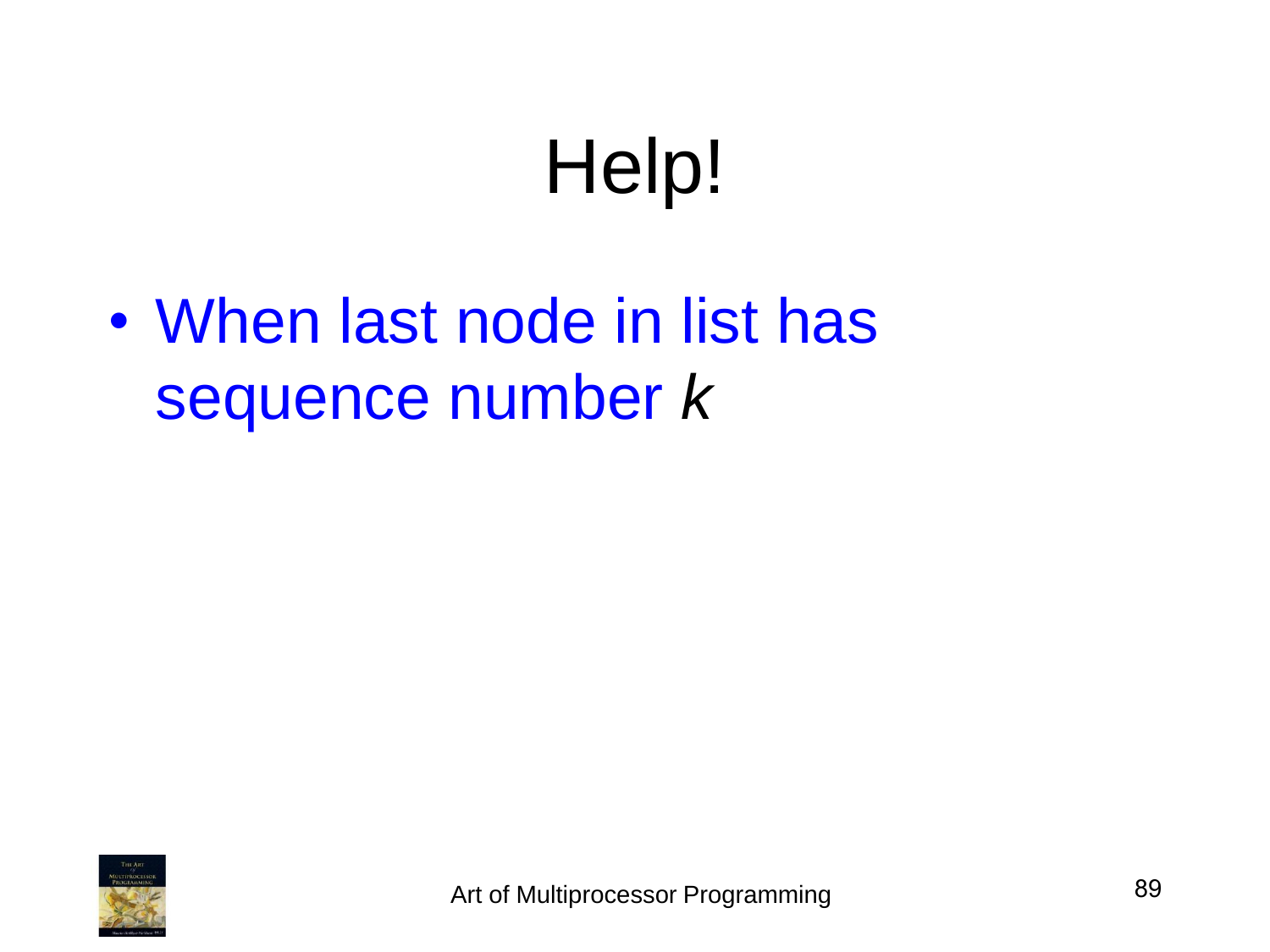- When last node in list has sequence number *k*
- All threads check ...
	- –Whether thread *k*+1 mod *n* wants help
	- If so, try to append her node first

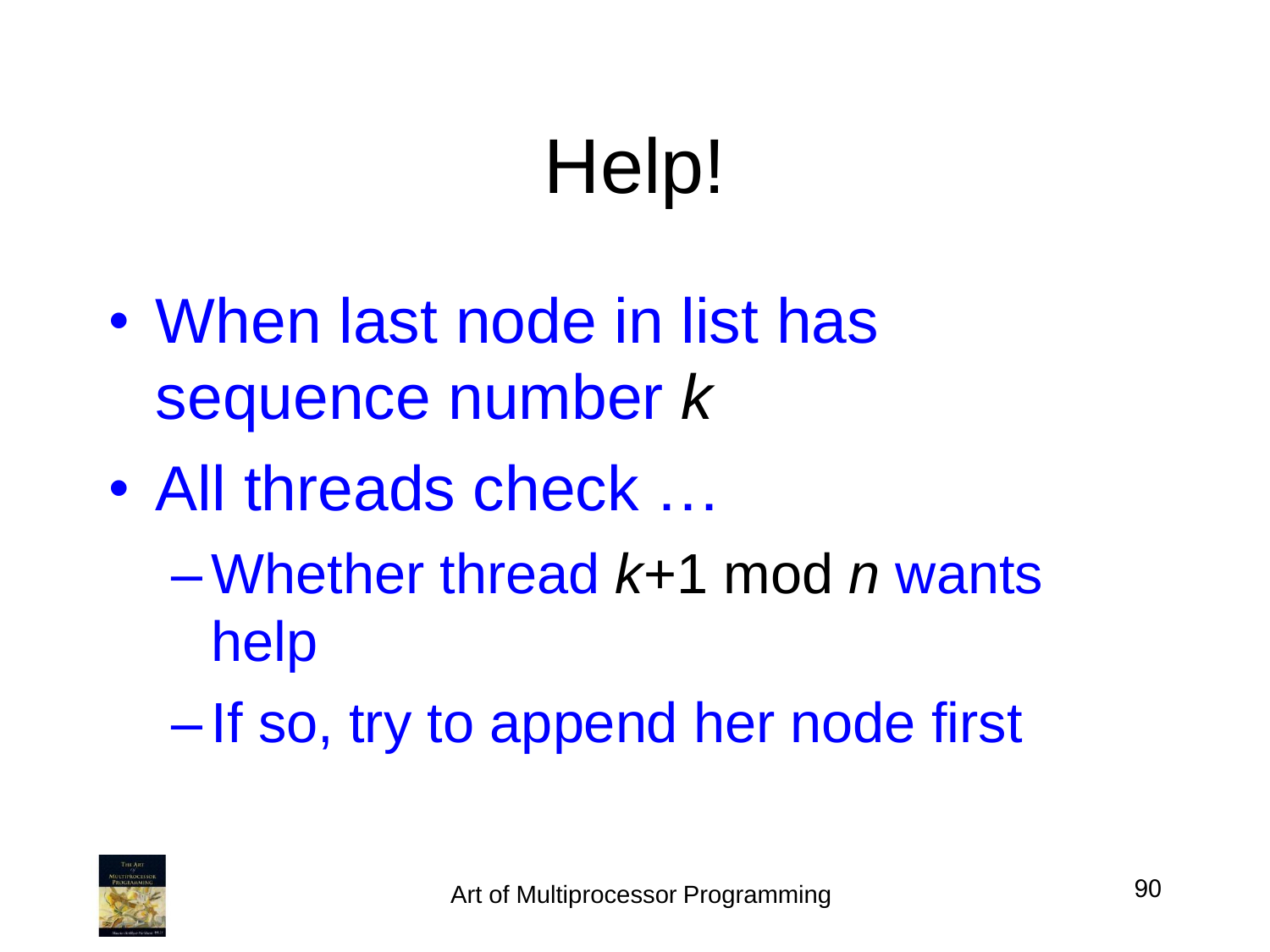• First time after thread *k*+1 announces – No guarantees

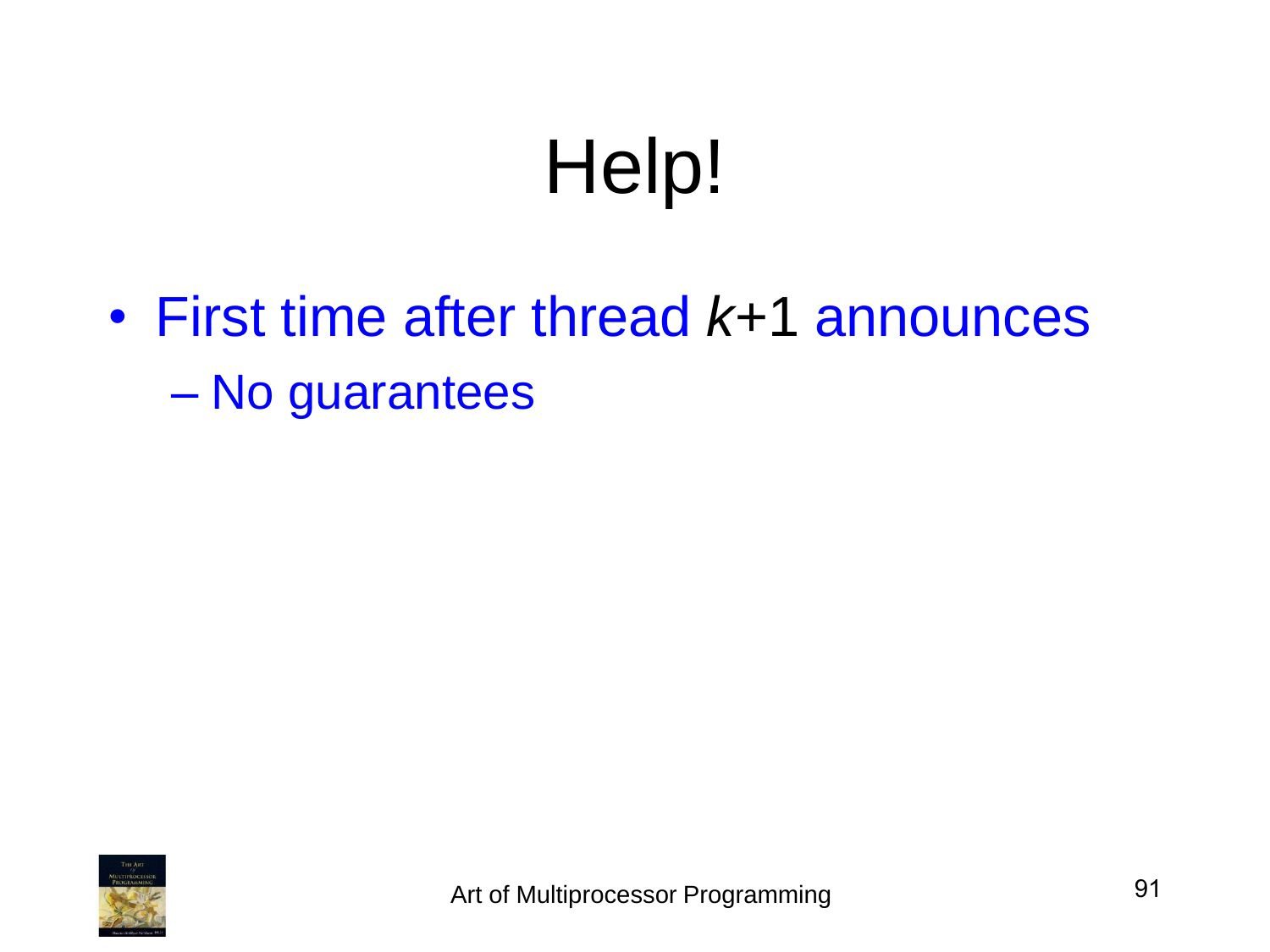- First time after thread *k*+1 announces – No guarantees
- After *n* more nodes appended
	- Everyone sees that thread *k*+1 wants help
	- Everyone tries to append that node
	- Someone succeeds

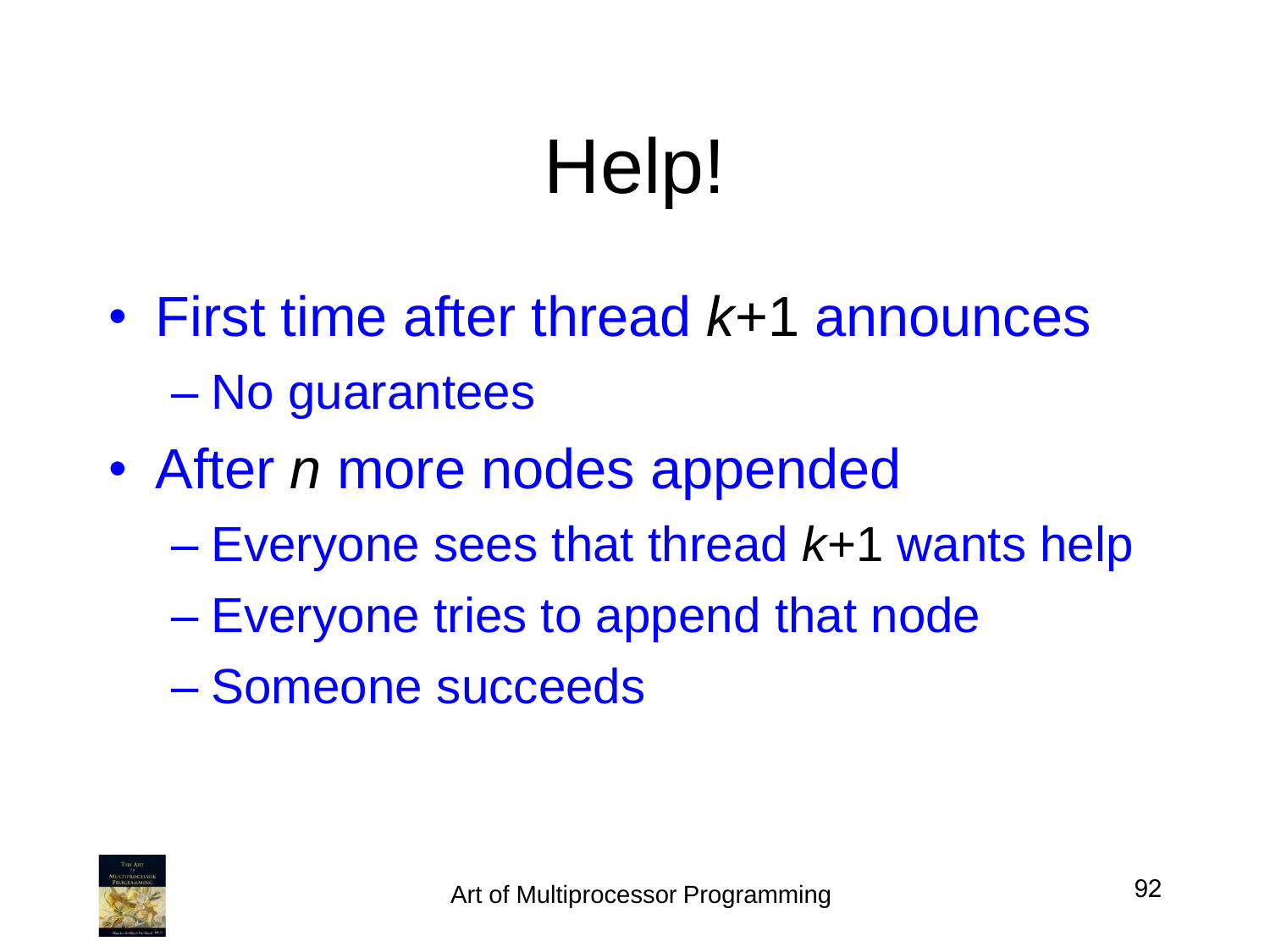## Sliding Window Lemma

- After thread A announces its node
- No more than *n* other calls
	- Can start and finish
	- Without appending A's node

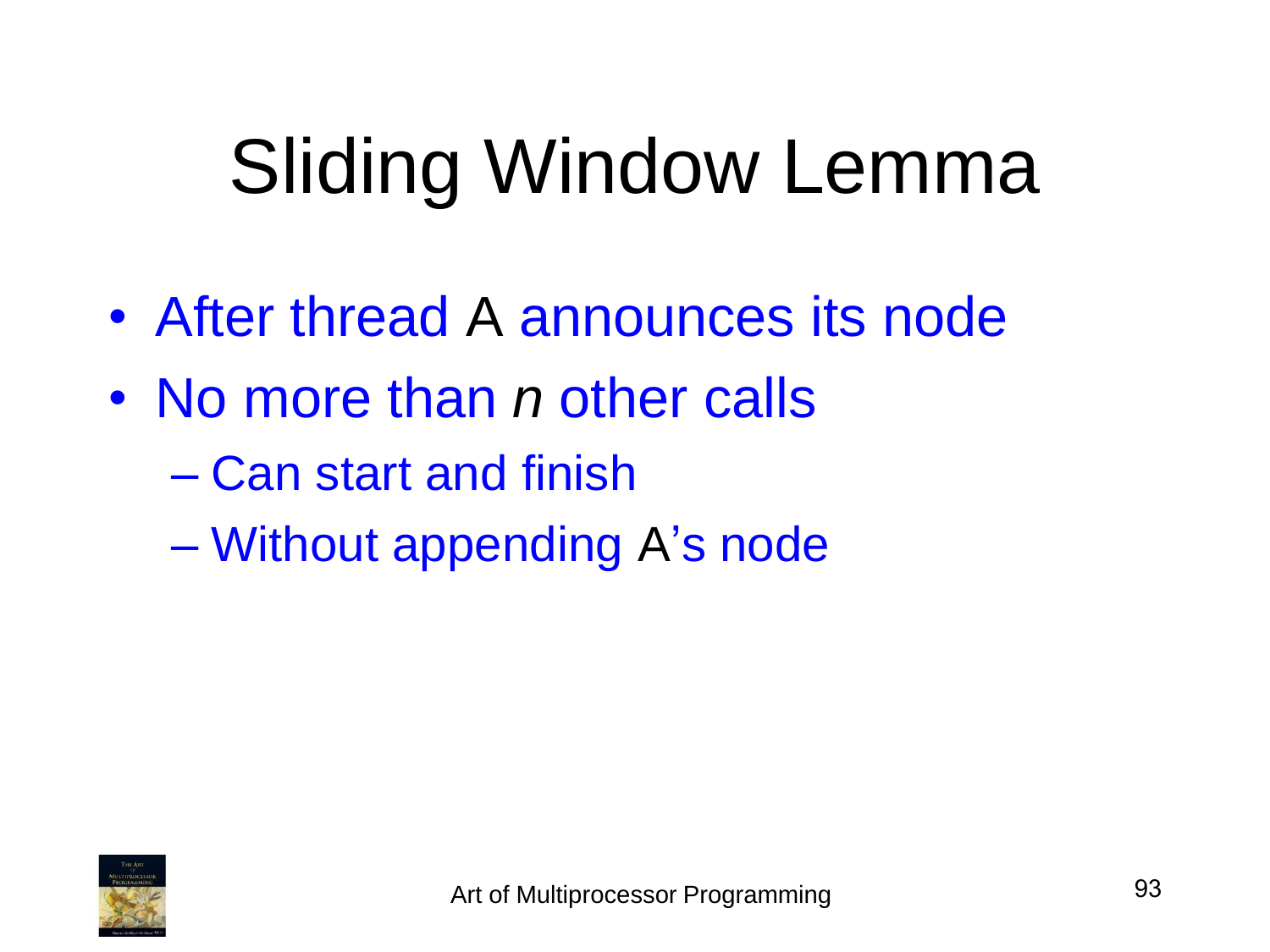

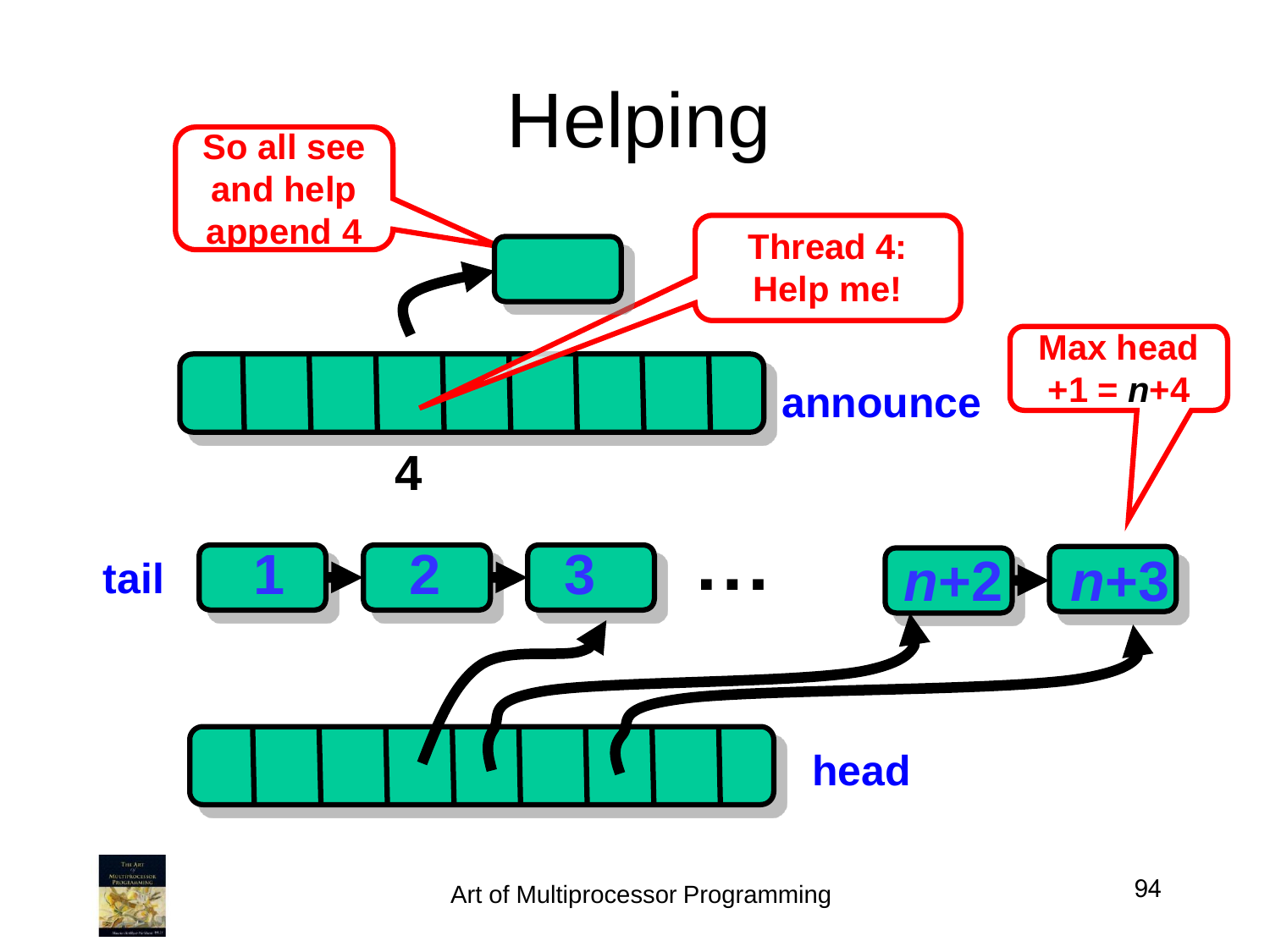

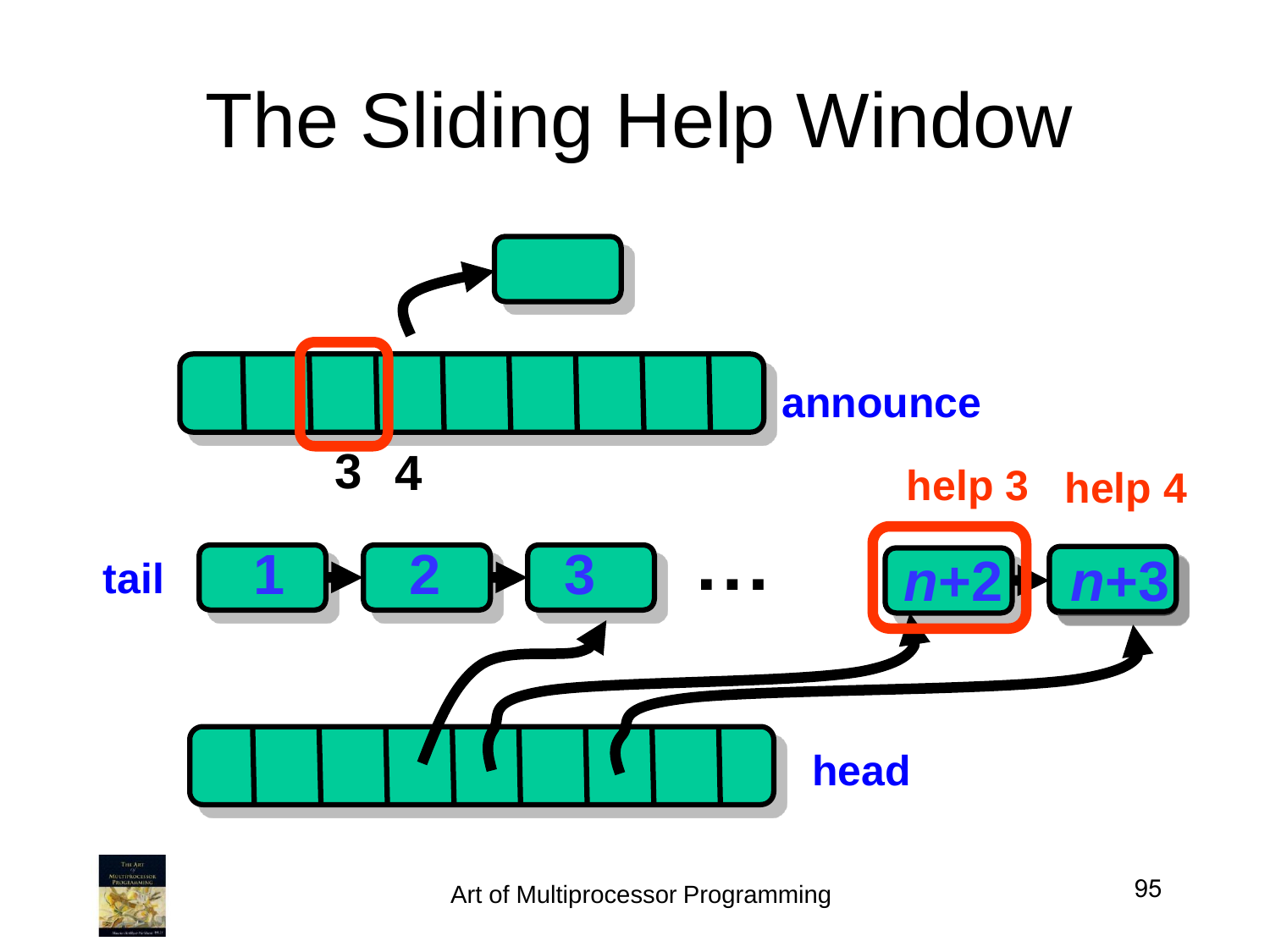## Sliding Help Window



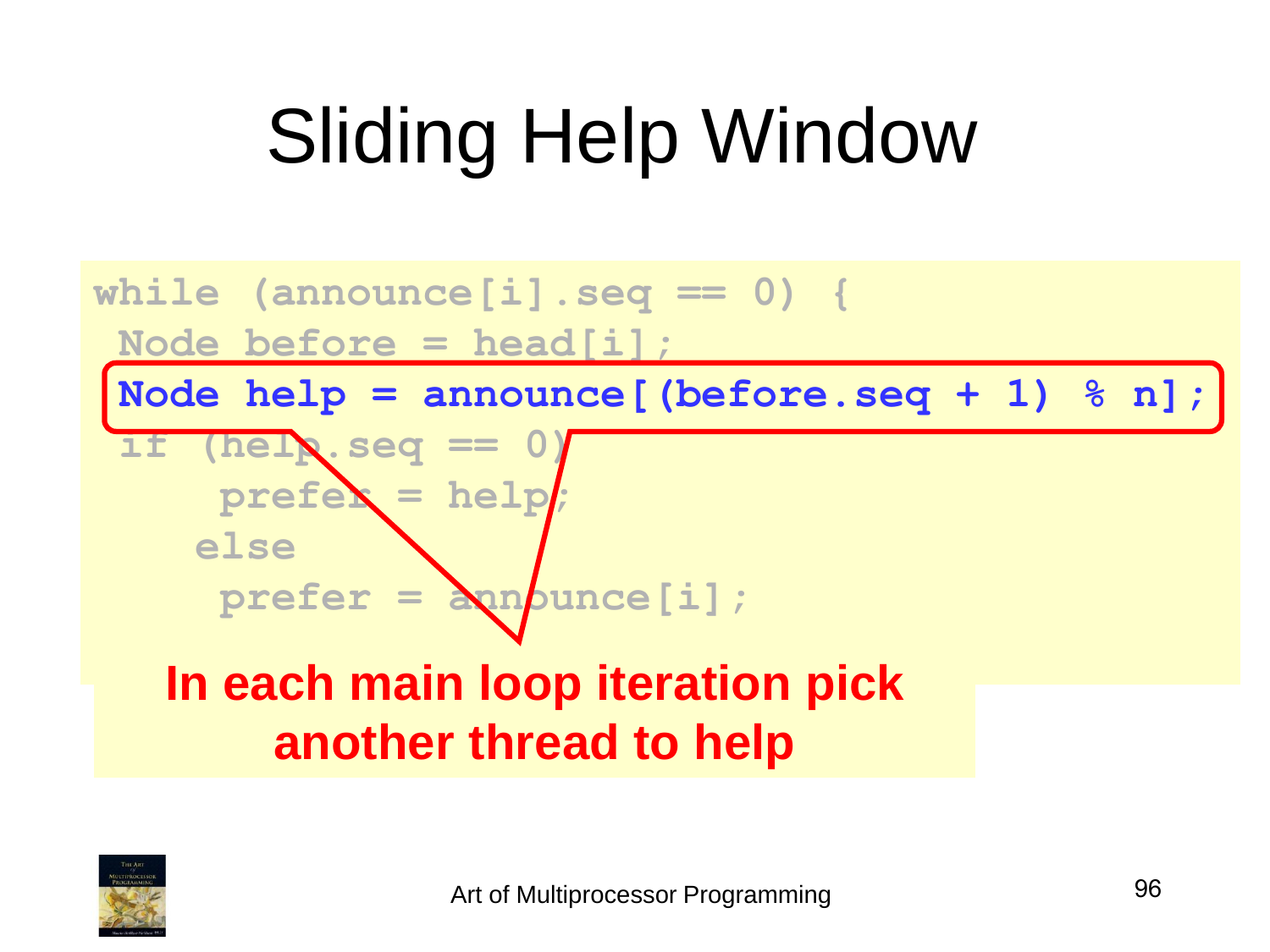## Sliding Help Window



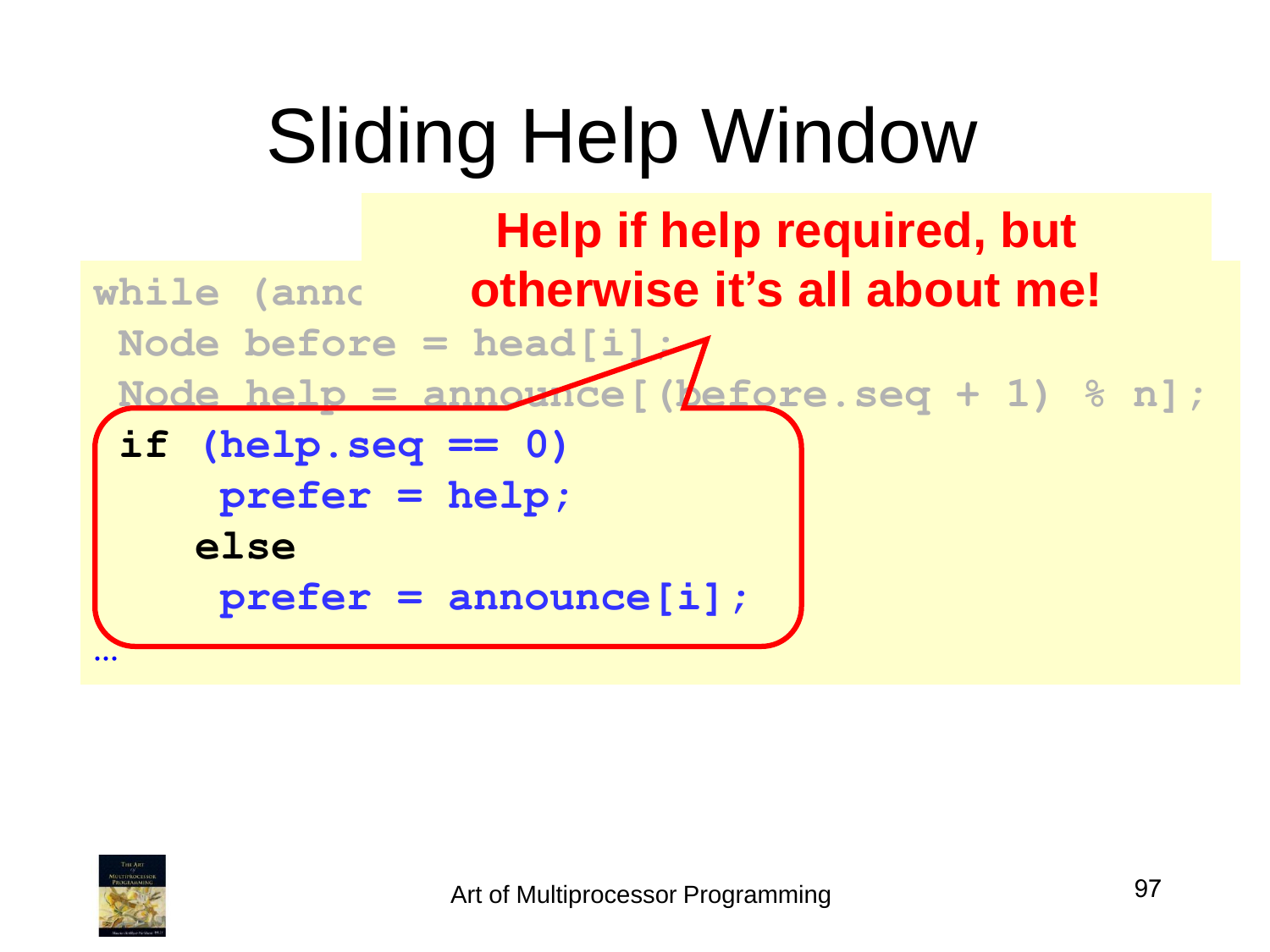```
while (announce[i].seq == 0) {
  … 
  Node after = 
   before.decideNext.decide(prefer);
  before.next = after; 
  after.seq = before.seq + 1;
  head[i] = after; 
 }
```
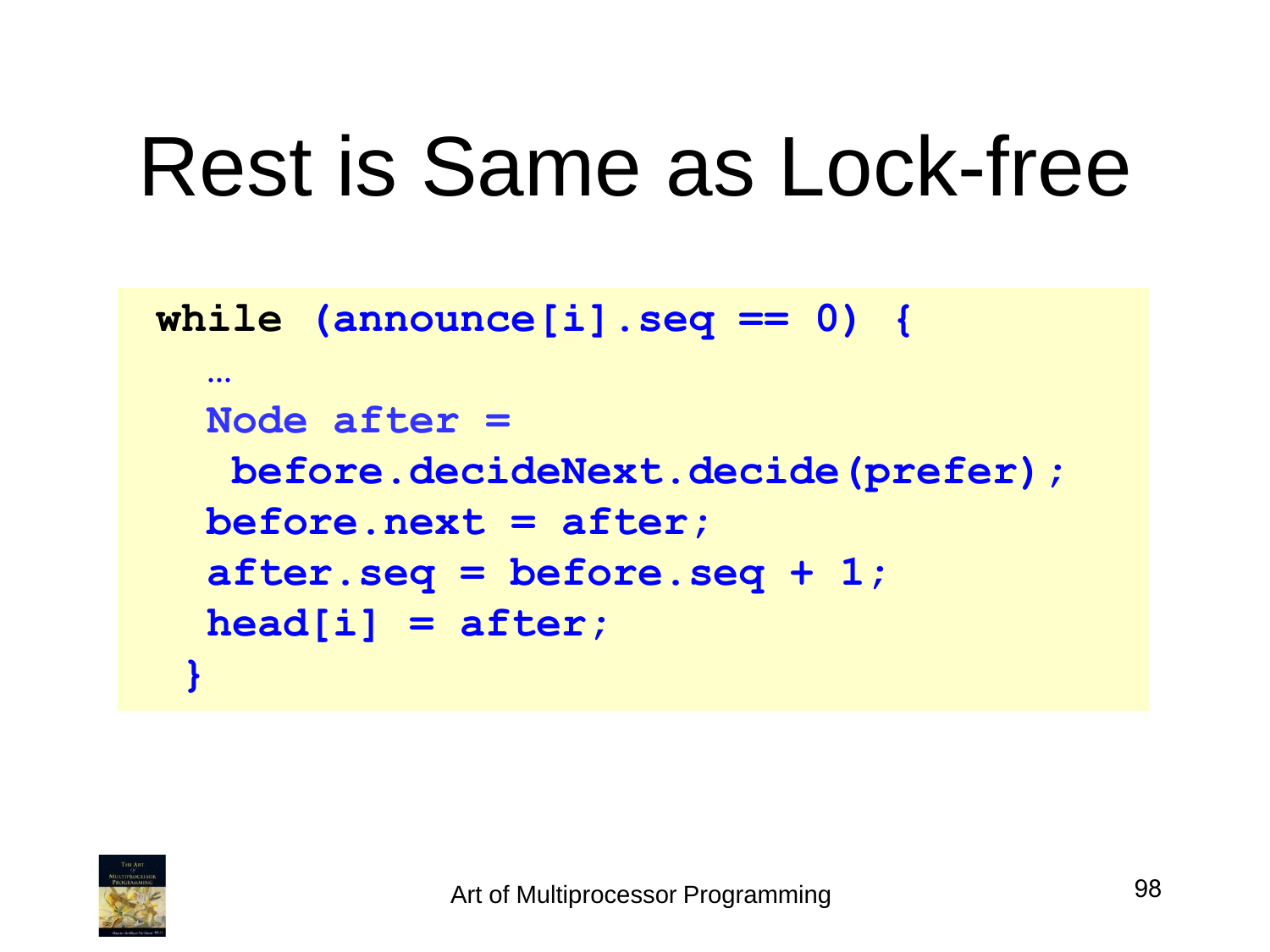#### **while (announce[i].seq == 0) {**

#### **Node after =**

**…**

**}**

**before.decideNext.decide(prefer);**

**before.next = after;**  after.seq = before.seq + **head[i] = after;** 

**Call consensus to attempt to append**

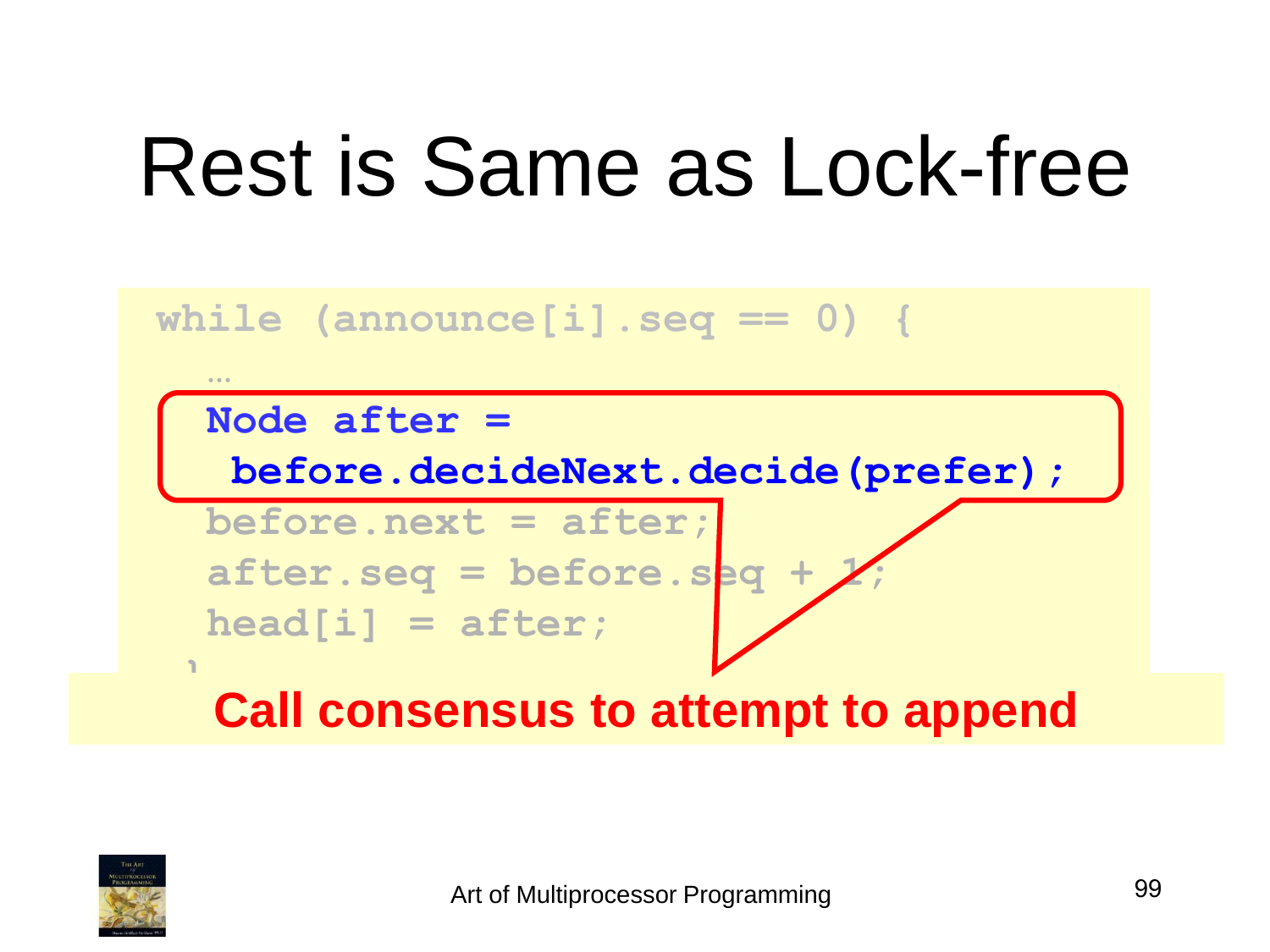

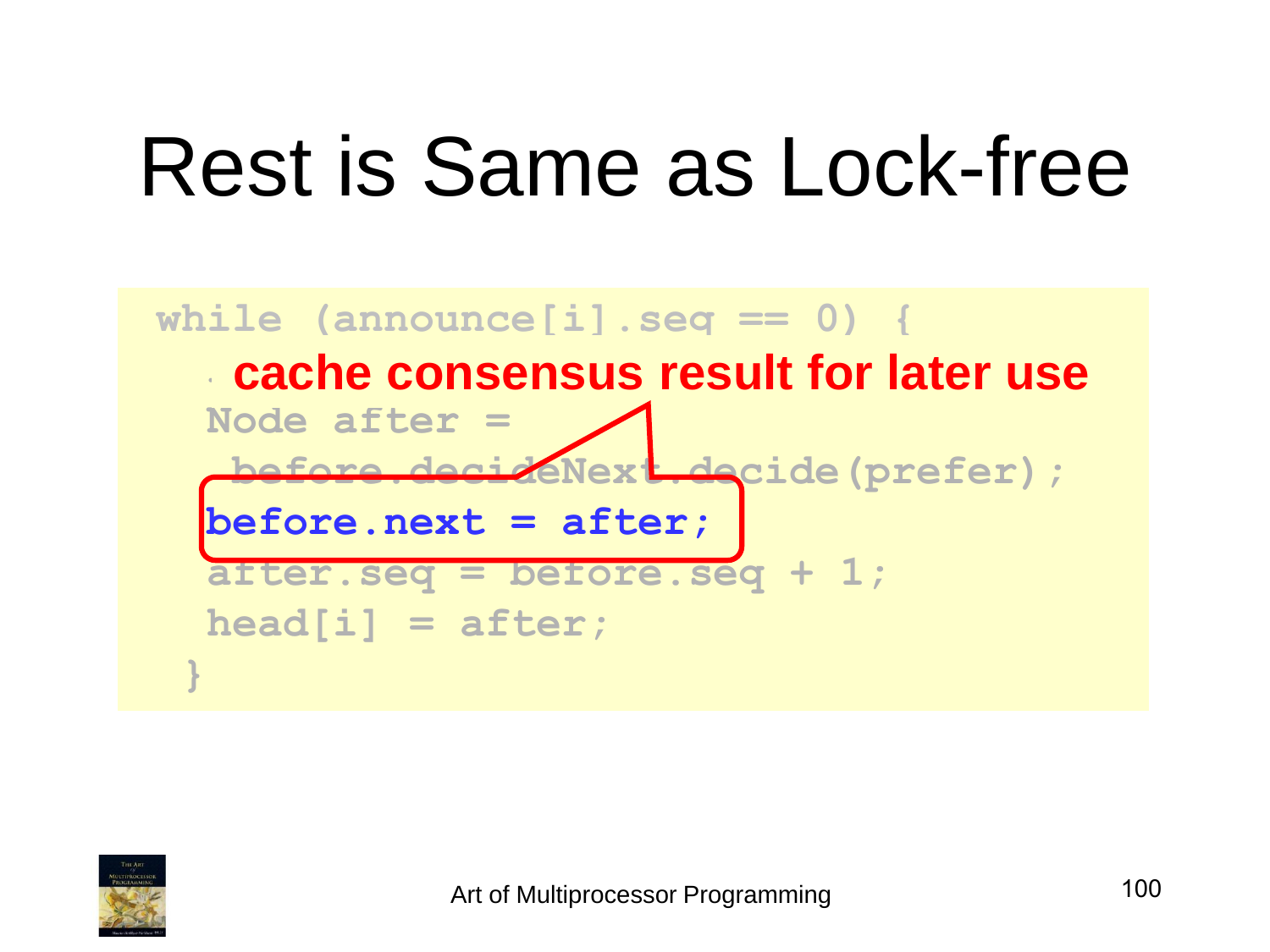

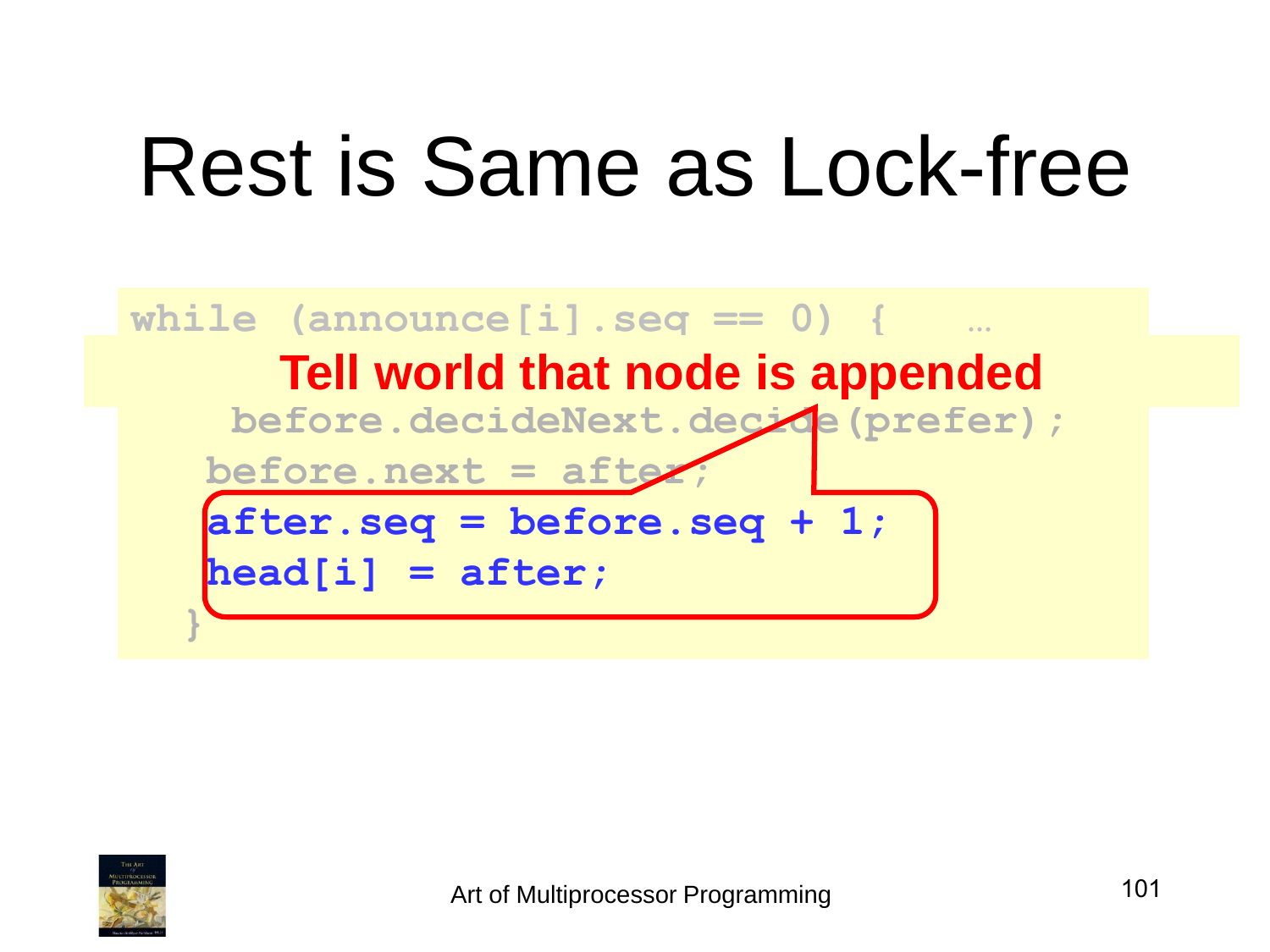### Finishing the Job

• Once thread's node is linked ...

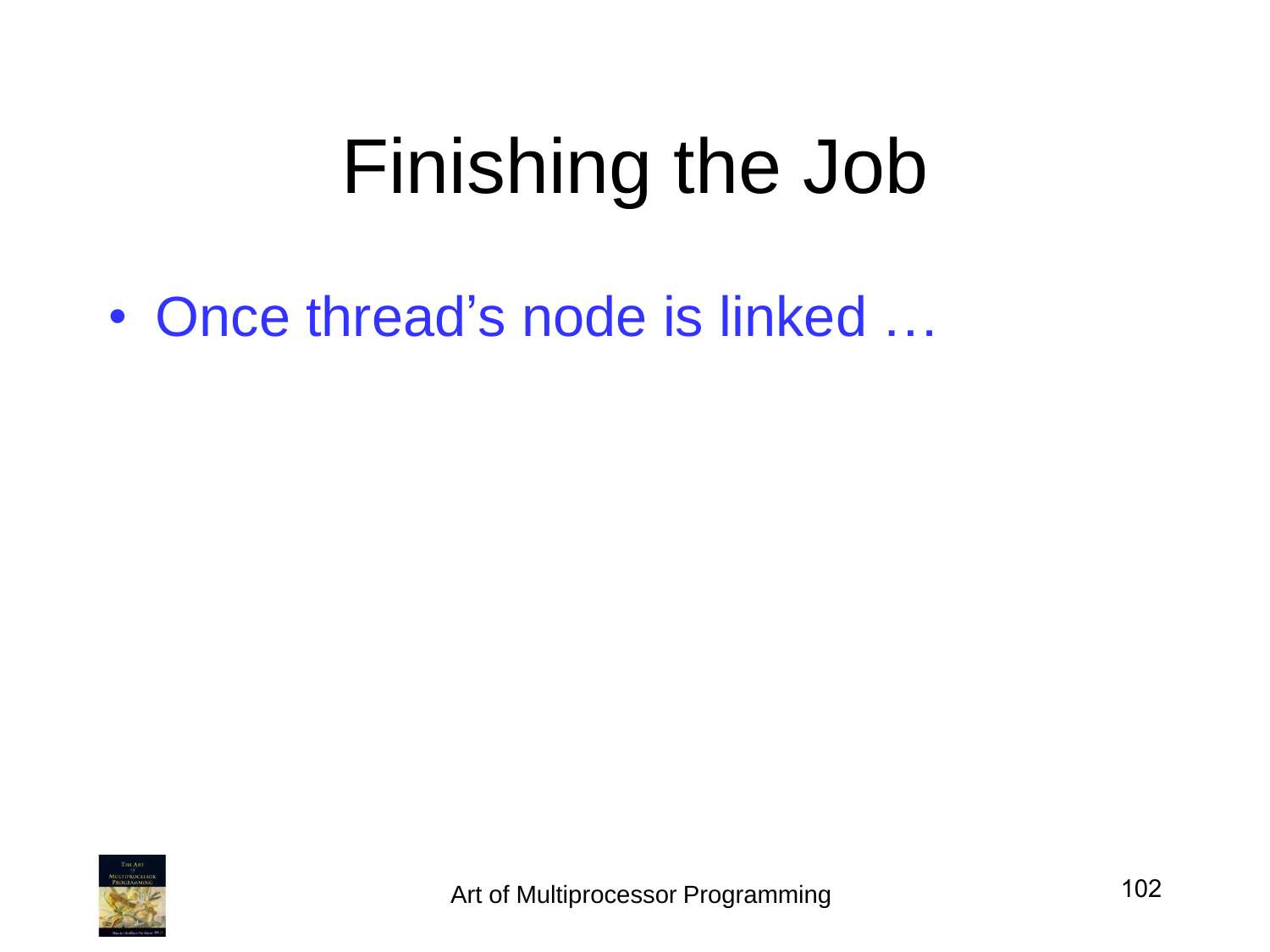## Finishing the Job

- Once thread's node is linked...
- The rest same as lock-free algorithm

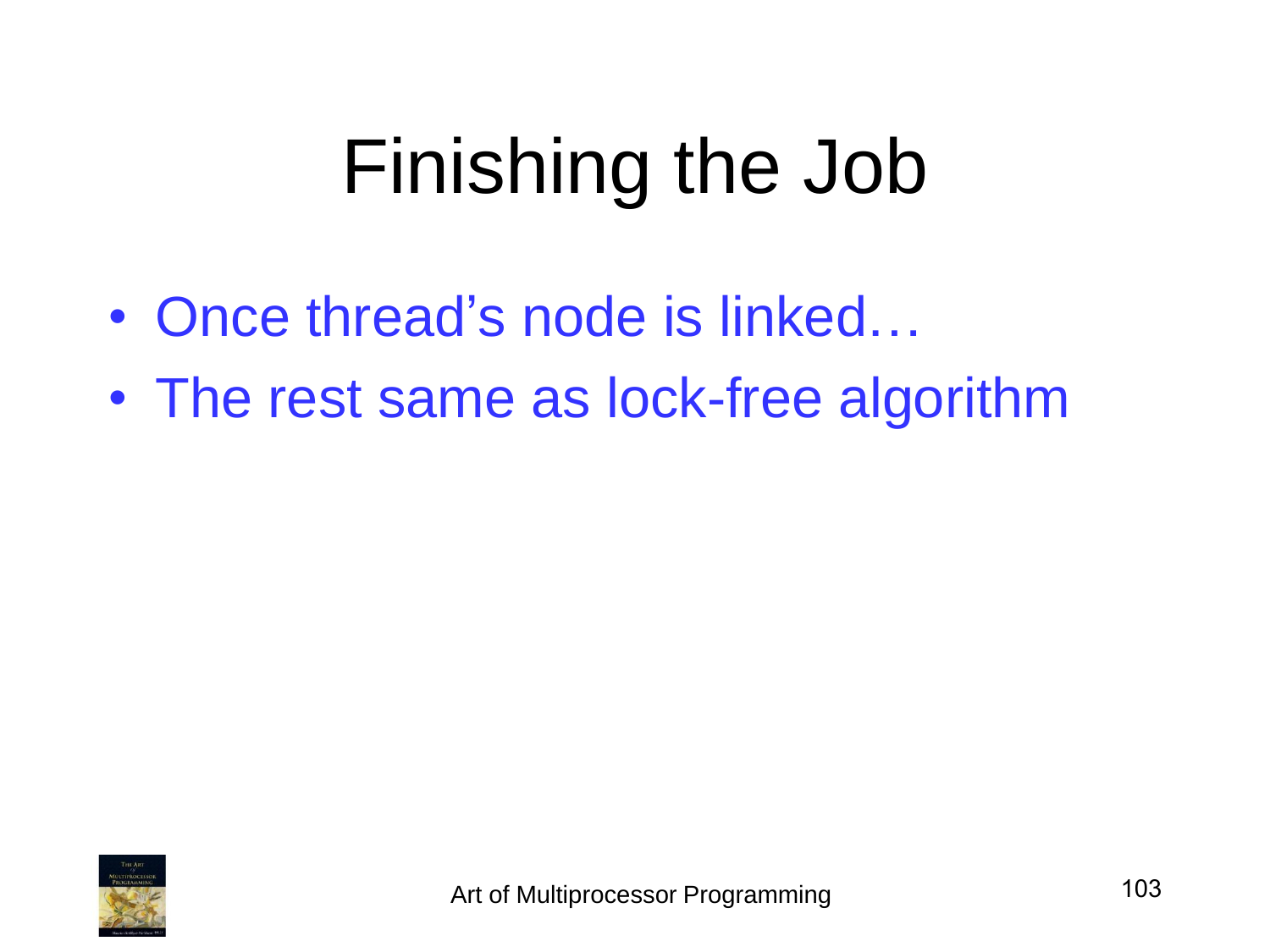## Finishing the Job

- Once thread's node is linked ...
- The rest same as lock-free algorithm
- Compute result by
	- sequentially applying list's method calls
	- to a private copy of the object
	- starting from the initial state

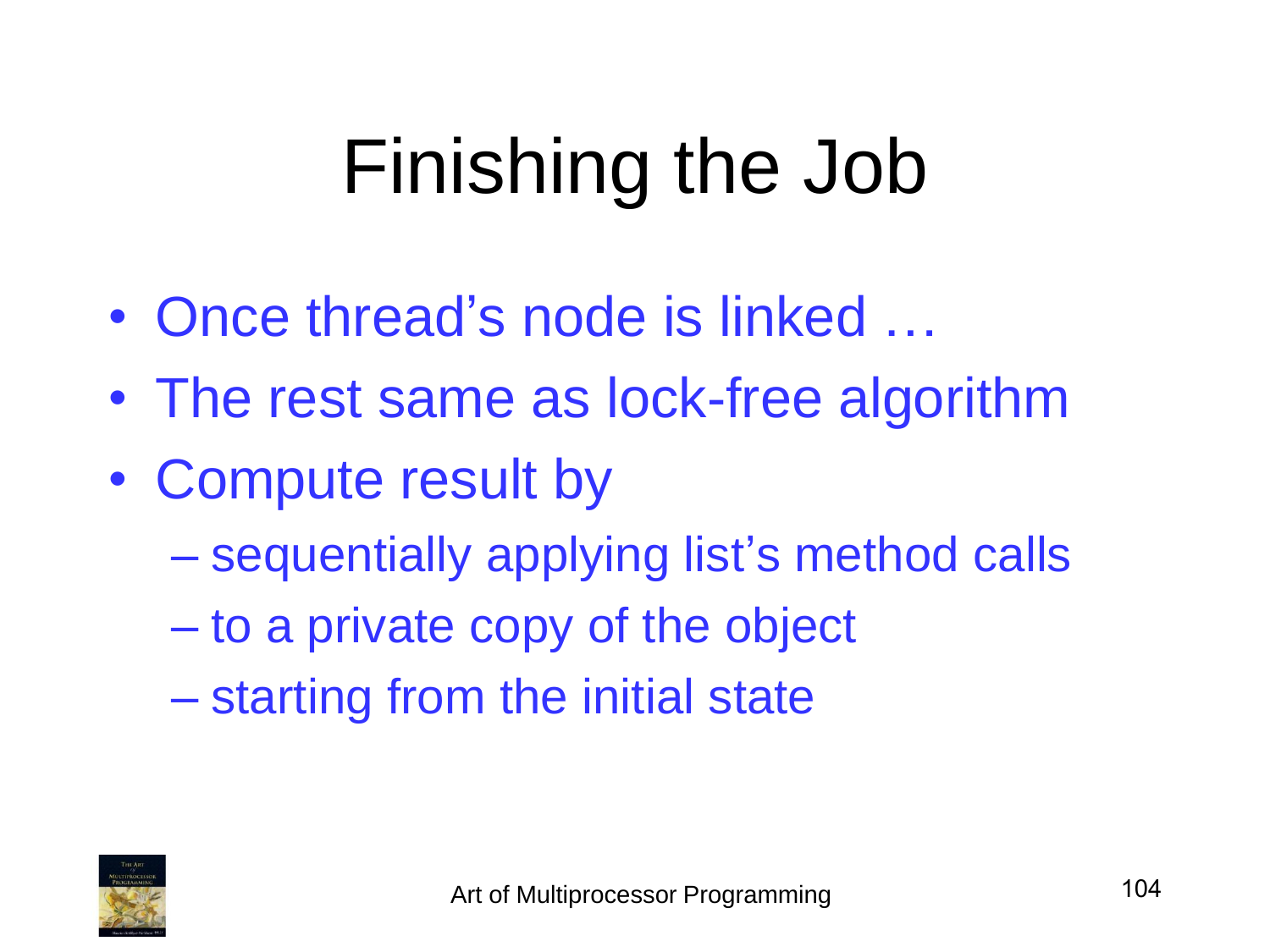### Then Same Part II

```
...
//compute my response
SeqObject MyObject = new SeqObject();
current = tail.next;
while (current != announce[i]){ 
  MyObject.apply(current.invoc); 
  current = current.next;
  } 
return MyObject.apply(current.invoc);
}
```
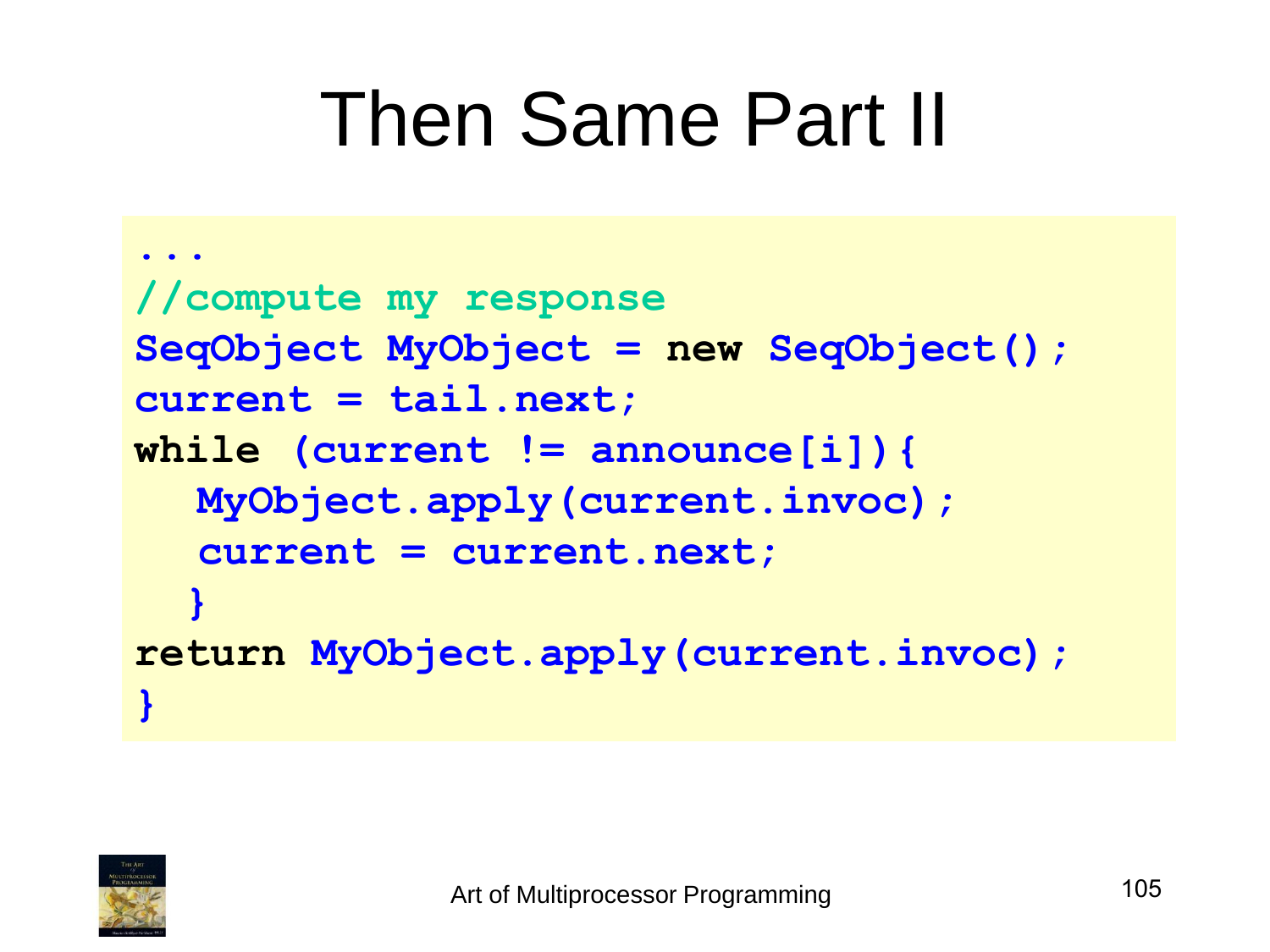## Universal Application Part II



**return MyObject.apply(current.invoc);**



**}**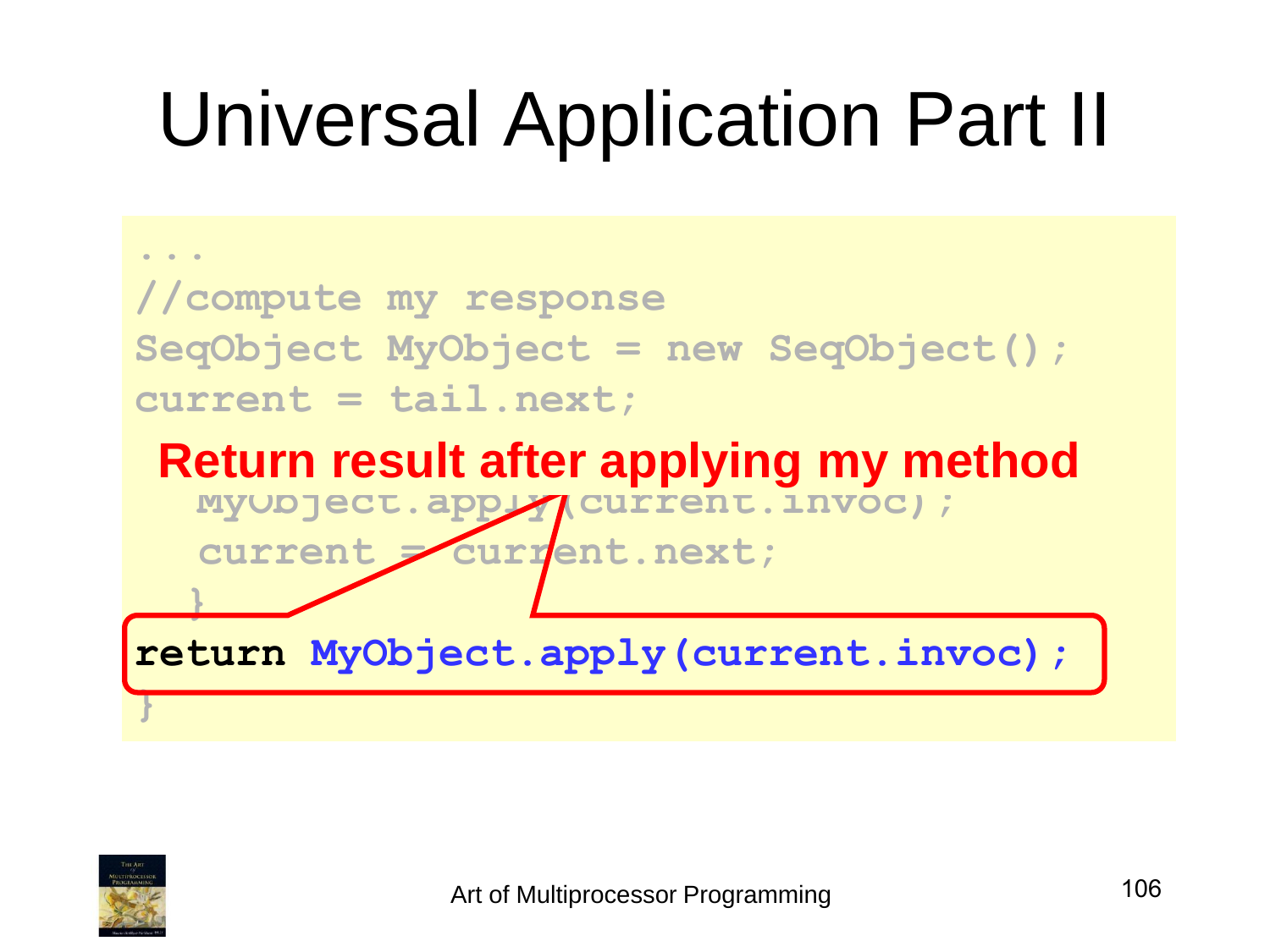#### Shared-Memory Computability



**Universal Construction**



#### Wait-free/Lock-free computable = Solving *n*-consensus



Art of Multiprocessor Programming 107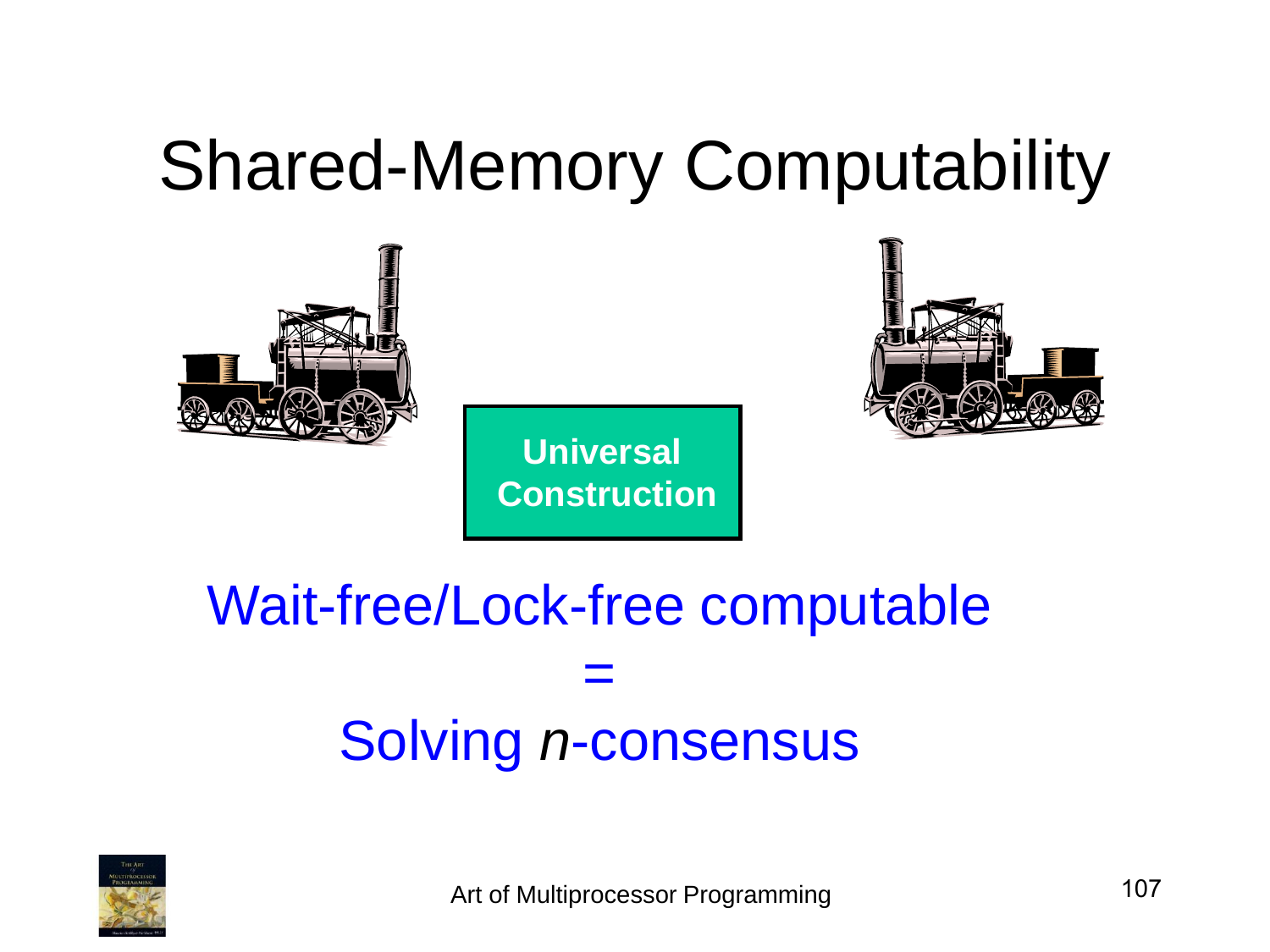#### Swap (getAndSet) not Universal

```
public class RMWRegister {
 private int value;
 public boolean getAndSet(int update) 
 {
  int prior = value;
  value = update;
  return prior;
 }
}
```
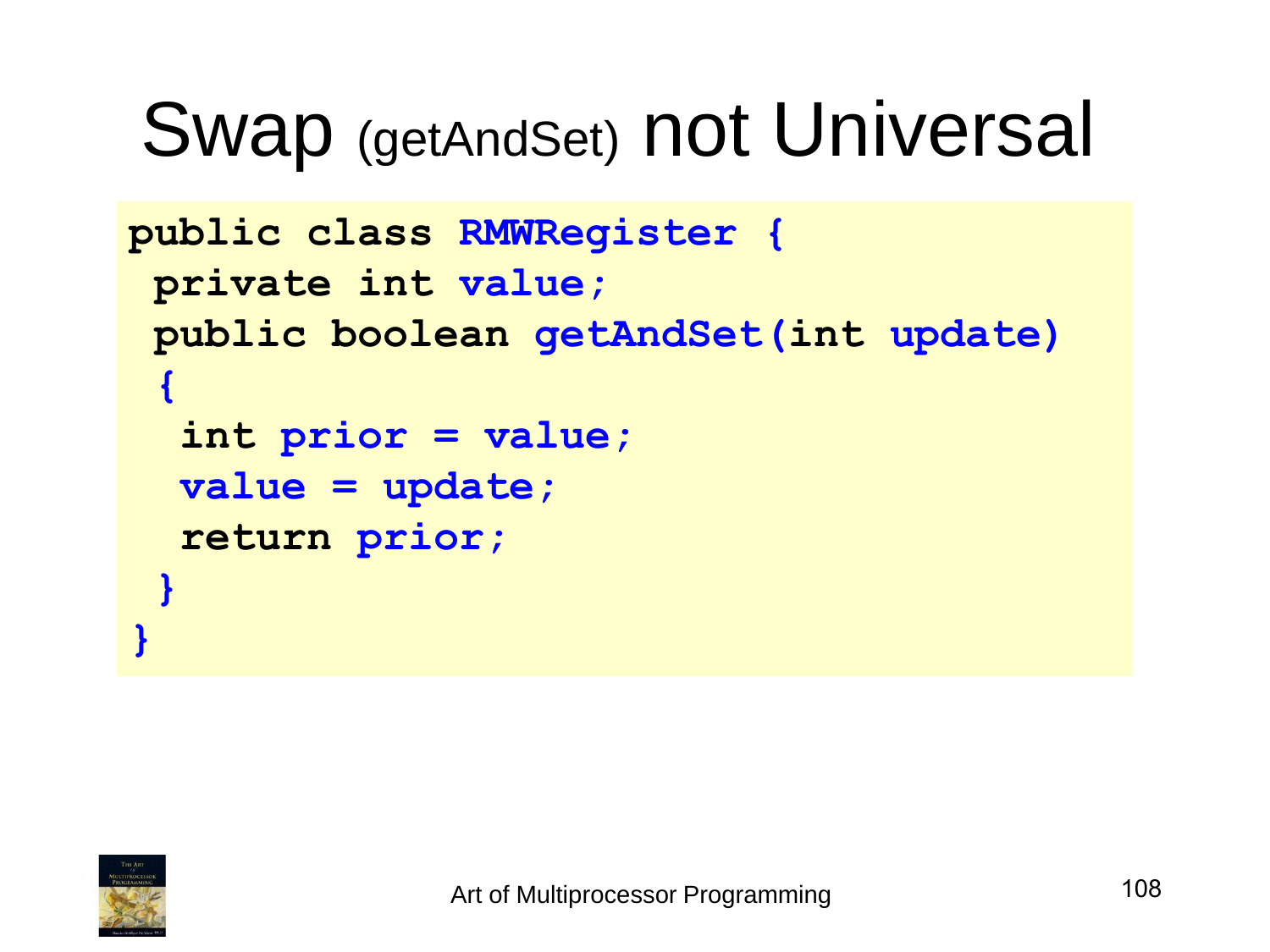### Swap (getAndSet) not Universal

```
public class RMWRegister {
private int value;
public boolean getAndSet(int update) 
 {
  int prior = value;
  value = update;
  return prior;
 }
}
                Consensus number 2
```
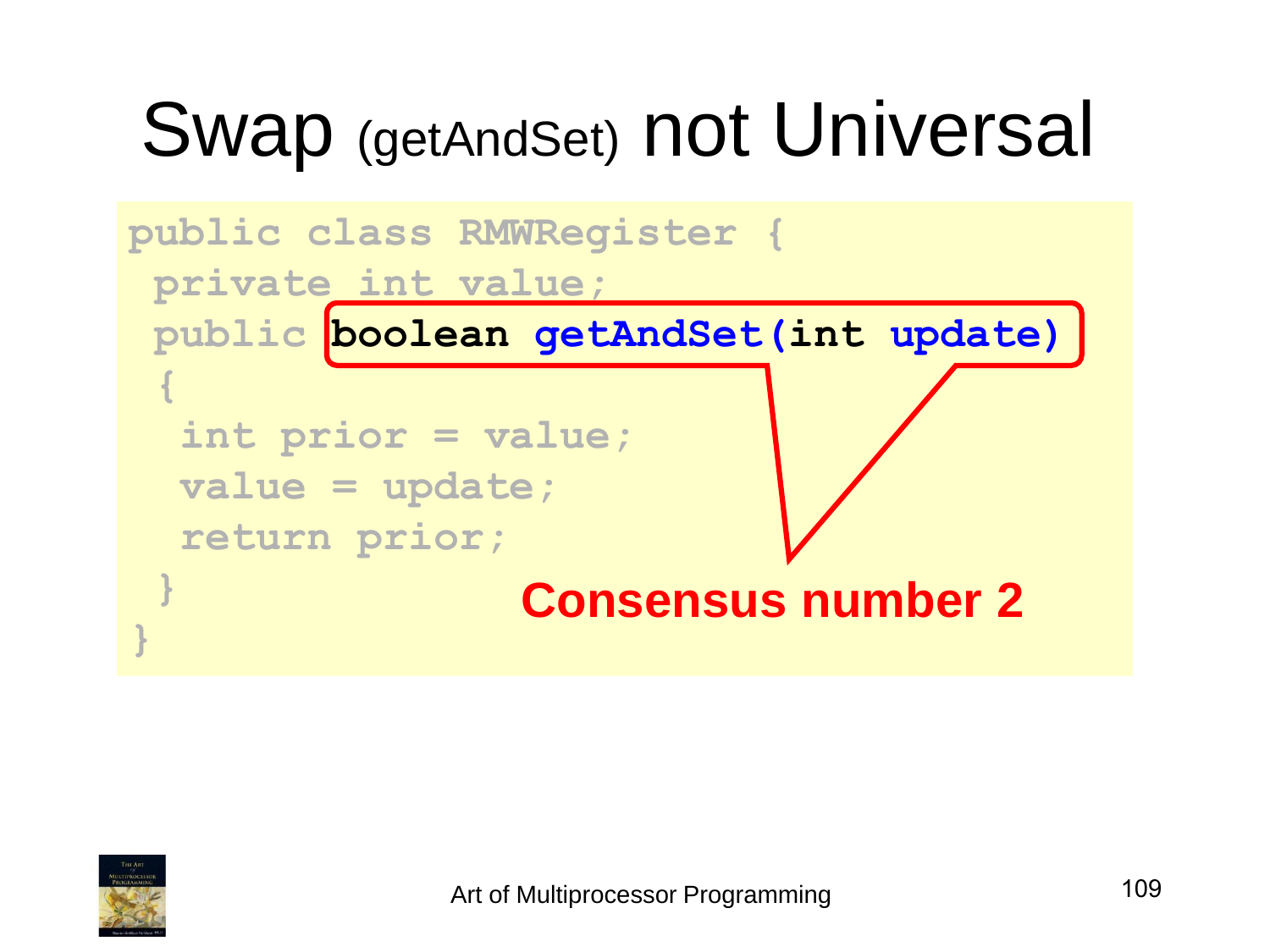### Swap (getAndSet) not Universal

```
public class RMWRegister {
 private int value;
 public boolean getAndSet(int update) 
 {
  int prior = value;
  value = update;
  return prior;
 }
}
          Not universal for ≥3 threads
```
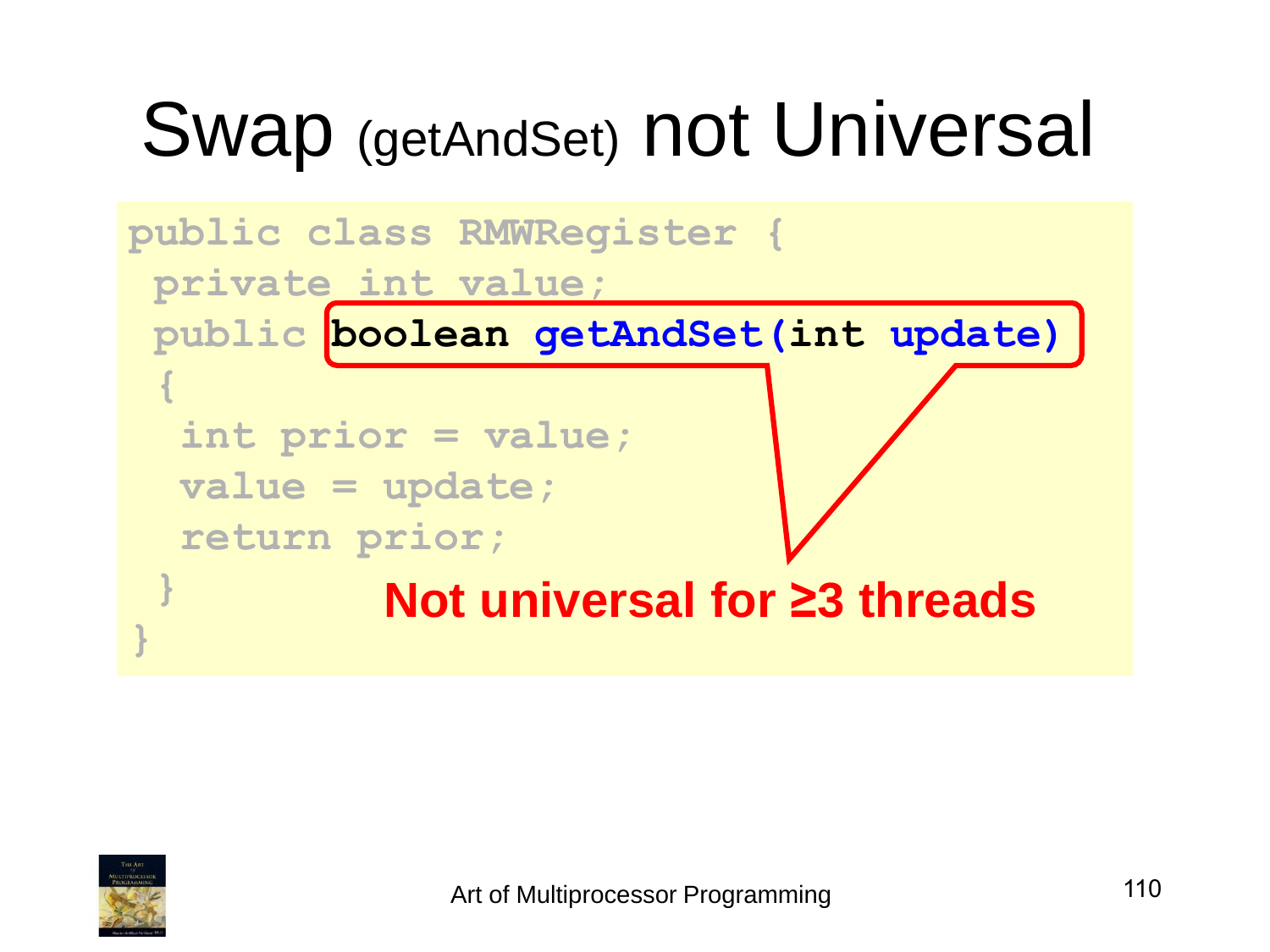#### CompareAndSet is Universal

```
public class RMWRegister {
 private int value;
public boolean
   compareAndSet(int expected,
                  int update) {
  int prior = value;
  if (value == expected) {
   value = update;
   return true;
  }
 return false;
 }}
```
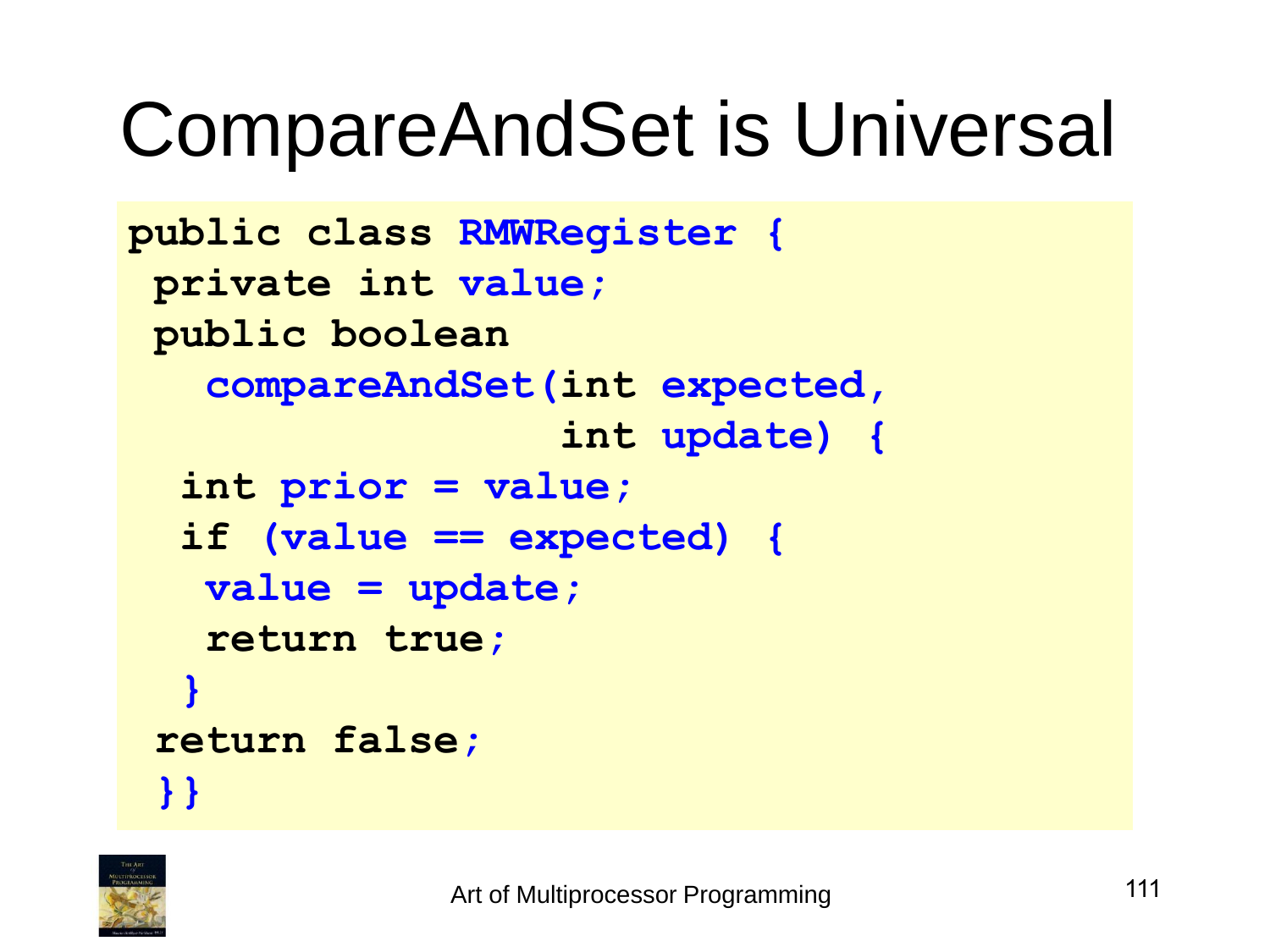## CompareAndSet is Universal



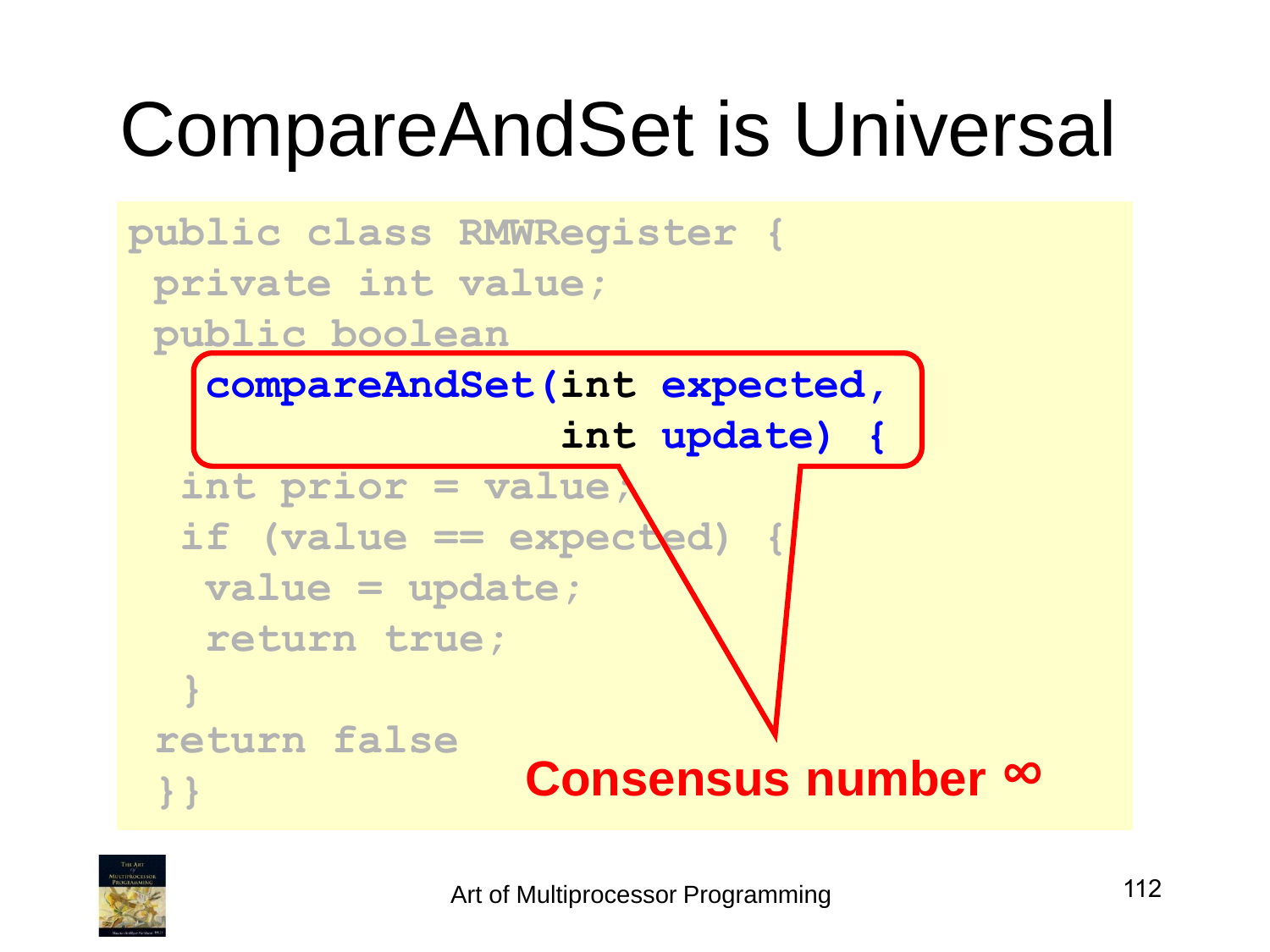## CompareAndSet is Universal



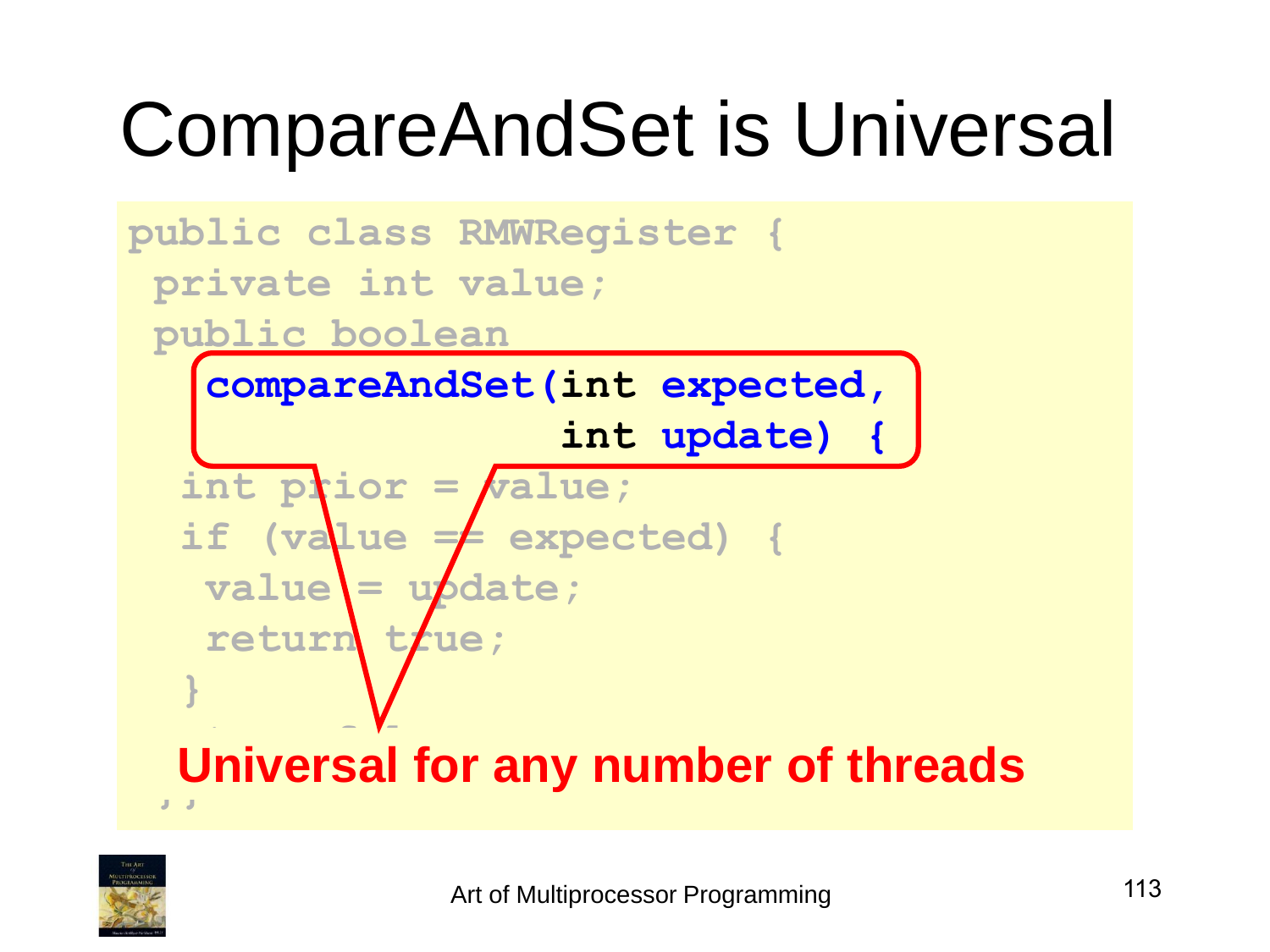#### On Older Architectures

#### • **IBM 360**

– testAndSet (getAndSet)

- NYU UltraComputer
	- getAndAdd (fetchAndAdd)
- Neither universal
	- Except for 2 threads

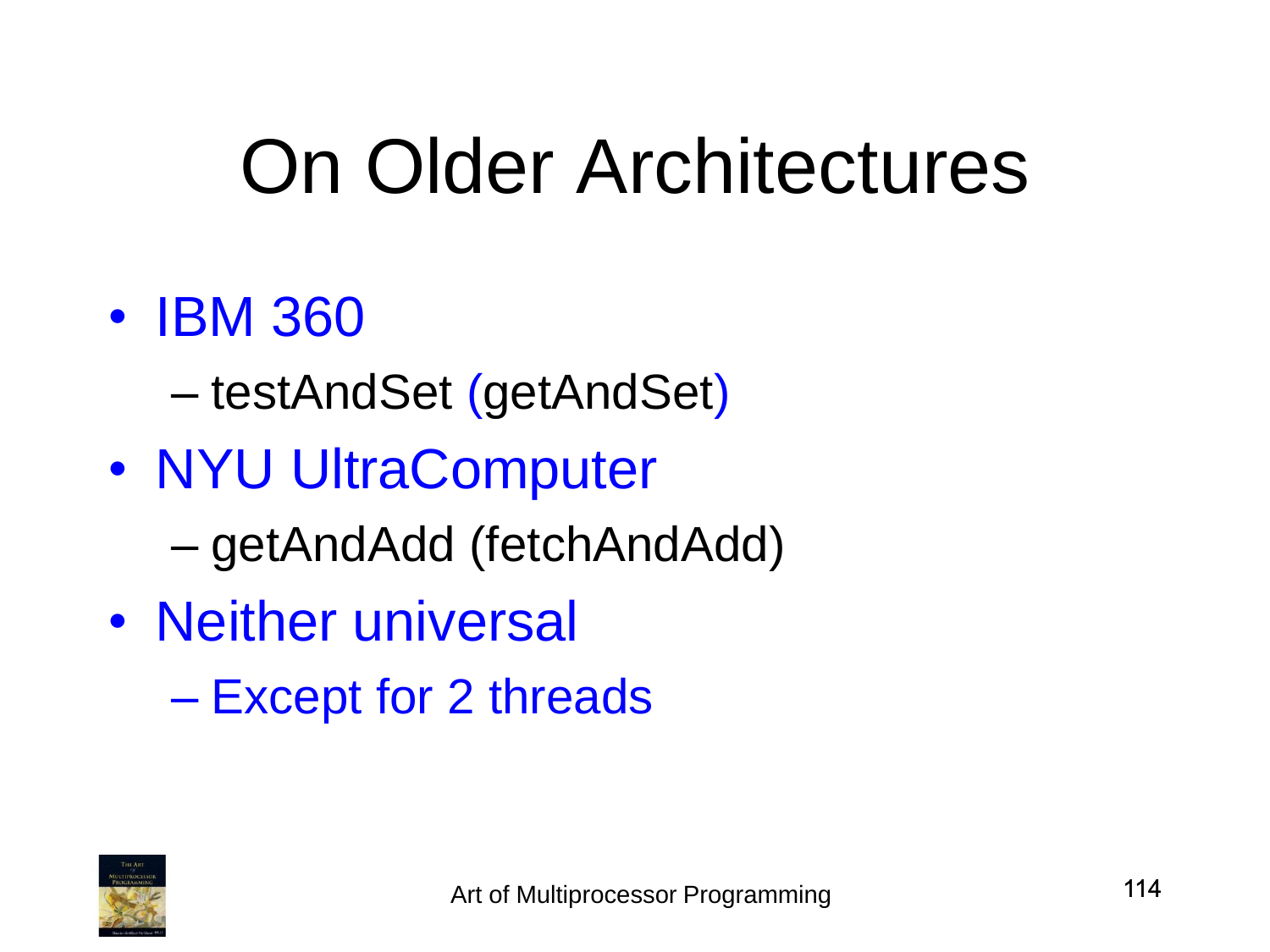#### On Newer Architectures

- Intel x86, Itanium, SPARC – compareAndSet (CAS, CMPXCHG)
- Alpha AXP, PowerPC
	- Load-locked/store-conditional
- All universal
	- For any number of threads
- Trend is clear ...

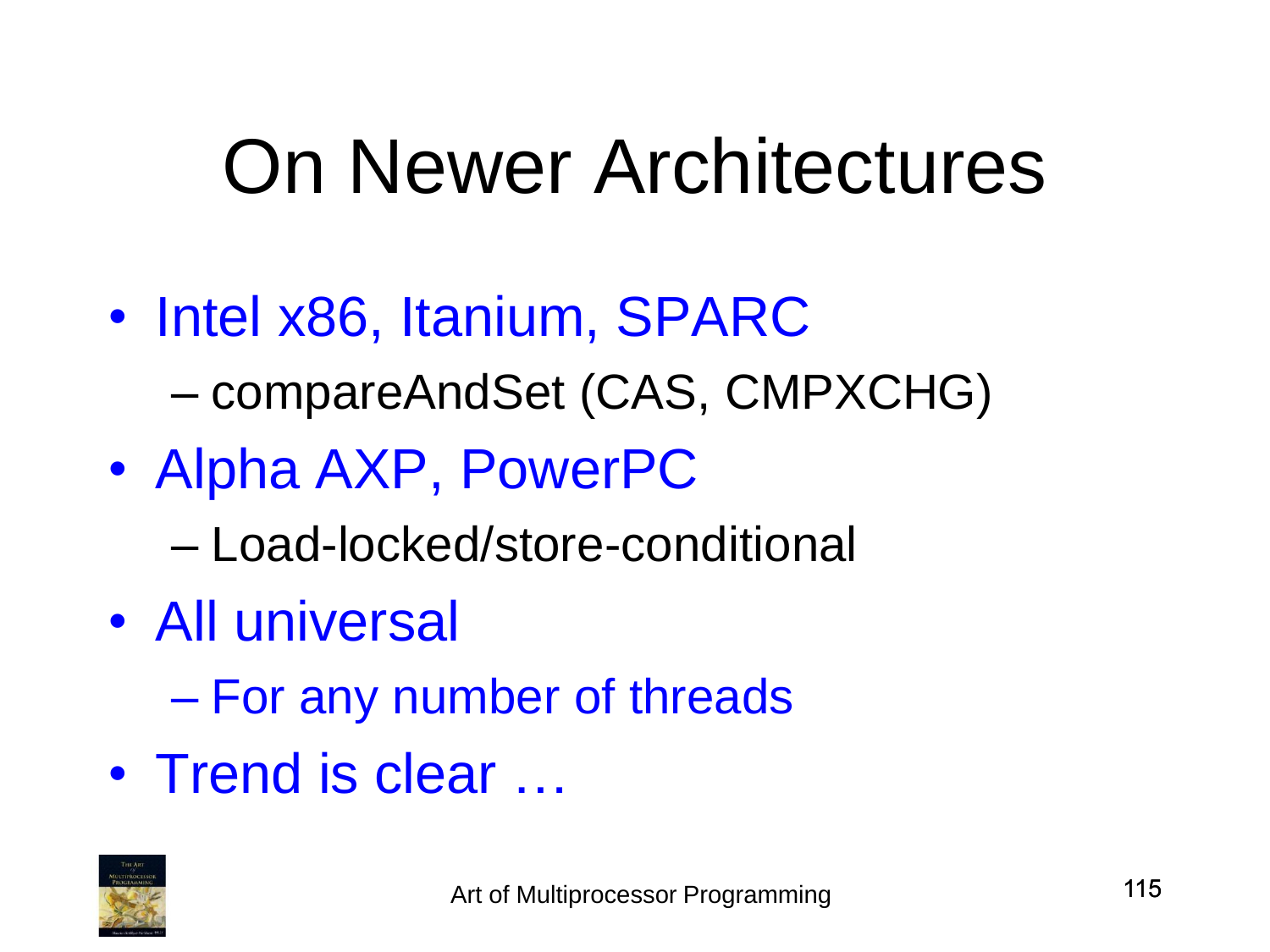#### Practical Implications

- Any architecture that does not provide a universal primitive has inherent **limitations**
- You cannot avoid locking for concurrent data structures …

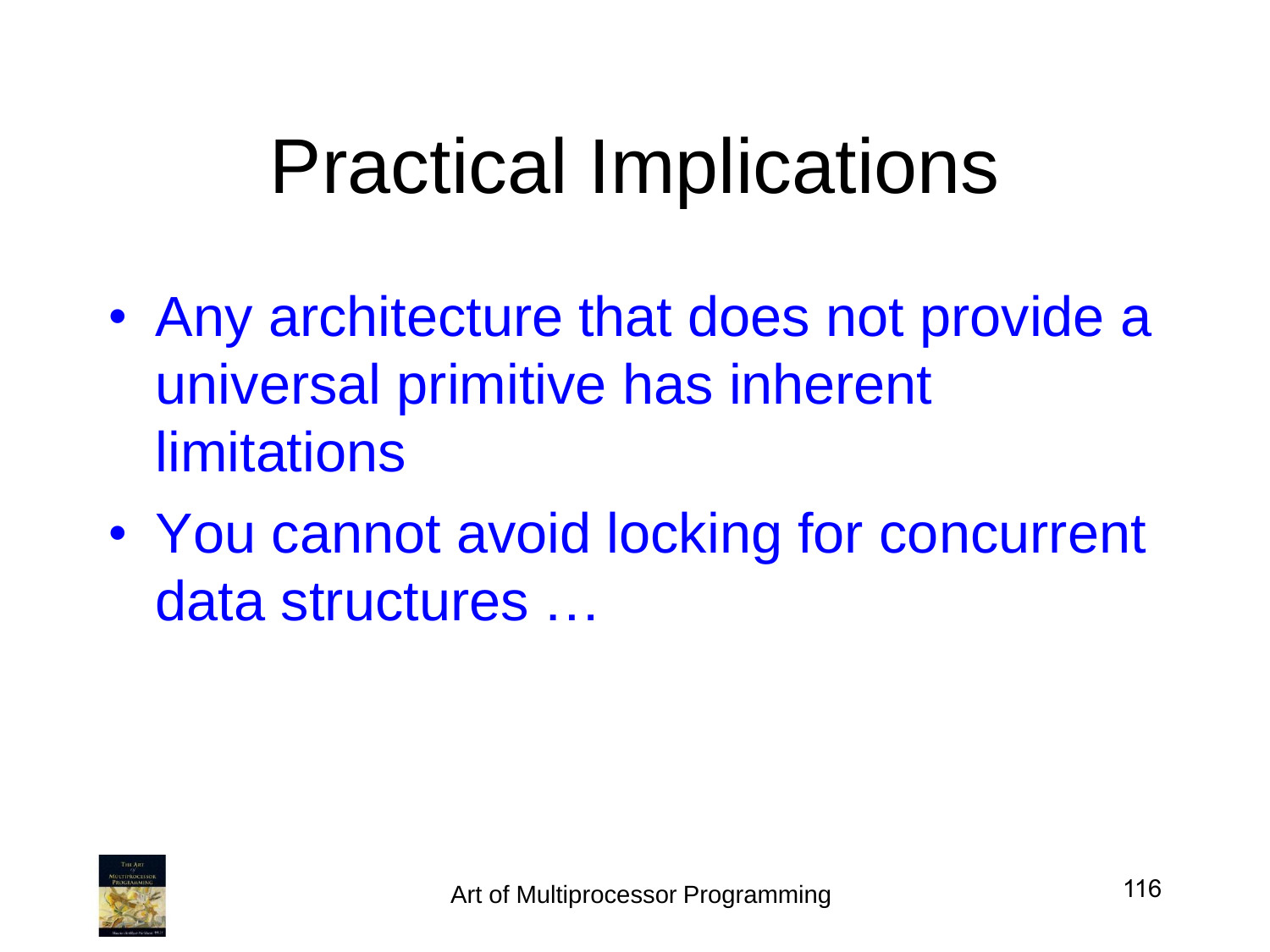#### Shared-Memory Computability



#### Wait-free/Lock-free computable = Threads with methods that solve n-consensus

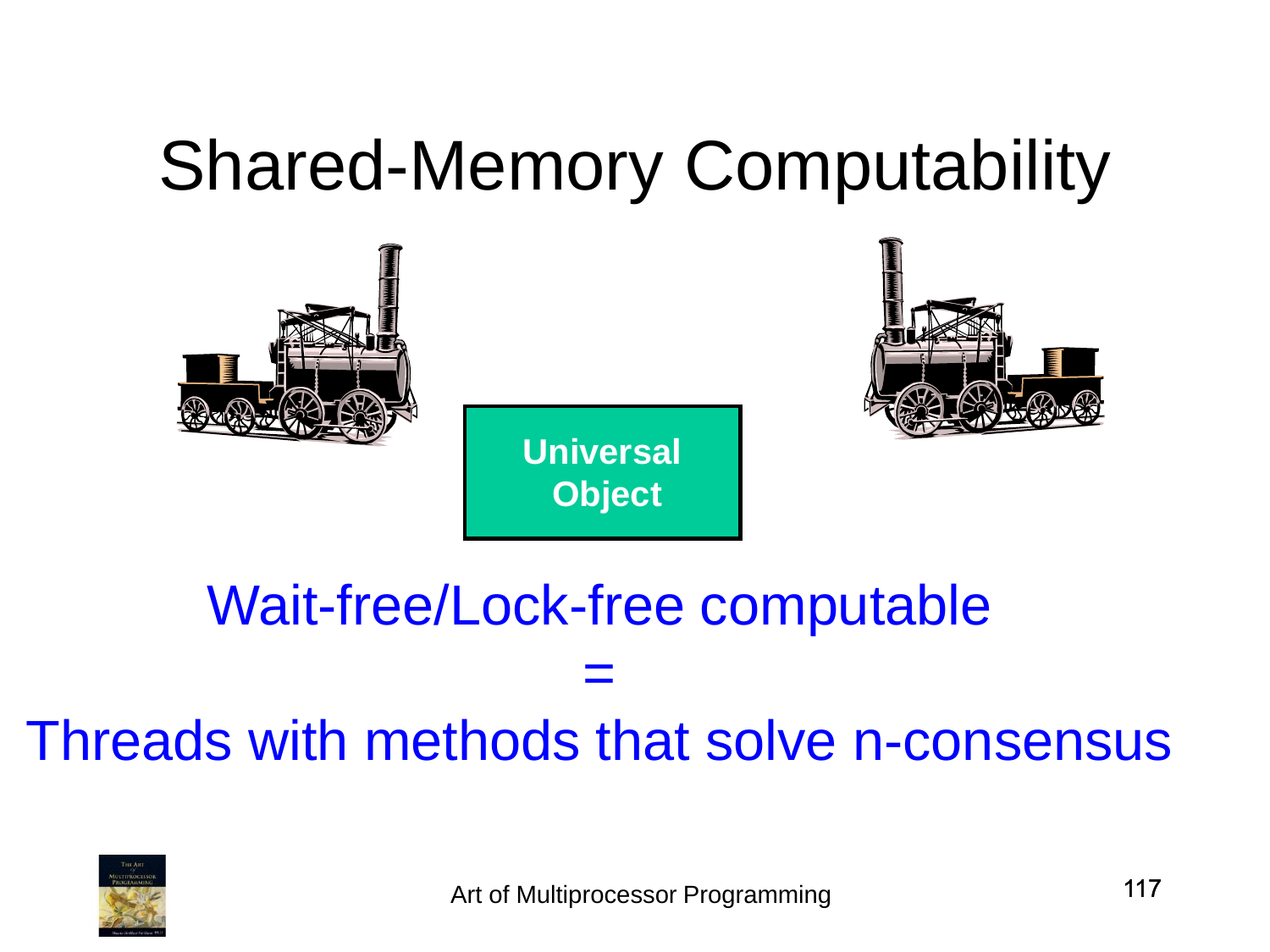#### Veni, Vidi, Vici

• We saw

– how to define concurrent objects

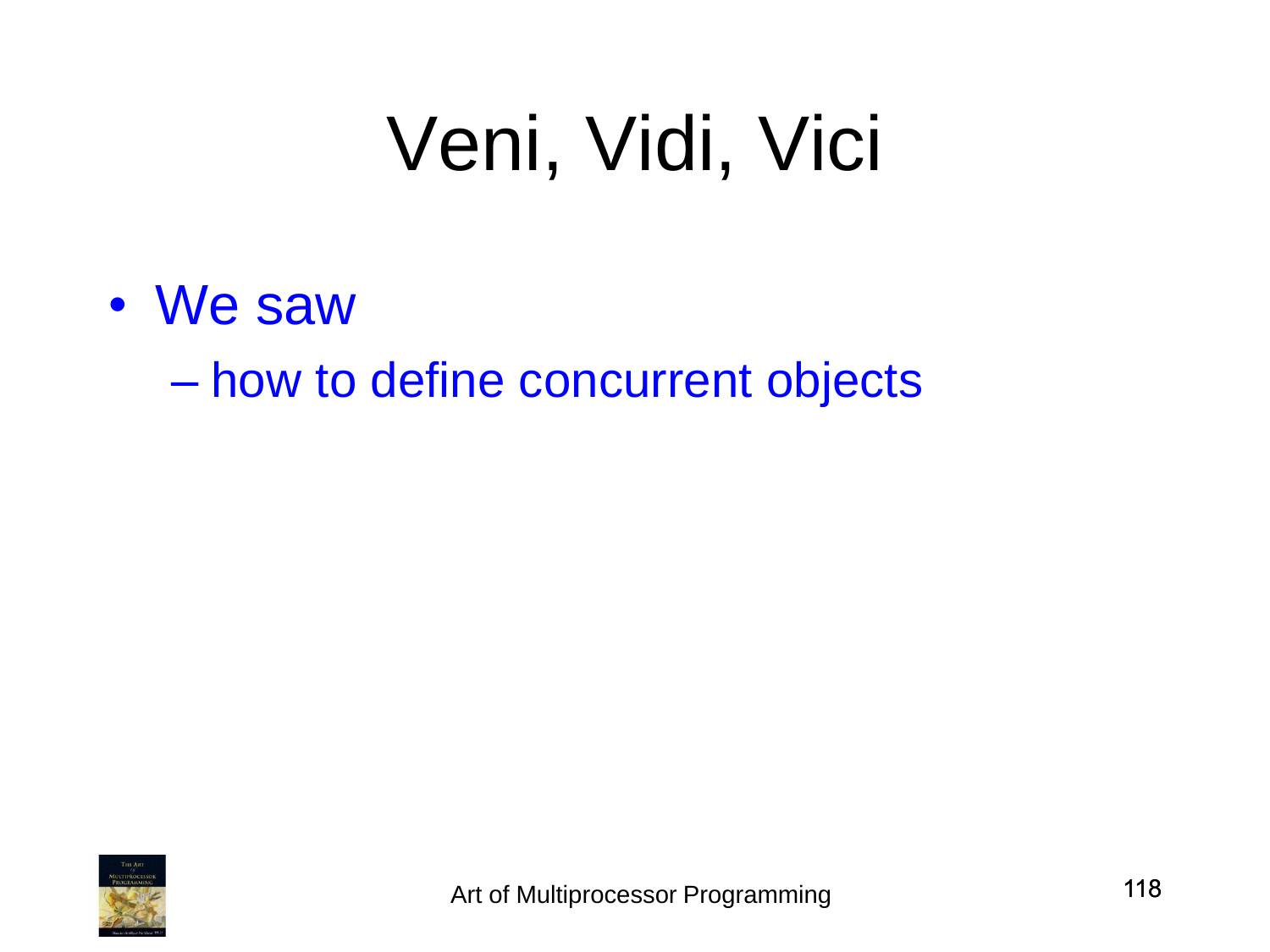## Veni, Vidi, Vici

• We saw

– how to define concurrent objects

- We discussed
	- computational power of machine instructions

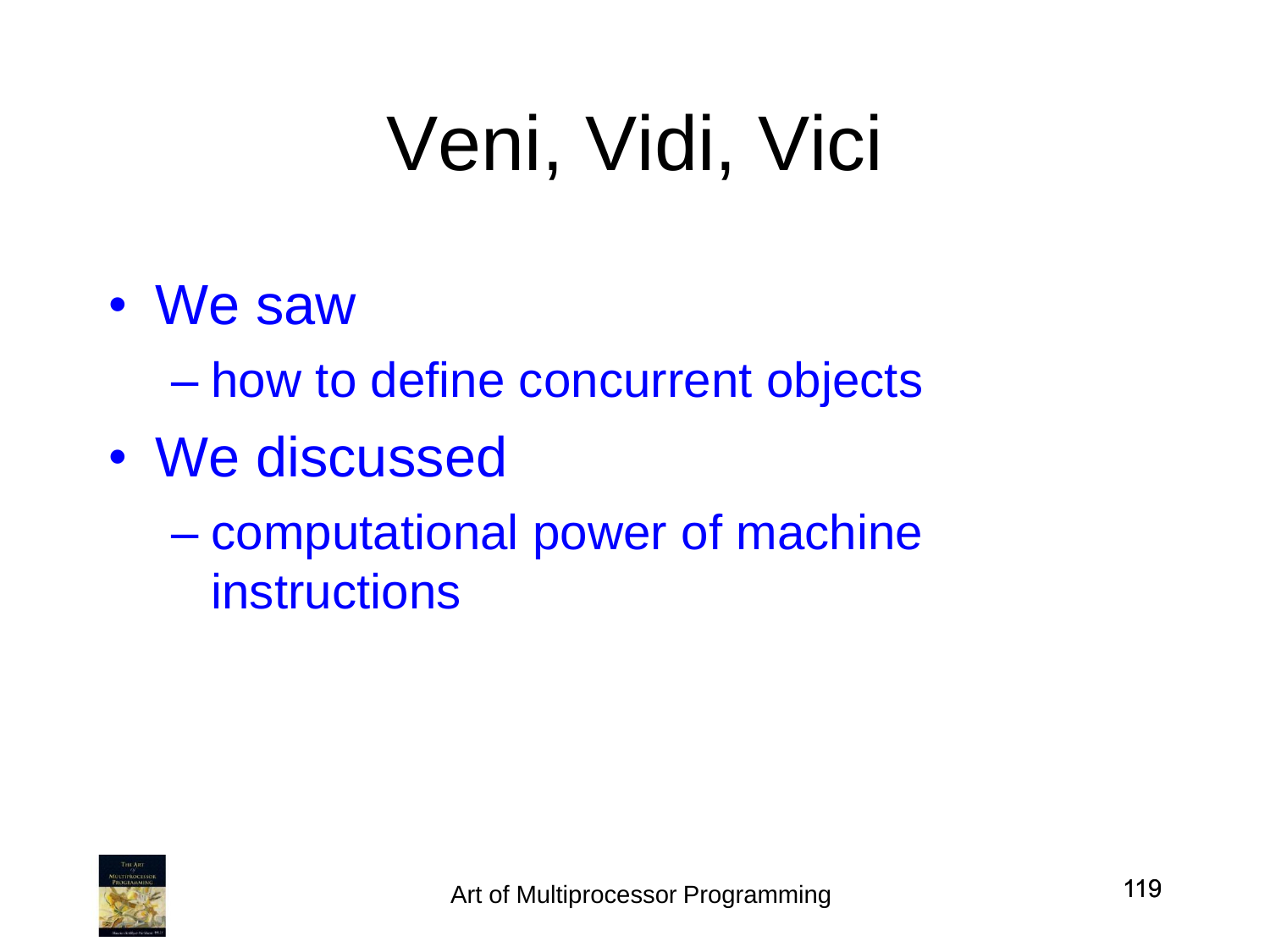# Veni, Vidi, Vici

• We saw

– how to define concurrent objects

- We discussed
	- computational power of machine instructions
- Next

– use these foundations to understand the real world